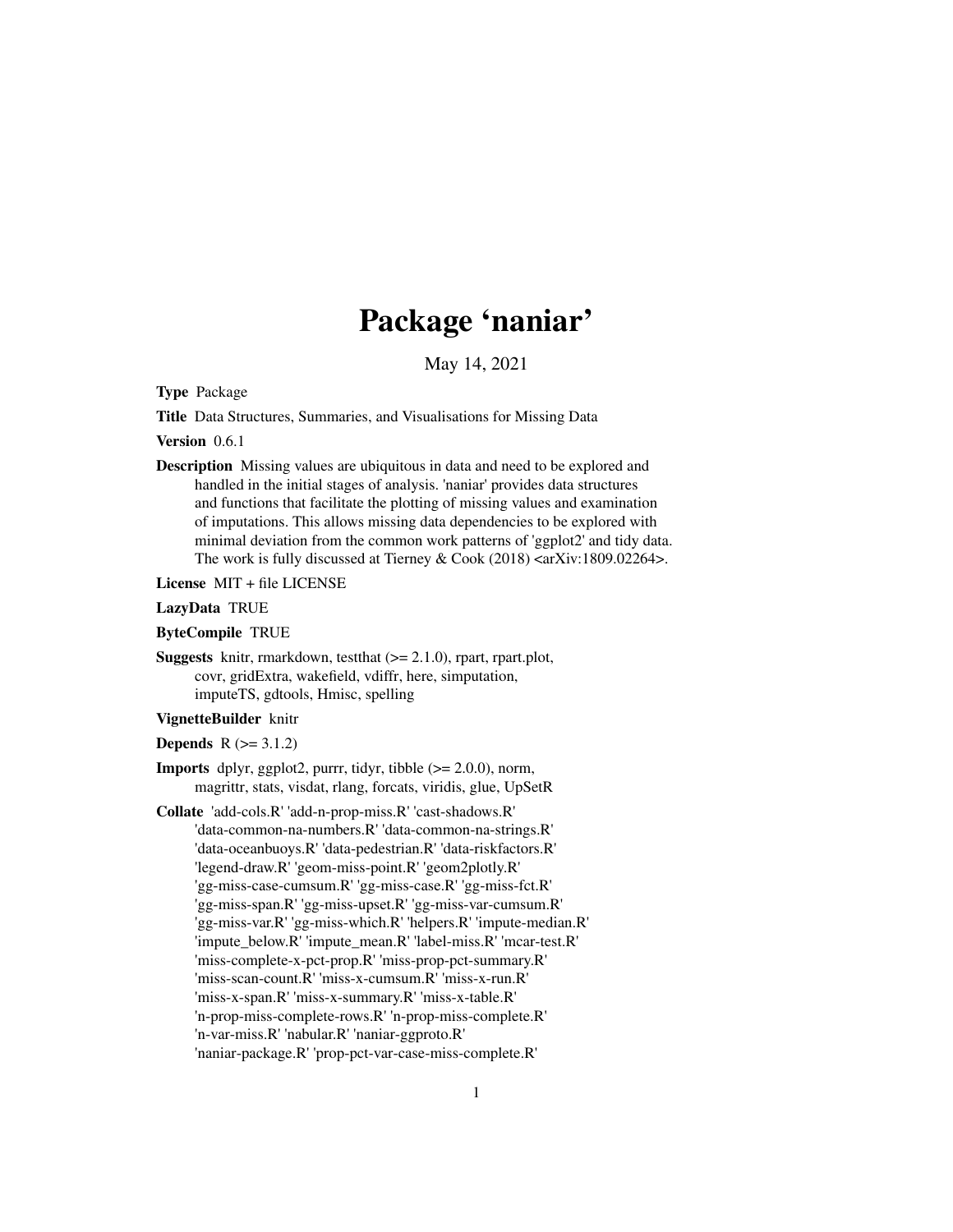'replace-to-na.R' 'replace-with-na.R' 'scoped-replace-with-na.R' 'shade.R' 'shadow-recode.R' 'shadow-shifters.R' 'shadows.R' 'stat-miss-point.R' 'utils.R' 'where-na.R'

URL <https://github.com/njtierney/naniar>

BugReports <https://github.com/njtierney/naniar/issues>

Encoding UTF-8

RoxygenNote 7.1.1

Language en-US

NeedsCompilation no

Author Nicholas Tierney [aut, cre] (<https://orcid.org/0000-0003-1460-8722>), Di Cook [aut] (<https://orcid.org/0000-0002-3813-7155>), Miles McBain [aut] (<https://orcid.org/0000-0003-2865-2548>), Colin Fay [aut] (<https://orcid.org/0000-0001-7343-1846>), Mitchell O'Hara-Wild [ctb], Jim Hester [ctb], Luke Smith [ctb], Andrew Heiss [ctb] (<https://orcid.org/0000-0002-3948-3914>)

Maintainer Nicholas Tierney <nicholas.tierney@gmail.com>

Repository CRAN

Date/Publication 2021-05-14 10:20:02 UTC

# R topics documented:

|                                                                                                           | 6         |
|-----------------------------------------------------------------------------------------------------------|-----------|
|                                                                                                           | 7         |
|                                                                                                           | 8         |
|                                                                                                           | 8         |
|                                                                                                           | 9         |
|                                                                                                           | -10       |
|                                                                                                           |           |
|                                                                                                           | 12        |
|                                                                                                           | 12        |
|                                                                                                           | -13       |
|                                                                                                           | -14       |
|                                                                                                           | -14       |
|                                                                                                           | -15       |
|                                                                                                           | -16       |
|                                                                                                           | 17        |
| $cast\_shadow\_shift \ldots \ldots \ldots \ldots \ldots \ldots \ldots \ldots \ldots \ldots \ldots \ldots$ | 18        |
|                                                                                                           | 18        |
|                                                                                                           | -19       |
|                                                                                                           | <b>20</b> |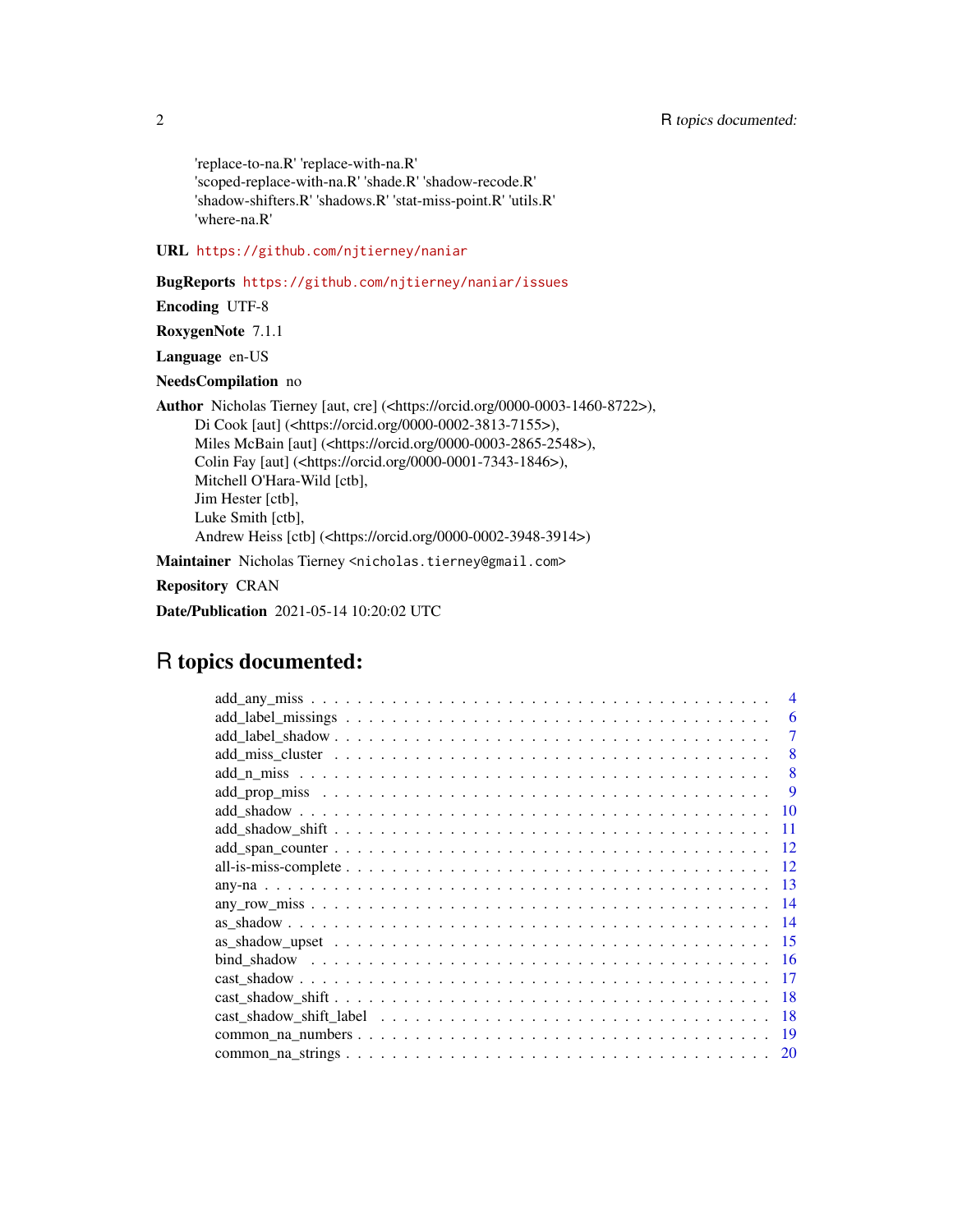|                   | 21 |
|-------------------|----|
|                   | 22 |
|                   | 22 |
|                   | 24 |
|                   | 25 |
|                   | 26 |
|                   | 27 |
|                   | 28 |
|                   | 29 |
|                   |    |
|                   |    |
| $group_by_fun$    |    |
|                   | 32 |
|                   | 32 |
|                   | 33 |
|                   | 34 |
|                   | 35 |
|                   | 36 |
|                   | 37 |
|                   | 38 |
| $label\_miss\_1d$ | 39 |
|                   | 39 |
|                   | 40 |
|                   | 41 |
|                   | 42 |
|                   | 43 |
|                   | 43 |
|                   | 44 |
|                   | 45 |
|                   | 46 |
|                   | 47 |
|                   | 48 |
|                   | 49 |
|                   | 50 |
|                   | 51 |
|                   | 53 |
|                   | 54 |
|                   | 54 |
|                   | 55 |
| nabular           | 56 |
|                   | 57 |
|                   | 57 |
| n complete        | 58 |
|                   | 58 |
|                   | 59 |
|                   | 60 |
| oceanbuoys        | 60 |
|                   | 62 |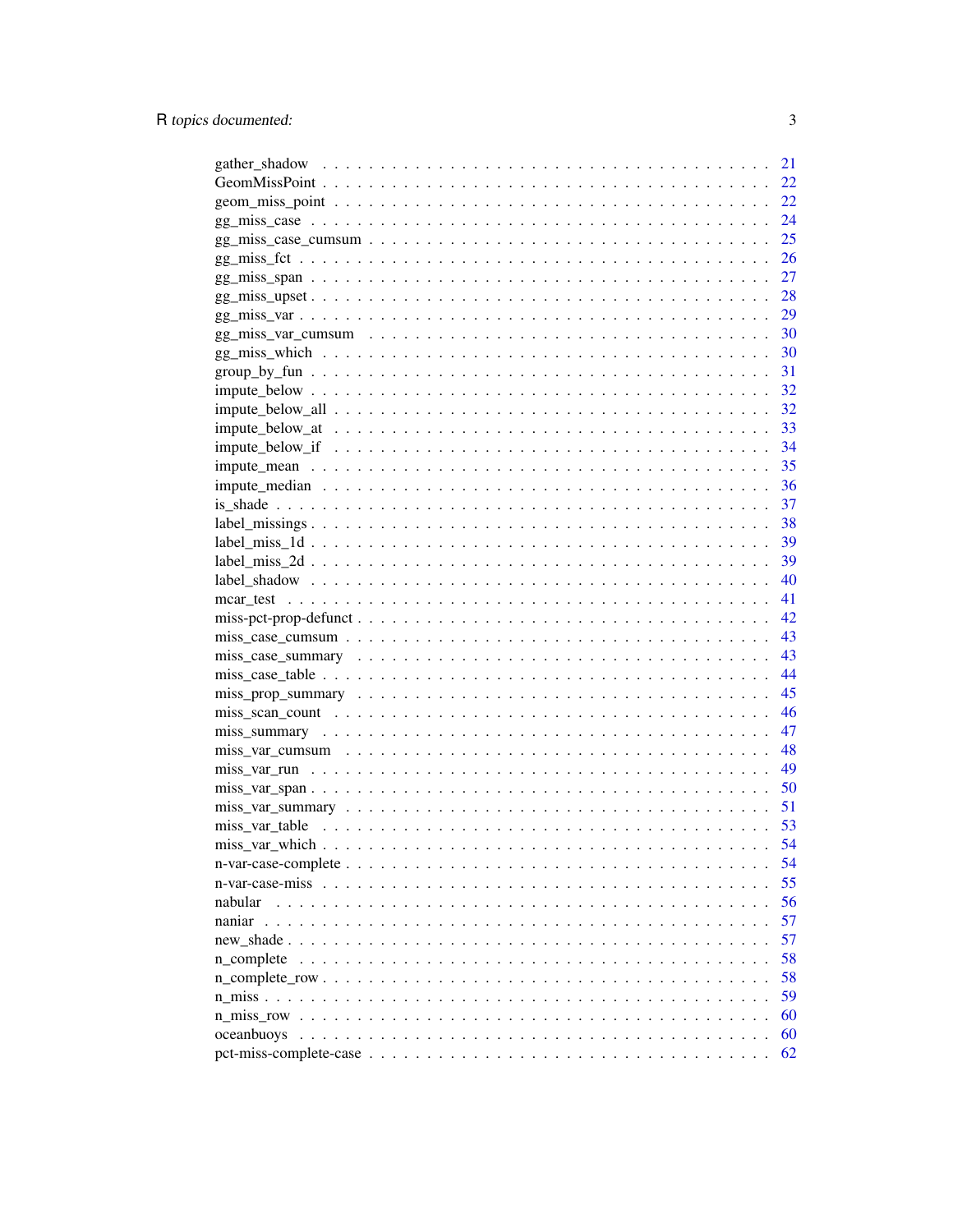94

<span id="page-3-0"></span>

| 63                                                                                                                            |
|-------------------------------------------------------------------------------------------------------------------------------|
| 63                                                                                                                            |
| 64                                                                                                                            |
| 65                                                                                                                            |
| 66                                                                                                                            |
| 66                                                                                                                            |
| 67                                                                                                                            |
| 68                                                                                                                            |
| 68                                                                                                                            |
| 69                                                                                                                            |
| $prop\_miss\_row \dots \dots \dots \dots \dots \dots \dots \dots \dots \dots \dots \dots \dots \dots \dots \dots \dots$<br>70 |
| 70                                                                                                                            |
| -71                                                                                                                           |
|                                                                                                                               |
| 73                                                                                                                            |
| 74                                                                                                                            |
| 75                                                                                                                            |
| 76                                                                                                                            |
| 79                                                                                                                            |
| 80                                                                                                                            |
| shade<br>81                                                                                                                   |
| 82                                                                                                                            |
| 83                                                                                                                            |
| 83                                                                                                                            |
| 84                                                                                                                            |
| 85                                                                                                                            |
| 86                                                                                                                            |
| 87                                                                                                                            |
| 87                                                                                                                            |
| 88                                                                                                                            |
| 89                                                                                                                            |
| 90                                                                                                                            |
| 90                                                                                                                            |
| 91                                                                                                                            |
|                                                                                                                               |
| 92                                                                                                                            |

# **Index**

<span id="page-3-1"></span>add\_any\_miss

Add a column describing presence of any missing values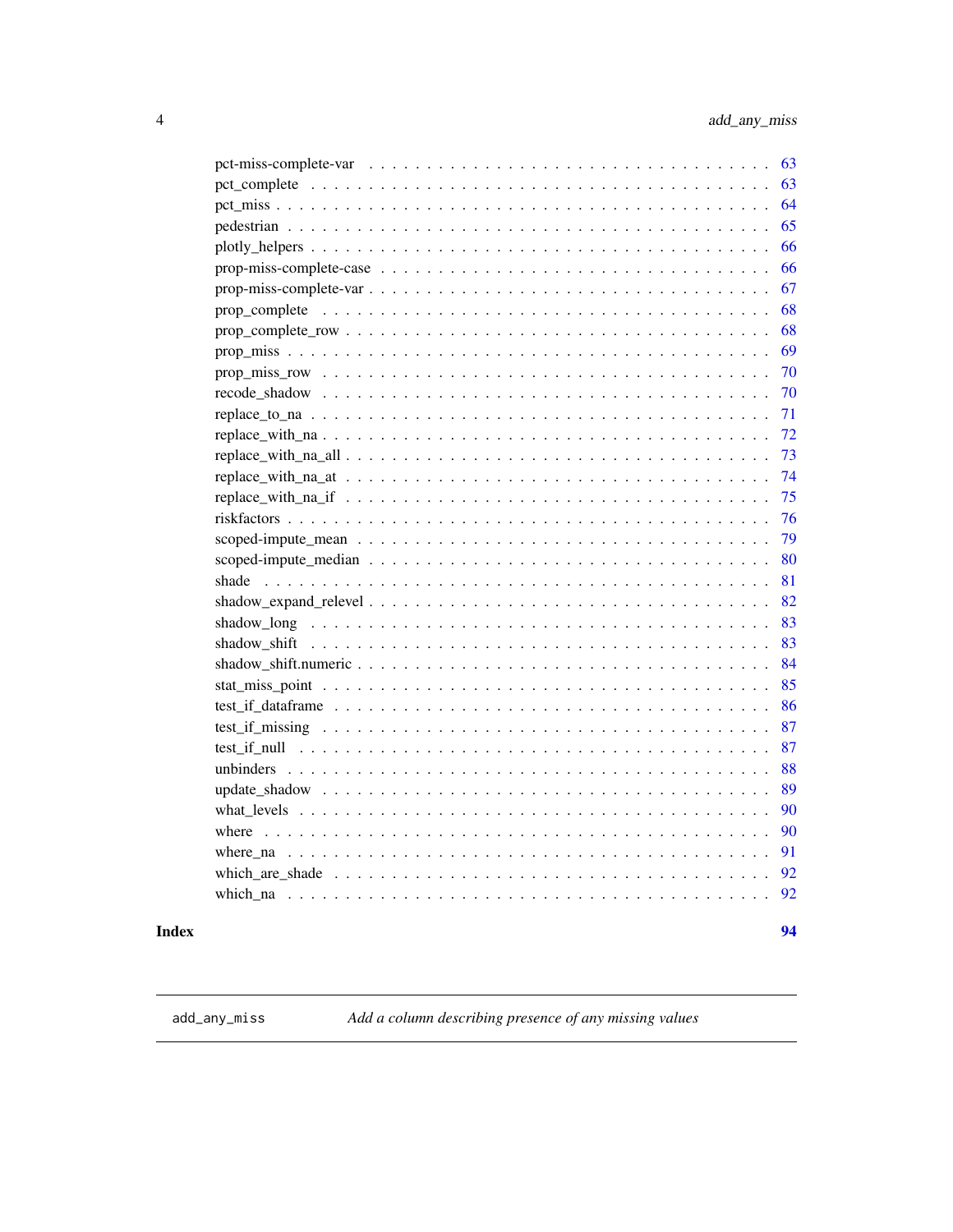This adds a column named "any\_miss" (by default) that describes whether there are any missings in all of the variables (default), or whether any of the specified columns, specified using variables names or dplyr verbs, starts\_with, contains, ends\_with, etc. By default the added column will be called "any\_miss\_all", if no variables are specified, otherwise, if variables are specified, the label will be "any\_miss\_vars" to indicate that not all variables have been used to create the labels.

#### Usage

```
add_any_miss(
  data,
  ...,
  label = "any_miss",
  missing = "missing",
  complete = "complete"
\lambda
```
# Arguments

| data     | data.frame                                                                                                                                                                                                                                                                                                                                                                                                           |
|----------|----------------------------------------------------------------------------------------------------------------------------------------------------------------------------------------------------------------------------------------------------------------------------------------------------------------------------------------------------------------------------------------------------------------------|
|          | Variable names to use instead of the whole dataset. By default this looks at<br>the whole dataset. Otherwise, this is one or more unquoted expressions sepa-<br>rated by commas. These also respect the dplyr verbs starts_with, contains,<br>ends_with, etc. By default will add "_all" to the label if left blank, otherwise<br>will add "_vars" to distinguish that it has not been used on all of the variables. |
| label    | label for the column, defaults to "any_miss". By default if no additional vari-<br>ables are listed the label col is "any_miss_all", otherwise it is "any_miss_vars",<br>if variables are specified.                                                                                                                                                                                                                 |
| missing  | character a label for when values are missing - defaults to "missing"                                                                                                                                                                                                                                                                                                                                                |
| complete | character character a label for when values are complete - defaults to "complete"                                                                                                                                                                                                                                                                                                                                    |

# Details

By default the prefix "any\_miss" is used, but this can be changed in the label argument.

## Value

data.frame with data and the column labelling whether that row (for those variables) has any missing values - indicated by "missing" and "complete".

# See Also

```
bind_shadow() add_any_miss() add_label_missings() add_label_shadow() add_miss_cluster()
add_n_miss() add_prop_miss() add_shadow_shift() cast_shadow()
```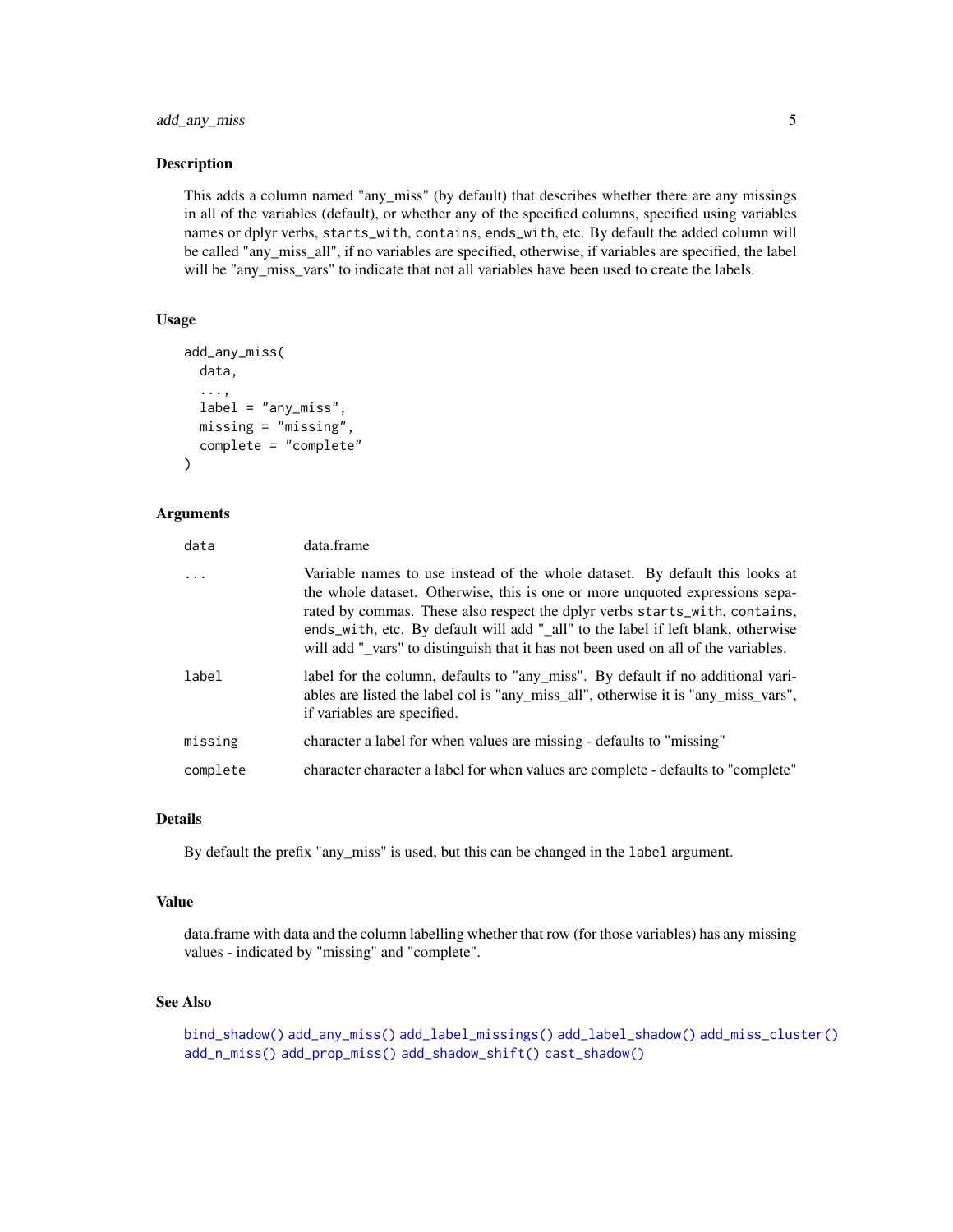#### Examples

```
airquality %>% add_any_miss()
airquality %>% add_any_miss(Ozone, Solar.R)
```
<span id="page-5-1"></span>add\_label\_missings *Add a column describing if there are any missings in the dataset*

## Description

Add a column describing if there are any missings in the dataset

#### Usage

```
add_label_missings(data, ..., missing = "Missing", complete = "Not Missing")
```
#### Arguments

| data     | data.frame                                                                                |
|----------|-------------------------------------------------------------------------------------------|
| .        | extra variable to label                                                                   |
| missing  | character a label for when values are missing - defaults to "Missing"                     |
| complete | character character a label for when values are complete - defaults to "Not Miss-<br>ing" |

#### Value

data.frame with a column "any\_missing" that is either "Not Missing" or "Missing" for the purposes of plotting / exploration / nice print methods

#### See Also

```
bind_shadow() add_any_miss() add_label_missings() add_label_shadow() add_miss_cluster()
add_n_miss() add_prop_miss() add_shadow_shift() cast_shadow()
```
# Examples

```
airquality %>% add_label_missings()
airquality %>% add_label_missings(Ozone, Solar.R)
airquality %>% add_label_missings(Ozone, Solar.R, missing = "yes", complete = "no")
```
<span id="page-5-0"></span>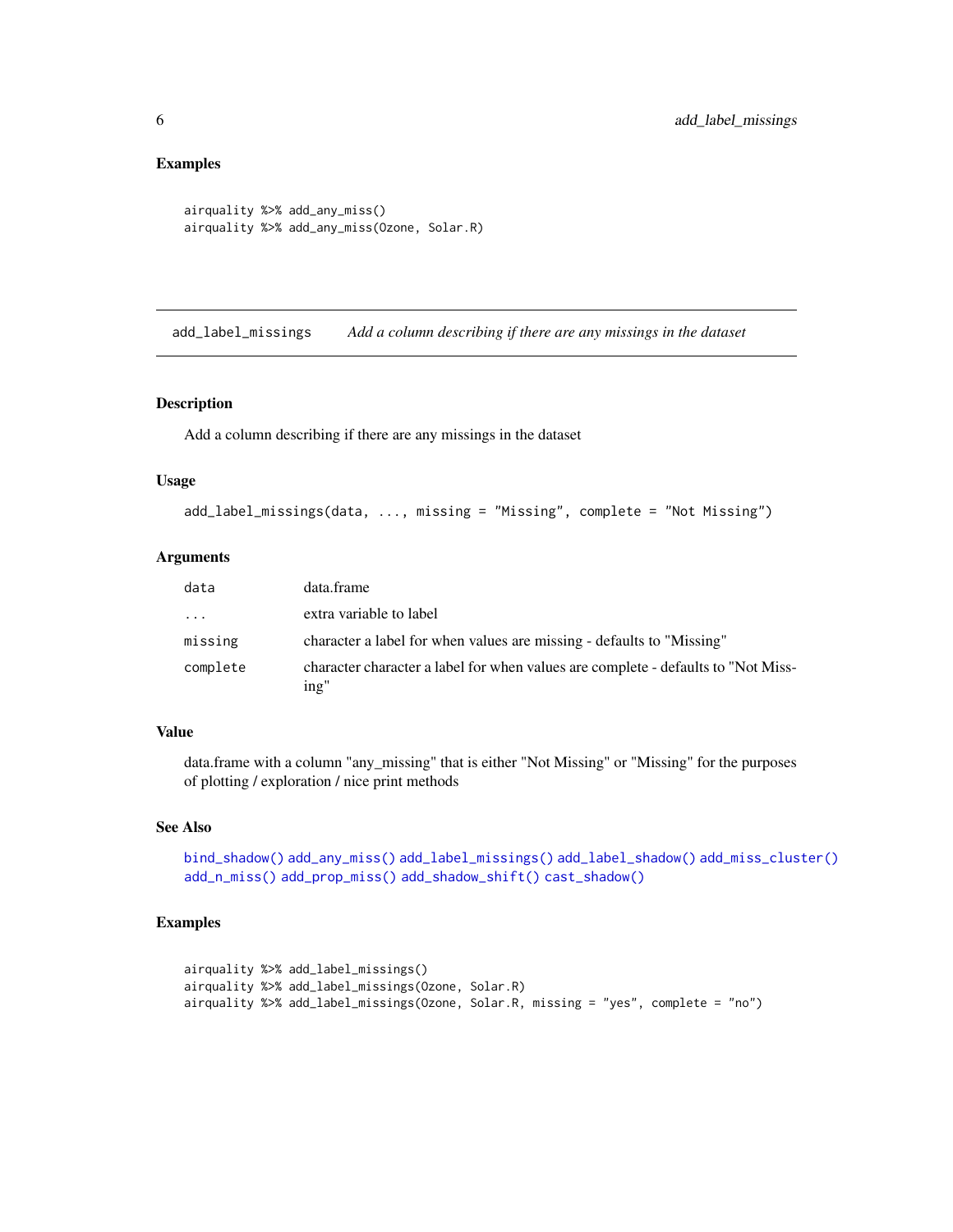<span id="page-6-1"></span><span id="page-6-0"></span>add\_label\_shadow *Add a column describing whether there is a shadow*

## Description

Instead of focussing on labelling whether there are missings, we instead focus on whether there have been any shadows created. This can be useful when data has been imputed and you need to determine which rows contained missing values when the shadow was bound to the dataset.

#### Usage

```
add_label_shadow(data, ..., missing = "Missing", complete = "Not Missing")
```
#### Arguments

| data     | data.frame                                                                                |
|----------|-------------------------------------------------------------------------------------------|
| $\cdots$ | extra variable to label                                                                   |
| missing  | character a label for when values are missing - defaults to "Missing"                     |
| complete | character character a label for when values are complete - defaults to "Not Miss-<br>ing" |

#### Value

data.frame with a column, "any\_missing", which describes whether or not there are any rows that have a shadow value.

# See Also

```
bind_shadow() add_any_miss() add_label_missings() add_label_shadow() add_miss_cluster()
add_n_miss() add_prop_miss() add_shadow_shift() cast_shadow()
```
#### Examples

```
airquality %>%
 add_shadow(Ozone, Solar.R) %>%
 add_label_shadow()
```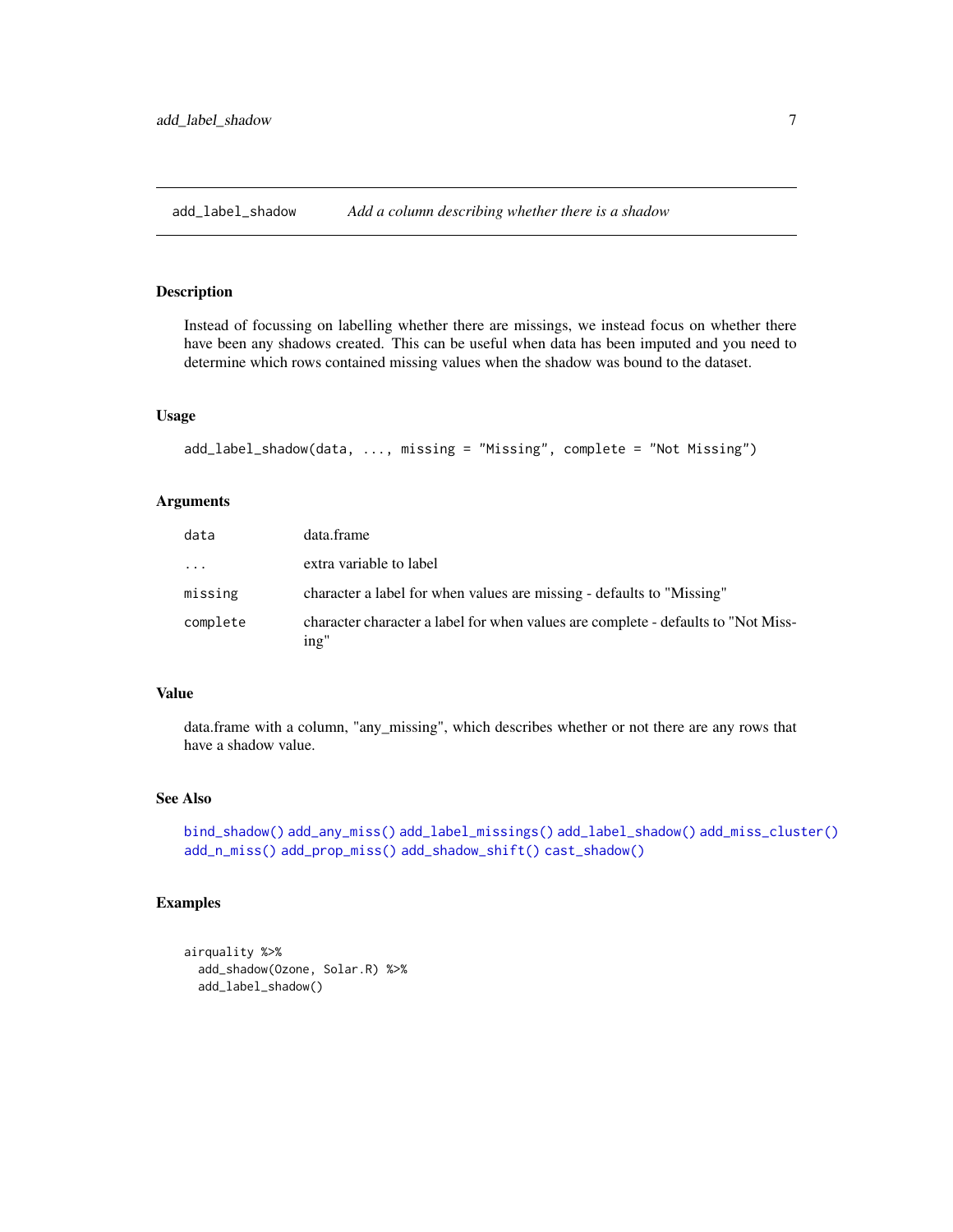A way to extract the cluster of missingness that a group belongs to. For example, if you use vis\_miss(airquality,cluster = TRUE), you can see some clustering in the data, but you do not have a way to identify the cluster. Future work will incorporate the seriation package to allow for better control over the clustering from the user.

#### Usage

```
add_miss_cluster(data, cluster_method = "mcquitty", n_clusters = 2)
```
#### Arguments

| data       | a dataframe                                                                                                                                                                                                                                                                                                           |
|------------|-----------------------------------------------------------------------------------------------------------------------------------------------------------------------------------------------------------------------------------------------------------------------------------------------------------------------|
|            | cluster method character vector of the agglomeration method to use, the default is "mequitty".<br>Options are taken from stats:: hclust helpfile, and options include: "ward.D",<br>"ward.D2", "single", "complete", "average" $(=UPGMA)$ , "mcquitty" $(=WPGMA)$ ,<br>"median" $(=WPGMC)$ or "centroid" $(=UPGMC)$ . |
| n_clusters | numeric the number of clusters you expect. Defaults to 2.                                                                                                                                                                                                                                                             |

#### See Also

[bind\\_shadow\(\)](#page-15-1) [add\\_any\\_miss\(\)](#page-3-1) [add\\_label\\_missings\(\)](#page-5-1) [add\\_label\\_shadow\(\)](#page-6-1) [add\\_miss\\_cluster\(\)](#page-7-1) [add\\_n\\_miss\(\)](#page-7-2) [add\\_prop\\_miss\(\)](#page-8-1) [add\\_shadow\\_shift\(\)](#page-10-1) [cast\\_shadow\(\)](#page-16-1)

# Examples

```
add_miss_cluster(airquality)
add_miss_cluster(airquality, n_clusters = 3)
add_miss_cluster(airquality, cluster_method = "ward.D", n_clusters = 3)
```
<span id="page-7-2"></span>add\_n\_miss *Add column containing number of missing data values*

## Description

It can be useful when doing data analysis to add the number of missing data points into your dataframe. add\_n\_miss adds a column named "n\_miss", which contains the number of missing values in that row.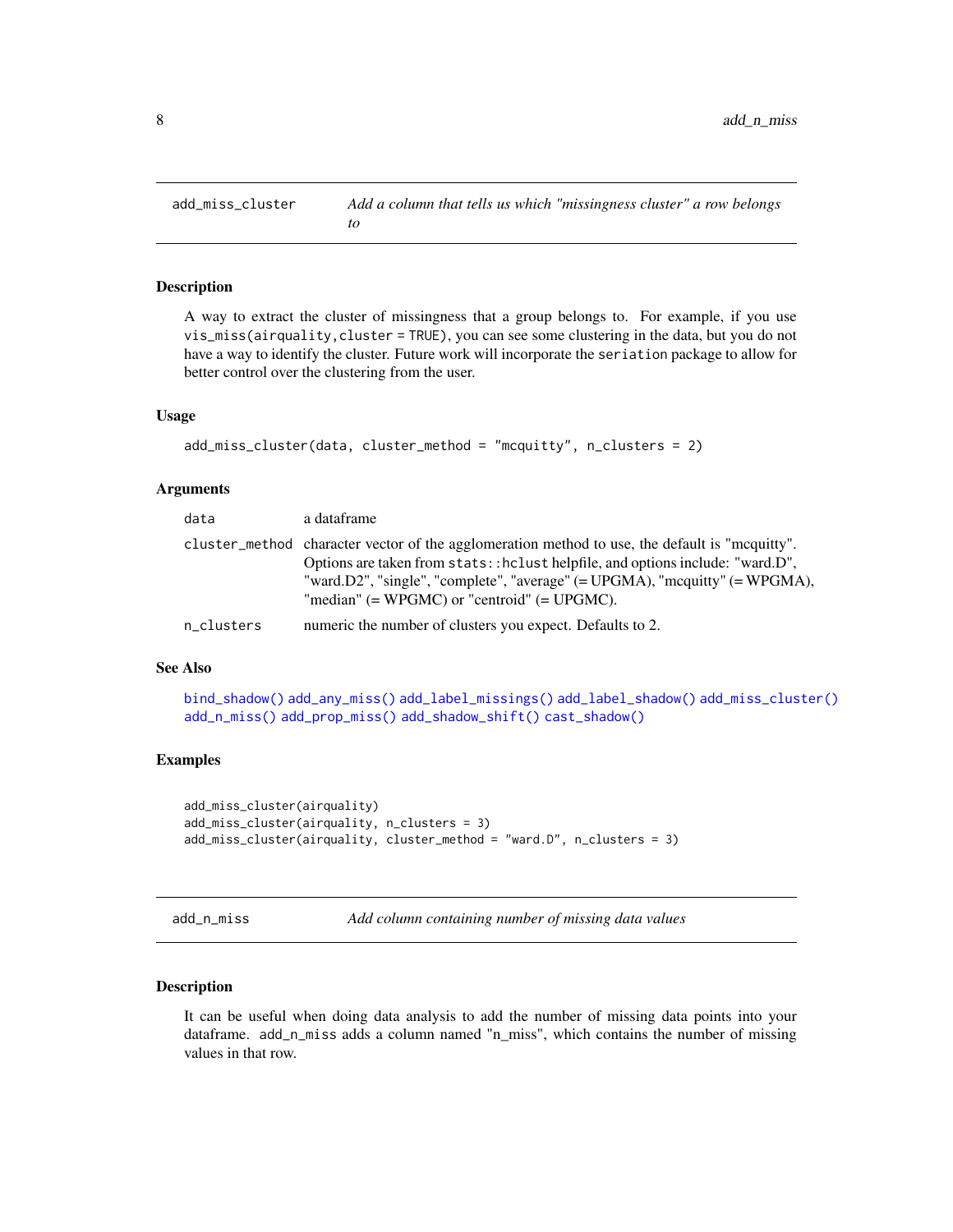# <span id="page-8-0"></span>add\_prop\_miss 9

#### Usage

add\_n\_miss(data, ..., label = "n\_miss")

## Arguments

| data                    | a dataframe                                                                                                                                                                                                                                                                                                                                                                                                          |
|-------------------------|----------------------------------------------------------------------------------------------------------------------------------------------------------------------------------------------------------------------------------------------------------------------------------------------------------------------------------------------------------------------------------------------------------------------|
| $\cdot$ $\cdot$ $\cdot$ | Variable names to use instead of the whole dataset. By default this looks at<br>the whole dataset. Otherwise, this is one or more unquoted expressions sepa-<br>rated by commas. These also respect the dplyr verbs starts_with, contains,<br>ends_with, etc. By default will add "_all" to the label if left blank, otherwise<br>will add "_vars" to distinguish that it has not been used on all of the variables. |
| label                   | character default is "n miss".                                                                                                                                                                                                                                                                                                                                                                                       |
|                         |                                                                                                                                                                                                                                                                                                                                                                                                                      |

## Value

a dataframe

## See Also

```
bind_shadow() add_any_miss() add_label_missings() add_label_shadow() add_miss_cluster()
add_prop_miss() add_shadow_shift() cast_shadow()
```
## Examples

```
airquality %>% add_n_miss()
airquality %>% add_n_miss(Ozone, Solar.R)
airquality %>% add_n_miss(dplyr::contains("o"))
```
<span id="page-8-1"></span>add\_prop\_miss *Add column containing proportion of missing data values*

# Description

It can be useful when doing data analysis to add the proportion of missing data values into your dataframe. add\_prop\_miss adds a column named "prop\_miss", which contains the proportion of missing values in that row. You can specify the variables that you would like to show the missingness for.

#### Usage

```
add_prop_miss(data, ..., label = "prop_miss")
```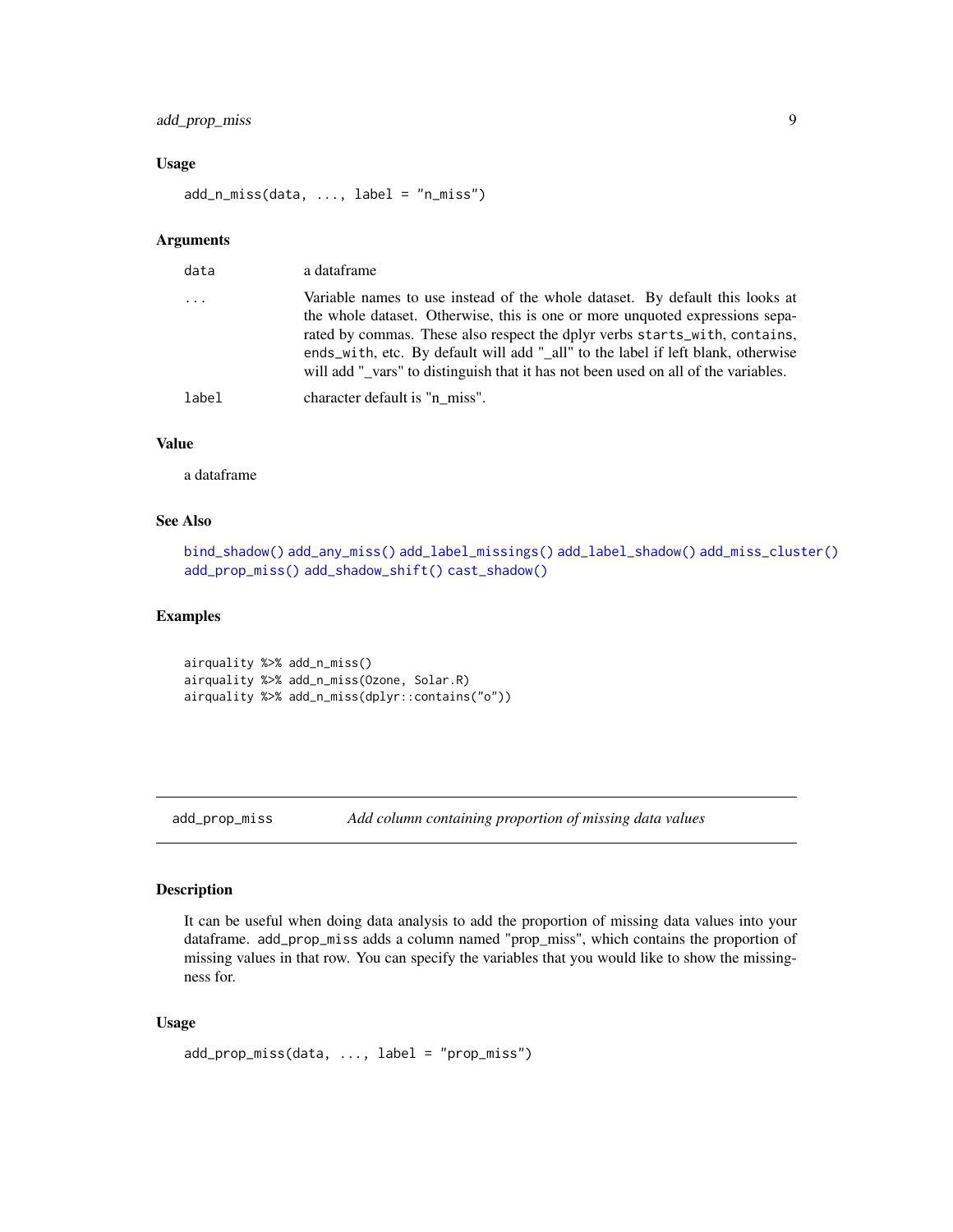#### <span id="page-9-0"></span>Arguments

| data     | a dataframe                                                                                                                                                                                                                                                                                                                                                                                                          |
|----------|----------------------------------------------------------------------------------------------------------------------------------------------------------------------------------------------------------------------------------------------------------------------------------------------------------------------------------------------------------------------------------------------------------------------|
| $\cdots$ | Variable names to use instead of the whole dataset. By default this looks at<br>the whole dataset. Otherwise, this is one or more unquoted expressions sepa-<br>rated by commas. These also respect the dplyr verbs starts_with, contains,<br>ends_with, etc. By default will add "_all" to the label if left blank, otherwise<br>will add " vars" to distinguish that it has not been used on all of the variables. |
| label    | character string of what you need to name variable                                                                                                                                                                                                                                                                                                                                                                   |
|          |                                                                                                                                                                                                                                                                                                                                                                                                                      |

## Value

a dataframe

# See Also

[bind\\_shadow\(\)](#page-15-1) [add\\_any\\_miss\(\)](#page-3-1) [add\\_label\\_missings\(\)](#page-5-1) [add\\_label\\_shadow\(\)](#page-6-1) [add\\_miss\\_cluster\(\)](#page-7-1) [add\\_prop\\_miss\(\)](#page-8-1) [add\\_shadow\\_shift\(\)](#page-10-1) [cast\\_shadow\(\)](#page-16-1)

#### Examples

```
airquality %>% add_prop_miss()
airquality %>% add_prop_miss(Solar.R, Ozone)
airquality %>% add_prop_miss(Solar.R, Ozone, label = "testing")
# this can be applied to model the proportion of missing data
# as in Tierney et al (doi: 10.1136/bmjopen-2014-007450)
# see "Modelling missingness" in vignette "Getting Started with naniar"
# for details
```
add\_shadow *Add a shadow column to dataframe*

# Description

As an alternative to bind\_shadow(), you can add specific individual shadow columns to a dataset. These also respect the dplyr verbs starts\_with, contains, ends\_with, etc.

#### Usage

add\_shadow(data, ...)

#### Arguments

| data     | data.frame                                                                                                                             |
|----------|----------------------------------------------------------------------------------------------------------------------------------------|
| $\cdots$ | One or more unquoted variable names, separated by commas. These also respect<br>the dplyr verbs starts_with, contains, ends_with, etc. |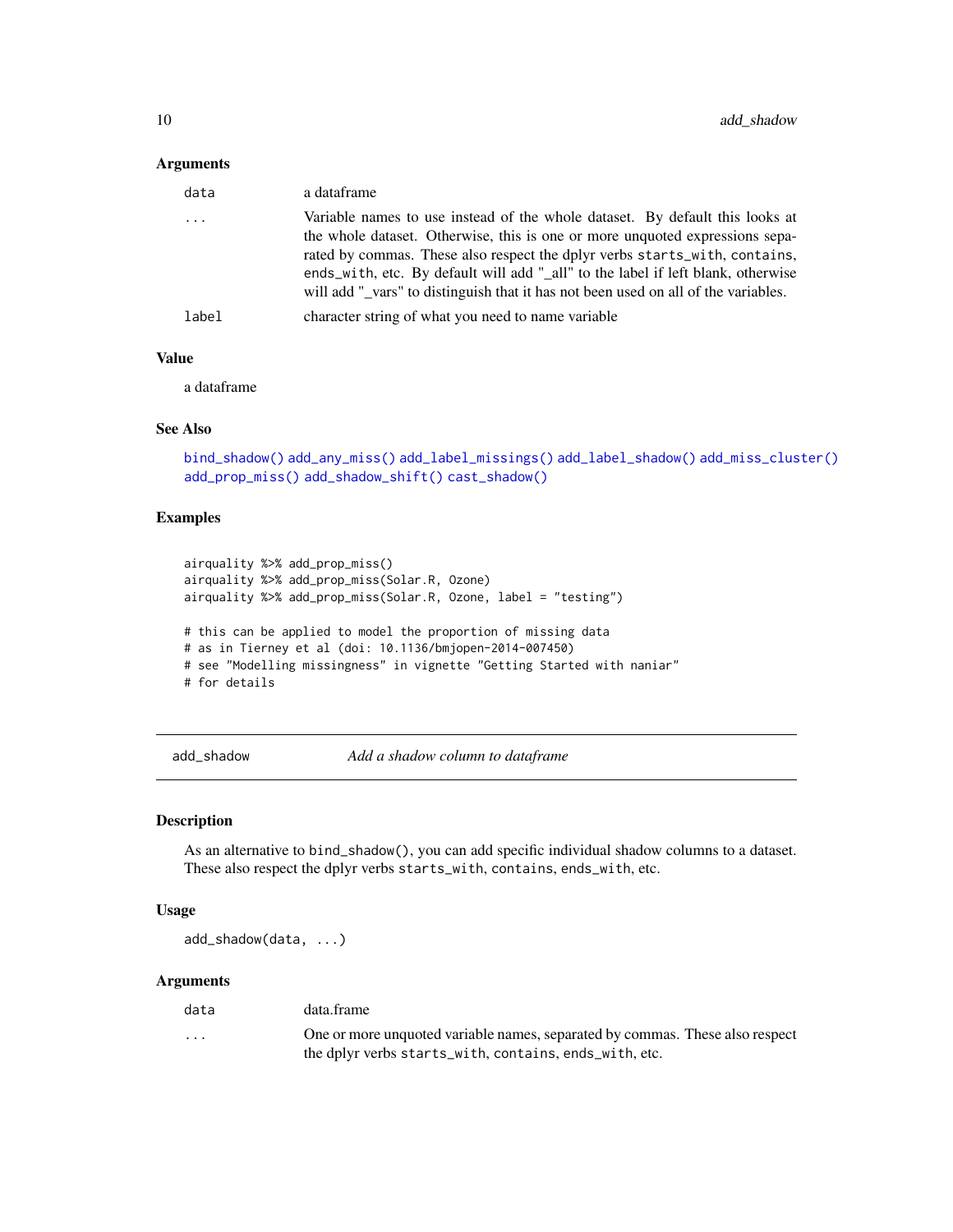# <span id="page-10-0"></span>add\_shadow\_shift 11

#### Value

data.frame

#### See Also

```
bind_shadow() add_any_miss() add_label_missings() add_label_shadow() add_miss_cluster()
add_n_miss() add_prop_miss() add_shadow_shift() cast_shadow()
```
## Examples

```
airquality %>% add_shadow(Ozone)
airquality %>% add_shadow(Ozone, Solar.R)
```
<span id="page-10-1"></span>add\_shadow\_shift *Add a shadow shifted column to a dataset*

#### Description

Shadow shift missing values using only the selected variables in a dataset, by specifying variable names or use dplyr vars and dplyr verbs starts\_with, contains, ends\_with, etc.

#### Usage

```
add_shadow_shift(data, ..., suffix = "shift")
```
#### Arguments

| data                    | data.frame                                                                                                                            |
|-------------------------|---------------------------------------------------------------------------------------------------------------------------------------|
| $\cdot$ $\cdot$ $\cdot$ | One or more unquoted variable names separated by commas. These also respect<br>the dplyr verbs starts_with, contains, ends_with, etc. |
| suffix                  | suffix to add to variable, defaults to "shift"                                                                                        |

#### Value

data with the added variable shifted named as var\_suffix

#### See Also

```
bind_shadow() add_any_miss() add_label_missings() add_label_shadow() add_miss_cluster()
add_n_miss() add_prop_miss() add_shadow_shift() cast_shadow()
```
#### Examples

airquality %>% add\_shadow\_shift(Ozone, Solar.R)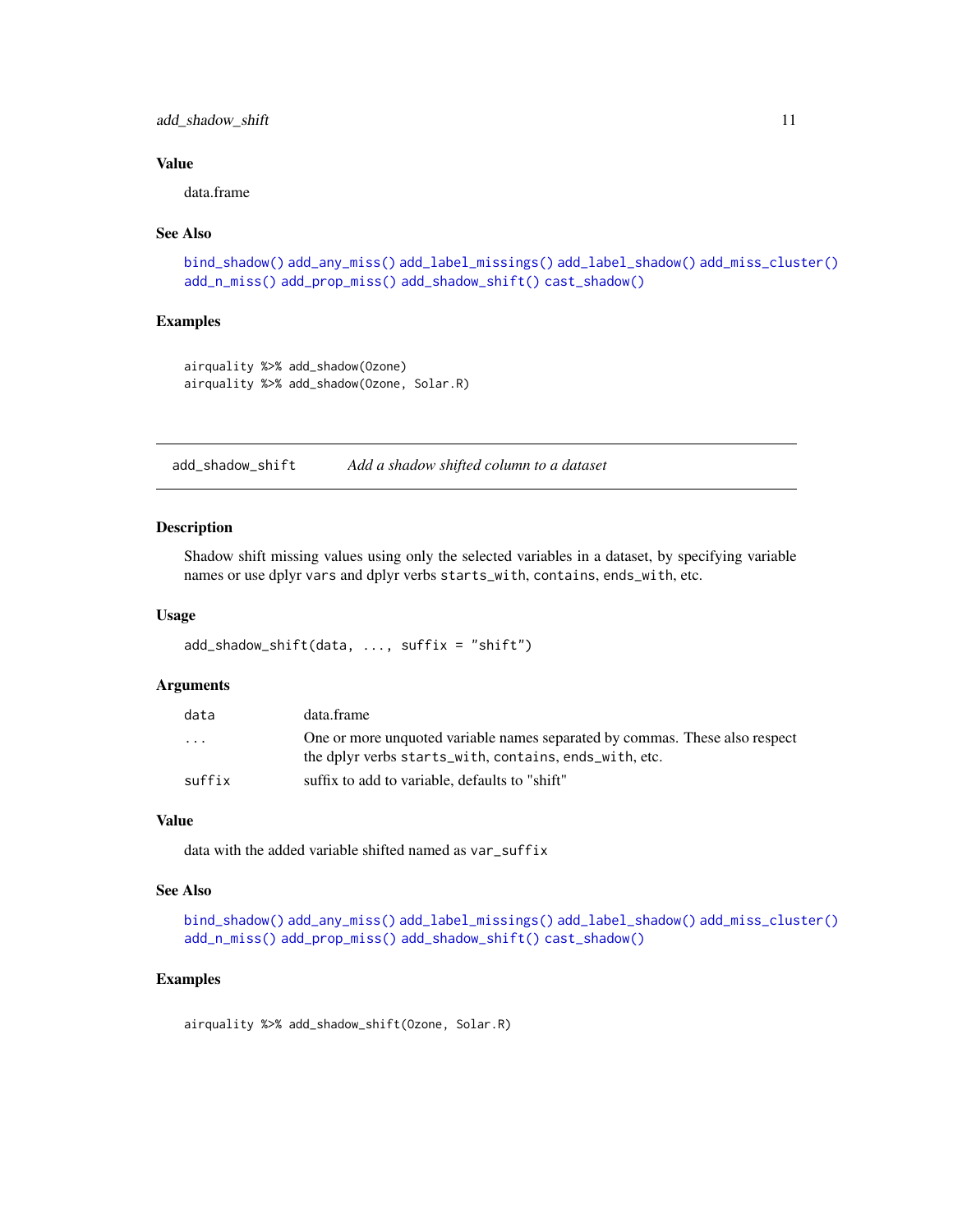<span id="page-11-0"></span>add\_span\_counter *Add a counter variable for a span of dataframe*

# Description

Adds a variable, span\_counter to a dataframe. Used internally to facilitate counting of missing values over a given span.

#### Usage

```
add_span_counter(data, span_size)
```
# Arguments

| data      | data.frame |  |
|-----------|------------|--|
| span_size | integer    |  |

## Value

data.frame with extra variable "span\_counter".

# Examples

```
## Not run:
# add_span_counter(pedestrian, span_size = 100)
```
## End(Not run)

all-is-miss-complete *Identify if all values are missing or complete*

#### <span id="page-11-1"></span>Description

This is shorthand for  $all(is.na(x))$  and  $all(!is.na(x))$ 

#### Usage

```
all_na(x)
```
all\_miss(x)

```
all_complete(x)
```
#### Arguments

x an R object to be tested.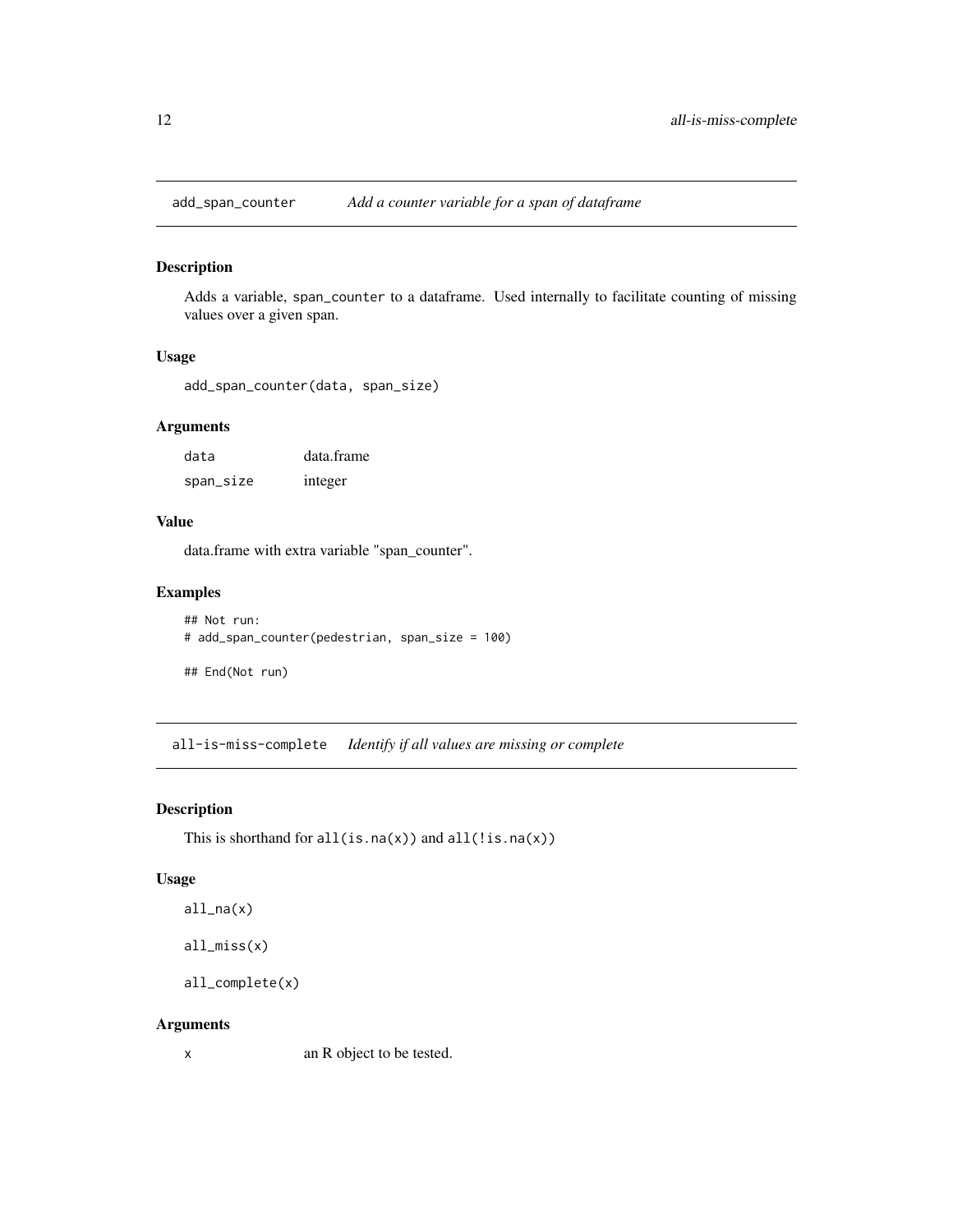<span id="page-12-0"></span>any-na 2008–2014. Ilaa ku siyaasaa 13 maanda 13 maanda 13 maanda 13 maanda 13 maanda 13 maanda 13 maanda 13 maanda 13 maanda 13 maanda 13 maanda 13 maanda 13 maanda 13 maanda 13 maanda 13 maanda 13 maanda 13 maanda 13 maan

# Examples

```
misses <- c(NA, NA, NA)
complete <-c(1, 2, 3)mixture <- c(NA, 1, NA)
all_na(misses)
all_na(complete)
all_na(mixture)
all_complete(misses)
all_complete(complete)
all_complete(mixture)
```
any-na *Identify if there are any missing or complete values*

# Description

It is useful to search for any instances of missing or complete values. There Are two functions that do this in naniar - any\_miss and it's alias any\_na. These bother under the hood call anyNA. any\_complete is the complement to any\_miss - it returns TRUE if there are any complete values.

## Usage

 $any\_na(x)$ any\_miss(x)

any\_complete(x)

#### Arguments

x an R object to be tested

## See Also

[all\\_miss\(\)](#page-11-1) [all\\_complete](#page-11-1)

# Examples

```
anyNA(airquality)
any_na(airquality)
any_miss(airquality)
any_complete(airquality)
```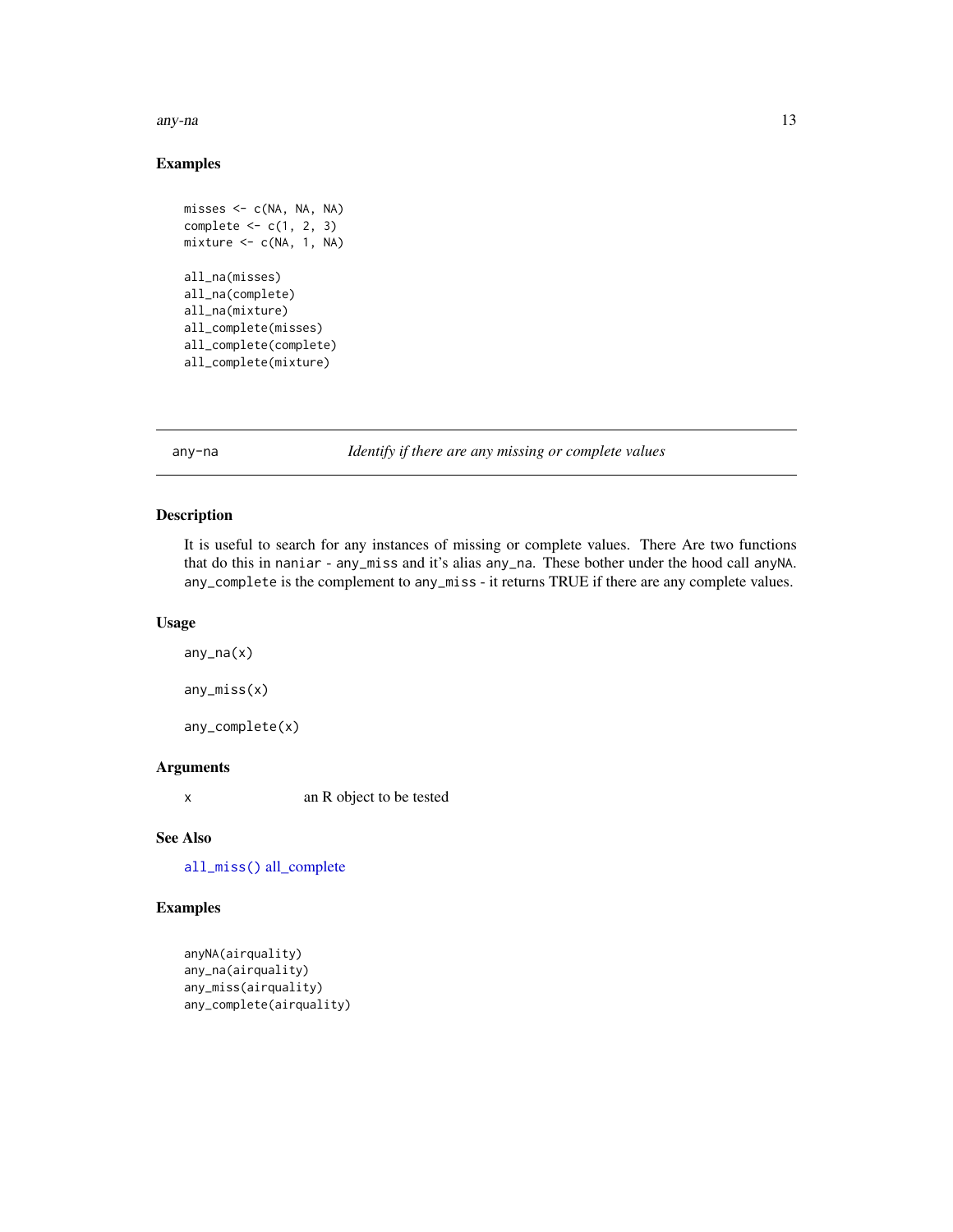<span id="page-13-0"></span>

Helper function to determine whether there are any missings

#### Usage

```
any_row_miss(x)
```
#### Arguments

x a vector

#### Value

logical vector TRUE = missing FALSE = complete

as\_shadow *Create shadows*

## Description

Return a tibble in shadow matrix form, where the variables are the same but have a suffix \_NA attached to distinguish them.

#### Usage

as\_shadow(data, ...)

## Arguments

| data | dataframe                 |
|------|---------------------------|
| .    | selected variables to use |

# Details

Representing missing data structure is achieved using the shadow matrix, introduced in [Swayne and](https://www.researchgate.net/publication/2758672_Missing_Data_in_Interactive_High-Dimensional_Data_Visualization) [Buja.](https://www.researchgate.net/publication/2758672_Missing_Data_in_Interactive_High-Dimensional_Data_Visualization) The shadow matrix is the same dimension as the data, and consists of binary indicators of missingness of data values, where missing is represented as "NA", and not missing is represented as "!NA". Although these may be represented as 1 and 0, respectively.

# Value

appended shadow with column names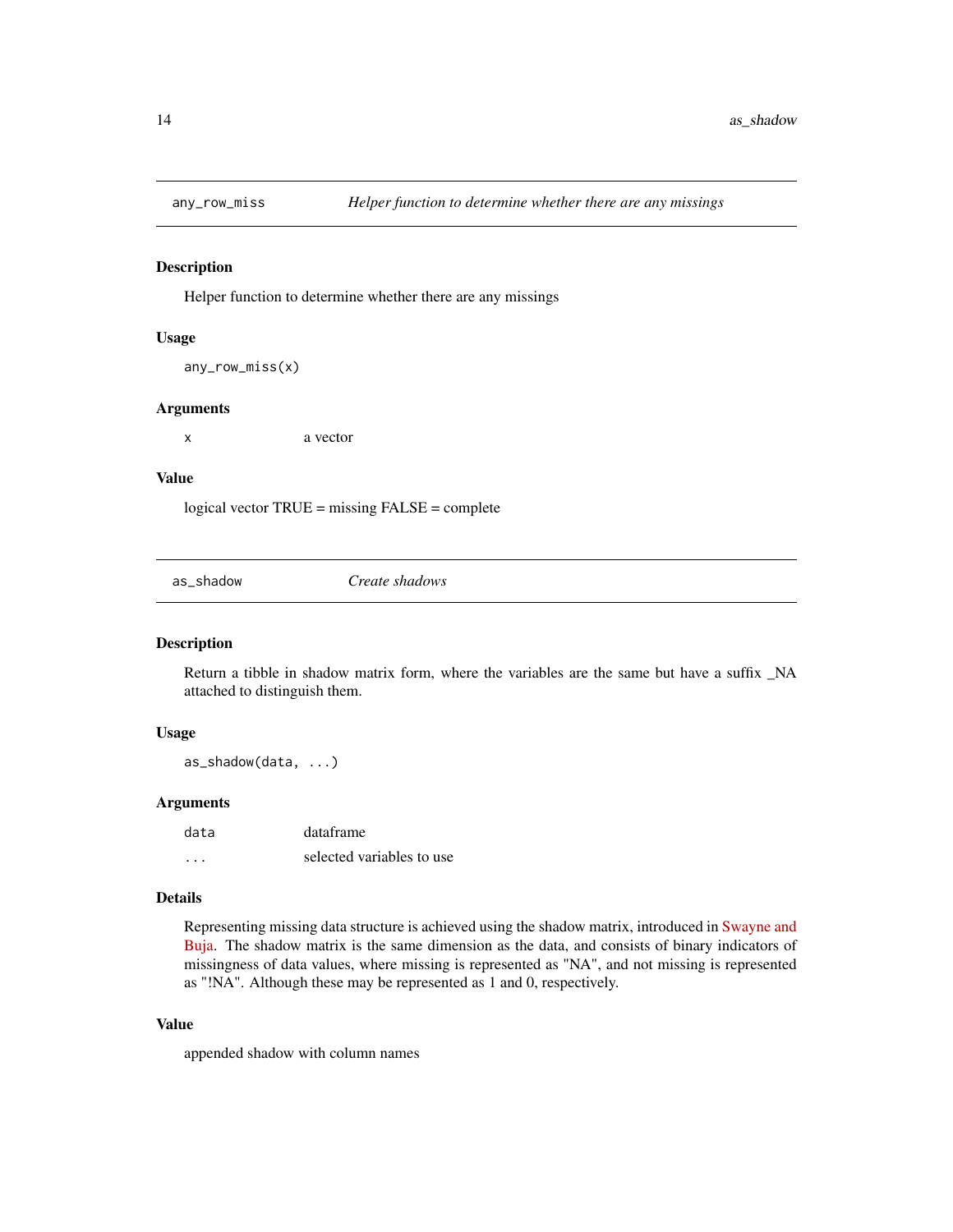<span id="page-14-0"></span>as\_shadow\_upset 15

# Examples

as\_shadow(airquality)

as\_shadow\_upset *Convert data into shadow format for doing an upset plot*

# Description

Upset plots are a way of visualising common sets, this function transforms the data into a format that feeds directly into an upset plot

# Usage

as\_shadow\_upset(data)

# Arguments

data a data.frame

## Value

a data.frame

# Examples

## Not run:

```
library(UpSetR)
airquality %>%
  as_shadow_upset() %>%
  upset()
```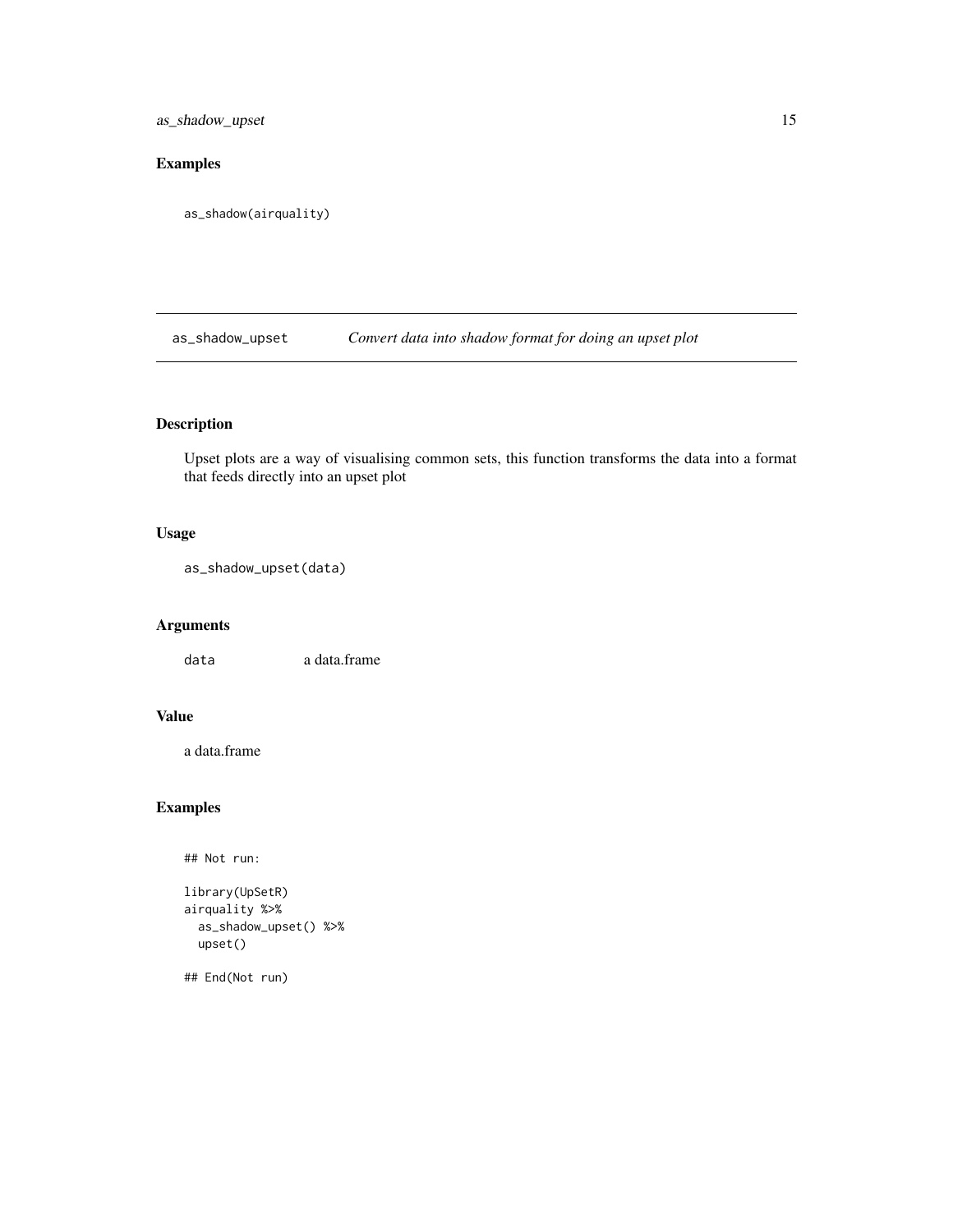<span id="page-15-1"></span><span id="page-15-0"></span>

Binding a shadow matrix to a regular dataframe helps visualise and work with missing data.

#### Usage

```
bind_shadow(data, only_miss = FALSE, ...)
```
# Arguments

| data      | a dataframe                                                                                                                                                                                                                                       |
|-----------|---------------------------------------------------------------------------------------------------------------------------------------------------------------------------------------------------------------------------------------------------|
| only_miss | logical - if FALSE (default) it will bind a dataframe with all of the variables<br>duplicated with their shadow. Setting this to TRUE will bind variables only<br>those variables that contain missing values. See the examples for more details. |
| $\cdot$   | extra options to pass to recode_shadow() - a work in progress.                                                                                                                                                                                    |

## Value

data with the added variable shifted and the suffix \_NA

#### Examples

```
bind_shadow(airquality)
```

```
# bind only the variables that contain missing values
bind_shadow(airquality, only_miss = TRUE)
```

```
aq_shadow <- bind_shadow(airquality)
```

```
## Not run:
# explore missing data visually
library(ggplot2)
```
# using the bounded shadow to visualise Ozone according to whether Solar # Radiation is missing or not.

```
ggplot(data = aq_shadow,
       \text{aes}(x = 0 \text{zone}) +
       geom_histogram() +
       facet_wrap(~Solar.R_NA,
       ncol = 1
```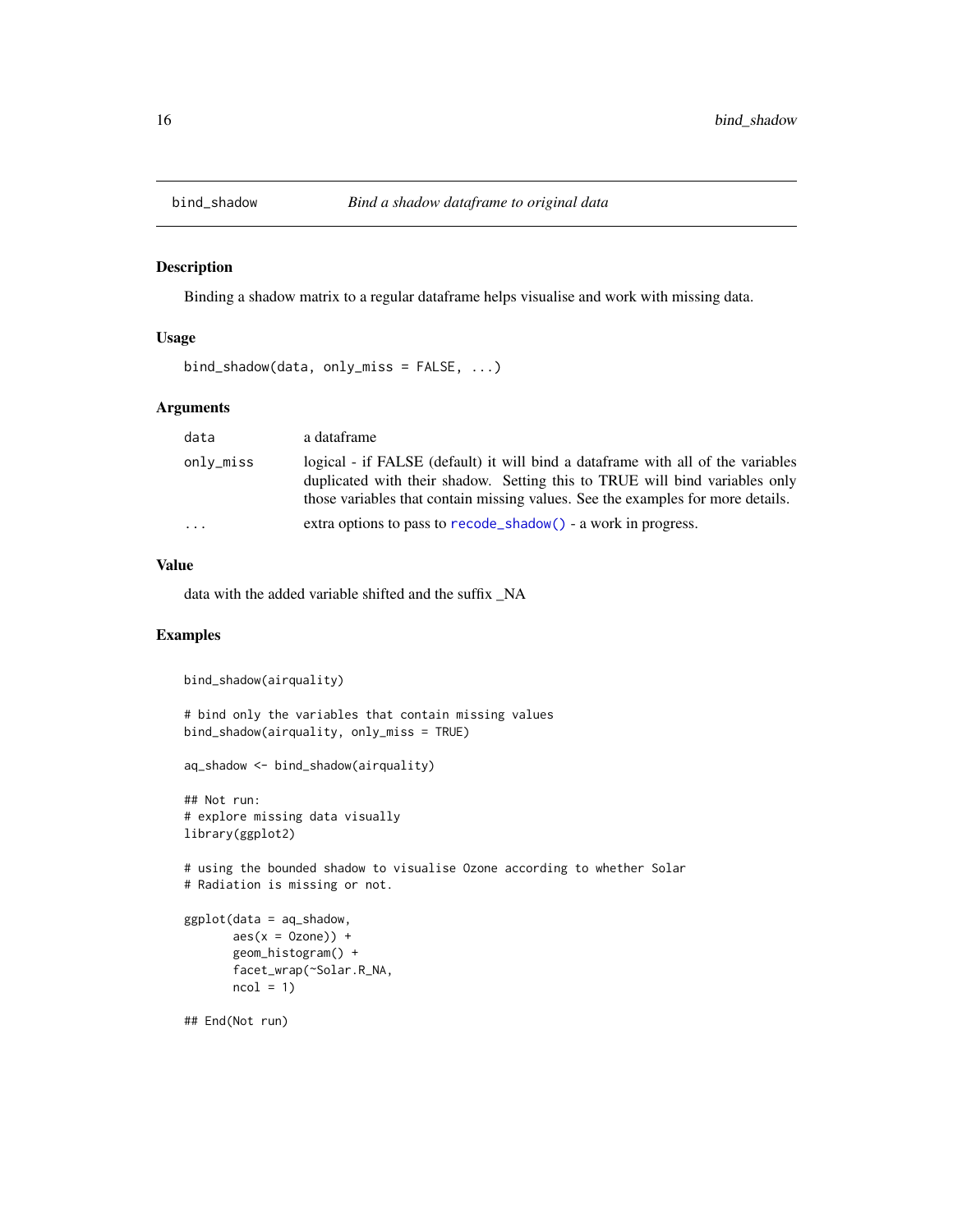<span id="page-16-1"></span><span id="page-16-0"></span>Casting a shadow shifted column performs the equivalent pattern to data  $\%>$ % select(var)  $\%>$ % shadow\_shift(). This is a convenience function that makes it easy to perform certain visualisations, in line with the principle that the user should have a way to flexibly return data formats containing information about the missing data. It forms the base building block for the functions cast\_shadow\_shift, and cast\_shadow\_shift\_label. It also respects the dplyr verbs starts\_with, contains, ends\_with, etc. to select variables.

#### Usage

```
cast_shadow(data, ...)
```
#### Arguments

| data                    | data.frame                                                                                                                       |
|-------------------------|----------------------------------------------------------------------------------------------------------------------------------|
| $\cdot$ $\cdot$ $\cdot$ | One or more unquoted variable names separated by commas. These respect the<br>dplyr verbs starts_with, contains, ends_with, etc. |

#### Value

data with the added variable shifted and the suffix \_NA

## See Also

```
cast_shadow_shift(), cast_shadow_shift_label() bind_shadow() add_any_miss() add_label_missings()
add_label_shadow() add_miss_cluster() add_prop_miss() add_shadow_shift()
```
## Examples

```
airquality %>% cast_shadow(Ozone, Solar.R)
## Not run:
library(ggplot2)
library(magrittr)
airquality %>%
 cast_shadow(Ozone,Solar.R) %>%
 ggplot(aes(x = Ozone,
            colour = Solar.R_NA)) +
        geom_density()
```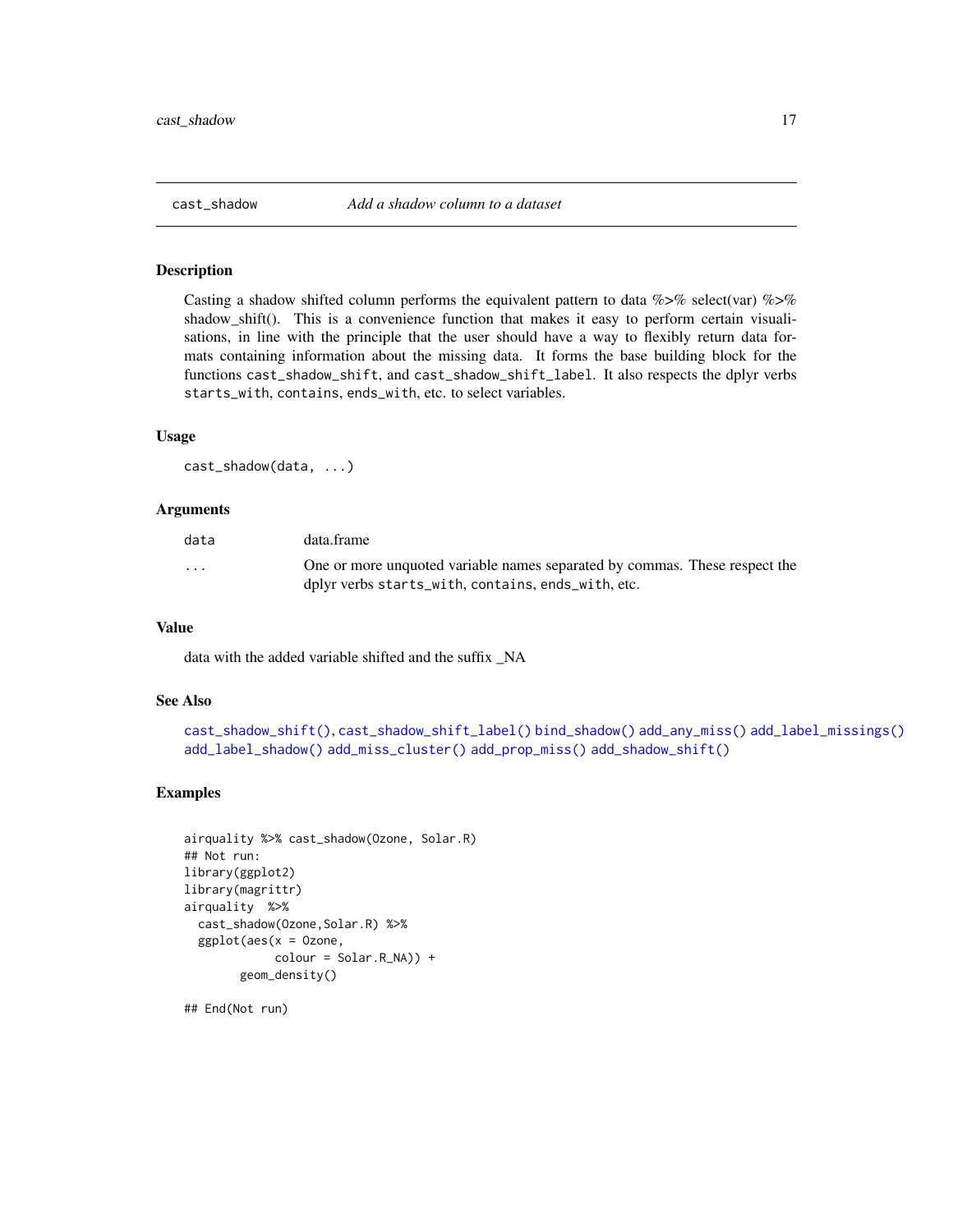<span id="page-17-1"></span><span id="page-17-0"></span>cast\_shadow\_shift *Add a shadow and a shadow\_shift column to a dataset*

## Description

Shift the values and add a shadow column. It also respects the dplyr verbs starts\_with, contains, ends\_with, etc.

#### Usage

```
cast_shadow_shift(data, ...)
```
# Arguments

| data                    | data.frame                                                                 |
|-------------------------|----------------------------------------------------------------------------|
| $\cdot$ $\cdot$ $\cdot$ | One or more unquoted variable names separated by commas. These respect the |
|                         | dplyr verbs starts_with, contains, ends_with, etc.                         |

## Value

data.frame with the shadow and shadow\_shift vars

#### See Also

```
cast_shadow_shift(), cast_shadow_shift_label() bind_shadow() add_any_miss() add_label_missings()
add_label_shadow() add_miss_cluster() add_prop_miss() add_shadow_shift()
```
## Examples

airquality %>% cast\_shadow\_shift(Ozone,Temp)

airquality %>% cast\_shadow\_shift(dplyr::contains("o"))

<span id="page-17-2"></span>cast\_shadow\_shift\_label

*Add a shadow column and a shadow shifted column to a dataset*

# Description

Shift the values, add shadow, add missing label

#### Usage

cast\_shadow\_shift\_label(data, ...)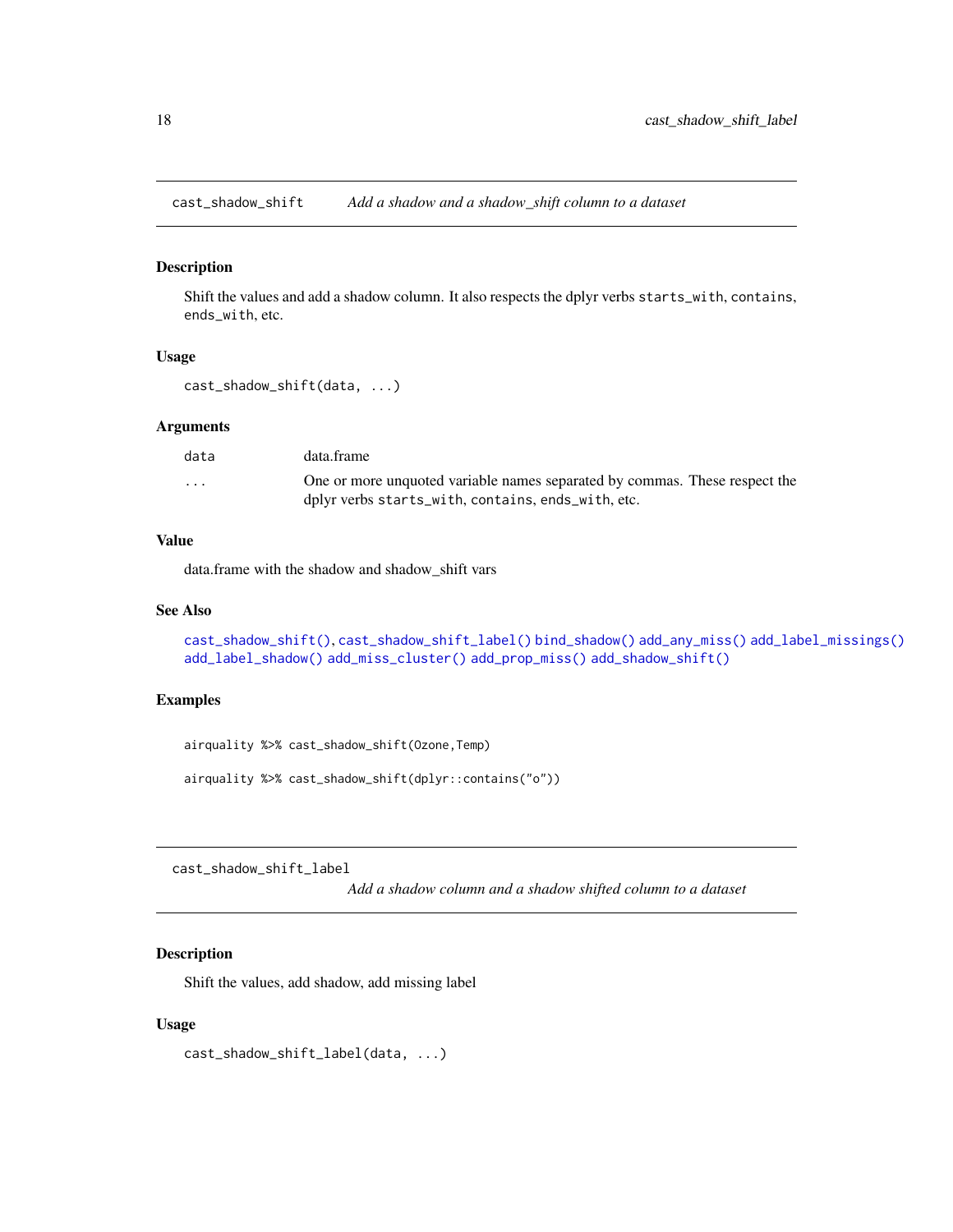#### <span id="page-18-0"></span>Arguments

| data     | data.frame                                                                                                                               |
|----------|------------------------------------------------------------------------------------------------------------------------------------------|
| $\cdots$ | One or more unquoted expressions separated by commas. These also respect the<br>dplyr verbs "starts with", "contains", "ends with", etc. |

#### Value

data.frame with the shadow and shadow\_shift vars, and missing labels

#### See Also

```
cast_shadow_shift(), cast_shadow_shift_label() bind_shadow() add_any_miss() add_label_missings()
add_label_shadow() add_miss_cluster() add_prop_miss() add_shadow_shift()
```
# Examples

airquality %>% cast\_shadow\_shift\_label(Ozone, Solar.R)

```
# replicate the plot generated by geom_miss_point()
## Not run:
library(ggplot2)
```

```
airquality %>%
 cast_shadow_shift_label(Ozone,Solar.R) %>%
 ggplot(aes(x = 0zone\_shift,y = Solar.R_shift,
            color = any_missing) +
       geom_point()
```

```
## End(Not run)
```
common\_na\_numbers *Common number values for NA*

#### Description

This vector contains common number values of NA (missing), which is aimed to be used inside naniar functions [miss\\_scan\\_count\(\)](#page-45-1) and [replace\\_with\\_na\(\)](#page-71-1). The current list of numbers can be found by printing out common\_na\_numbers. It is a useful way to explore your data for possible missings, but I strongly warn against using this to replace NA values without very carefully looking at the incidence for each of the cases. Common NA strings are in the data object common\_na\_strings.

#### Usage

common\_na\_numbers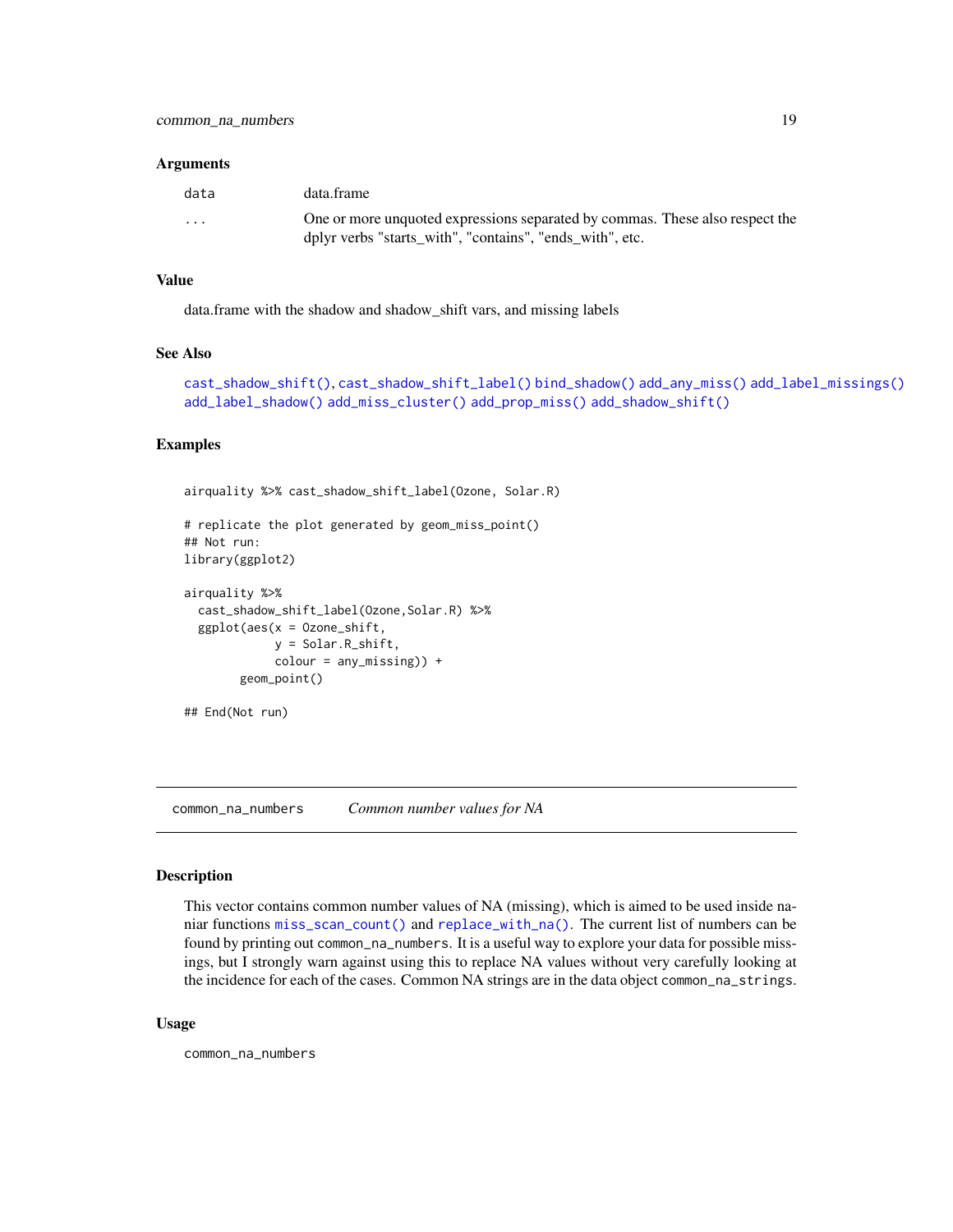#### <span id="page-19-0"></span>Format

An object of class numeric of length 8.

# Note

original discussion here <https://github.com/njtierney/naniar/issues/168>

## Examples

```
dat_ms <- tibble::tribble(\alphax, \alphay, \alphaz, \alpha)<br>1, "A", -10
                              1, "A", -100,
                              3, "N/A", -99,
                              NA, NA, -98,<br>-99, "E", -101,
                              -99, "E", -101,
                              -98, "F", -1)miss_scan_count(dat_ms, -99)
miss_scan_count(dat_ms, c("-99","-98","N/A"))
common_na_numbers
miss_scan_count(dat_ms, common_na_numbers)
```
common\_na\_strings *Common string values for NA*

#### **Description**

This vector contains common values of NA (missing), which is aimed to be used inside naniar functions [miss\\_scan\\_count\(\)](#page-45-1) and [replace\\_with\\_na\(\)](#page-71-1). The current list of strings used can be found by printing out common\_na\_strings. It is a useful way to explore your data for possible missings, but I strongly warn against using this to replace NA values without very carefully looking at the incidence for each of the cases. Please note that common\_na\_strings uses \\ around the "?", "." and "\*" characters to protect against using their wildcard features in grep. Common NA numbers are in the data object common\_na\_numbers.

#### Usage

```
common_na_strings
```
#### Format

An object of class character of length 25.

#### Note

original discussion here <https://github.com/njtierney/naniar/issues/168>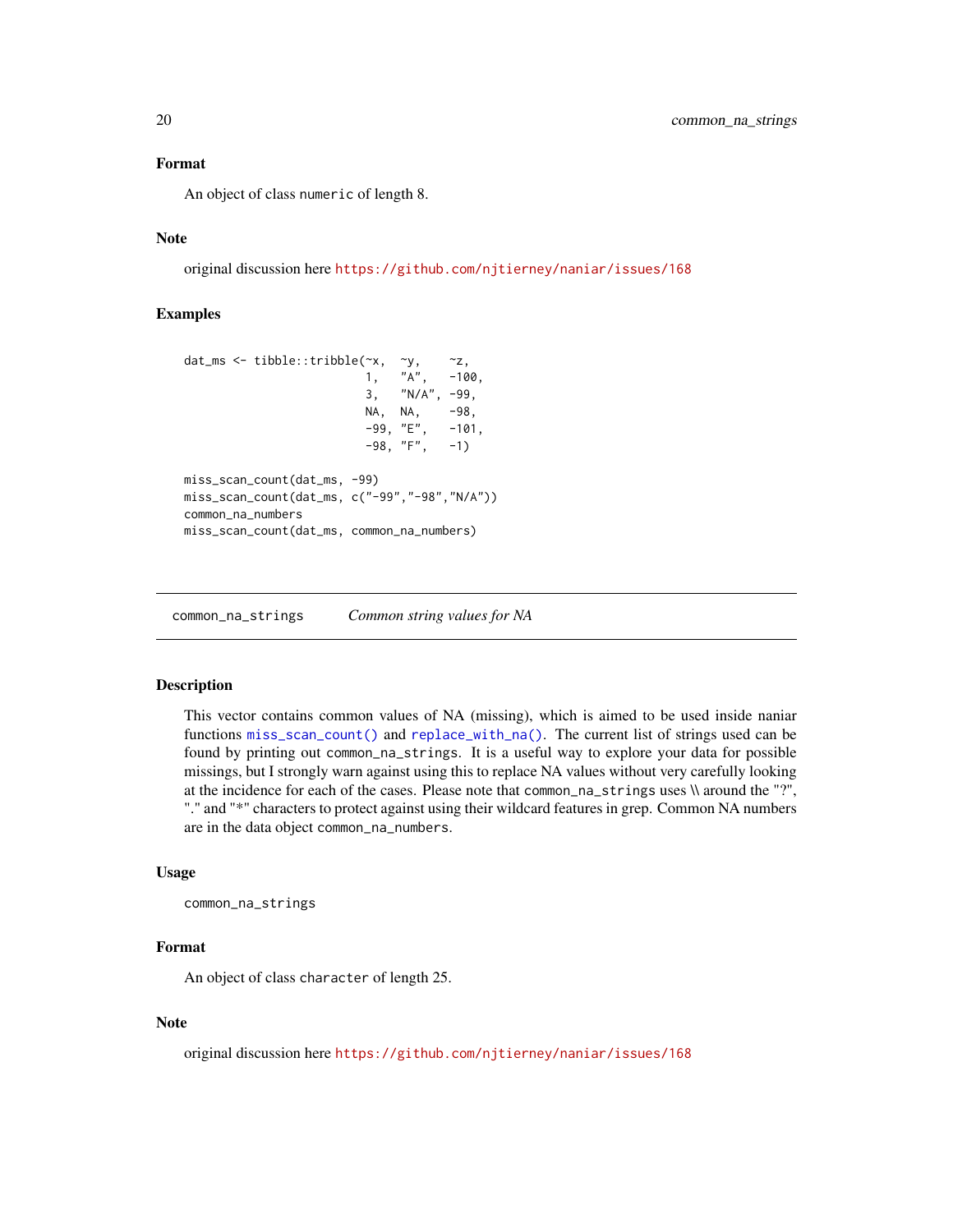# <span id="page-20-0"></span>gather\_shadow 21

# Examples

```
dat_ms <- tibble::tribble(~x, ~y, ~z,
                        1, "A", -100,
                        3, "N/A", -99,
                        NA, NA, -98,
                        -99, "E", -101,-98, "F", -1)miss_scan_count(dat_ms, -99)
miss_scan_count(dat_ms, c("-99","-98","N/A"))
common_na_strings
miss_scan_count(dat_ms, common_na_strings)
```
gather\_shadow *Long form representation of a shadow matrix*

#### Description

gather\_shadow is a long-form representation of binding the shadow matrix to your data, producing variables named case, variable, and missing, where missing contains the missing value representation.

#### Usage

gather\_shadow(data)

### Arguments

data a dataframe

## Value

dataframe in long, format, containing information about the missings

# Examples

```
gather_shadow(airquality)
```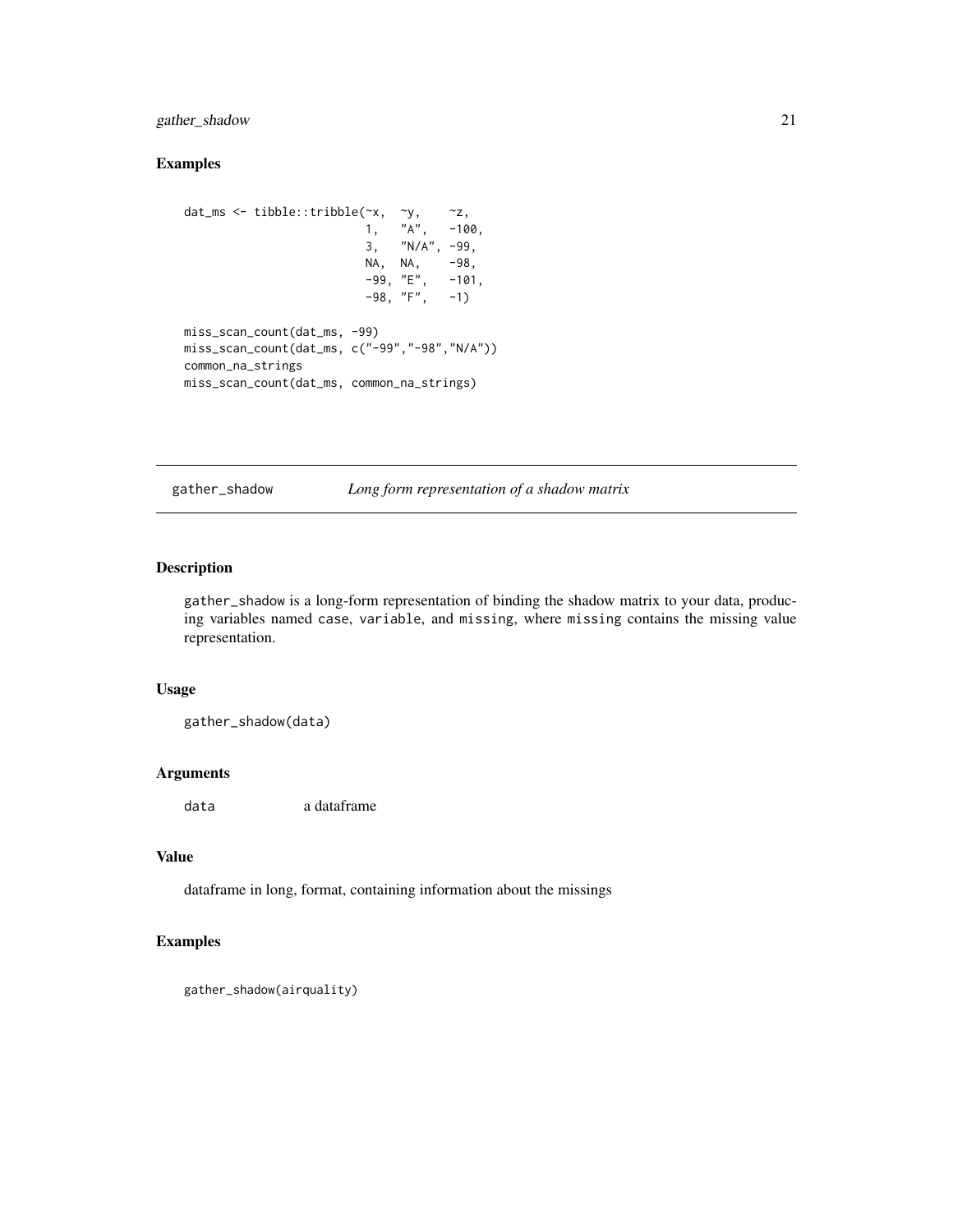<span id="page-21-0"></span>GeomMissPoint *naniar-ggproto*

#### Description

These are the stat and geom overrides using ggproto from ggplot2 that make naniar work.

#### Usage

StatMissPoint

#### Format

An object of class StatMissPoint (inherits from Stat, ggproto, gg) of length 6.

<span id="page-21-1"></span>geom\_miss\_point *geom\_miss\_point*

## Description

geom\_miss\_point provides a way to transform and plot missing values in ggplot2. To do so it uses methods from ggobi to display missing data points 10\ the same axis.

#### Usage

```
geom_miss_point(
  mapping = NULL,
  data = NULL,
  prop\_below = 0.1,
  jitter = 0.05,stat = "miss_point",
  position = "identity",
  colour = ..missing..,
  na.rm = FALSE,show.legend = NA,
  inherit.aes = TRUE,
  ...
```

```
)
```
## Arguments

mapping Set of aesthetic mappings created by [ggplot2::aes\(\)](#page-0-0) or [ggplot2::aes\\_\(\)](#page-0-0). If specified and inherit.aes = TRUE (the default), is combined with the default mapping at the top level of the plot. You only need to supply mapping if there isn't a mapping defined for the plot.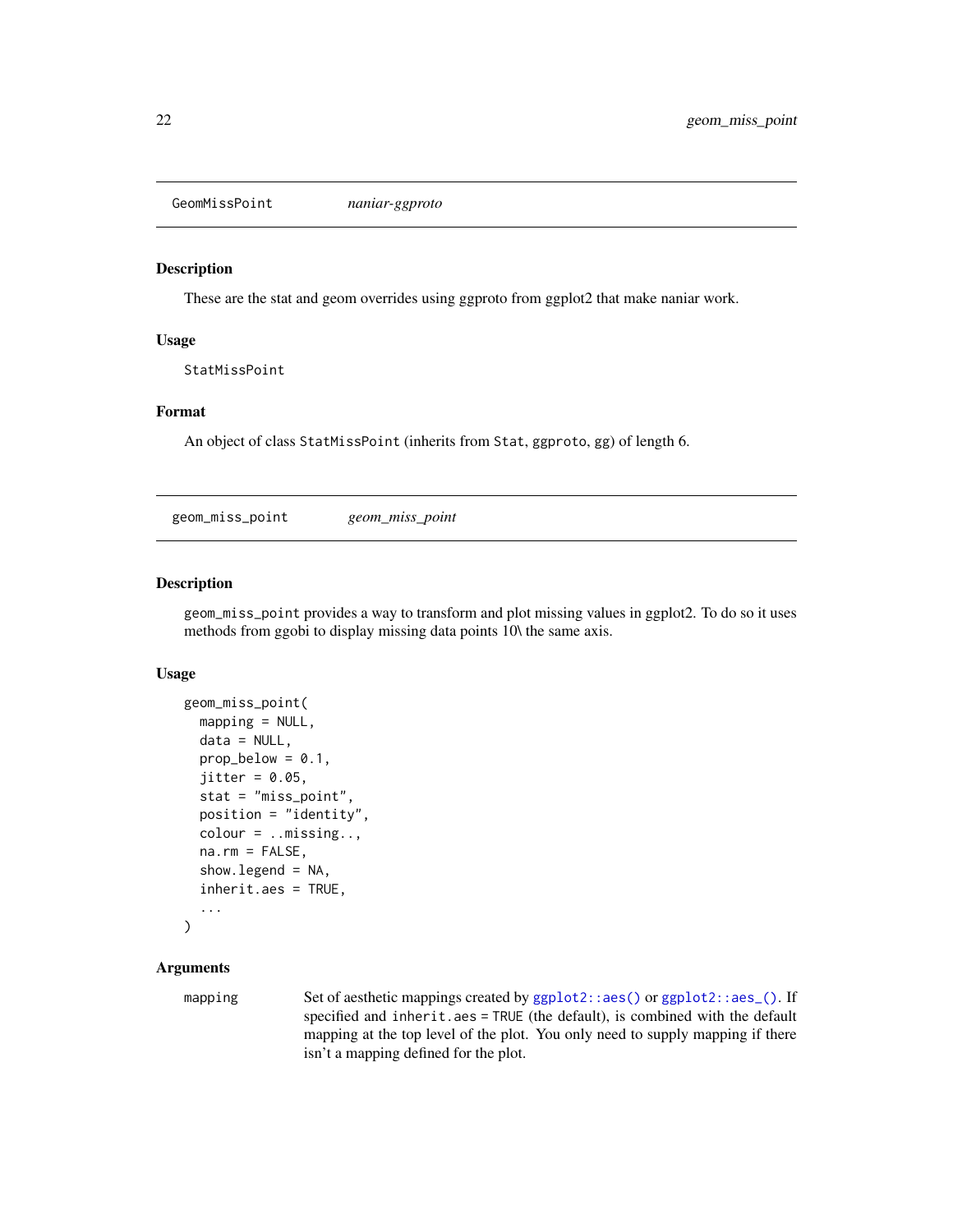geom\_miss\_point 23

| data        | A data frame. If specified, overrides the default data frame defined at the top<br>level of the plot.                                                                                                                                               |
|-------------|-----------------------------------------------------------------------------------------------------------------------------------------------------------------------------------------------------------------------------------------------------|
| prop_below  | the degree to shift the values. The default is 0.1                                                                                                                                                                                                  |
| jitter      | the amount of jitter to add. The default is 0.05                                                                                                                                                                                                    |
| stat        | The statistical transformation to use on the data for this layer, as a string.                                                                                                                                                                      |
| position    | Position adjustment, either as a string, or the result of a call to a position adjust-<br>ment function.                                                                                                                                            |
| colour      | the colour chosen for the aesthetic                                                                                                                                                                                                                 |
| na.rm       | If FALSE (the default), removes missing values with a warning. If TRUE silently<br>removes missing values.                                                                                                                                          |
| show.legend | logical. Should this layer be included in the legends? NA, the default, includes if<br>any aesthetics are mapped. FALSE never includes, and TRUE always includes.                                                                                   |
| inherit.aes | If FALSE, overrides the default aesthetics, rather than combining with them.<br>This is most useful for helper functions that define both data and aesthetics and<br>shouldn't inherit behaviour from the default plot specification, e.g. borders. |
|             | other arguments passed on to ggplot2::layer(). There are three types of ar-<br>guments you can use here:                                                                                                                                            |
|             | • Aesthetics: to set an aesthetic to a fixed value, like color = "red" or size<br>$= 3.$                                                                                                                                                            |
|             | • Other arguments to the layer, for example you override the default stat<br>associated with the layer.                                                                                                                                             |
|             | • Other arguments passed on to the stat.                                                                                                                                                                                                            |

## Details

Plot Missing Data Points

# Note

Warning message if na.rm = T is supplied.

## See Also

[gg\_miss\_case()][gg\_miss\_case\_cumsum()][gg\_miss\_fct()][gg\_miss\_span()][gg\_miss\_var()][gg\_miss\_var\_cumsum()][gg\_miss\_which()]

# Examples

```
## Not run:
library(ggplot2)
# using regular geom_point()
ggplot(airquality,
       \text{aes}(x = 0 \text{zone},y = Solar.R() +geom_point()
# using geom_miss_point()
```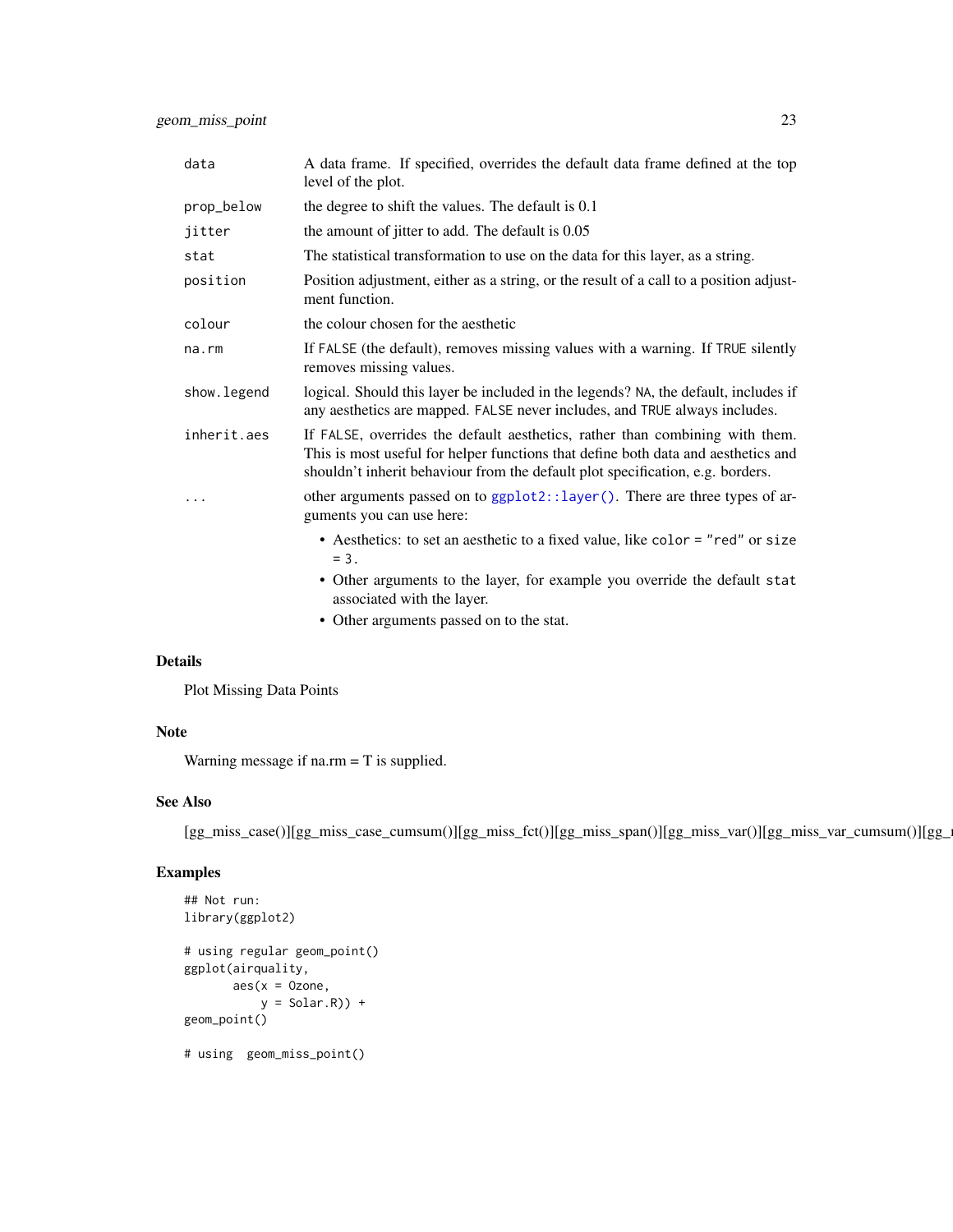```
ggplot(airquality,
       \text{aes}(x = 0 \text{zone})y = Solar.R) +
geom_miss_point()
# using facets
ggplot(airquality,
        \text{aes}(x = 0 \text{zone},y = Solar.R)) +
geom_miss_point() +
facet_wrap(~Month)
## End(Not run)
```
<span id="page-23-1"></span>gg\_miss\_case *Plot the number of missings per case (row)*

## Description

This is a visual analogue to miss\_case\_summary. It draws a ggplot of the number of missings in each case (row). A default minimal theme is used, which can be customised as normal for ggplot.

#### Usage

```
gg_miss_case(x, facet, order_cases = TRUE, show_pct = FALSE)
```
# Arguments

| $\mathsf{x}$ | data.frame                                                                    |
|--------------|-------------------------------------------------------------------------------|
| facet        | (optional) a single bare variable name, if you want to create a faceted plot. |
| order_cases  | logical Order the rows by missingness (default is FALSE - no order).          |
| show_pct     | logical Show the percentage of cases                                          |

#### Value

a ggplot object depicting the number of missings in a given case.

## See Also

```
geom_miss_point() gg_miss_case_cumsum gg_miss_fct() gg_miss_span() gg_miss_var()
gg_miss_var_cumsum() gg_miss_which()
```
<span id="page-23-0"></span>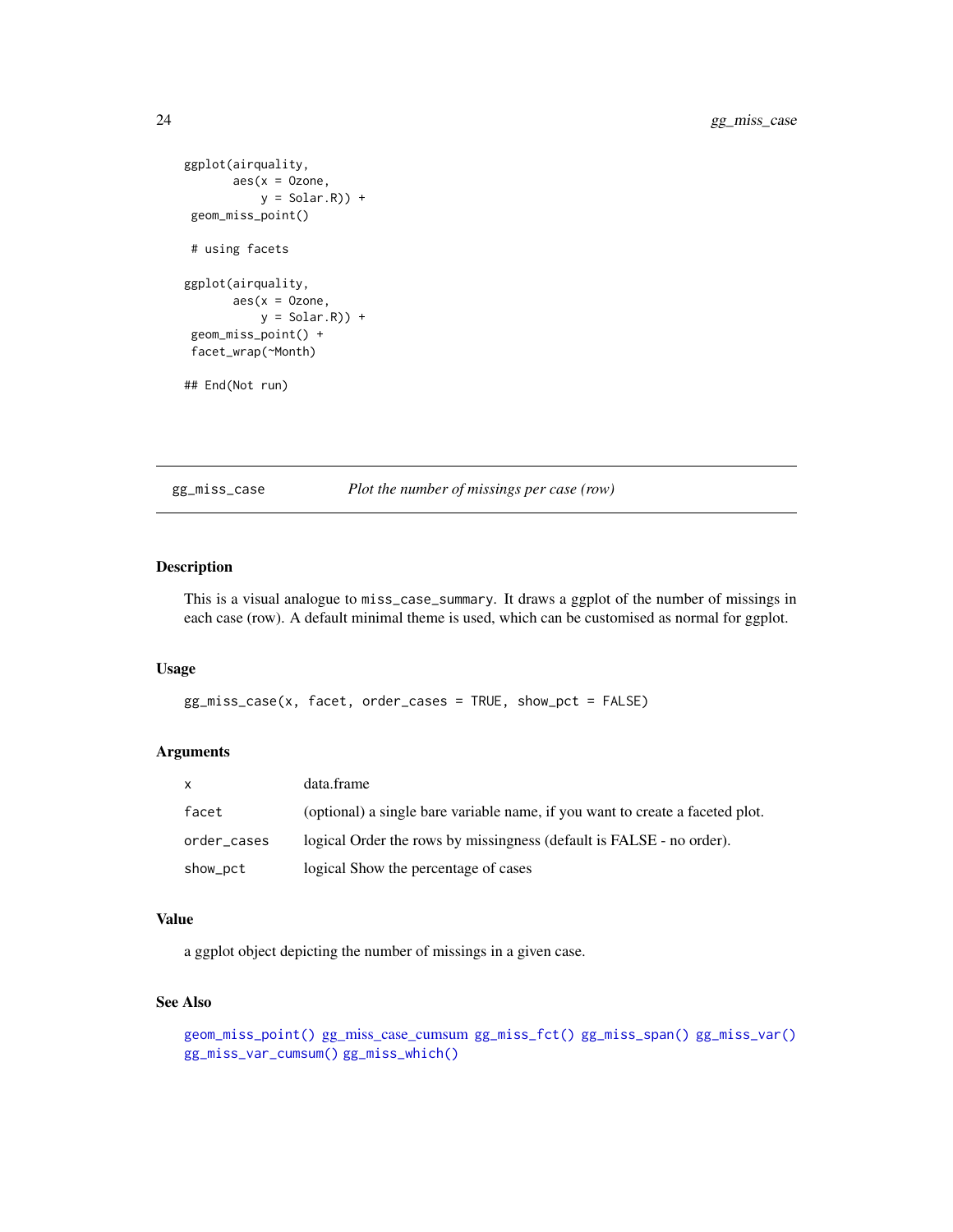<span id="page-24-0"></span>gg\_miss\_case\_cumsum 25

#### Examples

```
gg_miss_case(airquality)
## Not run:
library(ggplot2)
gg\_miss\_case(airquality) + labs(x = "Number of Cases")gg_miss_case(airquality, show_pct = TRUE)
gg_miss_case(airquality, order_cases = FALSE)
gg_miss_case(airquality, facet = Month)
gg_miss_case(airquality, facet = Month, order_cases = FALSE)
gg_miss_case(airquality, facet = Month, show_pct = TRUE)
## End(Not run)
```
<span id="page-24-1"></span>gg\_miss\_case\_cumsum *Plot of cumulative sum of missing for cases*

# Description

A plot showing the cumulative sum of missing values for cases, reading the rows from the top to bottom. A default minimal theme is used, which can be customised as normal for ggplot.

#### Usage

gg\_miss\_case\_cumsum(x, breaks = 20)

# Arguments

| X      | a dataframe                             |
|--------|-----------------------------------------|
| breaks | the breaks for the x axis default is 20 |

## Value

a ggplot object depicting the number of missings

## See Also

[geom\\_miss\\_point\(\)](#page-21-1) [gg\\_miss\\_case\(\)](#page-23-1) [gg\\_miss\\_fct\(\)](#page-25-1) [gg\\_miss\\_span\(\)](#page-26-1) [gg\\_miss\\_var\(\)](#page-28-1) [gg\\_miss\\_var\\_cumsum\(\)](#page-29-1) [gg\\_miss\\_which\(\)](#page-29-2)

# Examples

gg\_miss\_case\_cumsum(airquality)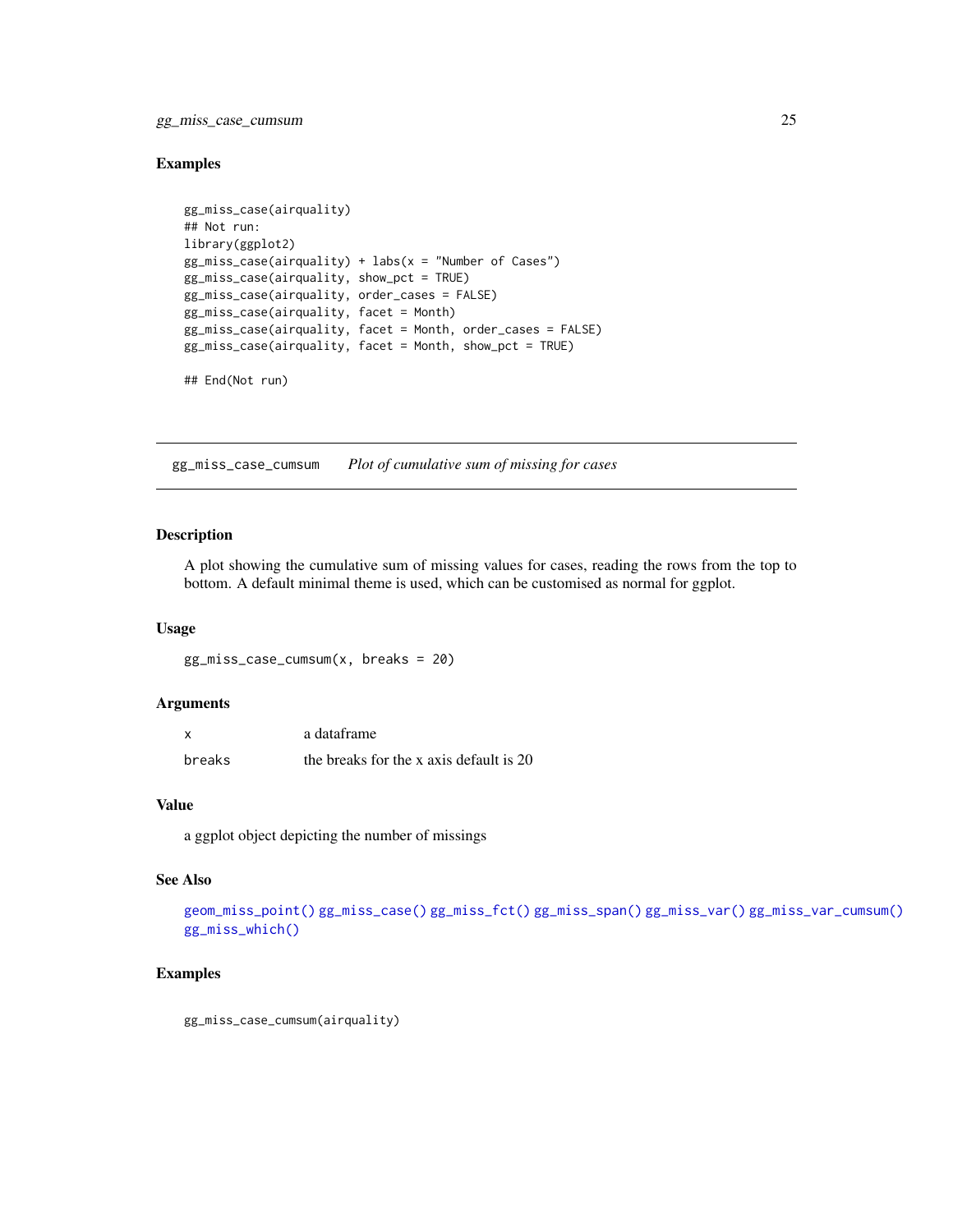<span id="page-25-1"></span><span id="page-25-0"></span>

This function draws a ggplot plot of the number of missings in each column, broken down by a categorical variable from the dataset. A default minimal theme is used, which can be customised as normal for ggplot.

# Usage

gg\_miss\_fct(x, fct)

#### Arguments

|     | data.frame                                         |
|-----|----------------------------------------------------|
| fct | column containing the factor variable to visualise |

#### Value

ggplot object depicting the % missing of each factor level for each variable.

## See Also

```
geom_miss_point() gg_miss_case() gg_miss_case_cumsum gg_miss_span() gg_miss_var()
gg_miss_var_cumsum() gg_miss_which()
```
## Examples

```
gg\_miss\_fct(x = riskfactors, fct = marital)## Not run:
library(ggplot2)
gg_miss_fct(x = riskfactors, fct = marital) + labs(title = "NA in Risk Factors and Marital status")
## End(Not run)
```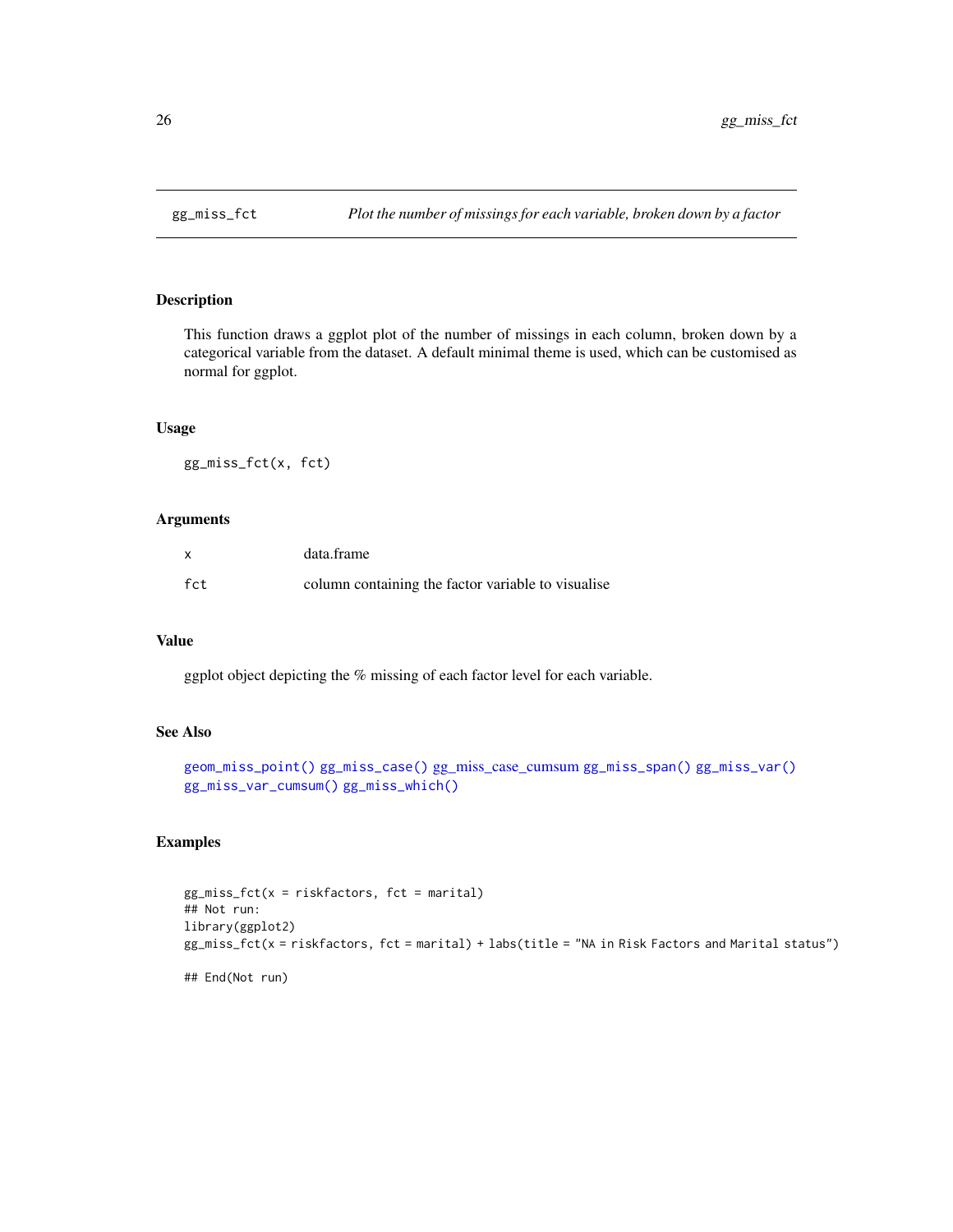<span id="page-26-1"></span><span id="page-26-0"></span>

gg\_miss\_span is a replacement function to imputeTS::plotNA.distributionBar(tsNH4,breaksize = 100), which shows the number of missings in a given span, or breaksize. A default minimal theme is used, which can be customised as normal for ggplot.

#### Usage

gg\_miss\_span(data, var, span\_every, facet)

#### Arguments

| data       | data.frame                                                                    |
|------------|-------------------------------------------------------------------------------|
| var        | a bare unquoted variable name from data.                                      |
| span_every | integer describing the length of the span to be explored                      |
| facet      | (optional) a single bare variable name, if you want to create a faceted plot. |

#### Value

ggplot2 showing the number of missings in a span (window, or breaksize)

#### See Also

```
geom_miss_point() gg_miss_case() gg_miss_case_cumsum gg_miss_fct() gg_miss_var()
gg_miss_var_cumsum() gg_miss_which()
```
## Examples

```
miss_var_span(pedestrian, hourly_counts, span_every = 3000)
## Not run:
library(ggplot2)
gg_miss_span(pedestrian, hourly_counts, span_every = 3000)
gg_miss_span(pedestrian, hourly_counts, span_every = 3000, facet = sensor_name)
# works with the rest of ggplot
gg_miss_span(pedestrian, hourly_counts, span_every = 3000) + labs(x = "custom")
gg_miss_span(pedestrian, hourly_counts, span_every = 3000) + theme_dark()
```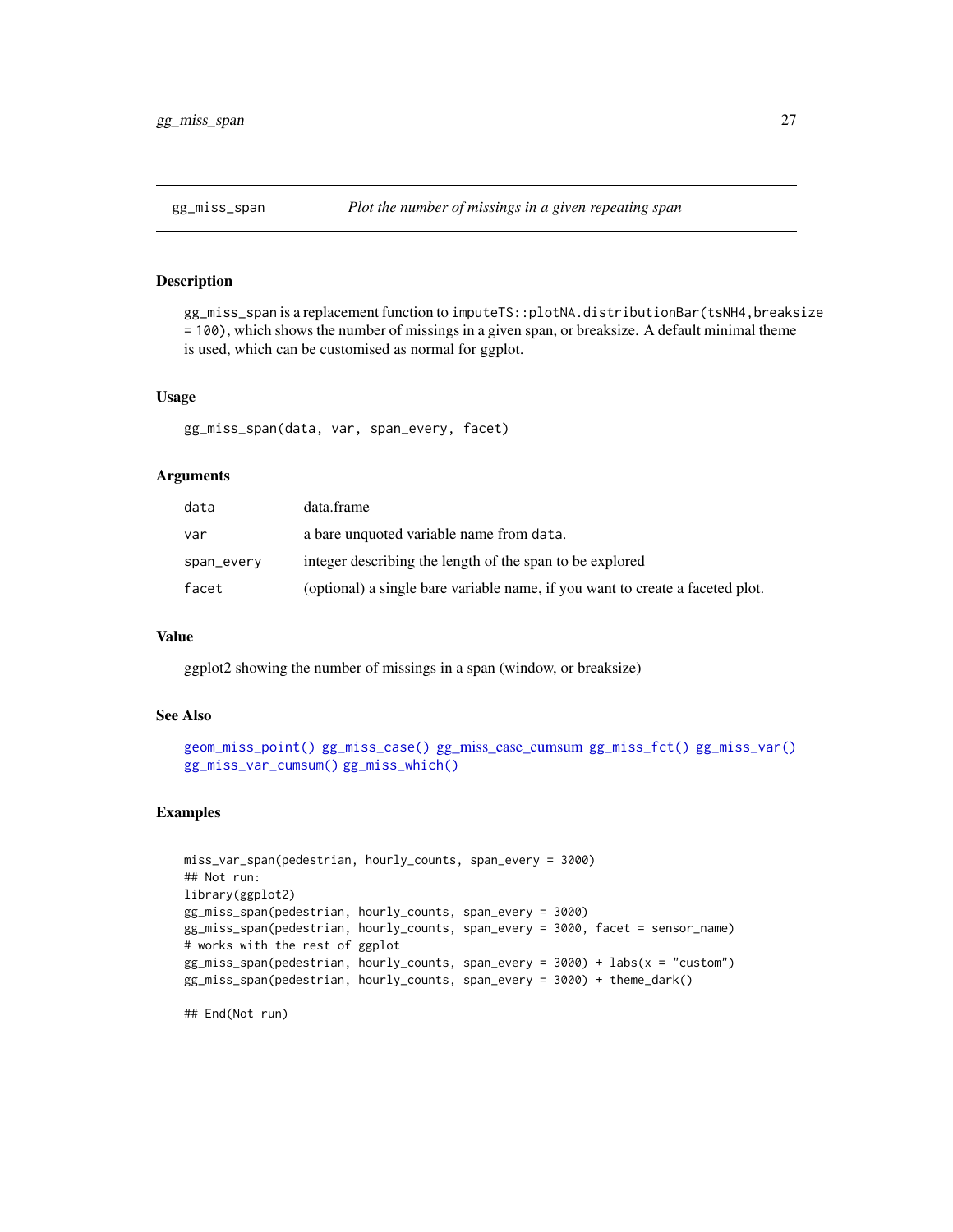Upset plots are a way of visualising common sets, gg\_miss\_upset shows the number of missing values for each of the sets of data. The default option of gg\_miss\_upset is taken from UpSetR::upset - which is to use up to 5 sets and up to 40 interactions. We also set the ordering to by the frequency of the intersections. Setting nsets = 5 means to look at 5 variables and their combinations. The number of combinations or rather intersections is controlled by nintersects. If there are 40 intersections, there will be 40 combinations of variables explored. The number of sets and intersections can be changed by passing arguments nsets = 10 to look at 10 sets of variables, and nintersects = 50 to look at 50 intersections.

# Usage

gg\_miss\_upset(data, order.by = "freq", ...)

# Arguments

| data     | data.frame                                                                                                                                                                                             |
|----------|--------------------------------------------------------------------------------------------------------------------------------------------------------------------------------------------------------|
| order.bv | (from UpSetR::upset) How the intersections in the matrix should be ordered by.<br>Options include frequency (entered as "freq"), degree, or both in any order. See<br>?UpSetR::upset for more options? |
| .        | arguments to pass to upset plot - see ?UpSetR::upset                                                                                                                                                   |

## Value

a ggplot visualisation of missing data

#### Examples

```
## Not run:
gg_miss_upset(airquality)
gg_miss_upset(riskfactors)
gg_miss_upset(riskfactors, nsets = 10)
gg_miss_upset(riskfactors, nsets = 10, nintersects = 10)
```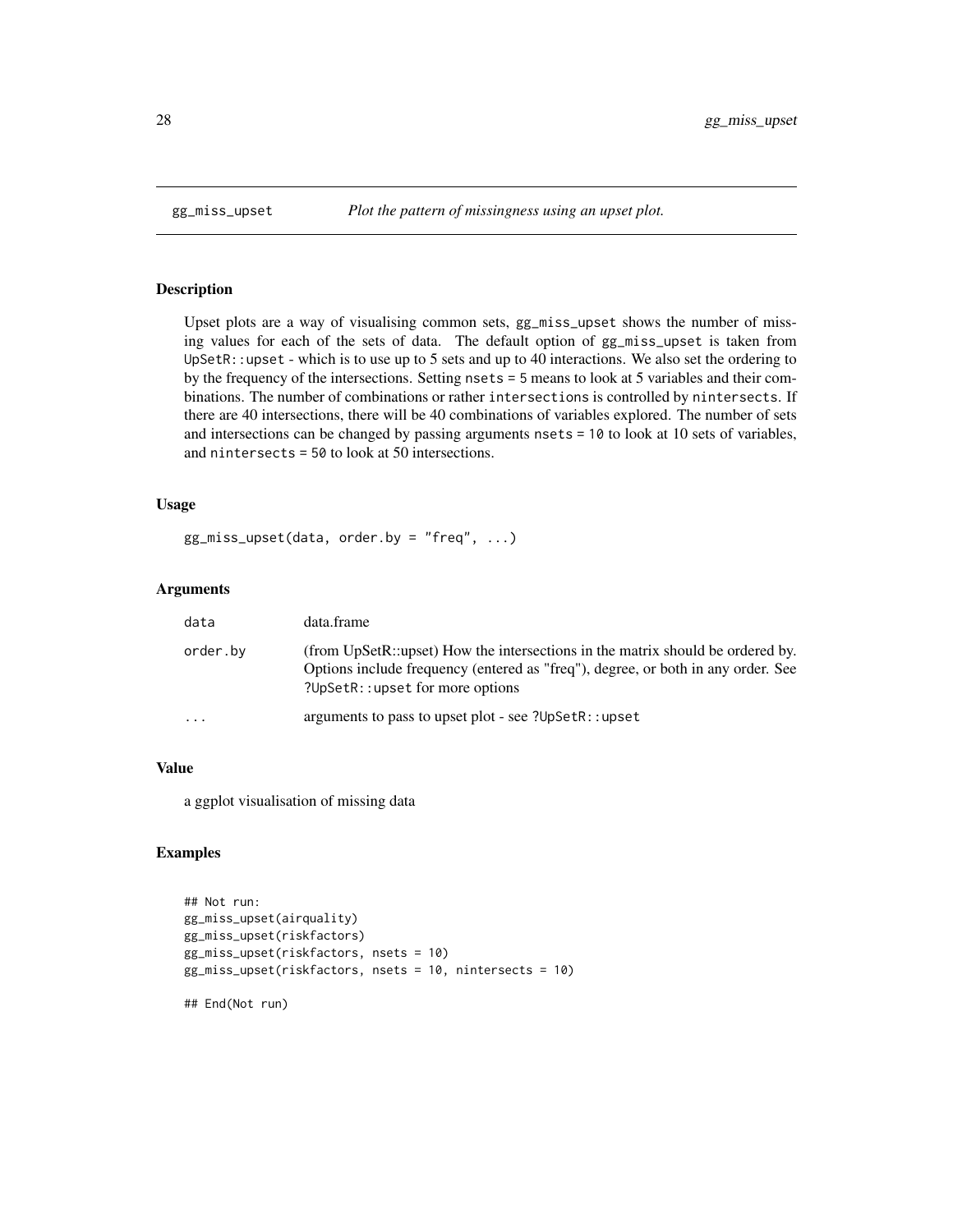<span id="page-28-1"></span><span id="page-28-0"></span>

This is a visual analogue to miss\_var\_summary. It draws a ggplot of the number of missings in each variable, ordered to show which variables have the most missing data. A default minimal theme is used, which can be customised as normal for ggplot.

#### Usage

```
gg_miss_var(x, facet, show_pct = FALSE)
```
# Arguments

|          | a dataframe                                                                                                        |
|----------|--------------------------------------------------------------------------------------------------------------------|
| facet    | (optional) bare variable name, if you want to create a faceted plot.                                               |
| show_pct | logical shows the number of missings (default), but if set to TRUE, it will display<br>the proportion of missings. |

# Value

a ggplot object depicting the number of missings in a given column

#### See Also

```
geom_miss_point() gg_miss_case() gg_miss_case_cumsum gg_miss_fct() gg_miss_span()
gg_miss_var() gg_miss_var_cumsum() gg_miss_which()
```
#### Examples

```
gg_miss_var(airquality)
## Not run:
library(ggplot2)
gg\_miss\_var(airquality) + labs(y = "Look at all the missing ones")gg_miss_var(airquality, Month)
gg_miss_var(airquality, Month, show_pct = TRUE)
gg_miss_var(airquality, Month, show_pct = TRUE) + ylim(0, 100)
```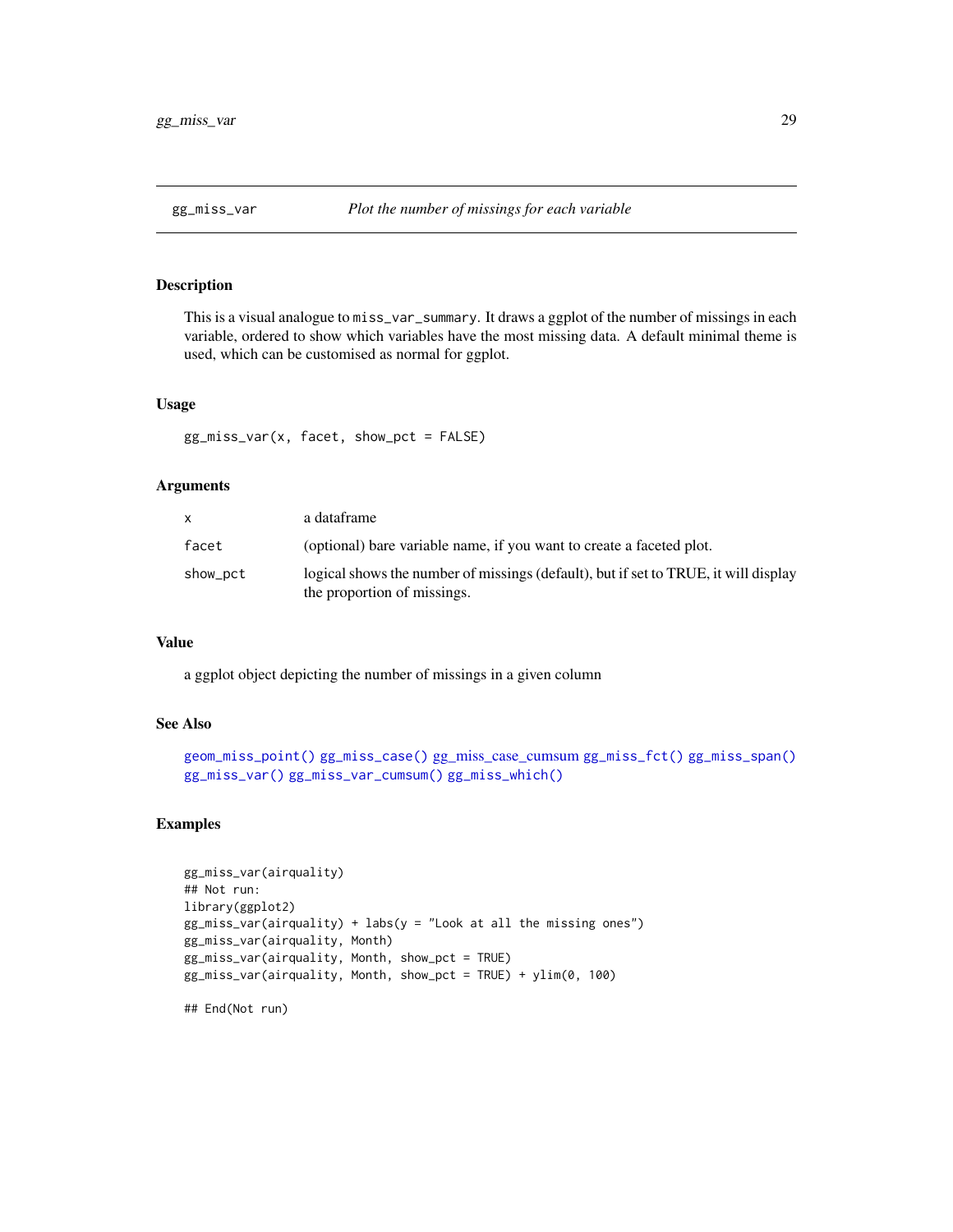<span id="page-29-1"></span><span id="page-29-0"></span>gg\_miss\_var\_cumsum *Plot of cumulative sum of missing value for each variable*

#### Description

A plot showing the cumulative sum of missing values for each variable, reading columns from the left to the right of the initial dataframe. A default minimal theme is used, which can be customised as normal for ggplot.

#### Usage

gg\_miss\_var\_cumsum(x)

#### Arguments

x a data.frame

## Value

a ggplot object showing the cumulative sum of missings over the variables

#### See Also

```
geom_miss_point() gg_miss_case() gg_miss_case_cumsum gg_miss_fct() gg_miss_span()
gg_miss_var() gg_miss_which()
```
## Examples

gg\_miss\_var\_cumsum(airquality)

<span id="page-29-2"></span>gg\_miss\_which *Plot which variables contain a missing value*

# Description

This plot produces a set of rectangles indicating whether there is a missing element in a column or not. A default minimal theme is used, which can be customised as normal for ggplot.

#### Usage

gg\_miss\_which(x)

#### Arguments

x a dataframe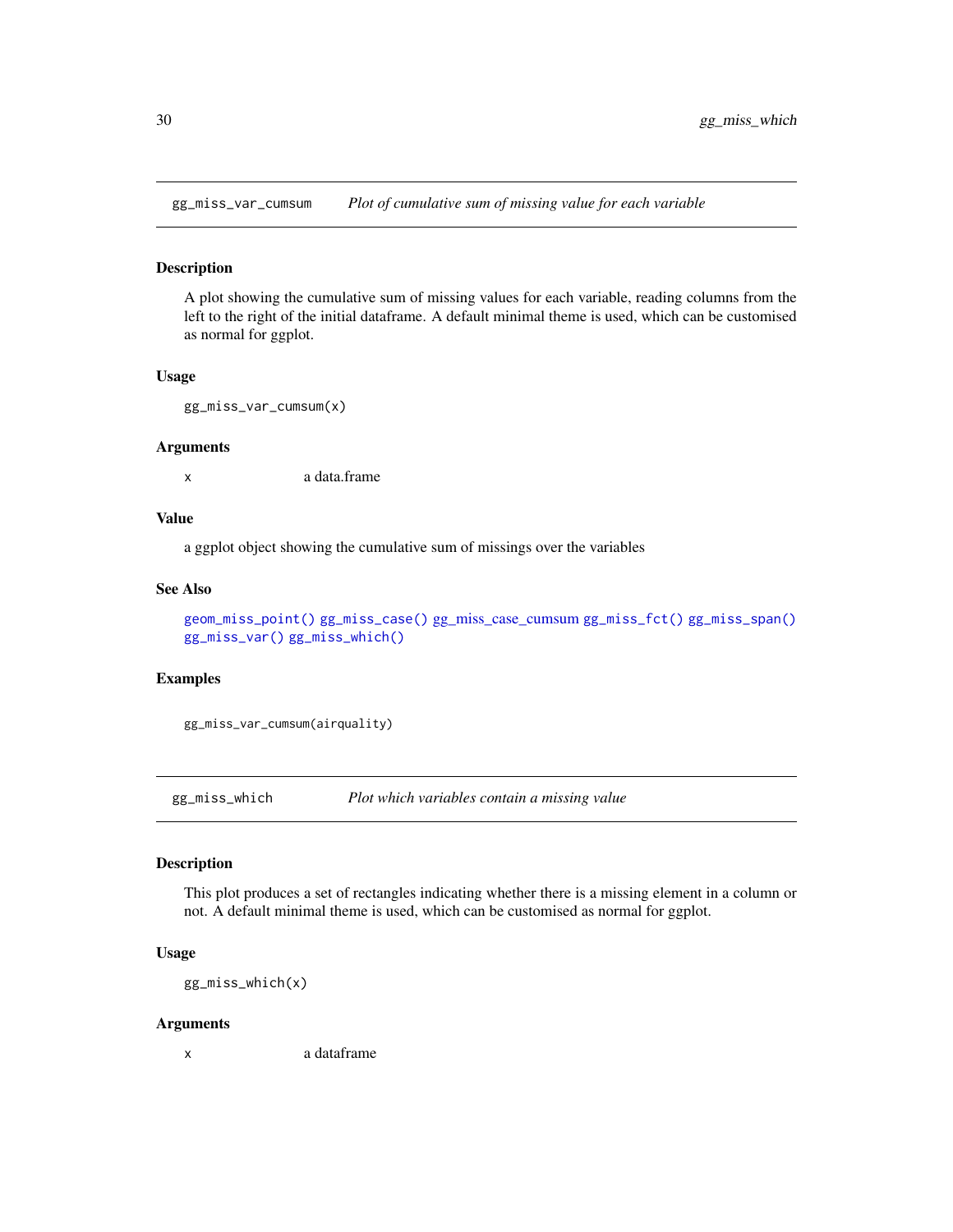# <span id="page-30-0"></span>group\_by\_fun 31

# Value

a ggplot object of which variables contains missing values

#### See Also

```
geom_miss_point() gg_miss_case() gg_miss_case_cumsum gg_miss_fct() gg_miss_span()
gg_miss_var() gg_miss_var_cumsum() gg_miss_which()
```
#### Examples

gg\_miss\_which(airquality)

group\_by\_fun *Group By Helper*

# Description

This is a wrapper to facilitate the grouped\_df S3 method.

# Usage

```
group_by_fun(data, .fun, ...)
```
## Arguments

| data                    | data.frame, which will be grouped        |
|-------------------------|------------------------------------------|
| . fun                   | a function to apply                      |
| $\cdot$ $\cdot$ $\cdot$ | additional arguments to be passed to map |

## Value

a dataframe with the function applied to each group

# Examples

```
## Not run:
miss_case_table.grouped_df <- function(data){
group_by_fun(data,.fun = miss_case_table)
}
airquality %>%
group_by(Month) %>%
miss_case_table()
```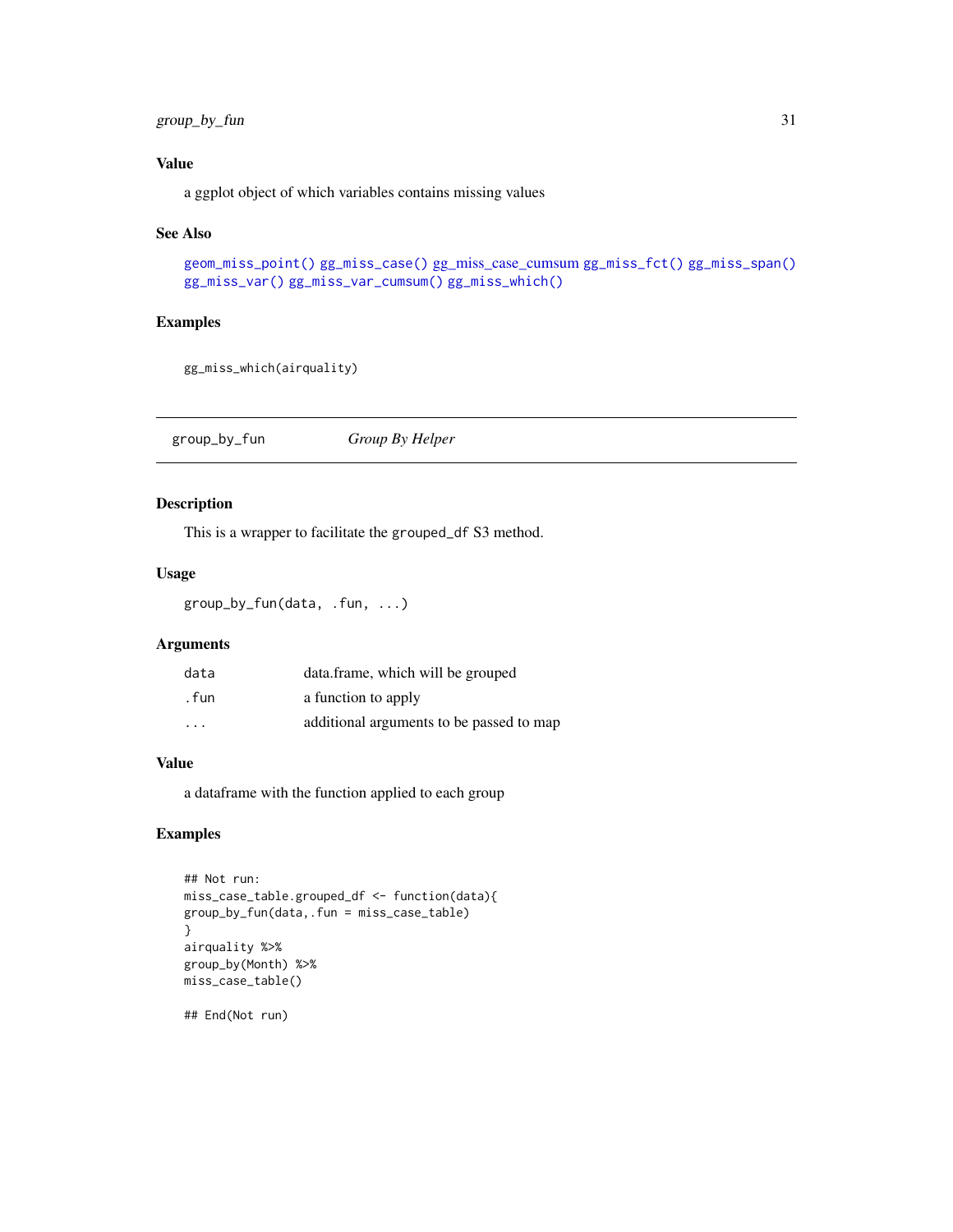<span id="page-31-0"></span>

It can be useful in exploratory graphics to impute data outside the range of the data. impute\_below imputes all variables with missings to have values 10 percent below the range for numeric values, and for character or factor values adds a new string or label. It is powered by shadow\_shift, so please see the documentation for [shadow\\_shift\(\)](#page-82-1) to full details on the different implementations.

#### Usage

impute\_below(...)

#### Arguments

... extra arguments to pass - see [shadow\\_shift\(\)](#page-82-1) for discussion on this.

impute\_below\_all *Impute data with values shifted 10 percent below range.*

#### Description

It can be useful in exploratory graphics to impute data outside the range of the data. impute\_below\_all imputes all variables with missings to have values 10\ values adds a new string or label.

#### Usage

```
impute_below_all(.thl, prop_below = 0.1, jitter = 0.05, ...)
```
## Arguments

| .tbl       | a data.frame                                 |
|------------|----------------------------------------------|
| prop_below | the degree to shift the values. default is   |
| iitter     | the amount of jitter to add. default is 0.05 |
|            | additional arguments                         |

#### Value

an dataset with values imputed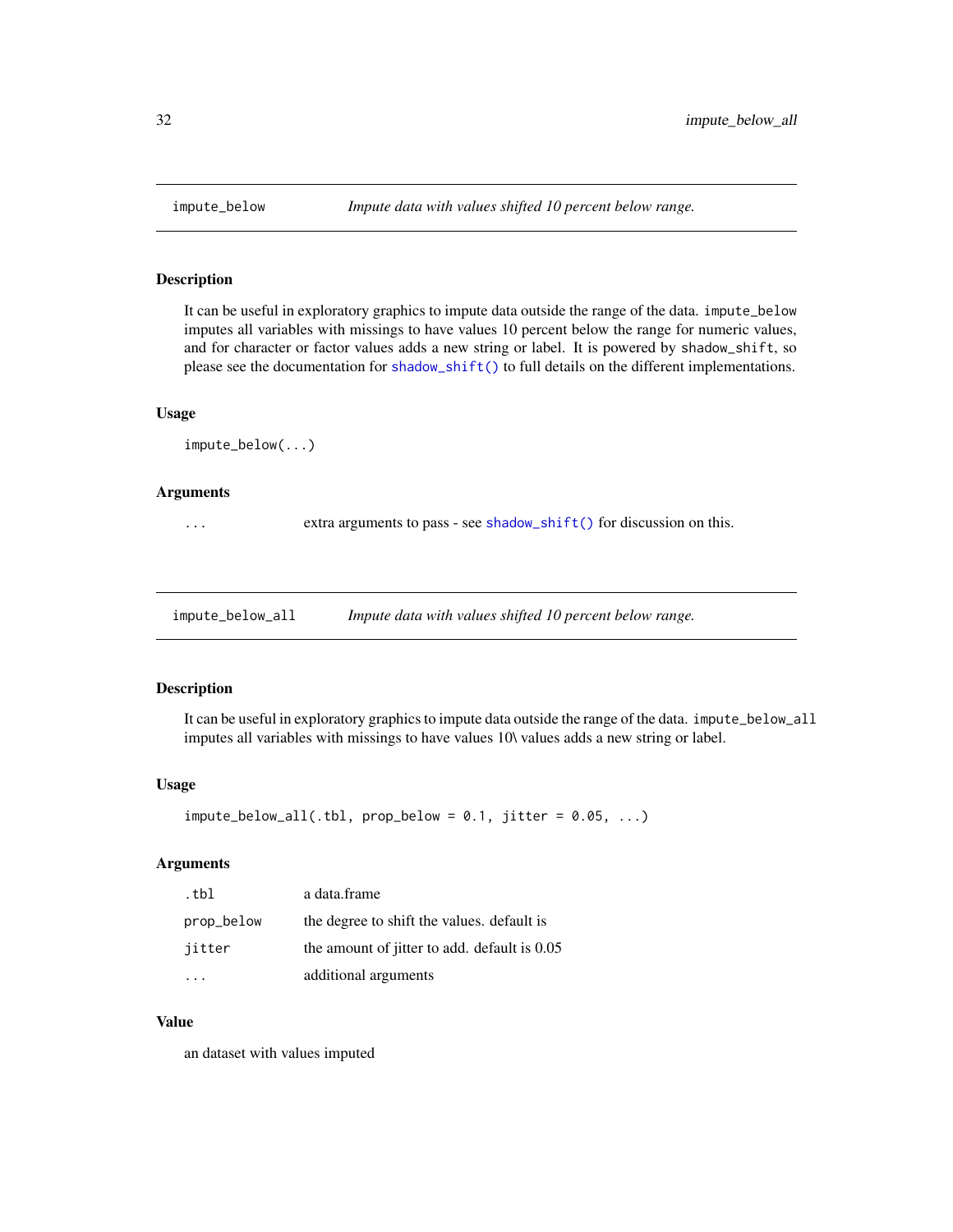# <span id="page-32-0"></span>impute\_below\_at 33

#### Examples

```
# you can impute data like so:
airquality %>%
 impute_below_all()
# However, this does not show you WHERE the missing values are.
# to keep track of them, you want to use `bind_shadow()` first.
airquality %>%
 bind_shadow() %>%
 impute_below_all()
# This identifies where the missing values are located, which means you
# can do things like this:
## Not run:
library(ggplot2)
airquality %>%
 bind_shadow() %>%
 impute_below_all() %>%
 # identify where there are missings across rows.
 add_label_shadow() %>%
 ggplot(aes(x = 0zone,y = Solar.R,
            colour = any_missing)) +
 geom_point()
# Note that this ^^ is a long version of `geom_miss_point()`.
## End(Not run)
```
impute\_below\_at *Scoped variants of* impute\_below

# Description

impute\_below operates on all variables. To only impute variables that satisfy a specific condition, use the scoped variants, impute\_below\_at, and impute\_below\_if. To use \_at effectively, you must know that \_at`` affects variables selected with a character vector, or with vars()'.

## Usage

```
impute_below_at(.th], .vars, prop_below = 0.1, jitter = 0.05, ...)
```
## Arguments

| .tbl   | a data frame        |  |
|--------|---------------------|--|
| vars . | variables to impute |  |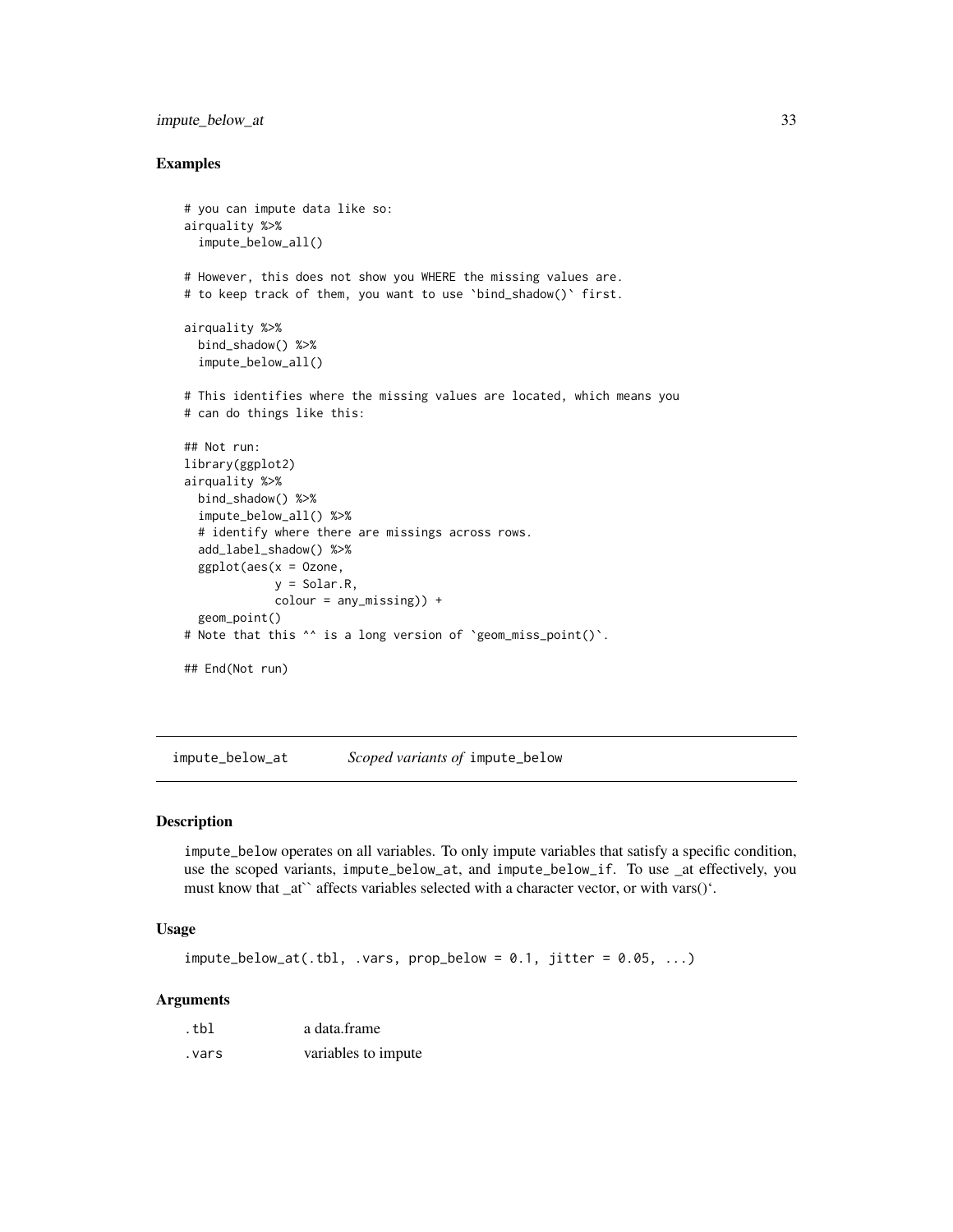<span id="page-33-0"></span>

| prop_below              | the degree to shift the values, default is     |
|-------------------------|------------------------------------------------|
| jitter                  | the amount of jitter to add. default is $0.05$ |
| $\cdot$ $\cdot$ $\cdot$ | extra arguments                                |

#### Value

an dataset with values imputed

## Examples

```
# select variables starting with a particular string.
impute_below_at(airquality,
                .vars = c("Ozone", "Solar.R"))
impute_below_at(airquality, .vars = 1:2)
## Not run:
library(dplyr)
impute_below_at(airquality,
                .vars = vars(Ozone))
library(ggplot2)
airquality %>%
 bind_shadow() %>%
 impute_below_at(vars(Ozone, Solar.R)) %>%
 add_label_shadow() %>%
 ggplot(aes(x = Ozone,
             y = Solar.R,
             colour = any_missing)) +
        geom_point()
## End(Not run)
```
impute\_below\_if *Scoped variants of* impute\_below

# Description

impute\_below operates on all variables. To only impute variables that satisfy a specific condition, use the scoped variants, impute\_below\_at, and impute\_below\_if.

#### Usage

```
impute_below_if(.th], .predicate, prop_below = 0.1, jitter = 0.05, ...)
```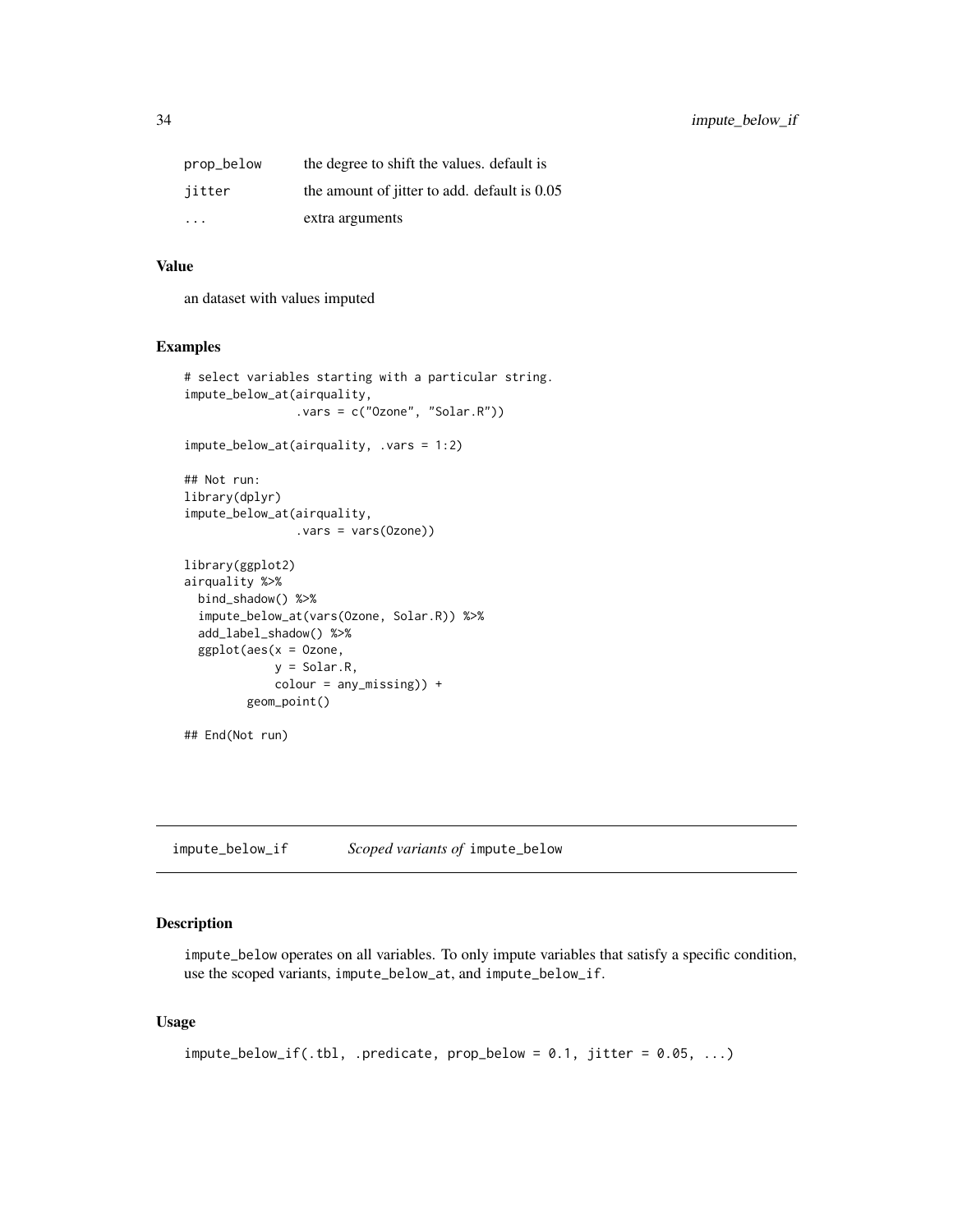# <span id="page-34-0"></span>impute\_mean 35

# Arguments

| .tbl       | data.frame                                   |
|------------|----------------------------------------------|
| .predicate | A predicate function (such as is numeric)    |
| prop_below | the degree to shift the values, default is   |
| jitter     | the amount of jitter to add. default is 0.05 |
|            | extra arguments                              |

## Value

an dataset with values imputed

# Examples

```
airquality %>%
  impute_below_if(.predicate = is.numeric)
```

| impute_mean | Impute the mean value into a vector with missing values |  |
|-------------|---------------------------------------------------------|--|
|             |                                                         |  |

# Description

Impute the mean value into a vector with missing values

# Usage

```
impute_mean(x)
## Default S3 method:
impute_mean(x)
## S3 method for class 'factor'
impute_mean(x)
```
#### Arguments

x vector

# Value

vector with mean values replaced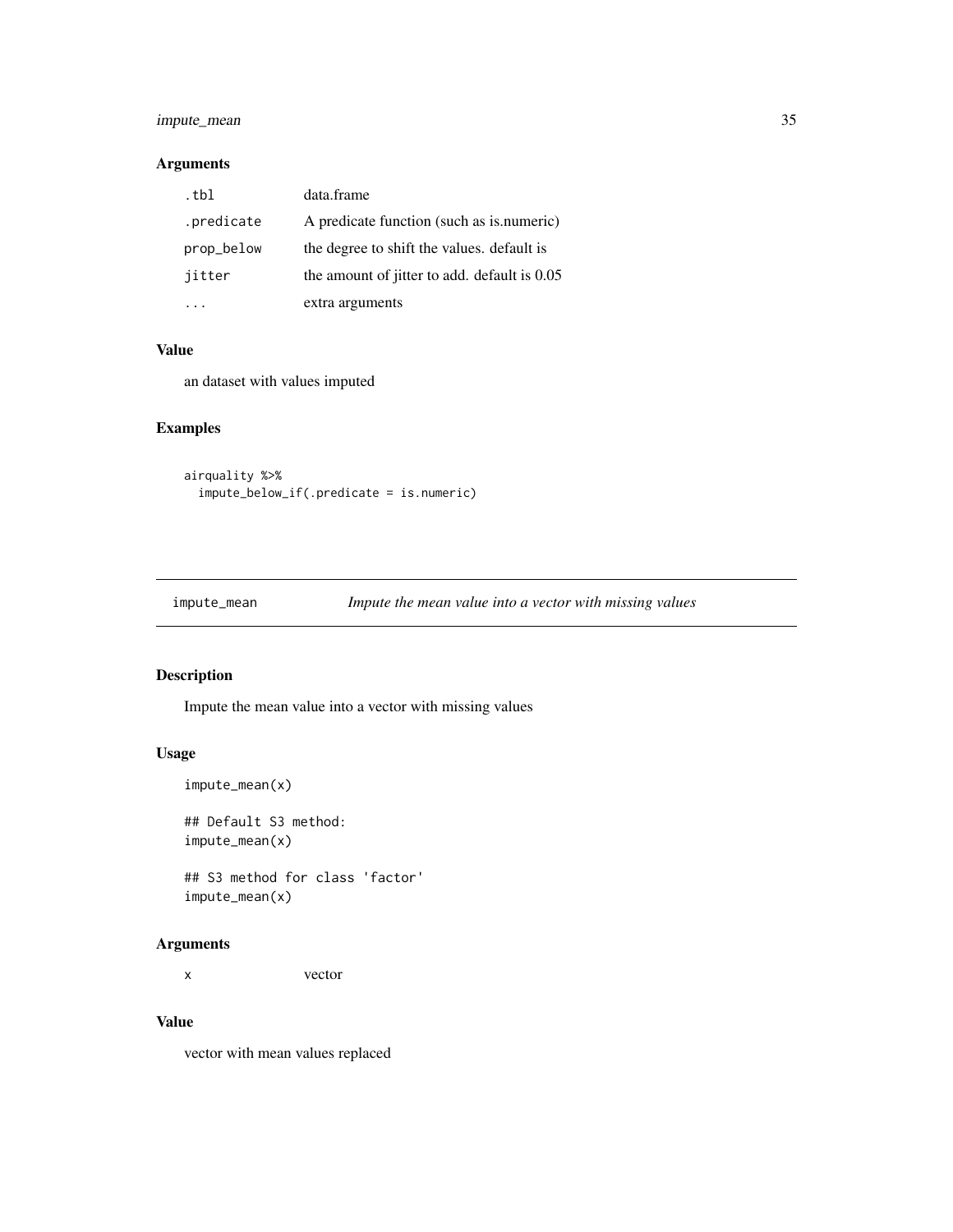# Examples

```
vec <- rnorm(10)
vec[sample(1:10, 3)] <- NA
impute_mean(vec)
```
impute\_median *Impute the median value into a vector with missing values*

# Description

Impute the median value into a vector with missing values

# Usage

```
impute_median(x)
```
## Default S3 method: impute\_median(x)

```
## S3 method for class 'factor'
impute_median(x)
```
# Arguments

x vector

# Value

vector with median values replaced

# Examples

vec <- rnorm(10) vec[sample(1:10, 3)] <- NA impute\_median(vec)

<span id="page-35-0"></span>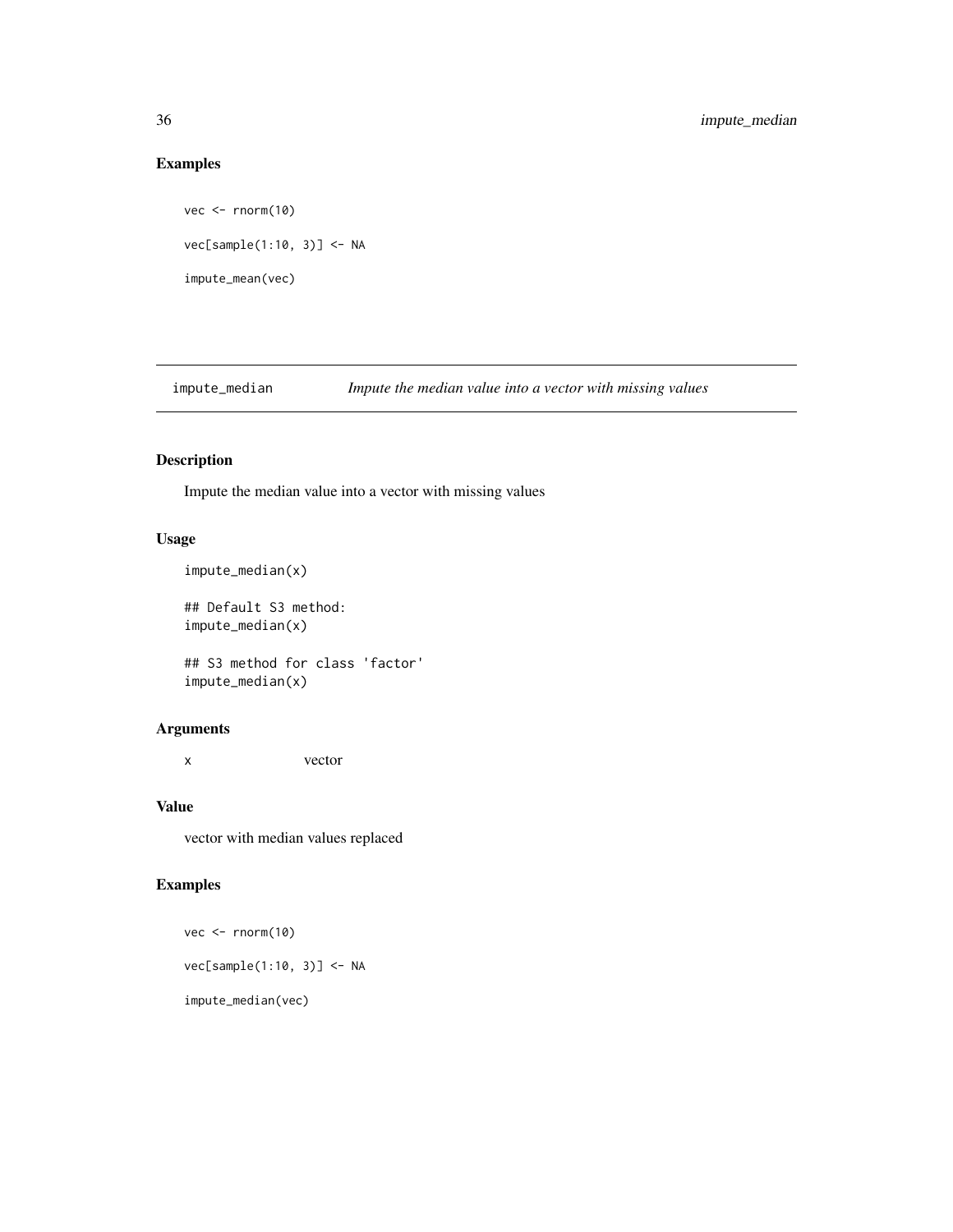This tells us if this column is a shade

## Usage

is\_shade(x)

are\_shade(x)

any\_shade(x)

# Arguments

x a vector you want to test if is a shade

## Value

logical - is this a shade?

# Examples

```
xs <- shade(c(NA, 1, 2, "3"))
is_shade(xs)
are_shade(xs)
any_shade(xs)
aq_s <- as_shadow(airquality)
is_shade(aq_s)
```
are\_shade(aq\_s) any\_shade(aq\_s) any\_shade(airquality)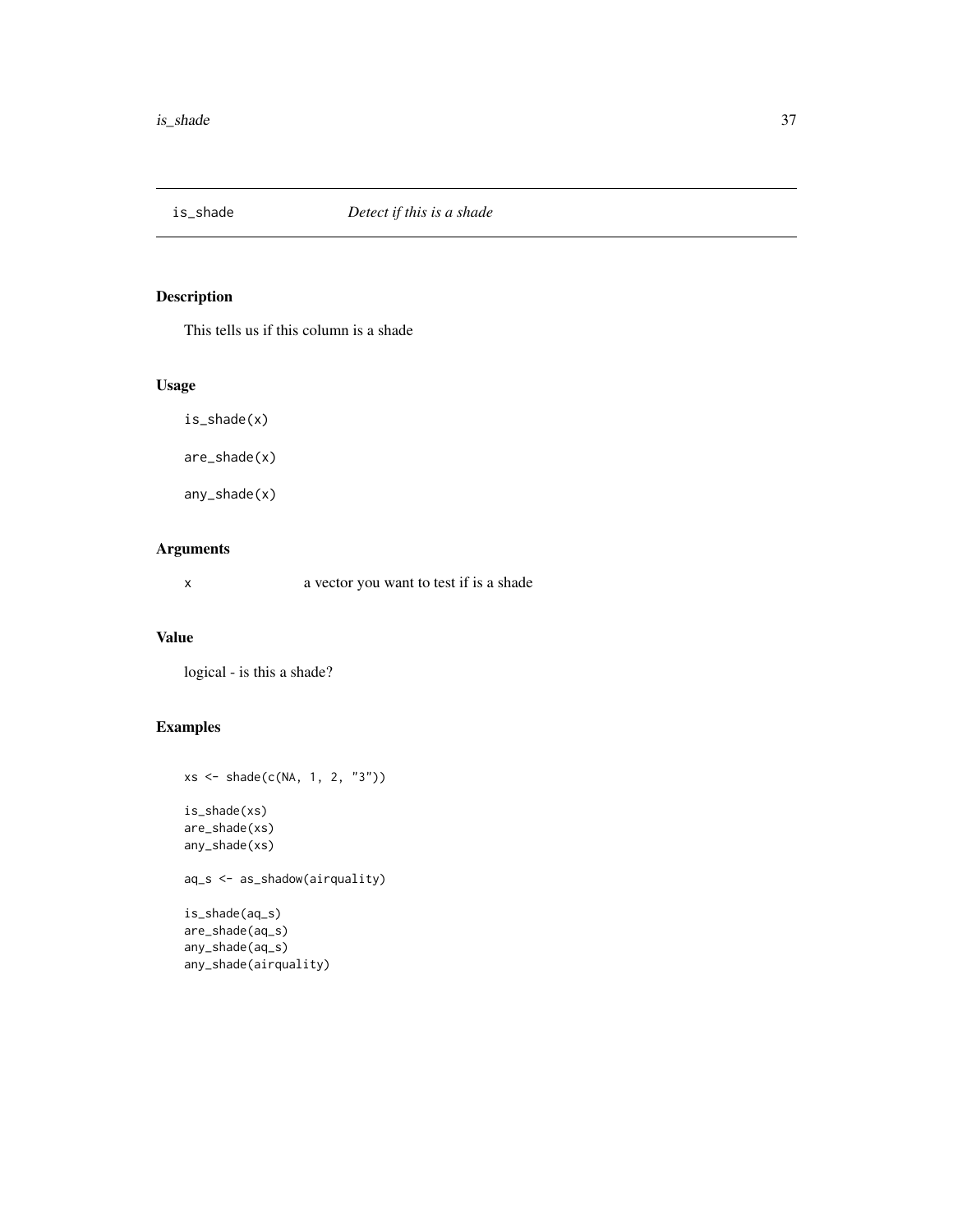<span id="page-37-0"></span>

Creates a character vector describing presence/absence of missing values

## Usage

```
label_missings(data, ..., missing = "Missing", complete = "Not Missing")
```
### Arguments

| data     | a data frame or set of vectors of the same length                                         |
|----------|-------------------------------------------------------------------------------------------|
| $\cdots$ | extra variable to label                                                                   |
| missing  | character a label for when values are missing - defaults to "Missing"                     |
| complete | character character a label for when values are complete - defaults to "Not Miss-<br>ing" |

## Value

character vector of "Missing" and "Not Missing".

## See Also

```
bind_shadow() add_any_miss() add_label_missings() add_label_shadow() add_miss_cluster()
add_n_miss() add_prop_miss() add_shadow_shift() cast_shadow()
```
# Examples

```
label_missings(airquality)
## Not run:
library(dplyr)
airquality %>%
  mutate(is_missing = label_missings(airquality)) %>%
  head()
airquality %>%
  mutate(is_missing = label_missings(airquality,
                                     missing = "definitely missing",
                                     complete = "absolutely complete")) %>%
  head()
## End(Not run)
```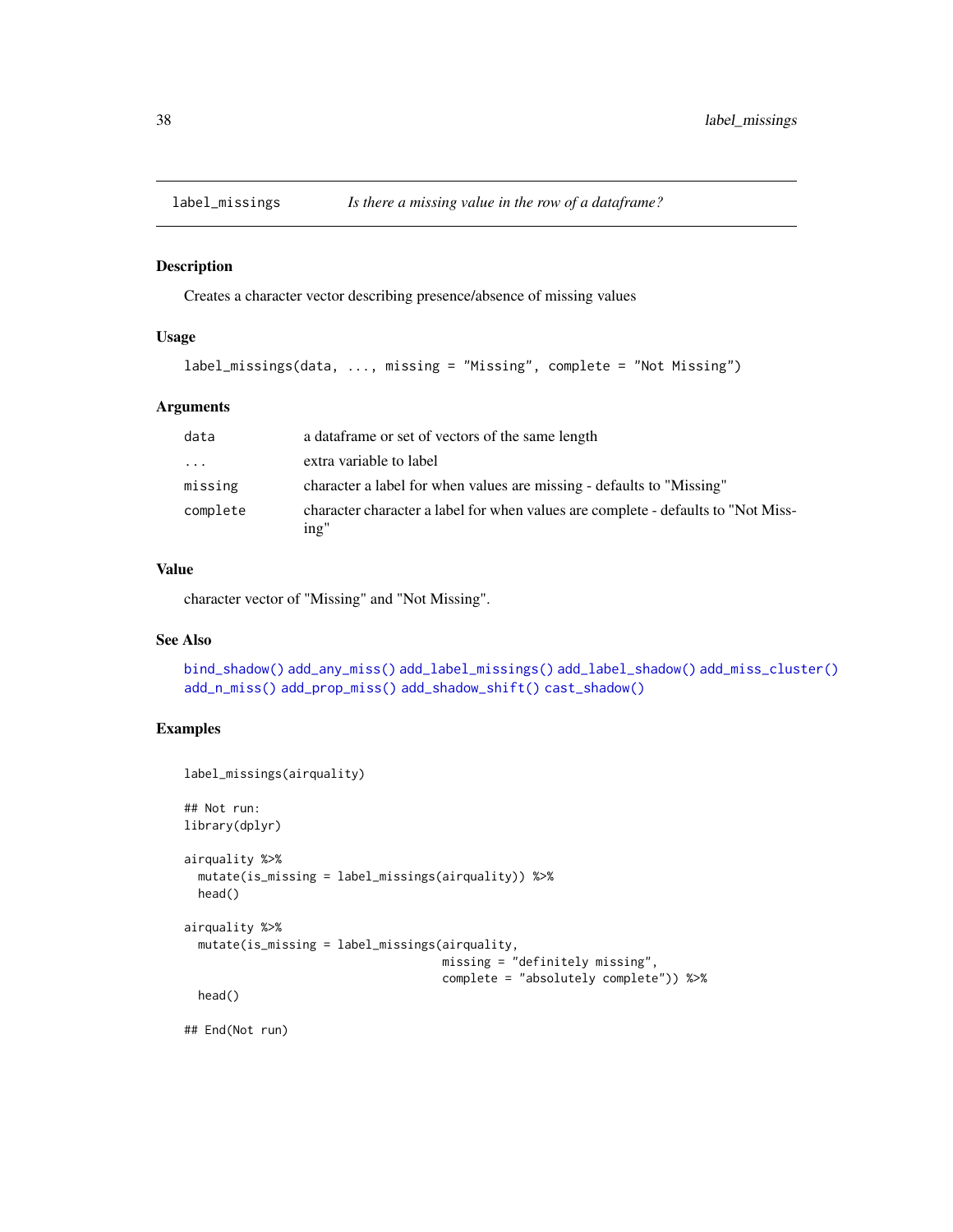<span id="page-38-0"></span>label\_miss\_1d *Label a missing from one column*

## Description

Label whether a value is missing in a row of one columns.

## Usage

```
label_miss_1d(x1)
```
# Arguments

x1 a variable of a dataframe

## Value

a vector indicating whether any of these rows had missing values

### Note

can we generalise label\_miss to work for any number of variables?

# See Also

[add\\_any\\_miss\(\)](#page-3-0) [add\\_label\\_missings\(\)](#page-5-0) [add\\_label\\_shadow\(\)](#page-6-0)

# Examples

label\_miss\_1d(airquality\$Ozone)

<span id="page-38-1"></span>label\_miss\_2d *label\_miss\_2d*

# Description

Label whether a value is missing in either row of two columns.

### Usage

label\_miss\_2d(x1, x2)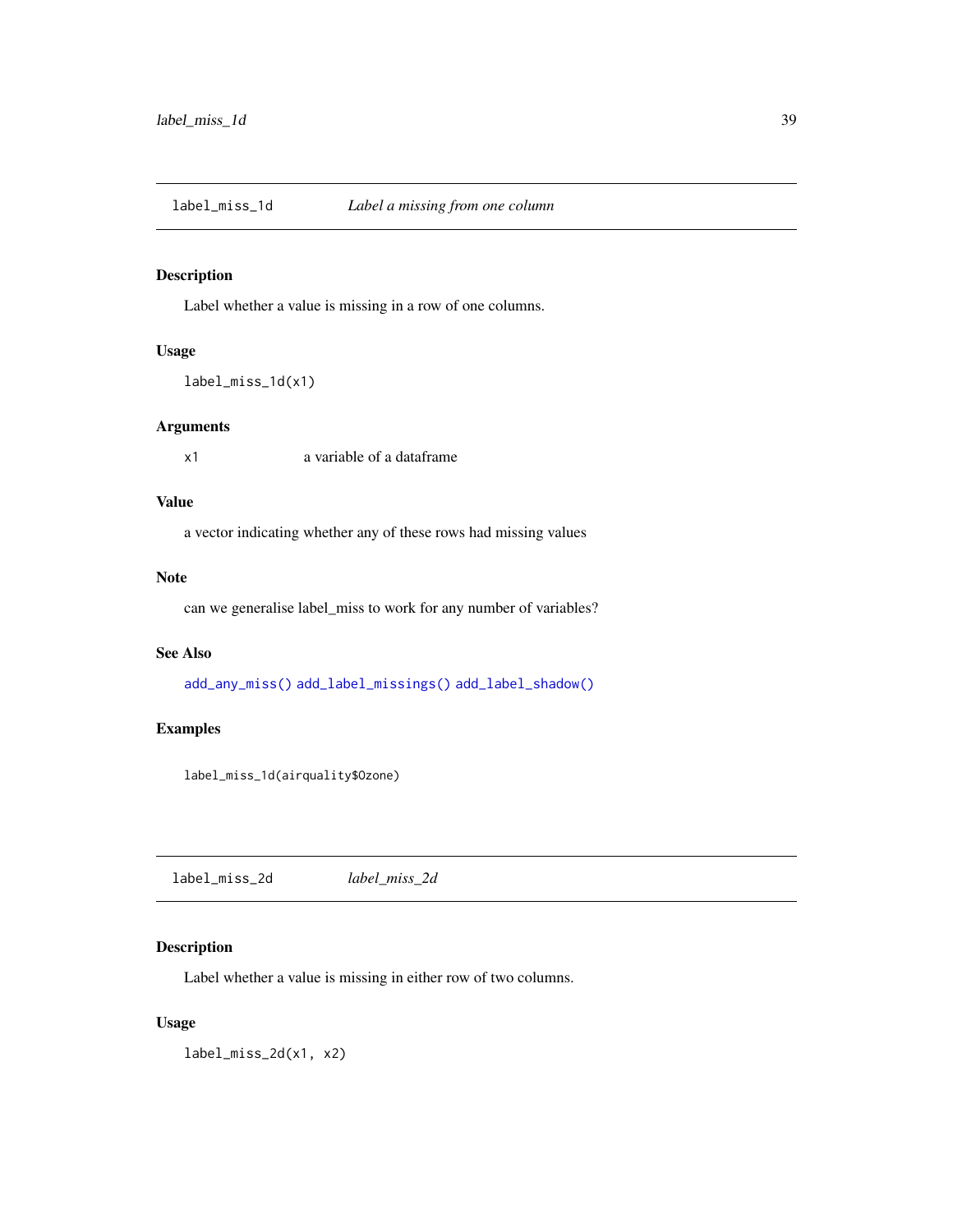40 label\_shadow

# Arguments

| x1 | a variable of a dataframe       |
|----|---------------------------------|
| x2 | another variable of a dataframe |

# Value

a vector indicating whether any of these rows had missing values

# Examples

label\_miss\_2d(airquality\$Ozone, airquality\$Solar.R)

label\_shadow *Label shadow values as missing or not missing*

# Description

Powers add\_label\_shadow. For the moment it is an internal function.

## Usage

```
label_shadow(data, ..., missing = "Missing", complete = "Not Missing")
```
# Arguments

| data     | data.frame                                                                                |
|----------|-------------------------------------------------------------------------------------------|
| $\cdots$ | extra variable to label                                                                   |
| missing  | character a label for when values are missing - defaults to "Missing"                     |
| complete | character character a label for when values are complete - defaults to "Not Miss-<br>ing" |

# Value

"Missing" or "Not Missing"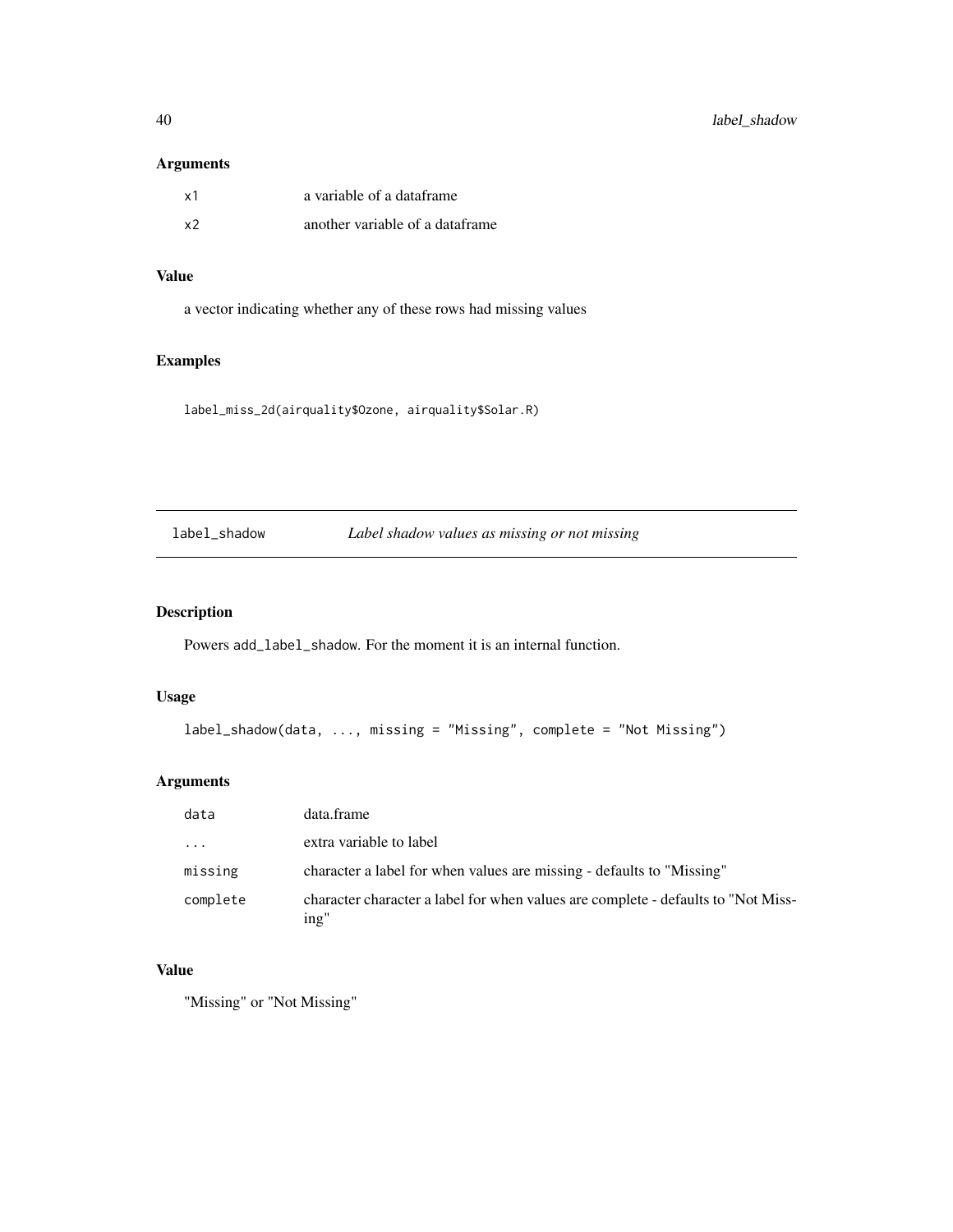Use Little's (1988) test statistic to assess if data is missing completely at random (MCAR). The null hypothesis in this test is that the data is MCAR, and the test statistic is a chi-squared value. The example below shows the output of mcar\_test(airquality). Given the high statistic value and low p-value, we can conclude the airquality data is not missing completely at random.

### Usage

mcar\_test(data)

## Arguments

| A data frame |
|--------------|
|              |

### Value

A [tibble::tibble\(\)](#page-0-0) with one row and four columns:

| statistic        | Chi-squared statistic for Little's test           |
|------------------|---------------------------------------------------|
| df               | Degrees of freedom used for chi-squared statistic |
| p.value          | P-value for the chi-squared statistic             |
| missing.patterns |                                                   |
|                  | Number of missing data patterns in the data       |

#### **Note**

Code is adapted from LittleMCAR() in the now-orphaned BaylorEdPsych package: https://rdrr.io/cran/BaylorEdPsych/man/I Some of code is adapted from Eric Stemmler - [https://web.archive.org/web/20201120030409/](https://web.archive.org/web/20201120030409/https://stats-bayes.com/post/2020/08/14/r-function-for-little-s-test-for-data-missing-completely-at-random/) https://stats-bayes.com/post/2020/08/14/r-function-for-little-s-test-for-data-missing-completely-a using Maximum likelihood estimation from norm.

## Author(s)

Andrew Heiss, <andrew@andrewheiss.com>

### References

Little, Roderick J. A. 1988. "A Test of Missing Completely at Random for Multivariate Data with Missing Values." *Journal of the American Statistical Association* 83 (404): 1198–1202. doi: [10.1080](https://doi.org/10.1080/01621459.1988.10478722)/ [01621459.1988.10478722.](https://doi.org/10.1080/01621459.1988.10478722)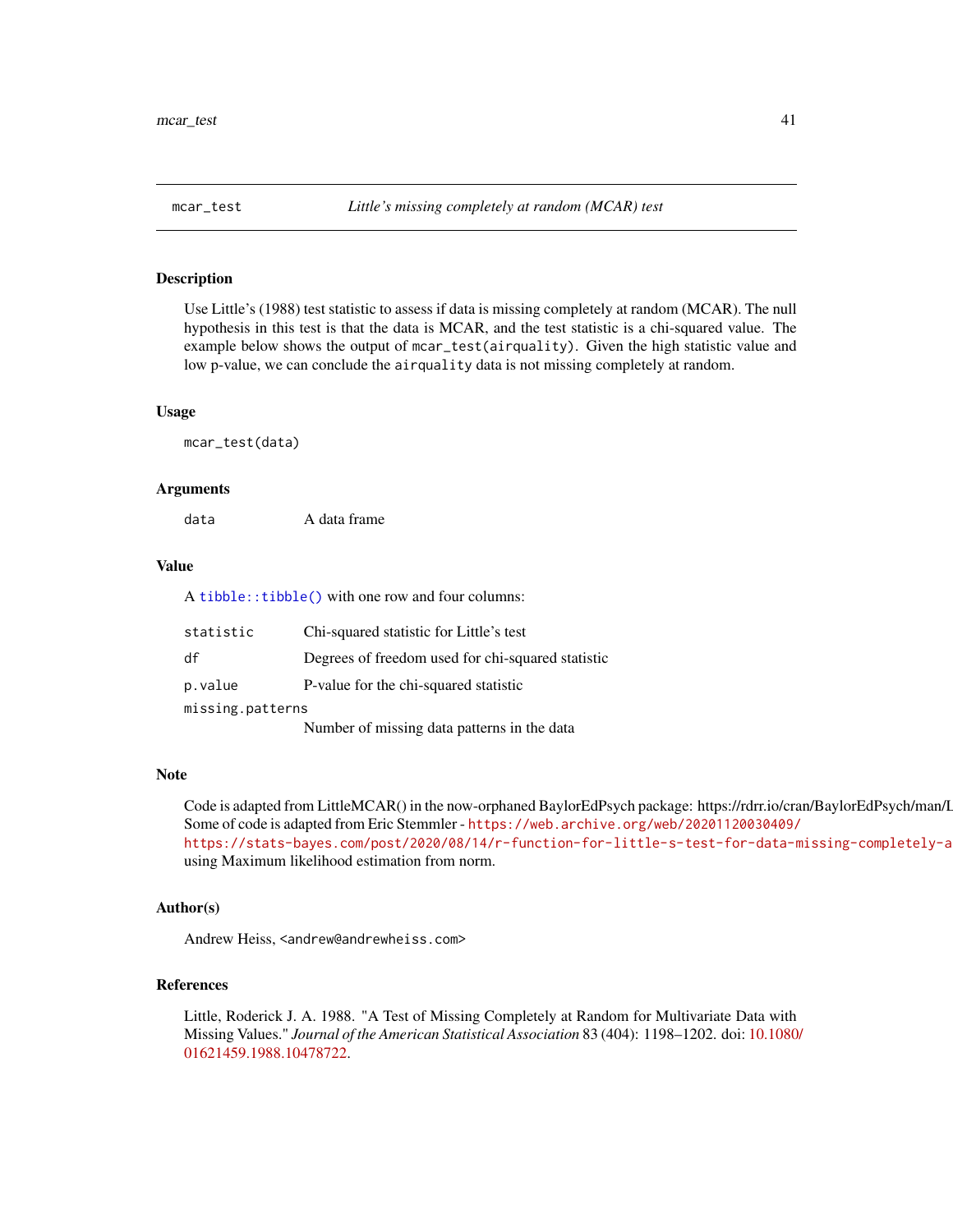# Examples

```
mcar_test(airquality)
mcar_test(oceanbuoys)
```

```
# If there are non-numeric columns, there will be a warning
mcar_test(riskfactors)
```
miss-pct-prop-defunct *Proportion of variables containing missings or complete values*

# <span id="page-41-0"></span>Description

```
Defunct. Please see prop_miss_var(), prop_complete_var(), pct_miss_var(), pct_complete_var(),
prop_miss_case(), prop_complete_case(), pct_miss_case(), pct_complete_case().
```
## Usage

```
miss_var_prop(...)
complete_var_prop(...)
miss_var_pct(...)
complete_var_pct(...)
miss_case_prop(...)
complete_case_prop(...)
miss_case_pct(...)
complete_case_pct(...)
```
# Arguments

... arguments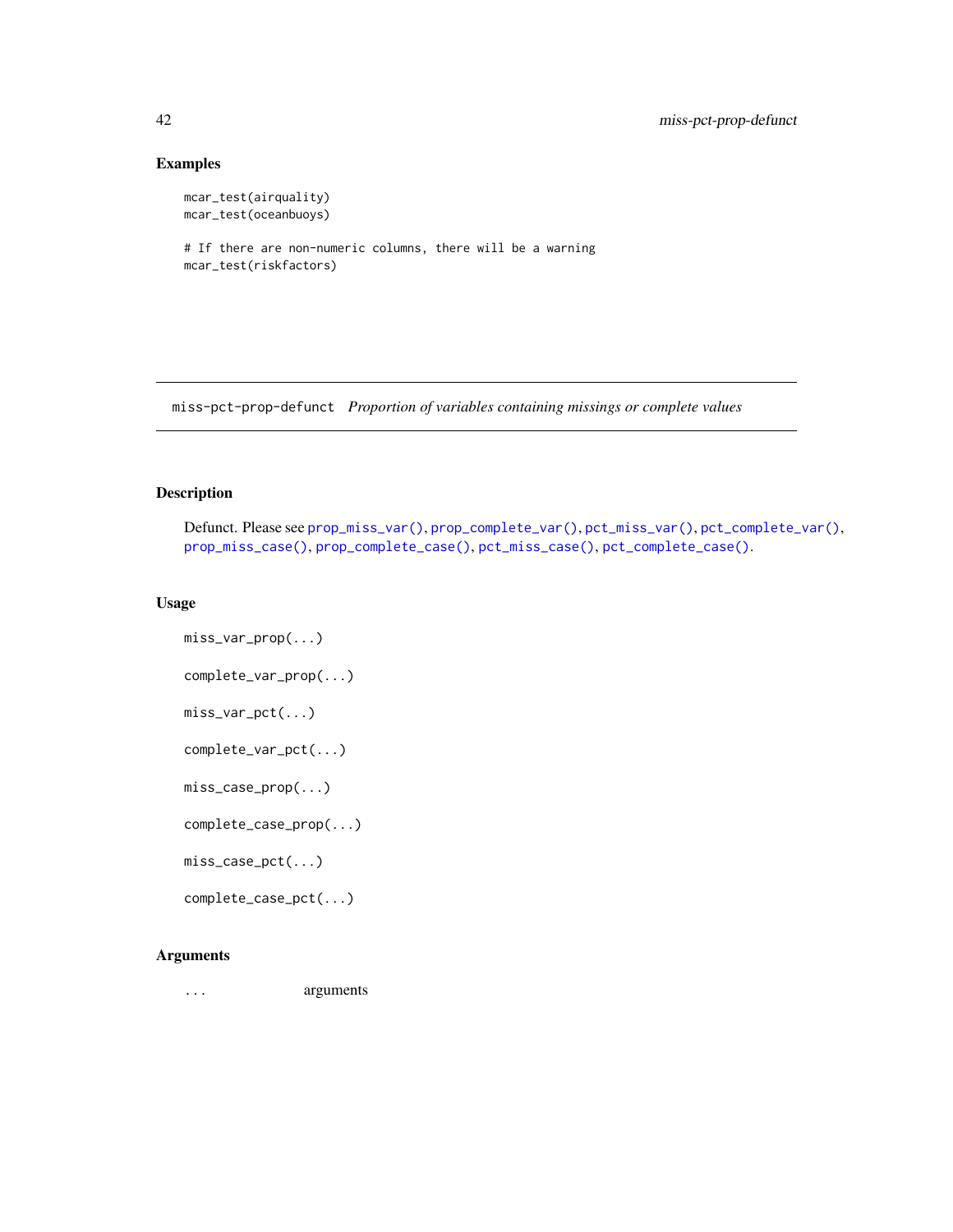miss\_case\_cumsum *Summarise the missingness in each case*

# Description

Provide a data.frame containing each case (row), the number and percent of missing values in each case.

### Usage

```
miss_case_cumsum(data)
```
## Arguments

data a dataframe

## Value

a tibble containing the number and percent of missing data in each case

## Examples

```
miss_case_cumsum(airquality)
## Not run:
library(dplyr)
airquality %>%
  group_by(Month) %>%
  miss_case_cumsum()
## End(Not run)
```
<span id="page-42-0"></span>miss\_case\_summary *Summarise the missingness in each case*

## Description

Provide a summary for each case in the data of the number, percent missings, and cumulative sum of missings of the order of the variables. By default, it orders by the most missings in each variable.

### Usage

```
miss_case_summary(data, order = TRUE, add_cumsum = FALSE, ...)
```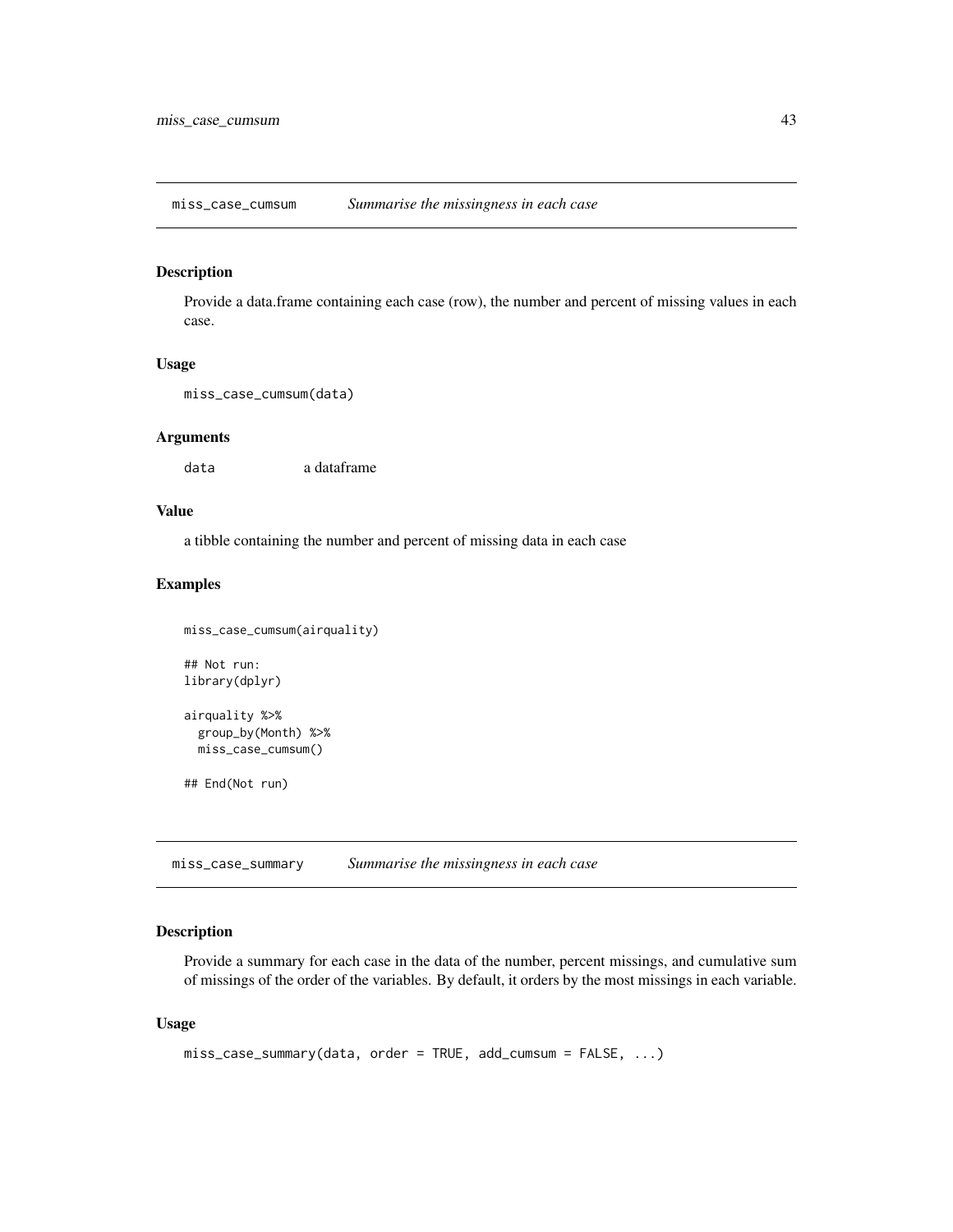### **Arguments**

| data       | a data.frame                                                                                                                                                                                                                                                                      |
|------------|-----------------------------------------------------------------------------------------------------------------------------------------------------------------------------------------------------------------------------------------------------------------------------------|
| order      | a logical indicating whether or not to order the result by n_miss. Defaults to<br>TRUE. If FALSE, order of cases is the order input.                                                                                                                                              |
| add cumsum | logical indicating whether or not to add the cumulative sum of missings to the<br>data. This can be useful when exploring patterns of nonresponse. These are<br>calculated as the cumulative sum of the missings in the variables as they are first<br>presented to the function. |
| $\ddotsc$  | extra arguments                                                                                                                                                                                                                                                                   |

## Value

a tibble of the percent of missing data in each case.

## See Also

```
pct_miss_case() prop_miss_case() pct_miss_var() prop_miss_var() pct_complete_case()
prop_complete_case() pct_complete_var() prop_complete_var() miss_prop_summary() miss_case_summary()
miss_case_table() miss_summary() miss_var_prop() miss_var_run() miss_var_span() miss_var_summary()
miss_var_table() n_complete() n_complete_row() n_miss() n_miss_row() pct_complete()
pct_miss() prop_complete() prop_complete_row() prop_miss()
```
# Examples

```
miss_case_summary(airquality)
## Not run:
# works with group_by from dplyr
library(dplyr)
airquality %>%
 group_by(Month) %>%
 miss_case_summary()
```
## End(Not run)

<span id="page-43-0"></span>miss\_case\_table *Tabulate missings in cases.*

## Description

Provide a tidy table of the number of cases with 0, 1, 2, up to n, missing values and the proportion of the number of cases those cases make up.

### Usage

miss\_case\_table(data)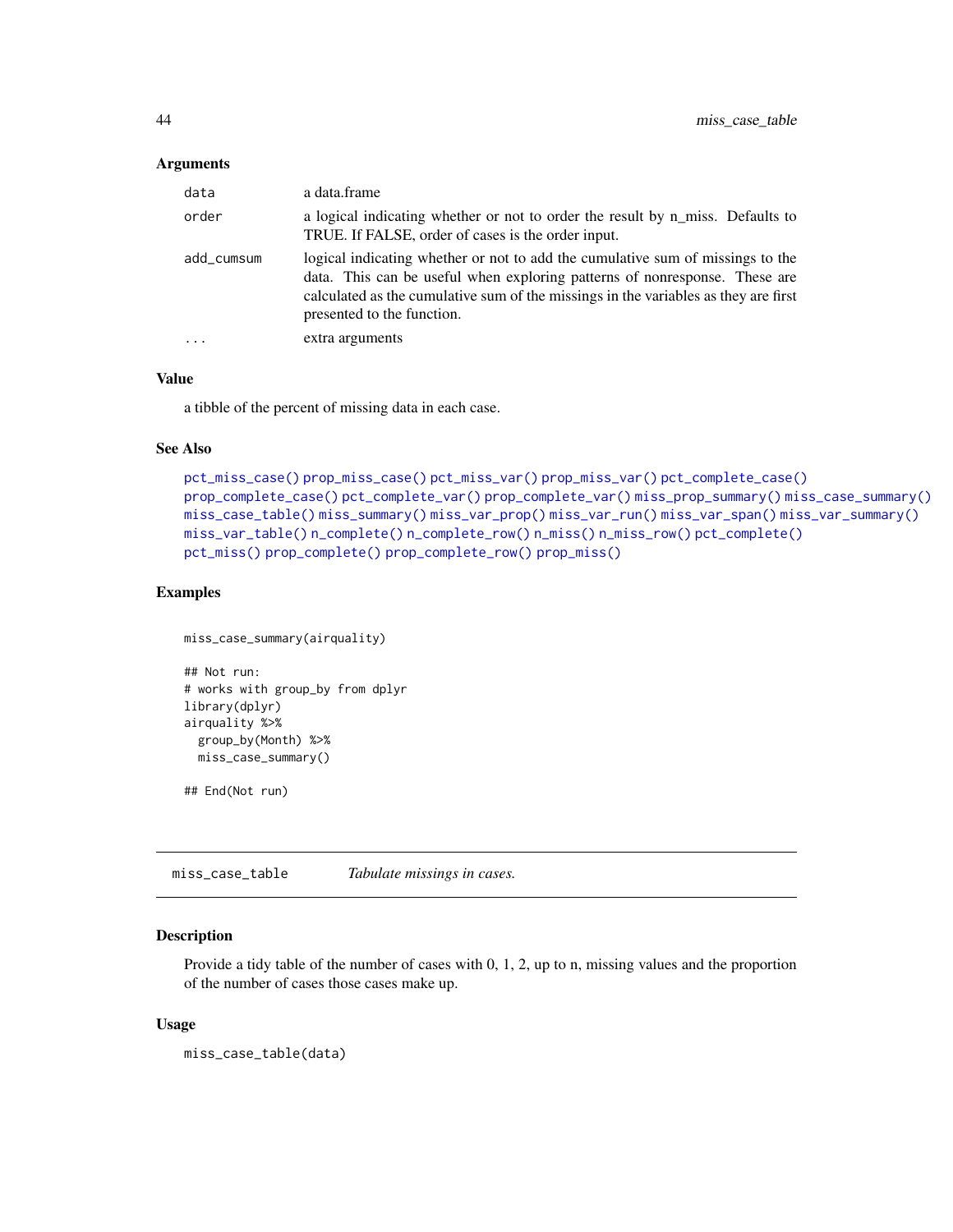```
miss_prop_summary 45
```
### Arguments

data a dataframe

# Value

a dataframe

# See Also

```
pct_miss_case() prop_miss_case() pct_miss_var() prop_miss_var() pct_complete_case()
prop_complete_case() pct_complete_var() prop_complete_var() miss_prop_summary() miss_case_summary()
miss_case_table() miss_summary() miss_var_prop() miss_var_run() miss_var_span() miss_var_summary()
miss_var_table() n_complete() n_complete_row() n_miss() n_miss_row() pct_complete()
pct_miss() prop_complete() prop_complete_row() prop_miss()
```
## Examples

```
miss_case_table(airquality)
## Not run:
library(dplyr)
airquality %>%
  group_by(Month) %>%
  miss_case_table()
```
## End(Not run)

<span id="page-44-0"></span>miss\_prop\_summary *Proportions of missings in data, variables, and cases.*

## **Description**

Return missing data info about the dataframe, the variables, and the cases. Specifically, returning how many elements in a dataframe contain a missing value, how many elements in a variable contain a missing value, and how many elements in a case contain a missing.

#### Usage

miss\_prop\_summary(data)

# Arguments

data a dataframe

# Value

a dataframe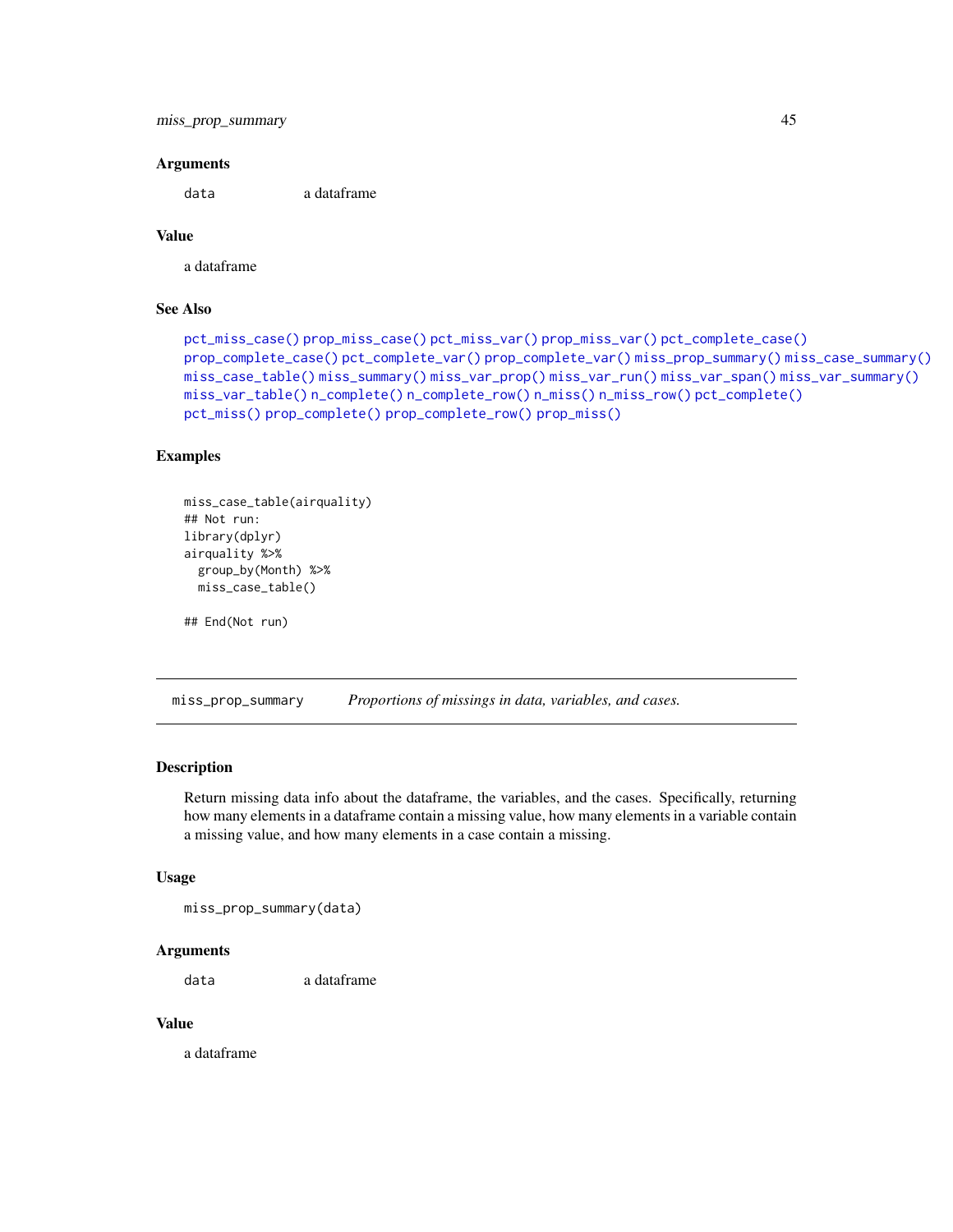## See Also

```
pct_miss_case() prop_miss_case() pct_miss_var() prop_miss_var() pct_complete_case()
prop_complete_case() pct_complete_var() prop_complete_var() miss_prop_summary() miss_case_summary()
miss_case_table() miss_summary() miss_var_run() miss_var_span() miss_var_summary()
miss_var_table()
```
## Examples

```
miss_prop_summary(airquality)
## Not run:
library(dplyr)
# respects dplyr::group_by
airquality %>% group_by(Month) %>% miss_prop_summary()
## End(Not run)
```
miss\_scan\_count *Search and present different kinds of missing values*

### Description

Searching for different kinds of missing values is really annoying. If you have values like -99 in your data, when they shouldn't be there, or they should be encoded as missing, it can be difficult to ascertain if they are there, and if so, where they are. miss\_scan\_count makes it easier for users to search for particular occurrences of these values across their variables.

## Usage

```
miss_scan_count(data, search)
```
### Arguments

| data   | data                 |
|--------|----------------------|
| search | values to search for |

#### Value

a dataframe of the occurrences of the values you searched for

```
pct_miss_case() prop_miss_case() pct_miss_var() prop_miss_var() pct_complete_case()
prop_complete_case() pct_complete_var() prop_complete_var() miss_prop_summary() miss_case_summary()
miss_case_table() miss_summary() miss_var_prop() miss_var_run() miss_var_span() miss_var_summary()
miss_var_table()
```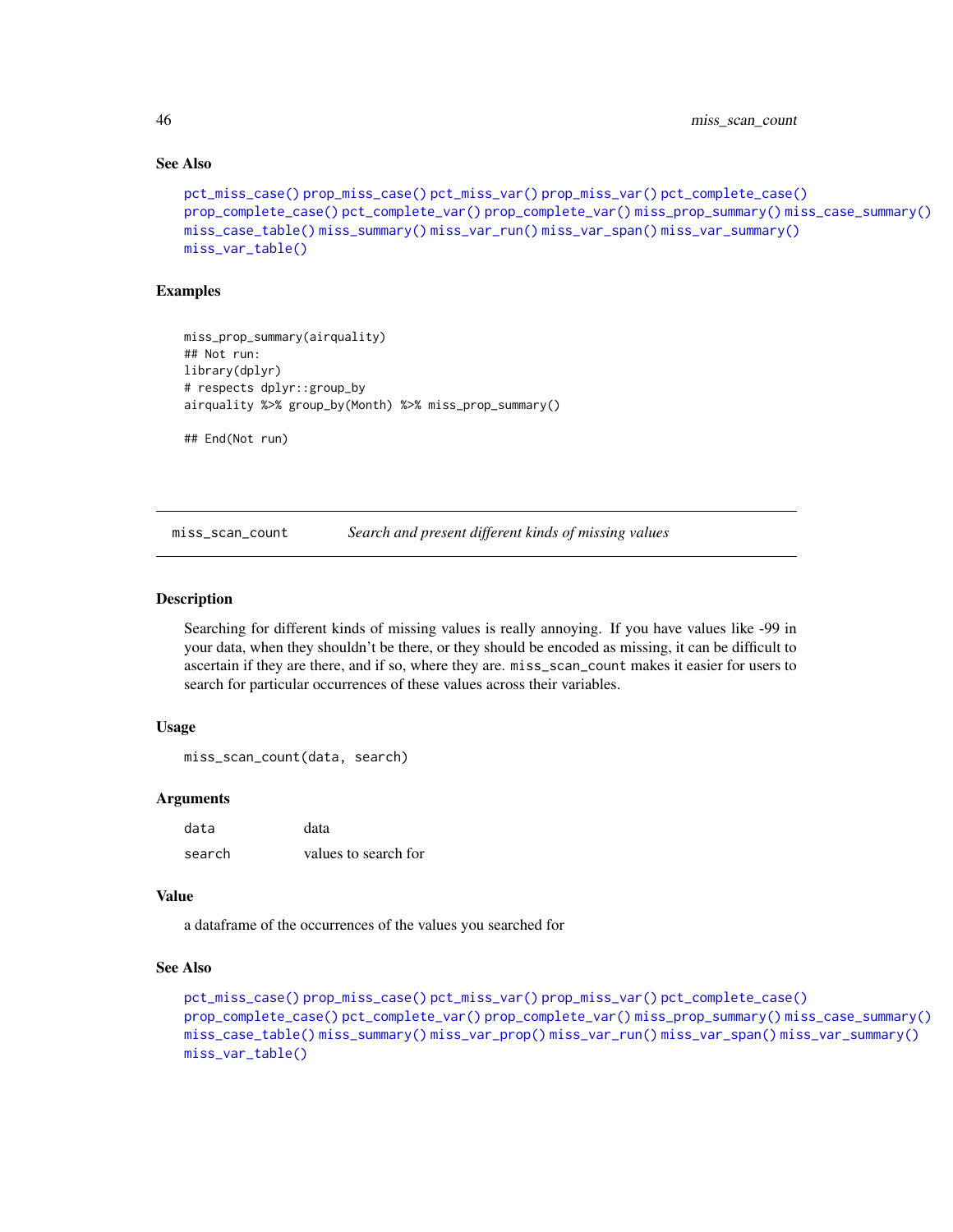# miss\_summary 47

### Examples

```
dat_ms <- tibble::tribble(~x, ~y, ~z,
                       1, "A", -100,3, "N/A", -99,
                       NA, NA, -98,
                       -99, "E", -101,-98, "F", -1)miss_scan_count(dat_ms,-99)
miss_scan_count(dat_ms,c(-99,-98))
miss_scan_count(dat_ms,c("-99","-98","N/A"))
miss_scan_count(dat_ms,common_na_strings)
```
<span id="page-46-0"></span>miss\_summary *Collate summary measures from naniar into one tibble*

## Description

miss\_summary performs all of the missing data helper summaries and puts them into lists within a tibble

#### Usage

miss\_summary(data, order = TRUE)

### Arguments

| data  | a dataframe                                  |
|-------|----------------------------------------------|
| order | whether or not to order the result by n_miss |

## Value

a tibble of missing data summaries

```
pct_miss_case() prop_miss_case() pct_miss_var() prop_miss_var() pct_complete_case()
prop_complete_case() pct_complete_var() prop_complete_var() miss_prop_summary() miss_case_summary()
miss_case_table() miss_summary() miss_var_prop() miss_var_run() miss_var_span() miss_var_summary()
miss_var_table() n_complete() n_complete_row() n_miss() n_miss_row() pct_complete()
pct_miss() prop_complete() prop_complete_row() prop_miss()
```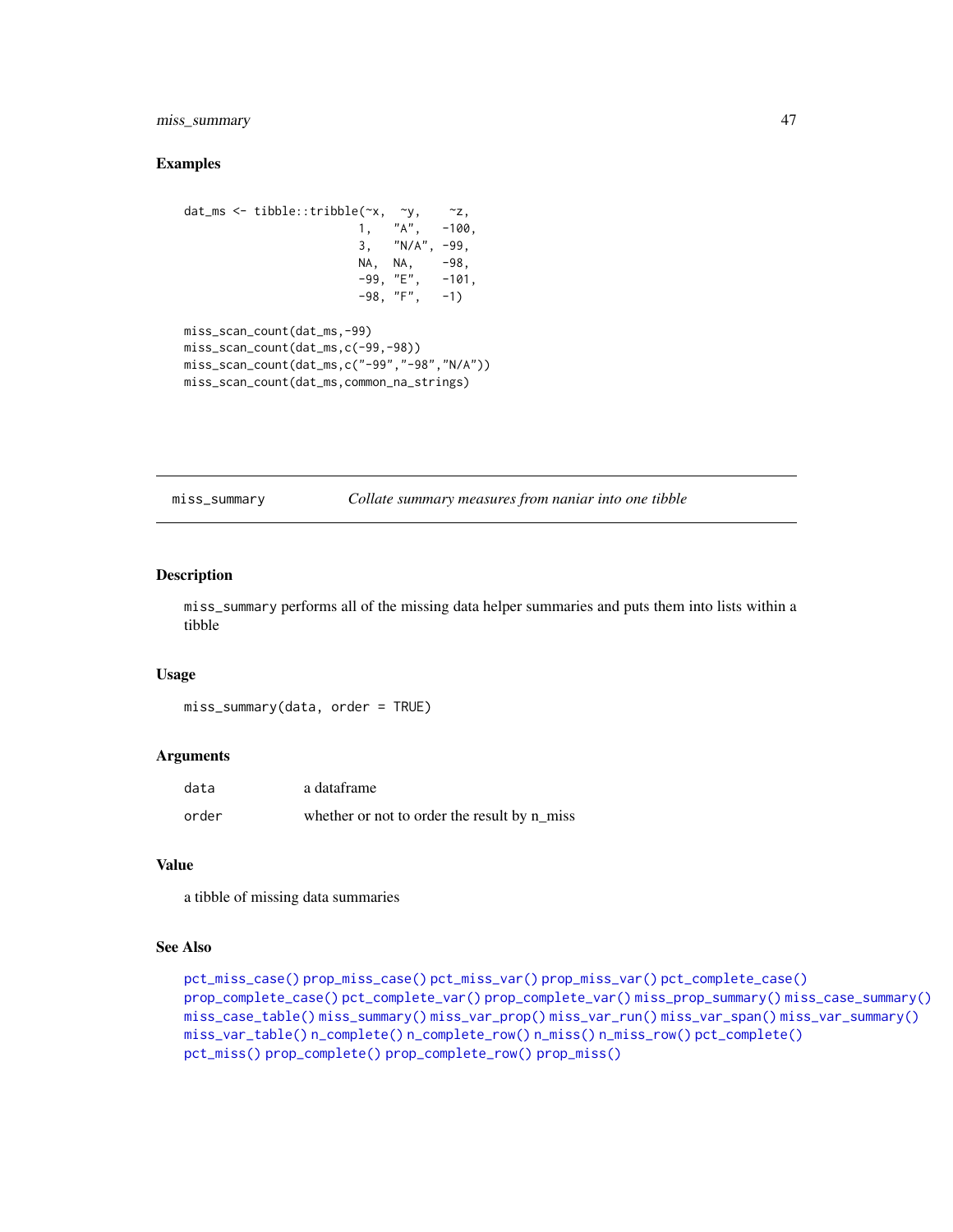## Examples

```
s_miss <- miss_summary(airquality)
s_miss$miss_df_prop
s_miss$miss_case_table
s_miss$miss_var_summary
# etc, etc, etc.
## Not run:
library(dplyr)
s_miss_group <- group_by(airquality, Month) %>% miss_summary()
s_miss_group$miss_df_prop
s_miss_group$miss_case_table
# etc, etc, etc.
## End(Not run)
```
miss\_var\_cumsum *Cumulative sum of the number of missings in each variable*

## Description

Calculate the cumulative sum of number  $\&$  percentage of missingness for each variable.

### Usage

```
miss_var_cumsum(data)
```
### Arguments

data a data.frame

## Value

a tibble of the cumulative sum of missing data in each variable

```
pct_miss_case() prop_miss_case() pct_miss_var() prop_miss_var() pct_complete_case()
prop_complete_case() pct_complete_var() prop_complete_var() miss_prop_summary() miss_case_summary()
miss_case_table() miss_summary() miss_var_prop() miss_var_run() miss_var_span() miss_var_summary()
miss_var_table()
```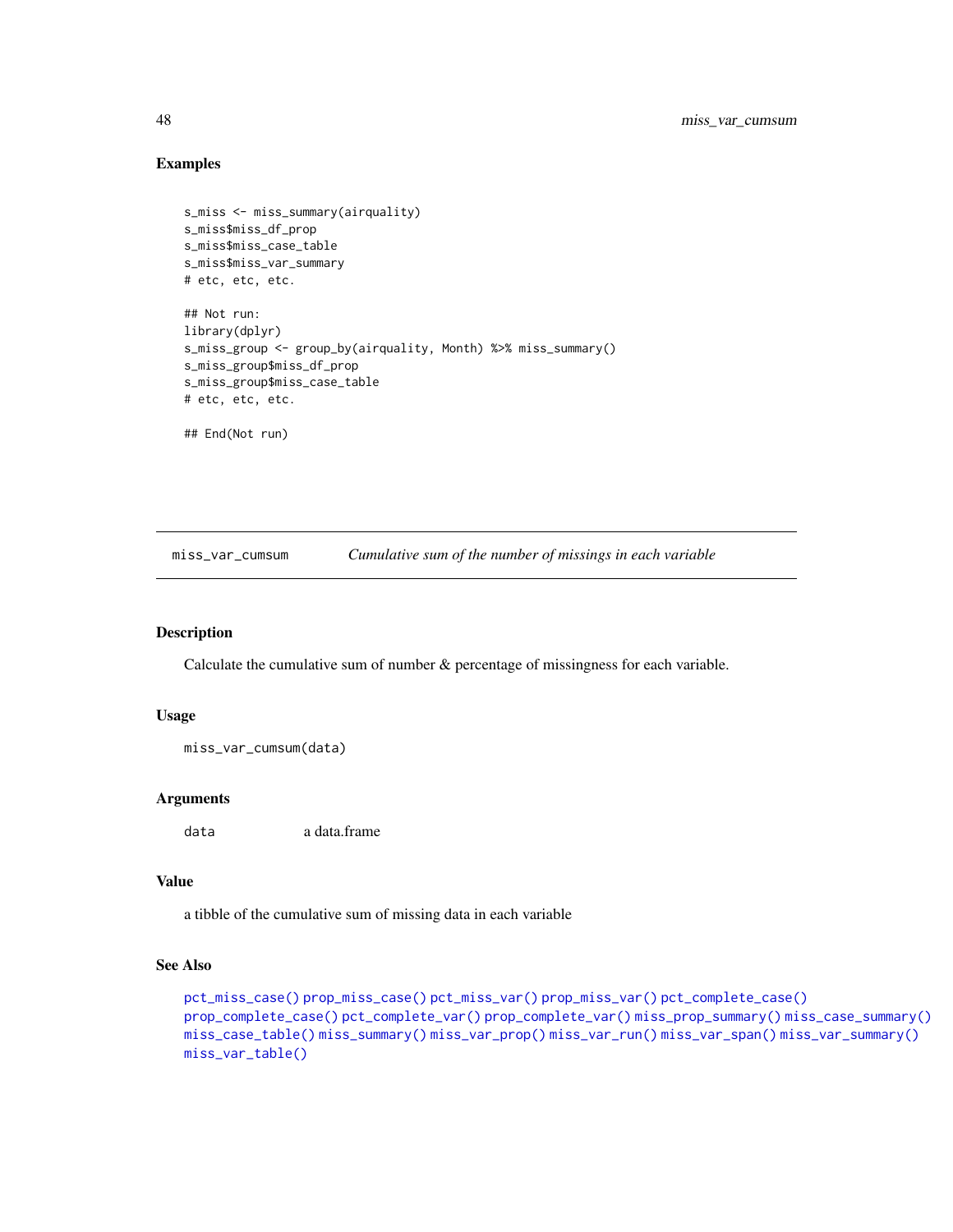# miss\_var\_run 49

## Examples

```
miss_var_cumsum(airquality)
## Not run:
library(dplyr)
# respects dplyr::group_by
airquality %>%
  group_by(Month) %>%
  miss_var_cumsum()
## End(Not run)
```
<span id="page-48-0"></span>miss\_var\_run *Find the number of missing and complete values in a single run*

### Description

It us useful to find the number of missing values that occur in a single run. The function, miss\_var\_run(), returns a dataframe with the column names "run\_length" and "is\_na", which describe the length of the run, and whether that run describes a missing value.

### Usage

miss\_var\_run(data, var)

## Arguments

| data | data.frame           |
|------|----------------------|
| var  | a bare variable name |

### Value

dataframe with column names "run\_length" and "is\_na", which describe the length of the run, and whether that run describes a missing value.

```
pct_miss_case() prop_miss_case() pct_miss_var() prop_miss_var() pct_complete_case()
prop_complete_case() pct_complete_var() prop_complete_var() miss_prop_summary() miss_case_summary()
miss_case_table() miss_summary() miss_var_prop() miss_var_run() miss_var_span() miss_var_summary()
miss_var_table() n_complete() n_complete_row() n_miss() n_miss_row() pct_complete()
pct_miss() prop_complete() prop_complete_row() prop_miss()
```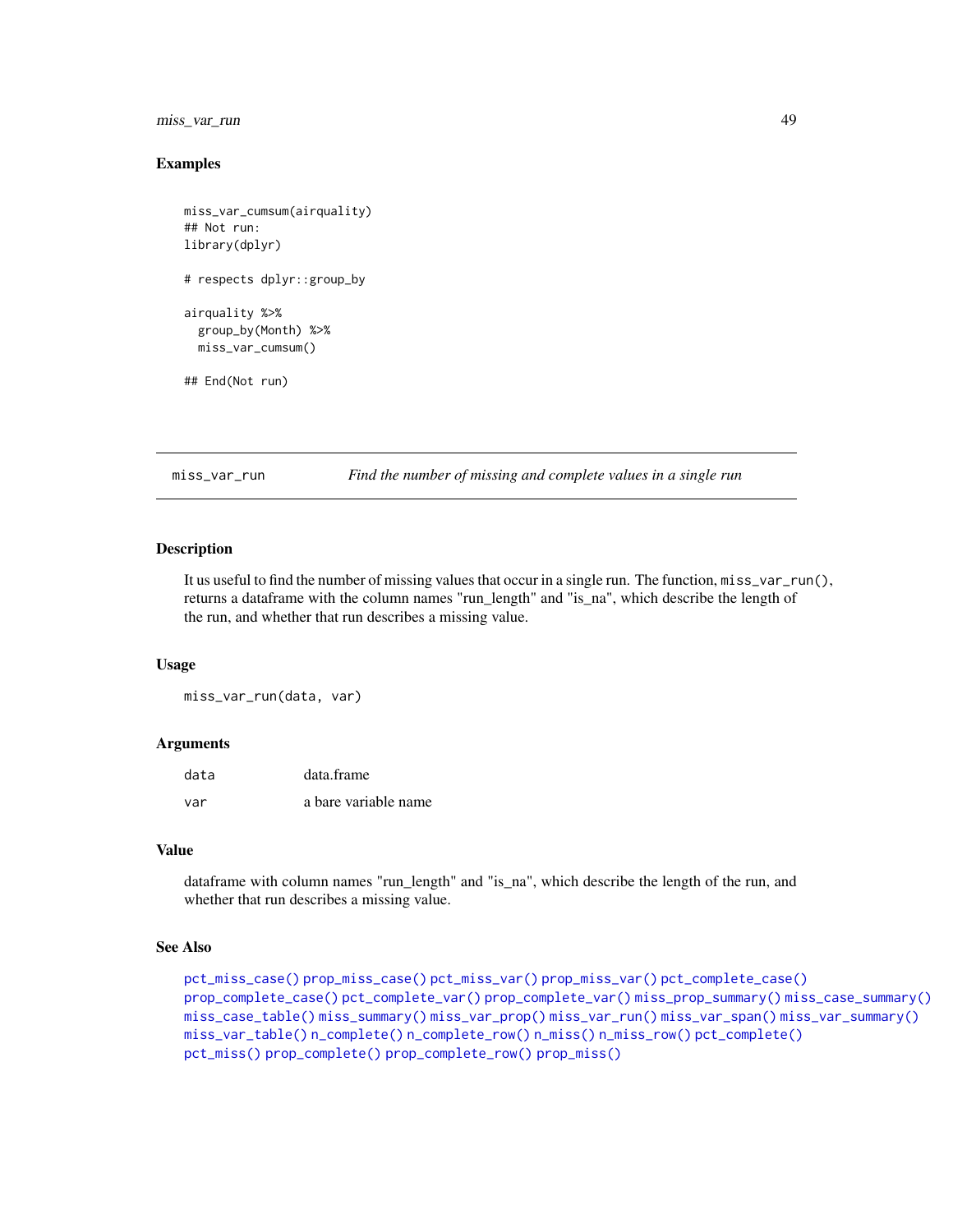### Examples

```
miss_var_run(pedestrian, hourly_counts)
## Not run:
# find the number of runs missing/complete for each month
library(dplyr)
pedestrian %>%
 group_by(month) %>%
 miss_var_run(hourly_counts)
library(ggplot2)
# explore the number of missings in a given run
miss_var_run(pedestrian, hourly_counts) %>%
 filter(is_na == "missing") %>%
 count(run_length) %>%
 ggplot(aes(x = run_length,y = n) +
      geom_col()
# look at the number of missing values and the run length of these.
miss_var_run(pedestrian, hourly_counts) %>%
 ggplot(aes(x = is_na,y = run_length) +
     geom_boxplot()
# using group_by
pedestrian %>%
  group_by(month) %>%
  miss_var_run(hourly_counts)
## End(Not run)
```
<span id="page-49-0"></span>miss\_var\_span *Summarise the number of missings for a given repeating span on a variable*

### Description

To summarise the missing values in a time series object it can be useful to calculate the number of missing values in a given time period. miss\_var\_span takes a data.frame object, a variable, and a span\_every argument and returns a dataframe containing the number of missing values within each span. When the number of observations isn't a perfect multiple of the span length, the final span is whatever the last remainder is. For example, the pedestrian dataset has 37,700 rows. If the span is set to 4000, then there will be 1700 rows remaining. This can be provided using modulo (%%): nrow(data) %% 4000. This remainder number is provided in n\_in\_span.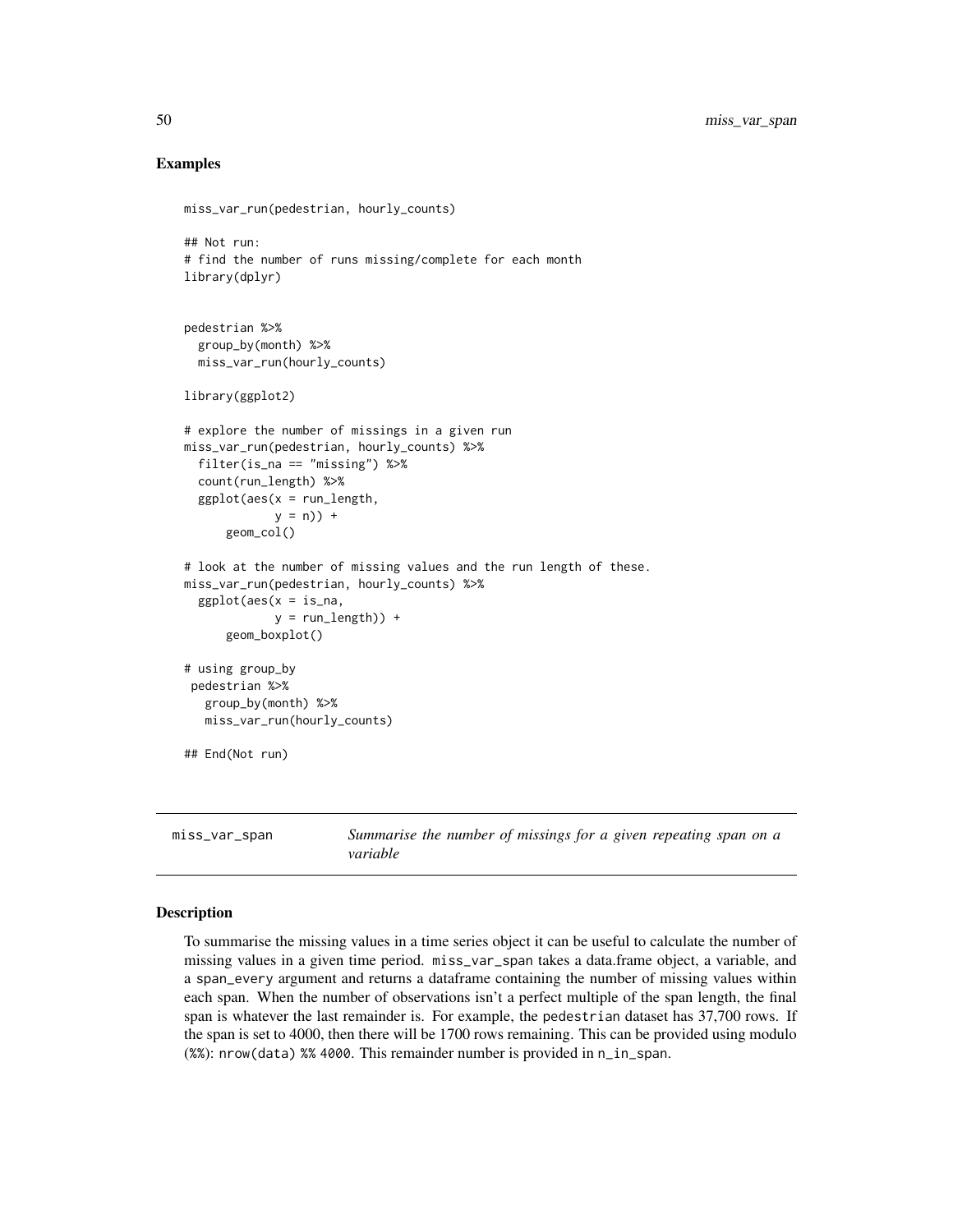# miss\_var\_summary 51

### Usage

miss\_var\_span(data, var, span\_every)

### Arguments

| data       | data.frame                                               |
|------------|----------------------------------------------------------|
| var        | bare unquoted variable name of interest.                 |
| span_every | integer describing the length of the span to be explored |

## Value

dataframe with variables n\_miss, n\_complete, prop\_miss, and prop\_complete, which describe the number, or proportion of missing or complete values within that given time span. The final variable, n\_in\_span states how many observations are in the span.

## See Also

```
pct_miss_case() prop_miss_case() pct_miss_var() prop_miss_var() pct_complete_case()
prop_complete_case() pct_complete_var() prop_complete_var() miss_prop_summary() miss_case_summary()
miss_case_table() miss_summary() miss_var_prop() miss_var_run() miss_var_span() miss_var_summary()
miss_var_table()
```
## Examples

```
miss_var_span(data = pedestrian,
            var = hourly_counts,
             span_every = 168)
## Not run:
library(dplyr)
pedestrian %>%
  group_by(month) %>%
    miss_var_span(var = hourly_counts,
                   span_every = 168)
## End(Not run)
```
<span id="page-50-0"></span>miss\_var\_summary *Summarise the missingness in each variable*

## Description

Provide a summary for each variable of the number, percent missings, and cumulative sum of missings of the order of the variables. By default, it orders by the most missings in each variable.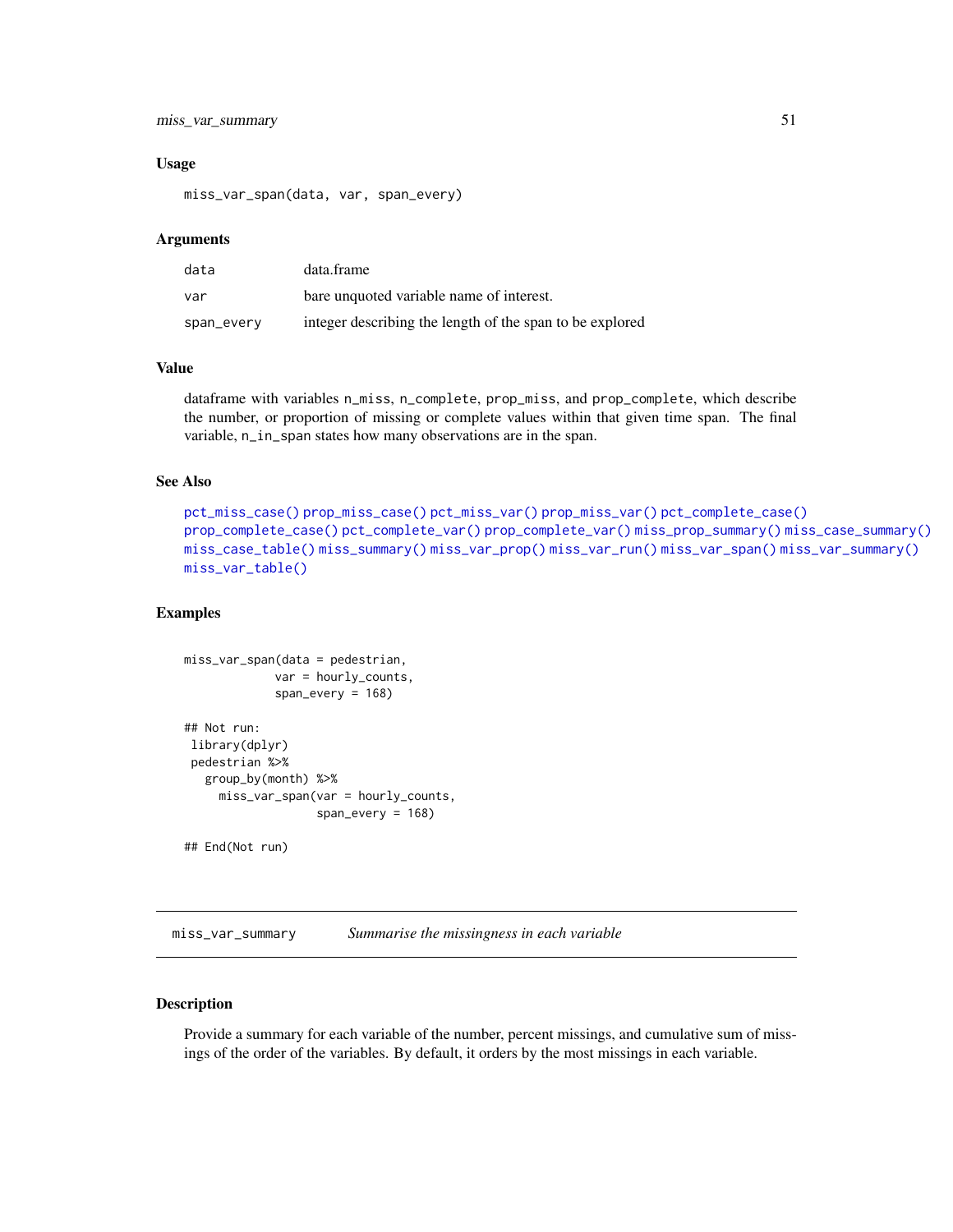### Usage

```
miss_var_summary(data, order = FALSE, add_cumsum = FALSE, ...)
```
#### Arguments

| data       | a data.frame                                                                                                                                                                                                                                                                      |
|------------|-----------------------------------------------------------------------------------------------------------------------------------------------------------------------------------------------------------------------------------------------------------------------------------|
| order      | a logical indicating whether to order the result by n_miss. Defaults to TRUE. If<br>FALSE, order of variables is the order input.                                                                                                                                                 |
| add cumsum | logical indicating whether or not to add the cumulative sum of missings to the<br>data. This can be useful when exploring patterns of nonresponse. These are<br>calculated as the cumulative sum of the missings in the variables as they are first<br>presented to the function. |
|            | extra arguments                                                                                                                                                                                                                                                                   |

# Value

a tibble of the percent of missing data in each variable

### Note

n\_miss\_cumsum is calculated as the cumulative sum of missings in the variables in the order that they are given in the data when entering the function

### See Also

```
pct_miss_case() prop_miss_case() pct_miss_var() prop_miss_var() pct_complete_case()
prop_complete_case() pct_complete_var() prop_complete_var() miss_prop_summary() miss_case_summary()
miss_case_table() miss_summary() miss_var_prop() miss_var_run() miss_var_span() miss_var_summary()
miss_var_table() n_complete() n_complete_row() n_miss() n_miss_row() pct_complete()
pct_miss() prop_complete() prop_complete_row() prop_miss()
```
# Examples

```
miss_var_summary(airquality)
miss_var_summary(oceanbuoys, order = TRUE)
## Not run:
# works with group_by from dplyr
library(dplyr)
airquality %>%
  group_by(Month) %>%
  miss_var_summary()
```
## End(Not run)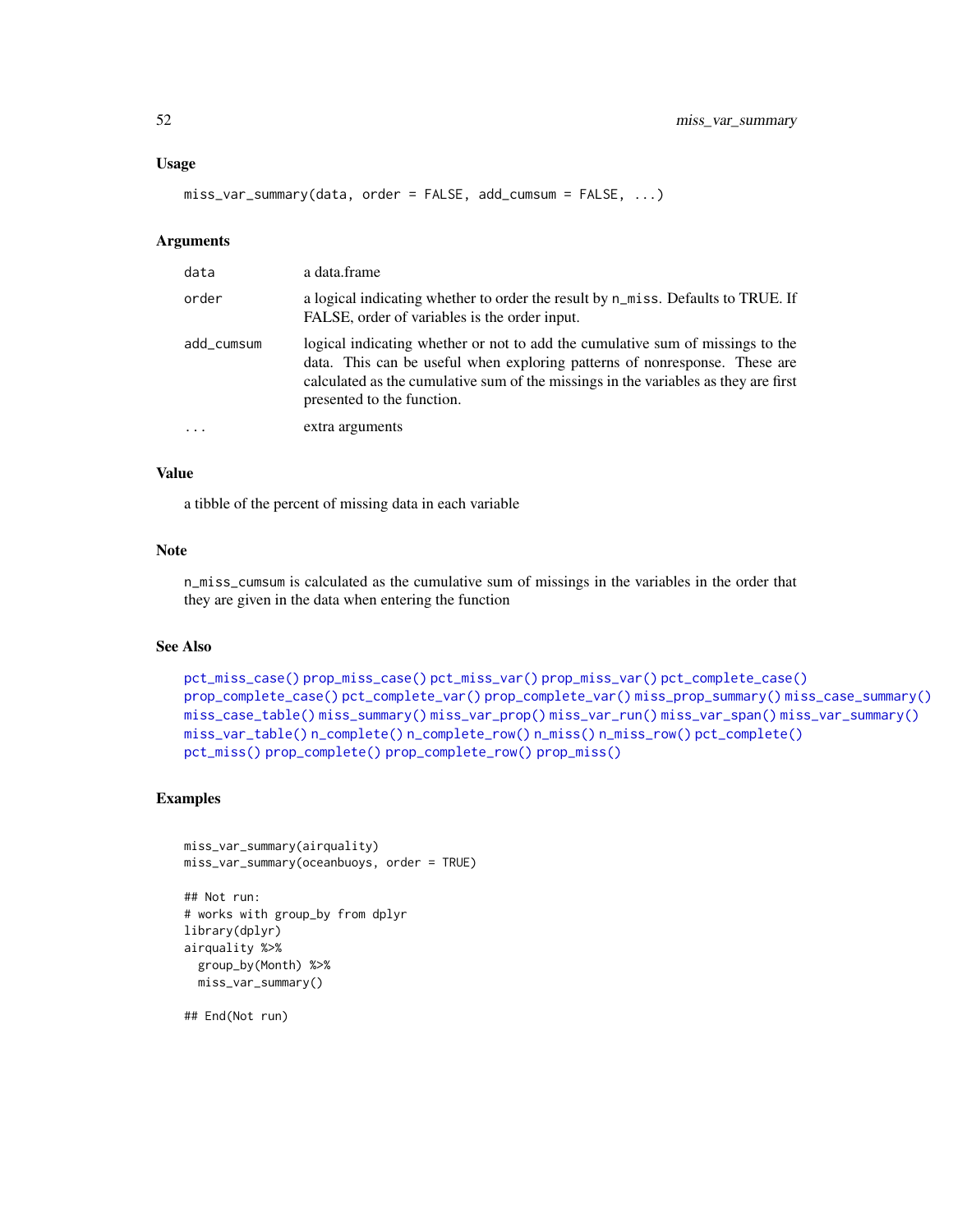<span id="page-52-0"></span>miss\_var\_table *Tabulate the missings in the variables*

### Description

Provide a tidy table of the number of variables with 0, 1, 2, up to n, missing values and the proportion of the number of variables those variables make up.

### Usage

```
miss_var_table(data)
```
## Arguments

data a dataframe

#### Value

a dataframe

# See Also

```
pct_miss_case() prop_miss_case() pct_miss_var() prop_miss_var() pct_complete_case()
prop_complete_case() pct_complete_var() prop_complete_var() miss_prop_summary() miss_case_summary()
miss_case_table() miss_summary() miss_var_prop() miss_var_run() miss_var_span() miss_var_summary()
miss_var_table() n_complete() n_complete_row() n_miss() n_miss_row() pct_complete()
pct_miss() prop_complete() prop_complete_row() prop_miss()
```
# Examples

```
miss_var_table(airquality)
## Not run:
library(dplyr)
airquality %>%
  group_by(Month) %>%
  miss_var_table()
```
## End(Not run)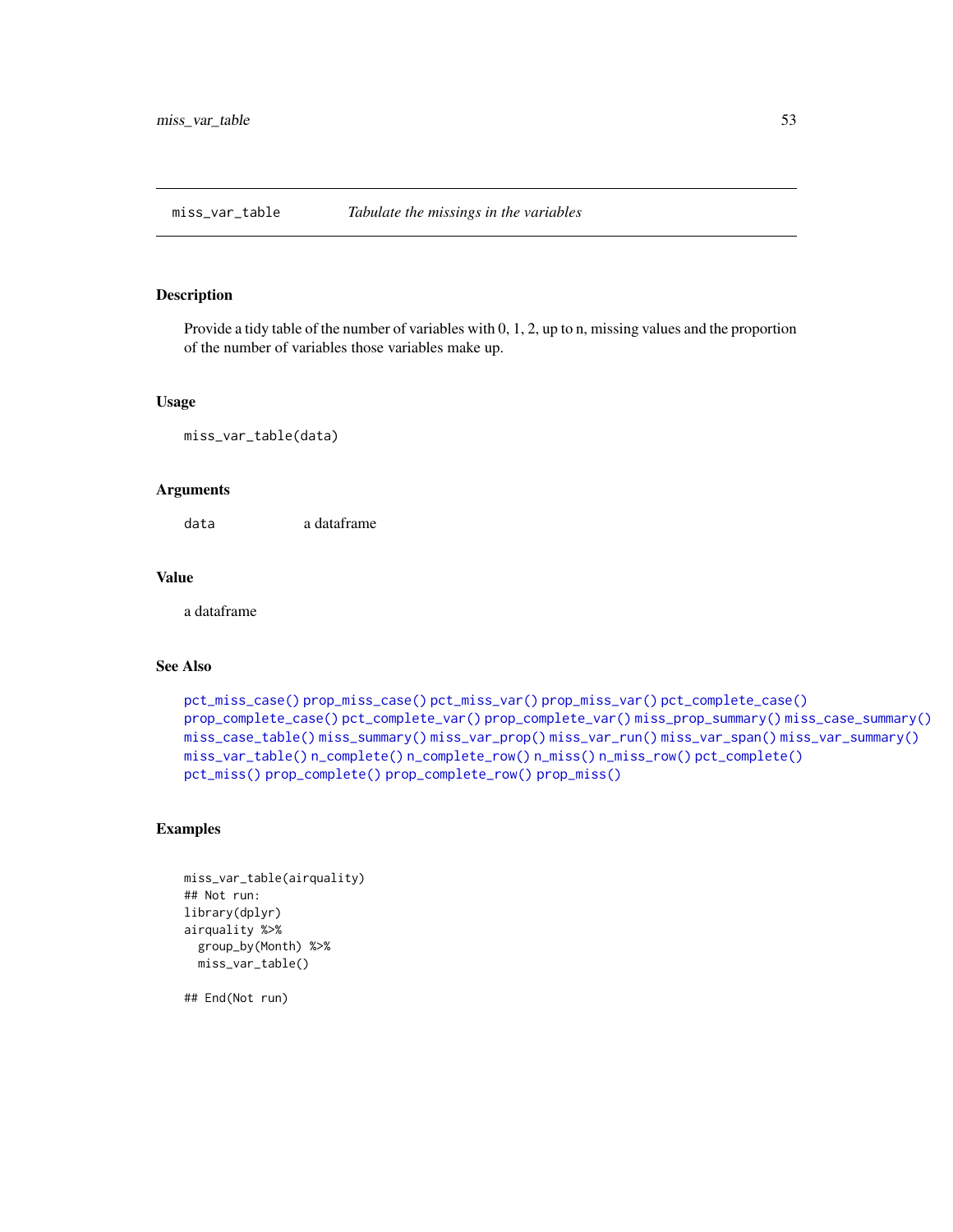It can be helpful when writing other functions to just return the names of the variables that contain missing values. miss\_var\_which returns a vector of variable names that contain missings. It will return NULL when there are no missings.

## Usage

miss\_var\_which(data)

#### Arguments

data a data.frame

# Value

character vector of variable names

# Examples

```
miss_var_which(airquality)
```

```
miss_var_which(mtcars)
```
n-var-case-complete *The number of variables with complete values*

# <span id="page-53-0"></span>Description

This function calculates the number of variables that contain a complete value

### Usage

n\_var\_complete(data)

n\_case\_complete(data)

## Arguments

data data.frame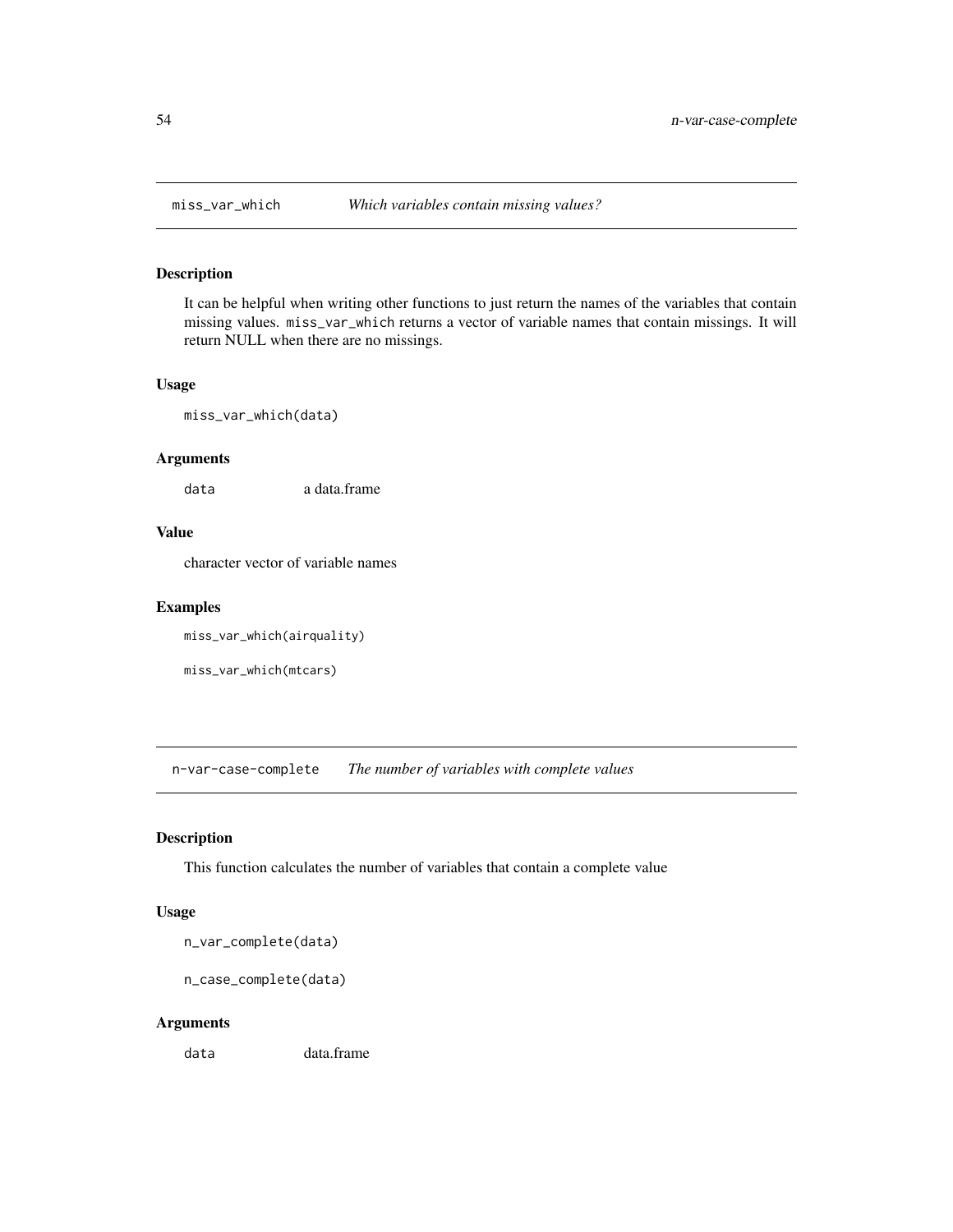n-var-case-miss 55

# Value

integer number of complete values

## See Also

[n\\_var\\_miss\(\)](#page-54-0)

# Examples

```
# how many variables contain complete values?
n_var_complete(airquality)
n_case_complete(airquality)
```
n-var-case-miss *The number of variables or cases with missing values*

# <span id="page-54-0"></span>Description

This function calculates the number of variables or cases that contain a missing value

### Usage

n\_var\_miss(data)

n\_case\_miss(data)

## Arguments

data data.frame

## Value

integer, number of missings

### See Also

[n\\_var\\_complete\(\)](#page-53-0)

# Examples

```
# how many variables contain missing values?
n_var_miss(airquality)
n_case_miss(airquality)
```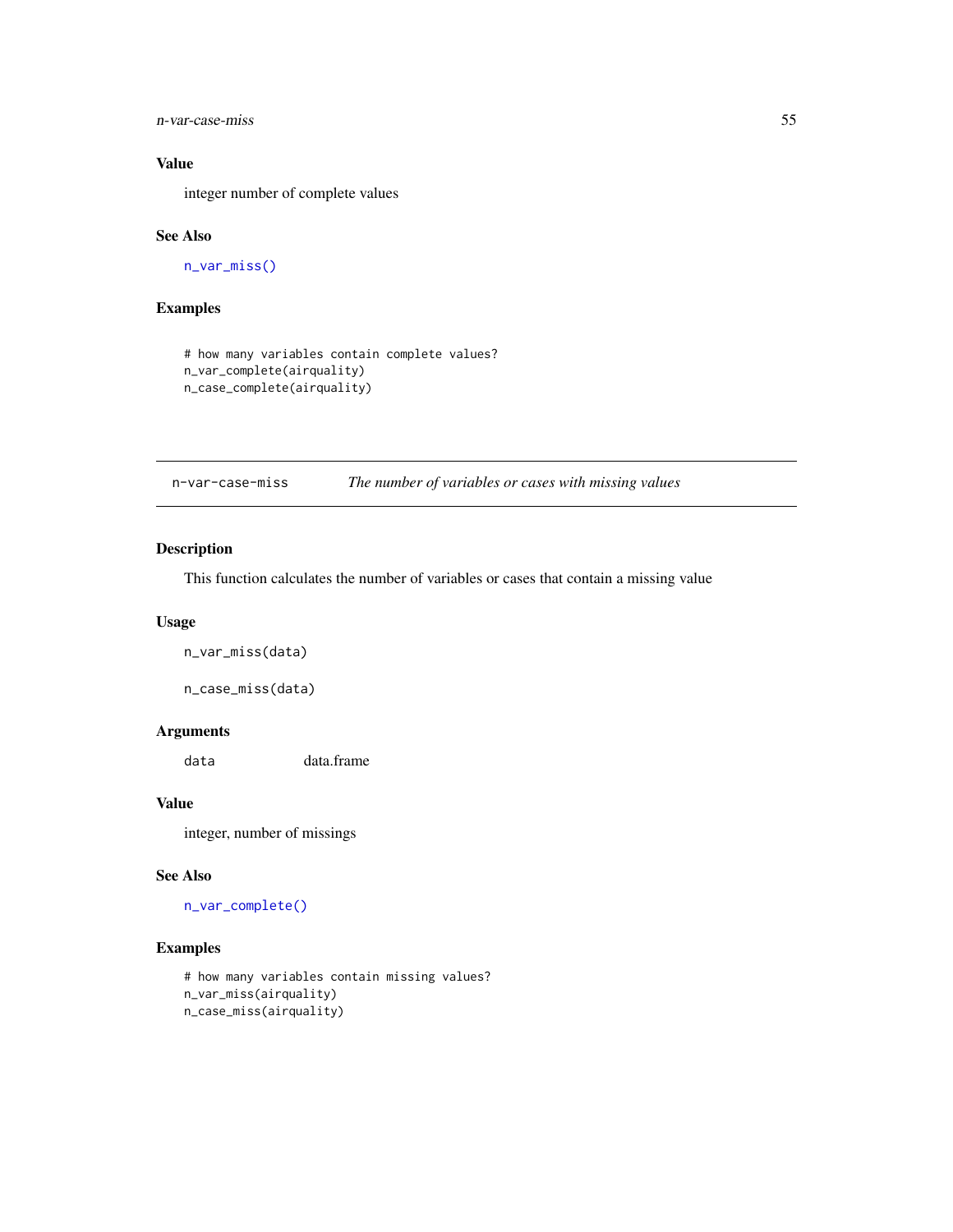Binding a shadow matrix to a regular dataframe converts it into nabular data, which makes it easier to visualise and work with missing data.

# Usage

```
nabular(data, only_miss = FALSE, ...)
```
# Arguments

| data      | a dataframe                                                                                                                                                                                                                                        |  |
|-----------|----------------------------------------------------------------------------------------------------------------------------------------------------------------------------------------------------------------------------------------------------|--|
| onlv_miss | logical - if FALSE (default) it will bind a data frame with all of the variables<br>duplicated with their shadow. Setting this to TRUE will bind variables only<br>those variables that contain missing values. See the examples for more details. |  |
| $\cdots$  | extra options to pass to recode_shadow() - a work in progress.                                                                                                                                                                                     |  |

# Value

data with the added variable shifted and the suffix \_NA

## See Also

[bind\\_shadow\(\)](#page-15-0)

# Examples

```
aq_nab <- nabular(airquality)
aq_s <- bind_shadow(airquality)
```
all.equal(aq\_nab, aq\_s)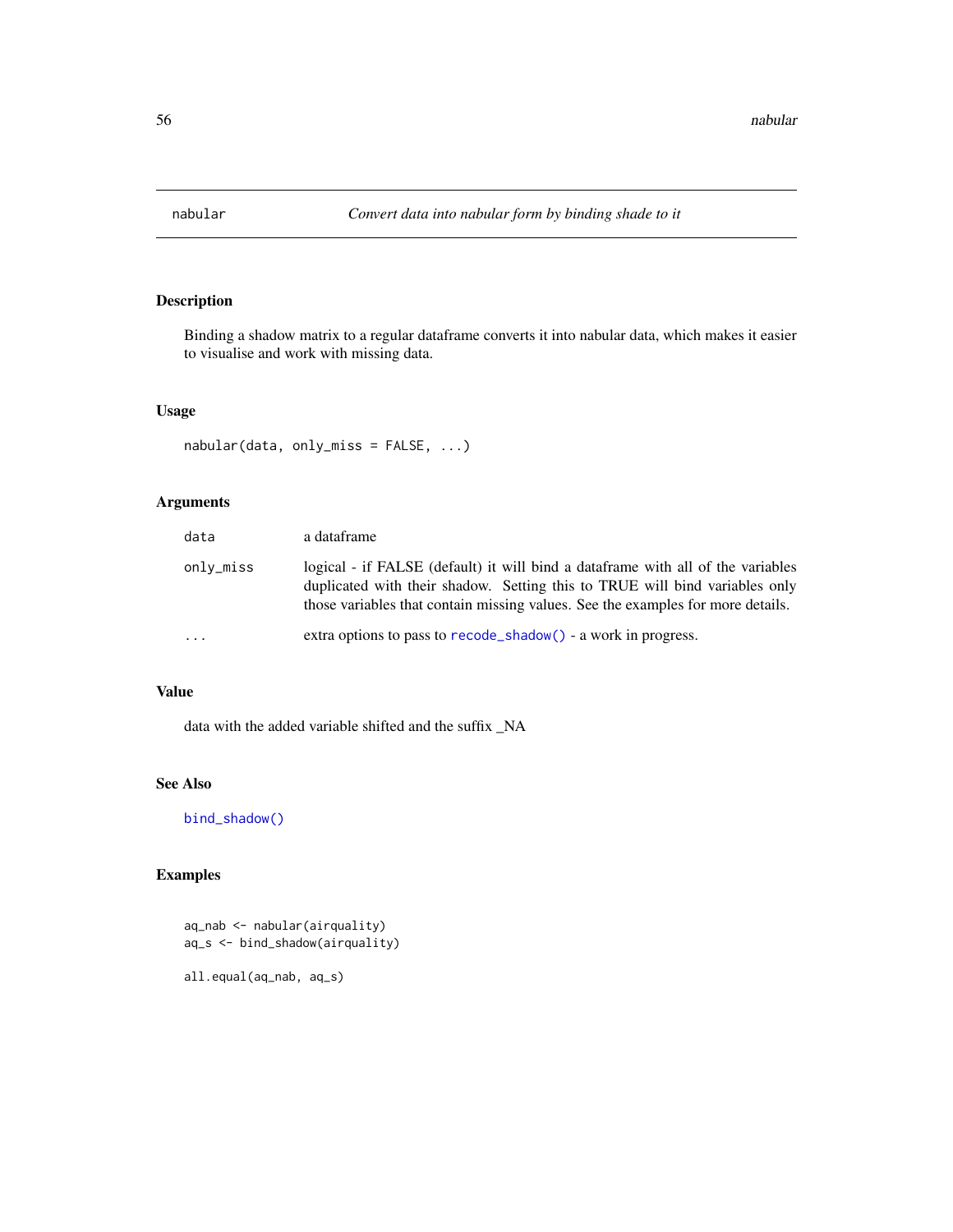naniar *naniar*

### Description

naniar is a package to make it easier to summarise and handle missing values in R. It strives to do this in a way that is as consistent with tidyverse principles as possible.

### See Also

```
add_any_miss() add_label_missings() add_label_shadow() add_miss_cluster() add_n_miss()
add_prop_miss() add_shadow() add_shadow_shift() as_shadow() bind_shadow() cast_shadow()
cast_shadow_shift() cast_shadow_shift_label() draw_key_missing_point() gather_shadow()
geom_miss_point() gg_miss_case() gg_miss_case_cumsum() gg_miss_fct() gg_miss_span()
gg_miss_var() gg_miss_var_cumsum() gg_miss_which() label_miss_1d() label_miss_2d()
label_missings() pct_miss_case() prop_miss_case() pct_miss_var() prop_miss_var()
pct_complete_case() prop_complete_case() pct_complete_var() prop_complete_var() miss_prop_summary()
miss_case_summary() miss_case_table() miss_summary() miss_var_prop() miss_var_run()
miss_var_span() miss_var_summary() miss_var_table() n_complete() n_complete_row()
n_miss() n_miss_row() pct_complete() pct_miss() prop_complete() prop_complete_row()
prop_miss() prop_miss_row() replace_to_na() replace_with_na() replace_with_na_all()
replace_with_na_at() replace_with_na_if() shadow_shift() stat_miss_point() vis_miss()
where_na()
```
new\_shade *Create a new shade factor*

### **Description**

Create a new shade factor

#### Usage

new\_shade(x, extra\_levels = NULL)

#### **Arguments**

| X            | a factor to convert into a shade object                                                                                         |
|--------------|---------------------------------------------------------------------------------------------------------------------------------|
| extra_levels | the extra levels to give to shade objects, such as "broken_machine" and so on,<br>which get converted into "NA broken machine". |

## Value

a new shade, which is built upon a factor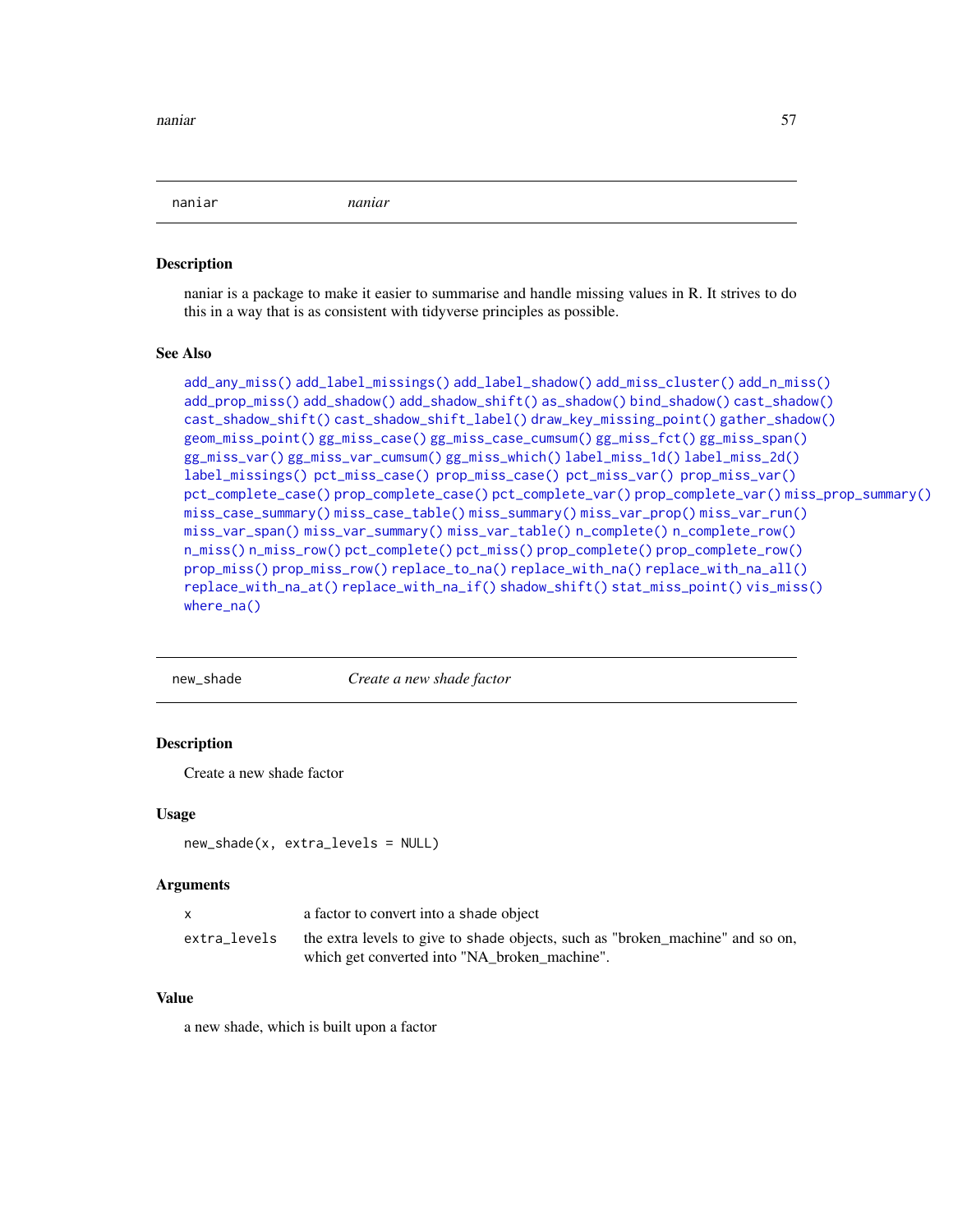<span id="page-57-0"></span>

A complement to n\_miss

## Usage

n\_complete(x)

## Arguments

x a vector

## Value

numeric number of complete values

# Examples

n\_complete(airquality) n\_complete(airquality\$Ozone)

<span id="page-57-1"></span>n\_complete\_row *Return a vector of the number of complete values in each row*

# Description

Substitute for rowSums(!is.na(data)) but it also checks if input is NULL or is a dataframe

## Usage

n\_complete\_row(data)

# Arguments

data a dataframe

## Value

numeric vector of the number of complete values in each row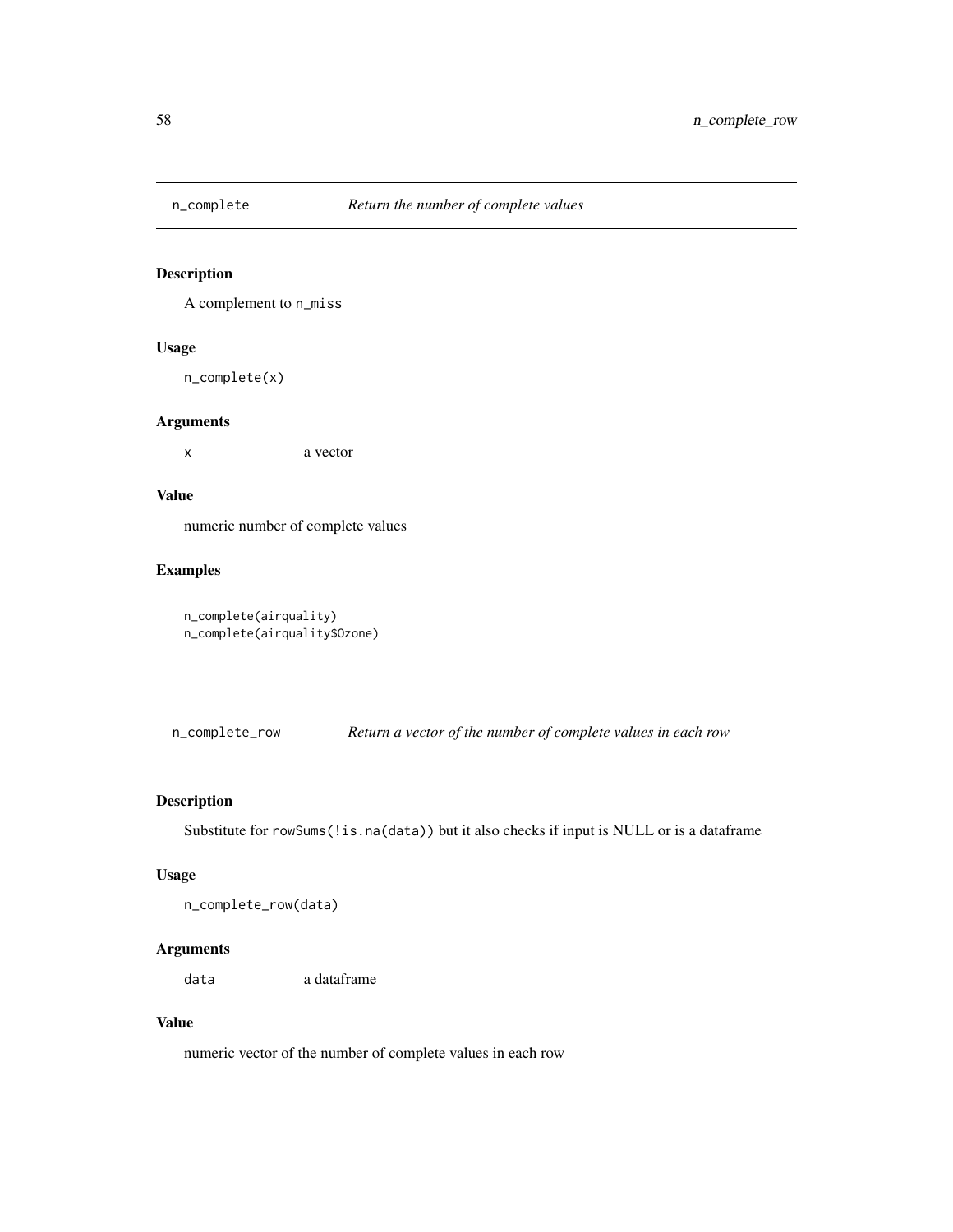### n\_miss 59

# See Also

```
pct_miss_case() prop_miss_case() pct_miss_var() prop_miss_var() pct_complete_case()
prop_complete_case() pct_complete_var() prop_complete_var() miss_prop_summary() miss_case_summary()
miss_case_table() miss_summary() miss_var_prop() miss_var_run() miss_var_span() miss_var_summary()
miss_var_table() n_complete() n_complete_row() n_miss() n_miss_row() pct_complete()
pct_miss() prop_complete() prop_complete_row() prop_miss()
```
# Examples

n\_complete\_row(airquality)

### <span id="page-58-0"></span>n\_miss *Return the number of missing values*

### Description

Substitute for sum(is.na(data))

### Usage

n\_miss(x)

### Arguments

x a vector

## Value

numeric the number of missing values

# Examples

```
n_miss(airquality)
n_miss(airquality$Ozone)
```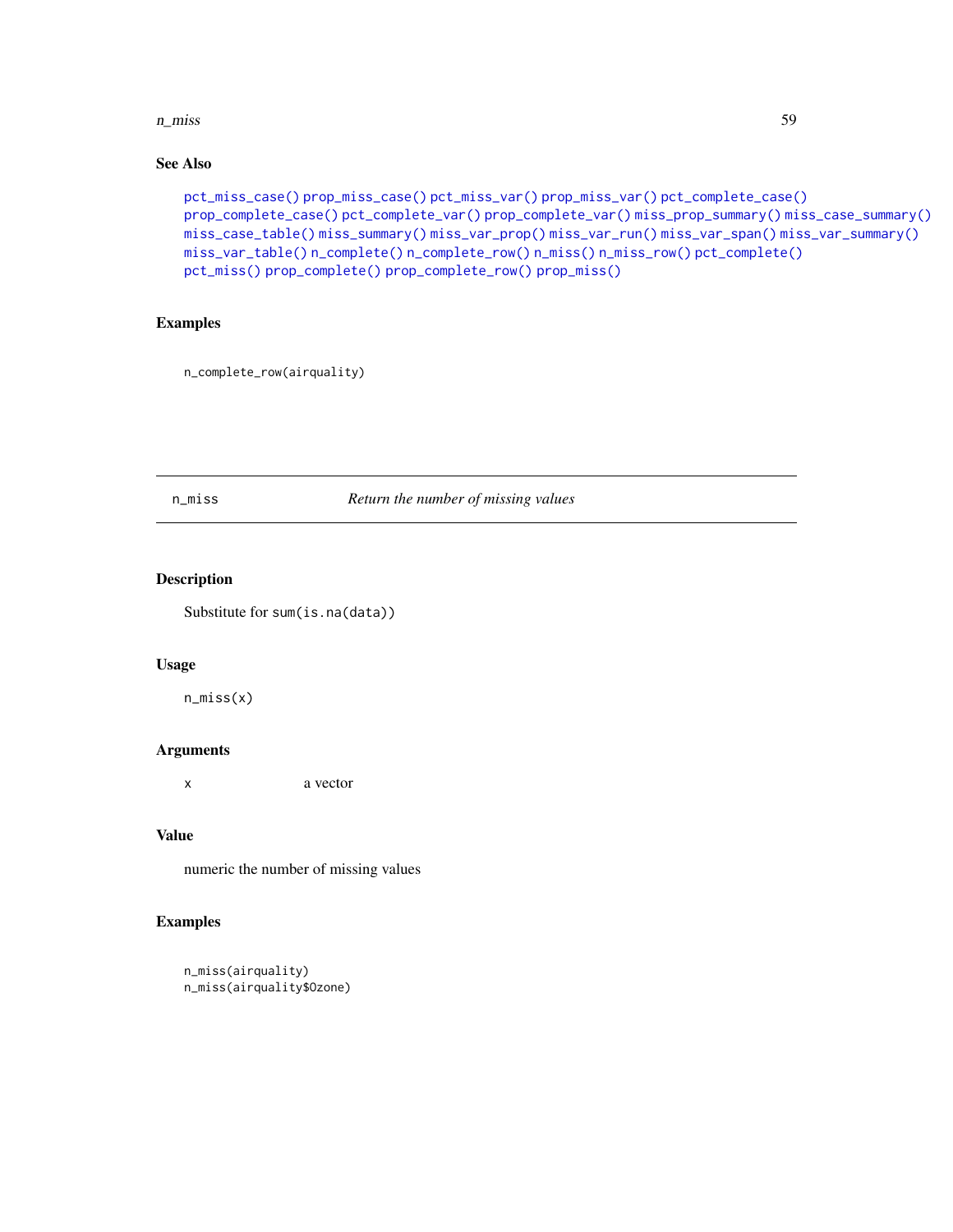<span id="page-59-0"></span>

Substitute for rowSums(is.na(data)), but it also checks if input is NULL or is a dataframe

# Usage

n\_miss\_row(data)

### Arguments

data a dataframe

## Value

numeric vector of the number of missing values in each row

### See Also

```
pct_miss_case() prop_miss_case() pct_miss_var() prop_miss_var() pct_complete_case()
prop_complete_case() pct_complete_var() prop_complete_var() miss_prop_summary() miss_case_summary()
miss_case_table() miss_summary() miss_var_prop() miss_var_run() miss_var_span() miss_var_summary()
miss_var_table() n_complete() n_complete_row() n_miss() n_miss_row() pct_complete()
pct_miss() prop_complete() prop_complete_row() prop_miss()
```
### Examples

n\_miss\_row(airquality)

oceanbuoys *West Pacific Tropical Atmosphere Ocean Data, 1993 & 1997.*

## Description

Real-time data from moored ocean buoys for improved detection, understanding and prediction of El Ni'o and La Ni'a. The data is collected by the Tropical Atmosphere Ocean project ([https:](https://www.pmel.noaa.gov/gtmba/pmel-theme/pacific-ocean-tao) [//www.pmel.noaa.gov/gtmba/pmel-theme/pacific-ocean-tao](https://www.pmel.noaa.gov/gtmba/pmel-theme/pacific-ocean-tao)).

### Usage

data(oceanbuoys)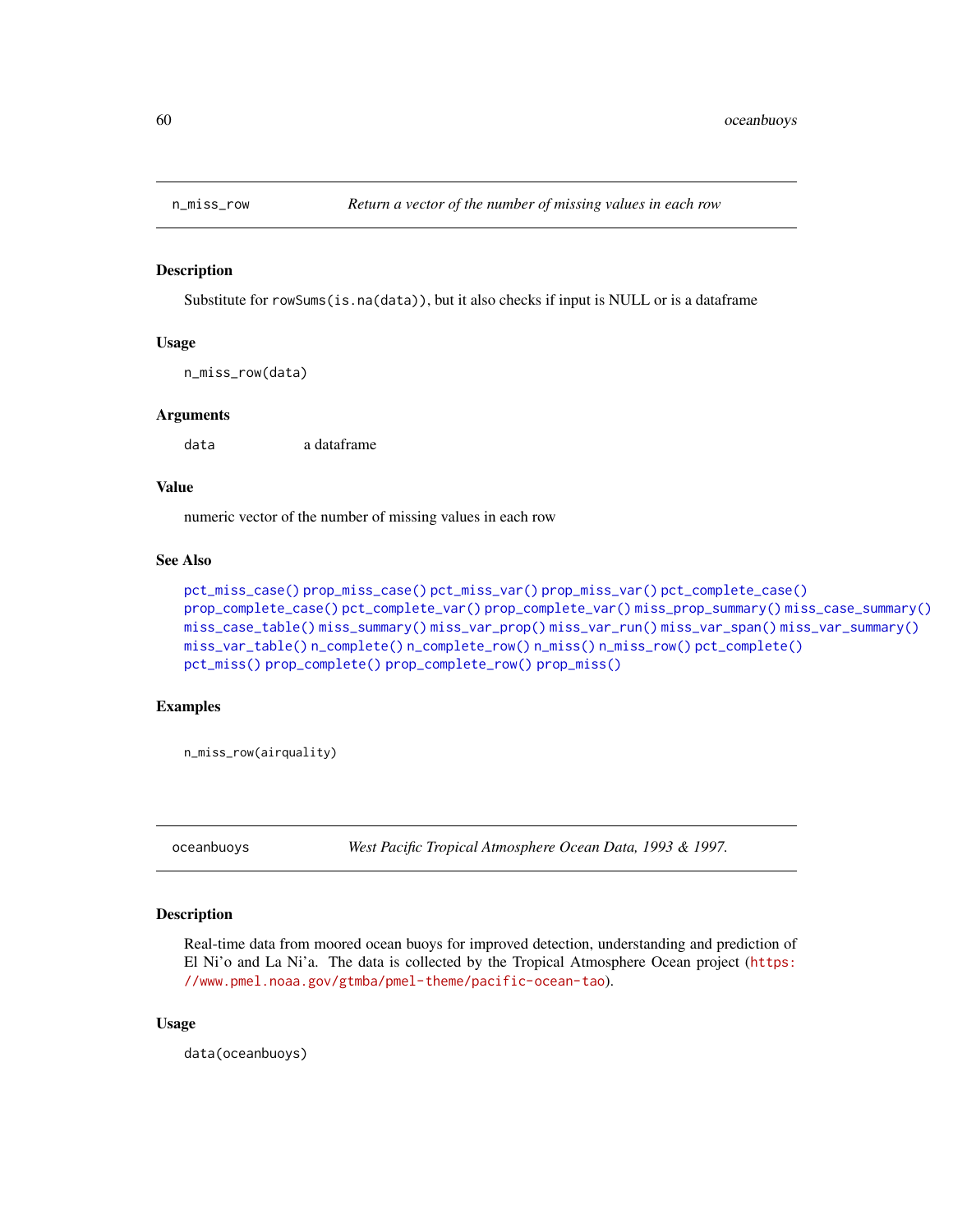### oceanbuoys 61

### Format

An object of class tbl\_df (inherits from tbl, data.frame) with 736 rows and 8 columns.

### Details

Format: a data frame with 736 observations on the following 8 variables.

year A numeric with levels 1993 1997.

latitude A numeric with levels -5 -2 0.

longitude A numeric with levels -110 -95.

- sea\_temp\_c Sea surface temperature(degree Celsius), measured by the TAO buoys at one meter below the surface.
- air\_temp\_c Air temperature(degree Celsius), measured by the TAO buoys three meters above the sea surface.
- humidity Relative humidity(%), measured by the TAO buoys 3 meters above the sea surface.
- wind\_ew The East-West wind vector components(M/s). TAO buoys measure the wind speed and direction four meters above the sea surface. If it is positive, the East-West component of the wind is blowing towards the East. If it is negative, this component is blowing towards the West.
- wind\_ns The North-South wind vector components(M/s). TAO buoys measure the wind speed and direction four meters above the sea surface. If it is positive, the North-South component of the wind is blowing towards the North. If it is negative, this component is blowing towards the South.

### Source

<https://www.pmel.noaa.gov/tao/drupal/disdel/>

# See Also

library(MissingDataGUI) (data named "tao")

## Examples

```
vis_miss(oceanbuoys)
```

```
# Look at the missingness in the variables
miss_var_summary(oceanbuoys)
## Not run:
# Look at the missingness in air temperature and humidity
library(ggplot2)
p \leq -ggplot(oceanbuoys,
       aes(x = air_temp_c,y = humidity)) +
     geom_miss_point()
```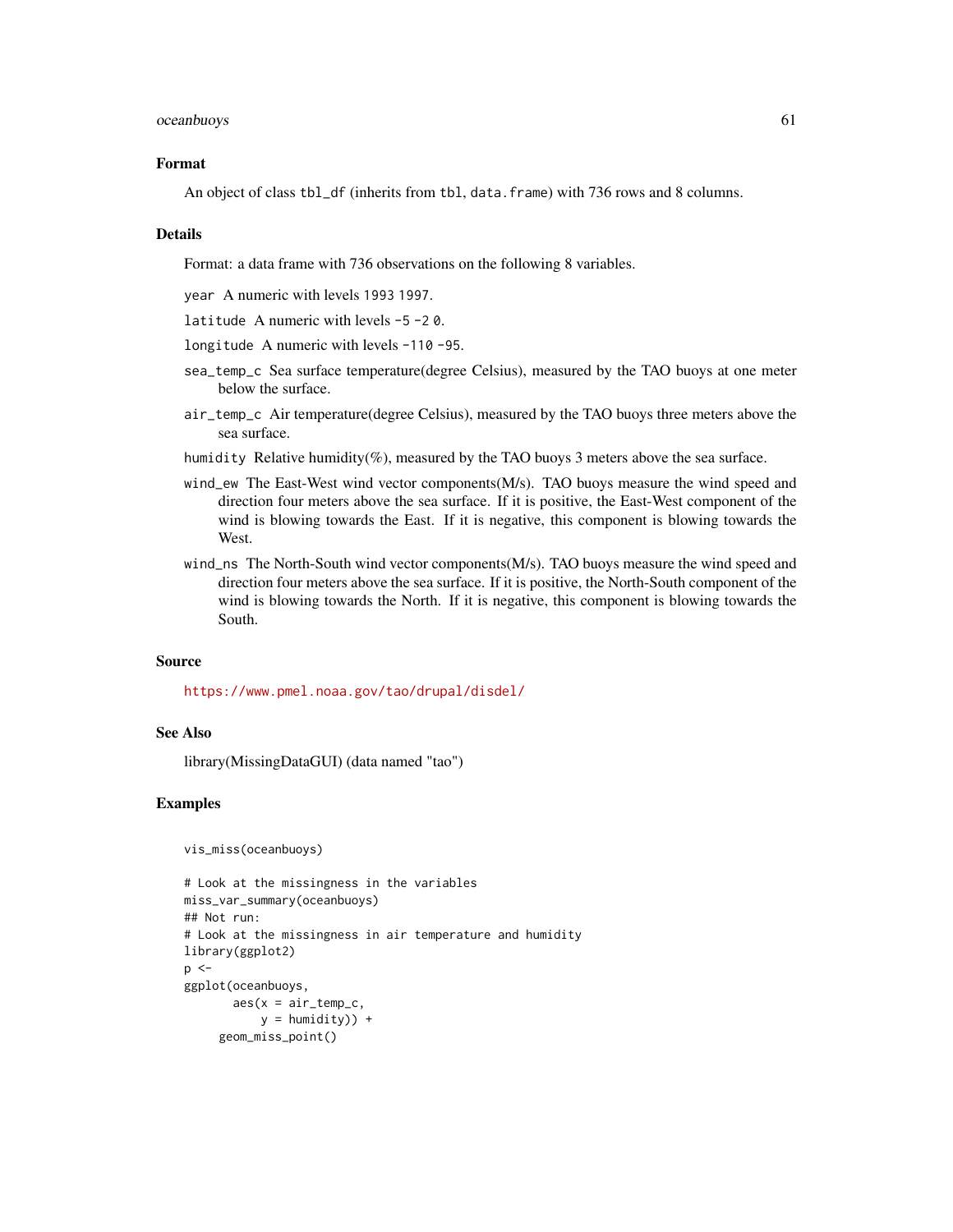```
# for each year?
p + facet_wrap(~year)
 # this shows that there are more missing values in humidity in 1993, and
 # more air temperature missing values in 1997
# see more examples in the vignette, "getting started with naniar".
## End(Not run)
```

```
pct-miss-complete-case
```
*Percentage of cases that contain a missing or complete values.*

### <span id="page-61-0"></span>Description

Calculate the percentage of cases (rows) that contain a missing or complete value.

### Usage

```
pct_miss_case(data)
```
pct\_complete\_case(data)

### **Arguments**

data a dataframe

### Value

numeric the percentage of cases that contain a missing or complete value

### See Also

```
pct_miss_case() prop_miss_case() pct_miss_var() prop_miss_var() pct_complete_case()
prop_complete_case() pct_complete_var() prop_complete_var() miss_prop_summary() miss_case_summary()
miss_case_table() miss_summary() miss_var_prop() miss_var_run() miss_var_span() miss_var_summary()
miss_var_table()
```
# Examples

```
pct_miss_case(airquality)
pct_complete_case(airquality)
```
p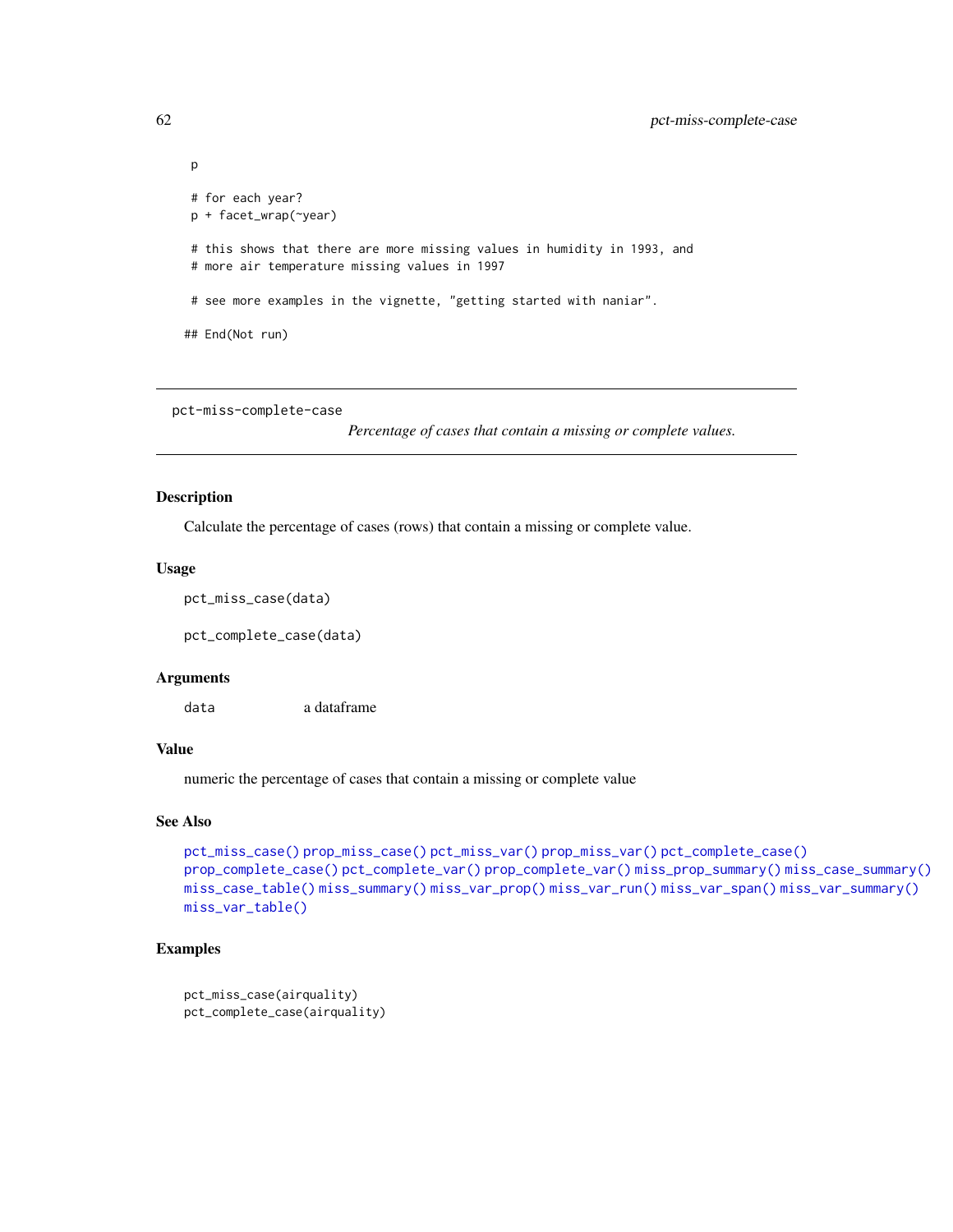pct-miss-complete-var *Percentage of variables containing missings or complete values*

### <span id="page-62-0"></span>Description

Calculate the percentage of variables that contain a single missing or complete value.

### Usage

```
pct_miss_var(data)
```
pct\_complete\_var(data)

# Arguments

data a dataframe

### Value

numeric the percent of variables that contain missing or complete data

## See Also

```
pct_miss_case() prop_miss_case() pct_miss_var() prop_miss_var() pct_complete_case()
prop_complete_case() pct_complete_var() prop_complete_var() miss_prop_summary() miss_case_summary()
miss_case_table() miss_summary() miss_var_prop() miss_var_run() miss_var_span() miss_var_summary()
miss_var_table()
```
# Examples

```
prop_miss_var(airquality)
prop_complete_var(airquality)
```
<span id="page-62-1"></span>pct\_complete *Return the percent of complete values*

## Description

The complement to pct\_miss

### Usage

pct\_complete(x)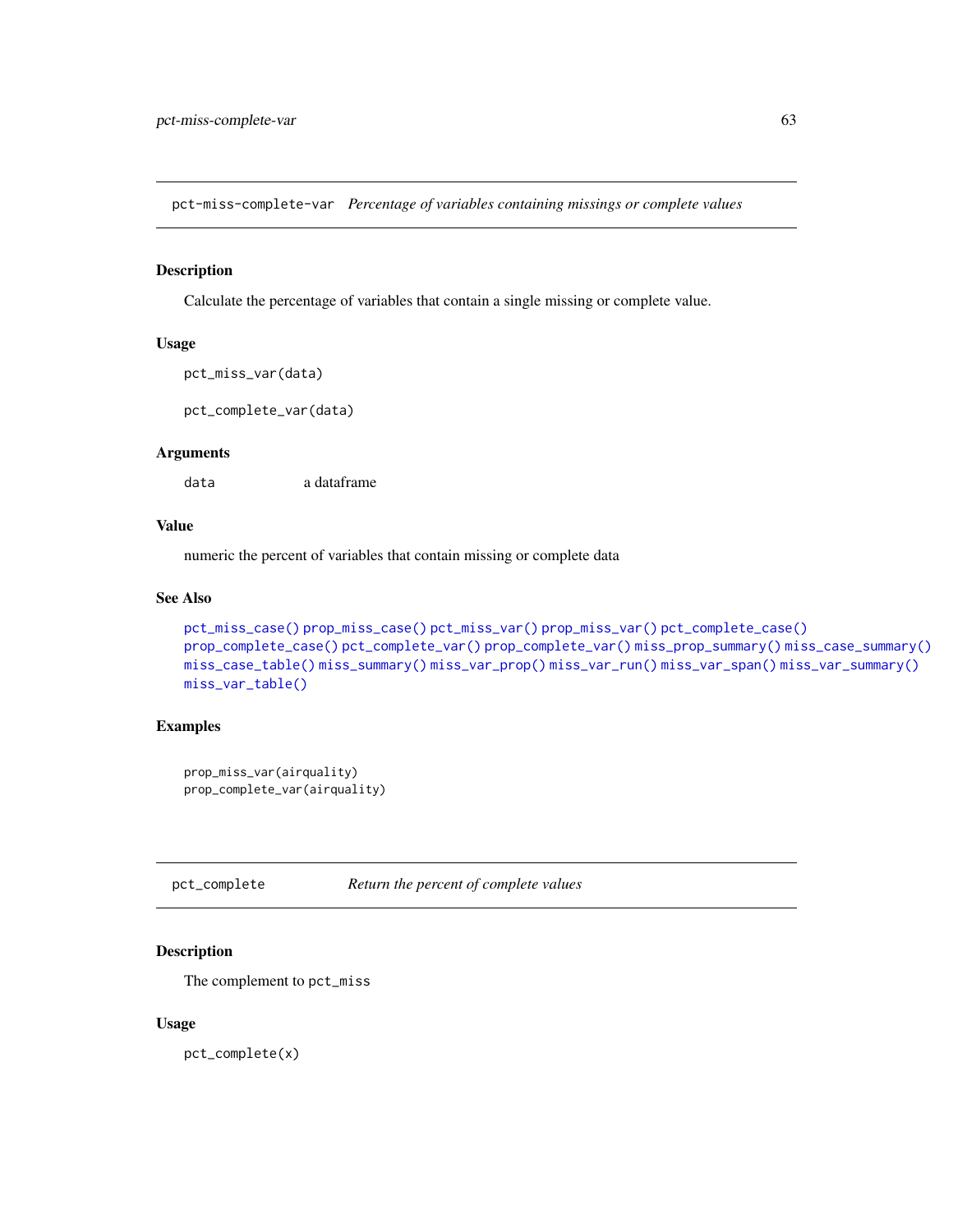# Arguments

x vector or data.frame

# Value

numeric percent of complete values

# Examples

```
pct_complete(airquality)
pct_complete(airquality$Ozone)
```
<span id="page-63-0"></span>pct\_miss *Return the percent of missing values*

# Description

This is shorthand for mean(is.na(x))  $*100$ 

### Usage

pct\_miss(x)

# Arguments

x vector or data.frame

### Value

numeric the percent of missing values in x

# Examples

```
pct_miss(airquality)
pct_miss(airquality$Ozone)
```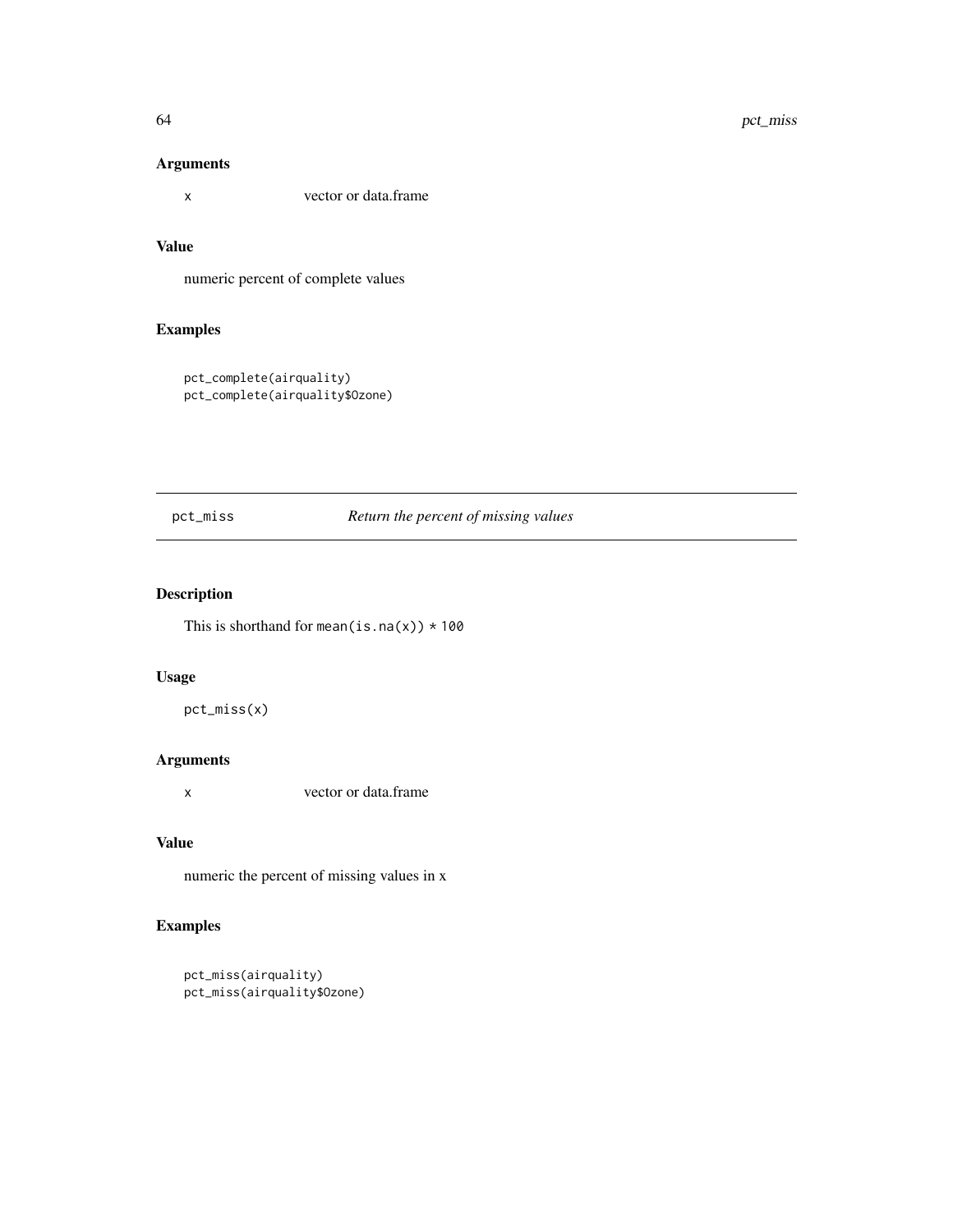This dataset contains hourly counts of pedestrians from 4 sensors around Melbourne: Birrarung Marr, Bourke Street Mall, Flagstaff station, and Spencer St-Collins St (south), recorded from January 1st 2016 at 00:00:00 to December 31st 2016 at 23:00:00. The data is made free and publicly available from [https://data.melbourne.vic.gov.au/Transport-Movement/Pedestrian-volu](https://data.melbourne.vic.gov.au/Transport-Movement/Pedestrian-volume-updated-monthly-/b2ak-trbp)me-updated-monthly-/ [b2ak-trbp](https://data.melbourne.vic.gov.au/Transport-Movement/Pedestrian-volume-updated-monthly-/b2ak-trbp)

### Usage

data(pedestrian)

### Format

A tibble with 37,700 rows and 9 variables:

hourly\_counts (integer) the number of pedestrians counted at that sensor at that time date\_time (POSIXct, POSIXt) The time that the count was taken year (integer) Year of record **month** (factor) Month of record as an ordered factor  $(1 = January, 12 = December)$ month\_day (integer) Full day of the month week\_day (factor) Full day of the week as an ordered factor  $(1 =$  Sunday,  $7 =$  Saturday) hour (integer) The hour of the day in 24 hour format sensor\_id (integer) the id of the sensor sensor\_name (character) the full name of the sensor

#### Source

[https://data.melbourne.vic.gov.au/Transport-Movement/Pedestrian-volume-updated-](https://data.melbourne.vic.gov.au/Transport-Movement/Pedestrian-volume-updated-monthly-/b2ak-trbp)monthly-/ [b2ak-trbp](https://data.melbourne.vic.gov.au/Transport-Movement/Pedestrian-volume-updated-monthly-/b2ak-trbp)

### Examples

# explore the missingness with vis\_miss

```
vis_miss(pedestrian)
```
# Look at the missingness in the variables miss\_var\_summary(pedestrian)

## Not run: # There is only missingness in hourly\_counts # Look at the missingness over a rolling window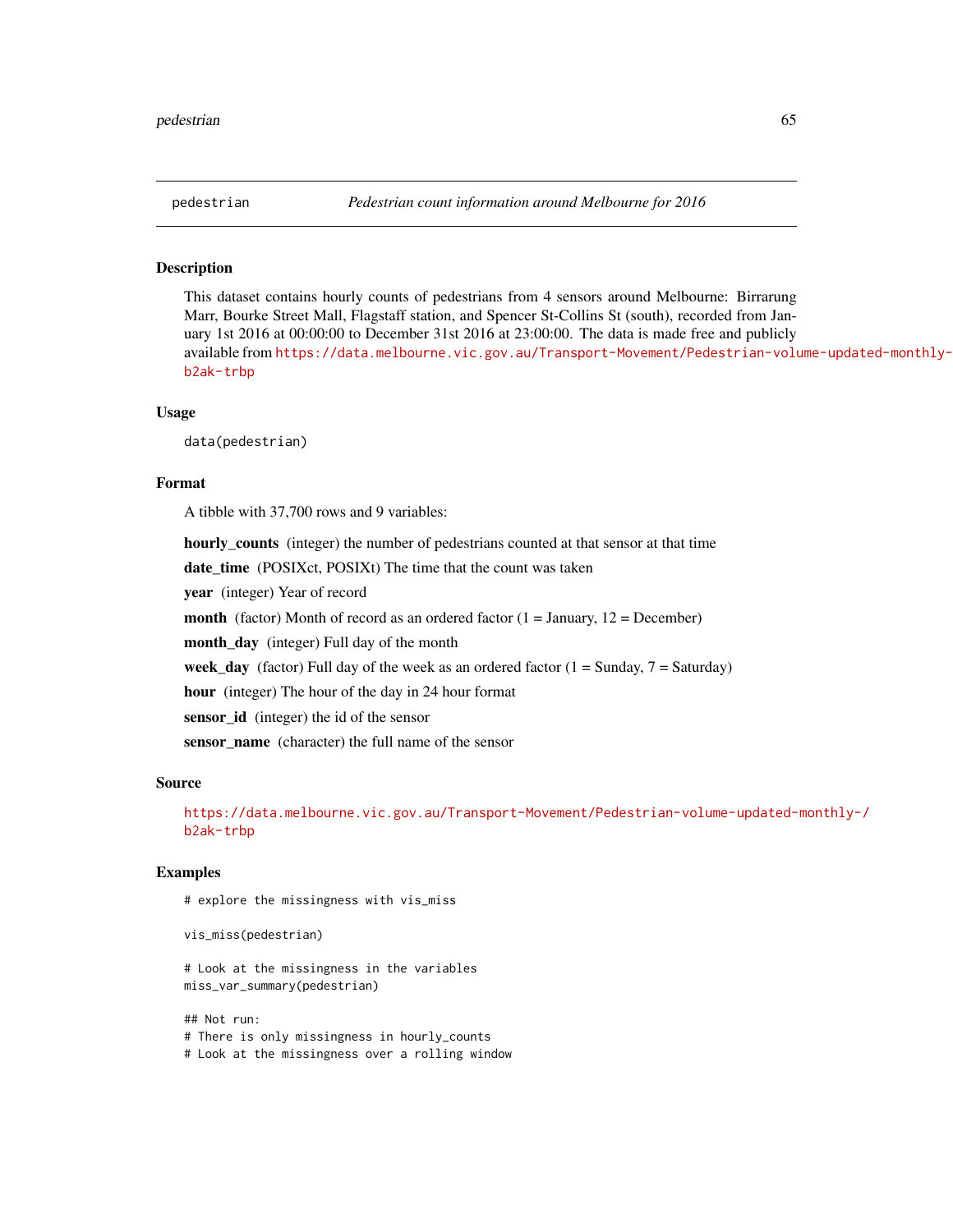```
library(ggplot2)
gg_miss_span(pedestrian, hourly_counts, span_every = 3000)
## End(Not run)
```
plotly\_helpers *Plotly helpers (Convert a geom to a "basic" geom.)*

## Description

Helper functions to make it easier to automatically create plotly charts. This function makes it possible to convert ggplot2 geoms that are not included with ggplot2 itself. Users shouldn't need to use this function. It exists purely to allow other package authors to write their own conversion method(s).

### Usage

```
to_basic.GeomMissPoint(data, prestats_data, layout, params, p, ...)
```
### Arguments

| data          | the data returned by $ggplot2::ggplot_buid()$ .                       |
|---------------|-----------------------------------------------------------------------|
| prestats_data | the data before statistics are computed.                              |
| layout        | the panel layout.                                                     |
| params        | parameters for the geom, statistic, and 'constant' aesthetics         |
| p             | a ggplot2 object (the conversion may depend on scales, for instance). |
| .             | currently ignored                                                     |

```
prop-miss-complete-case
```
*Proportion of cases that contain a missing or complete values.*

## <span id="page-65-0"></span>Description

Calculate the proportion of cases (rows) that contain missing or complete values.

## Usage

prop\_miss\_case(data)

prop\_complete\_case(data)

#### Arguments

data a dataframe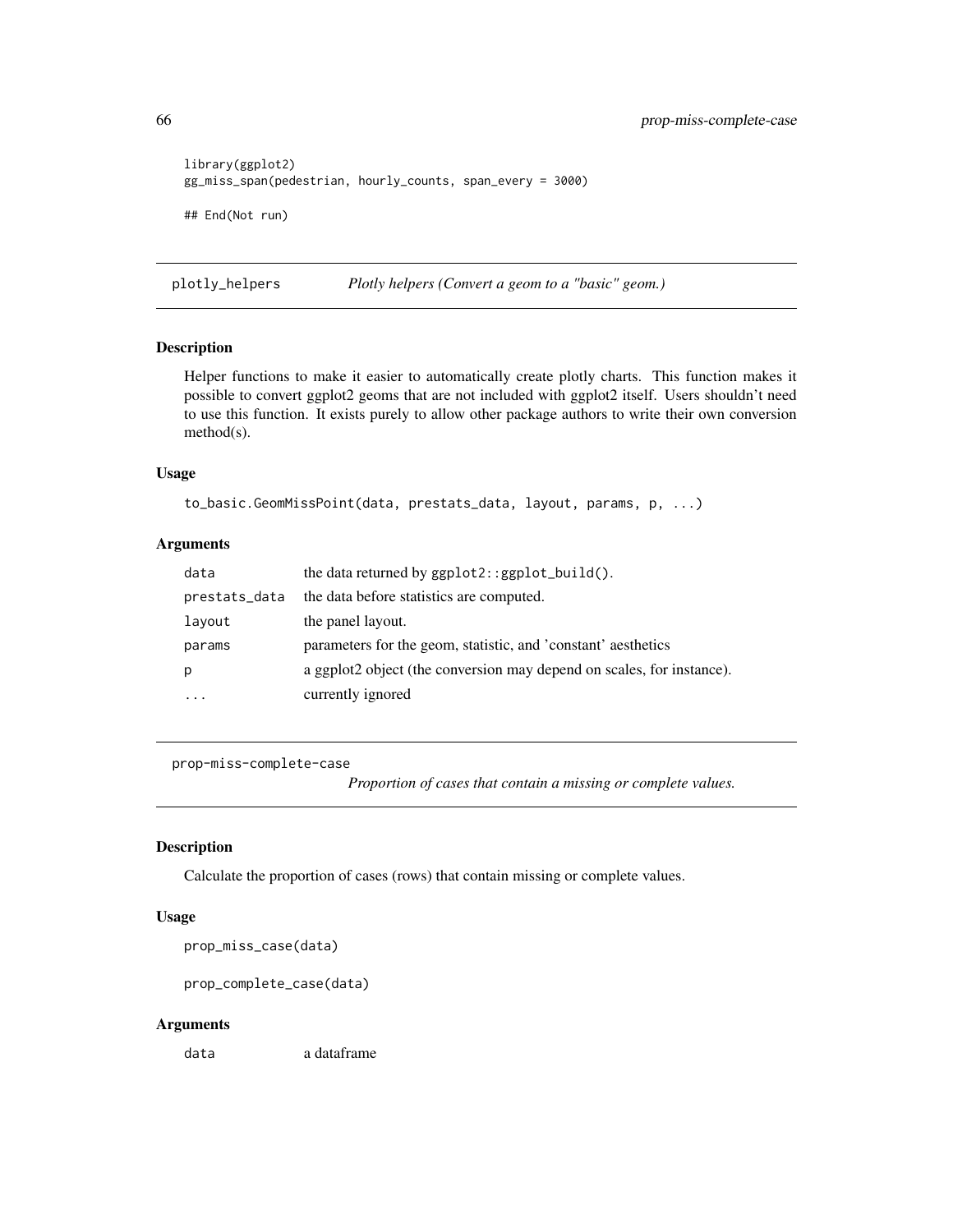## Value

numeric the proportion of cases that contain a missing or complete value

# See Also

```
pct_miss_case() prop_miss_case() pct_miss_var() prop_miss_var() pct_complete_case()
prop_complete_case() pct_complete_var() prop_complete_var() miss_prop_summary() miss_case_summary()
miss_case_table() miss_summary() miss_var_prop() miss_var_run() miss_var_span() miss_var_summary()
miss_var_table()
```
## Examples

```
prop_miss_case(airquality)
prop_complete_case(airquality)
```
prop-miss-complete-var

*Proportion of variables containing missings or complete values*

### <span id="page-66-0"></span>Description

Calculate the proportion of variables that contain a single missing or complete values.

### Usage

```
prop_miss_var(data)
```
prop\_complete\_var(data)

### Arguments

data a dataframe

### Value

numeric the proportion of variables that contain missing or complete data

```
pct_miss_case() prop_miss_case() pct_miss_var() prop_miss_var() pct_complete_case()
prop_complete_case() pct_complete_var() prop_complete_var() miss_prop_summary() miss_case_summary()
miss_case_table() miss_summary() miss_var_prop() miss_var_run() miss_var_span() miss_var_summary()
miss_var_table()
```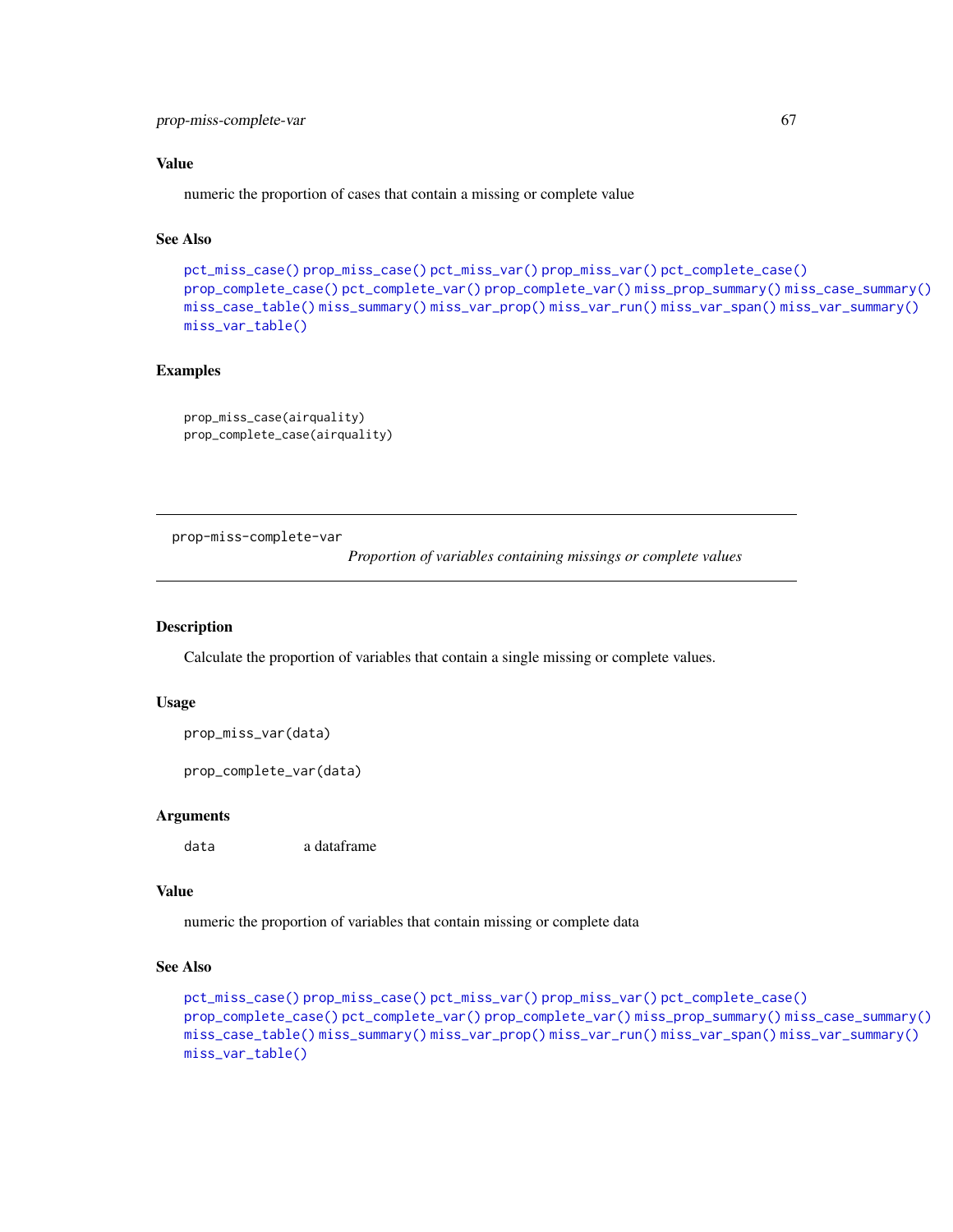# Examples

```
prop_miss_var(airquality)
prop_complete_var(airquality)
```
<span id="page-67-0"></span>prop\_complete *Return the proportion of complete values*

# Description

The complement to prop\_miss

# Usage

prop\_complete(x)

## Arguments

x vector or data.frame

# Value

numeric proportion of complete values

### Examples

```
prop_complete(airquality)
prop_complete(airquality$Ozone)
```
<span id="page-67-1"></span>prop\_complete\_row *Return a vector of the proportion of missing values in each row*

# Description

Substitute for rowMeans(!is.na(data)), but it also checks if input is NULL or is a dataframe

# Usage

```
prop_complete_row(data)
```
## Arguments

data a dataframe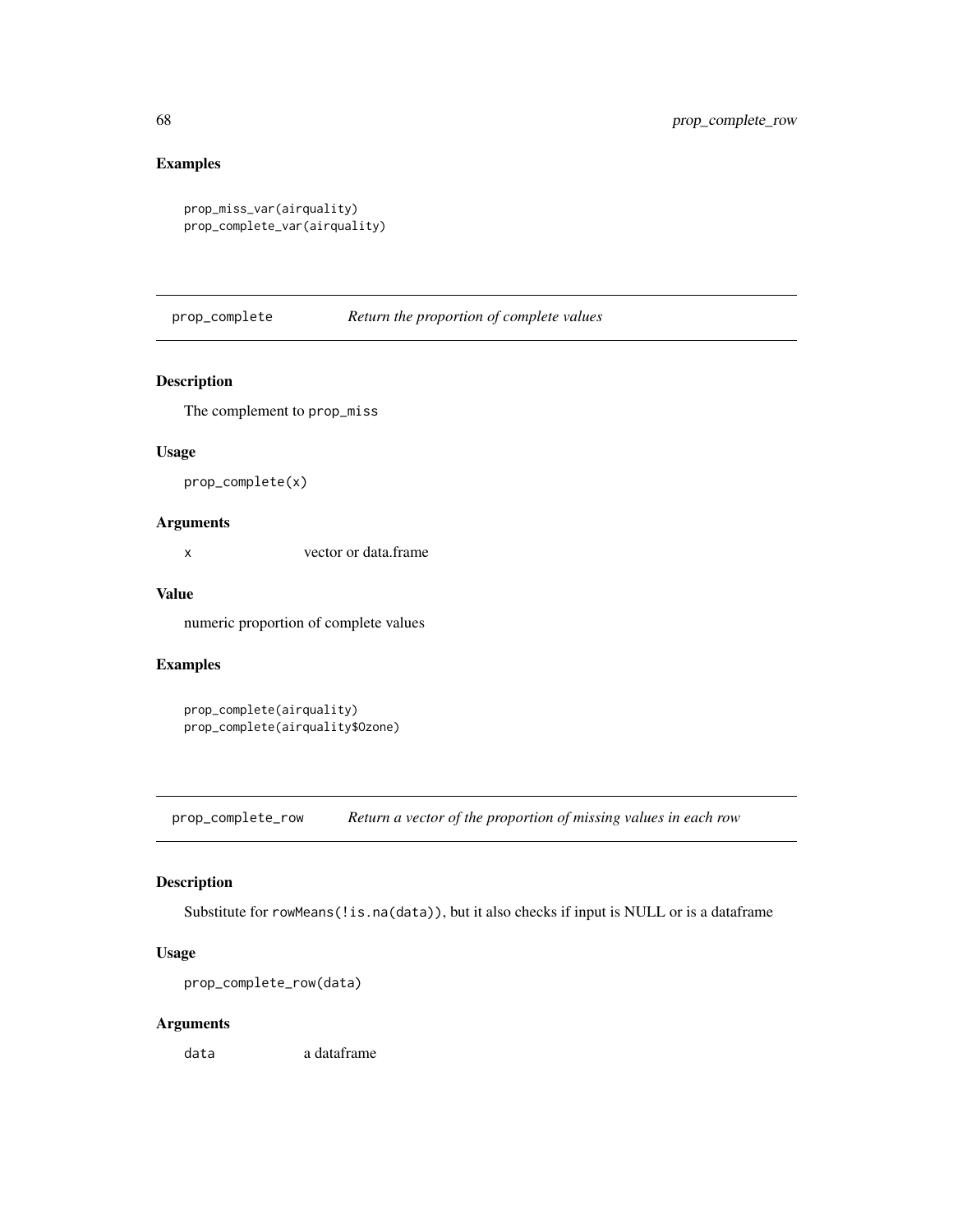# prop\_miss 69

## Value

numeric vector of the proportion of missing values in each row

# See Also

```
pct_miss_case() prop_miss_case() pct_miss_var() prop_miss_var() pct_complete_case()
prop_complete_case() pct_complete_var() prop_complete_var() miss_prop_summary() miss_case_summary()
miss_case_table() miss_summary() miss_var_prop() miss_var_run() miss_var_span() miss_var_summary()
miss_var_table() n_complete() n_complete_row() n_miss() n_miss_row() pct_complete()
pct_miss() prop_complete() prop_complete_row() prop_miss()
```
# Examples

prop\_complete\_row(airquality)

<span id="page-68-0"></span>prop\_miss *Return the proportion of missing values*

# Description

This is shorthand for mean $(is.na(x))$ 

## Usage

prop\_miss(x)

### Arguments

x vector or data.frame

### Value

numeric the proportion of missing values in x

## Examples

```
prop_miss(airquality)
prop_miss(airquality$Ozone)
```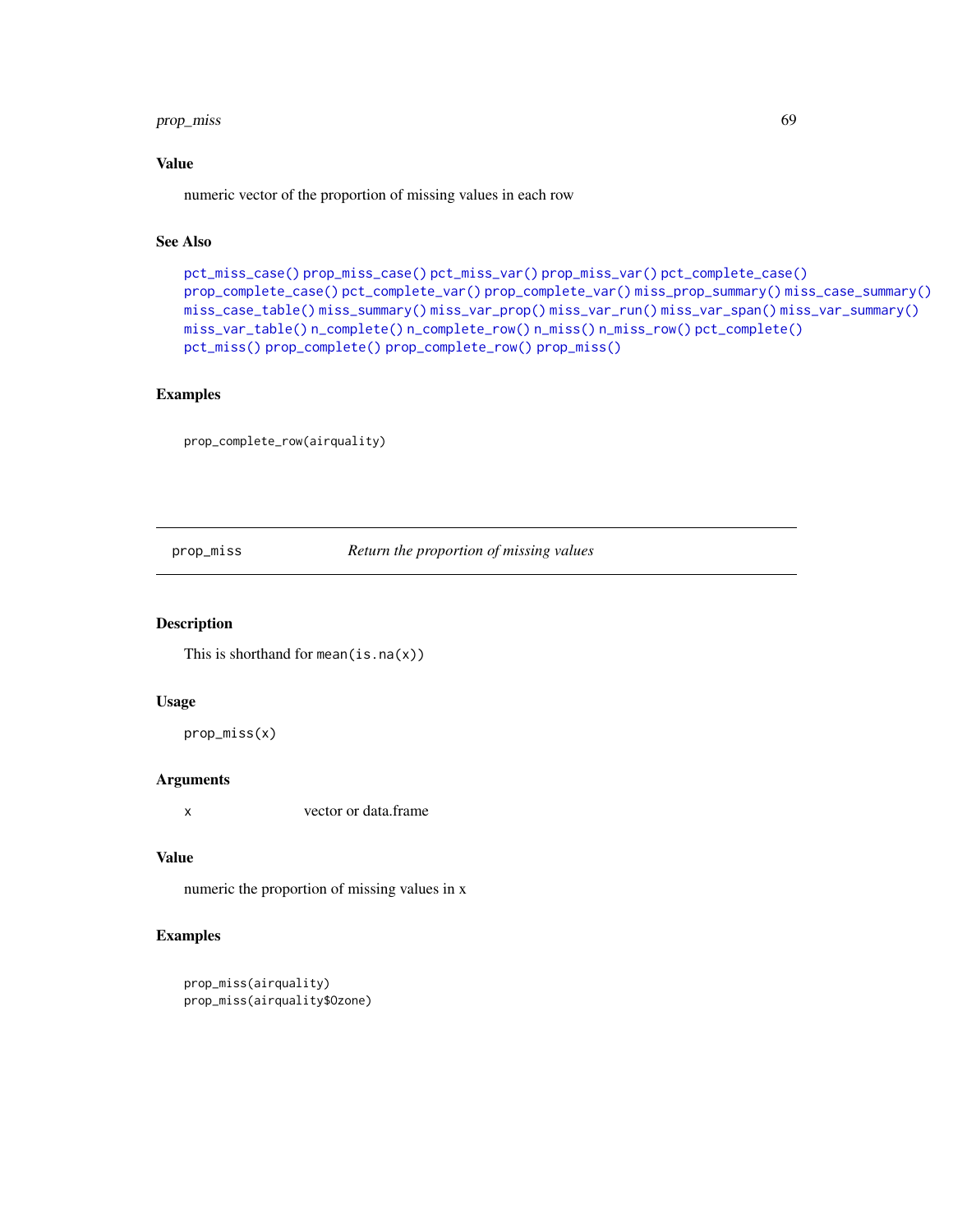<span id="page-69-1"></span>

Substitute for rowMeans(is.na(data)), but it also checks if input is NULL or is a dataframe

### Usage

prop\_miss\_row(data)

### **Arguments**

data a dataframe

## Value

numeric vector of the proportion of missing values in each row

## See Also

```
pct_miss_case() prop_miss_case() pct_miss_var() prop_miss_var() pct_complete_case()
prop_complete_case() pct_complete_var() prop_complete_var() miss_prop_summary() miss_case_summary()
miss_case_table() miss_summary() miss_var_prop() miss_var_run() miss_var_span() miss_var_summary()
miss_var_table() n_complete() n_complete_row() n_miss() n_miss_row() pct_complete()
pct_miss() prop_complete() prop_complete_row() prop_miss()
```
### Examples

prop\_miss\_row(airquality)

<span id="page-69-0"></span>recode\_shadow *Add special missing values to the shadow matrix*

### Description

It can be useful to add special missing values, naniar supports this with the recode\_shadow function.

### Usage

```
recode_shadow(data, ...)
```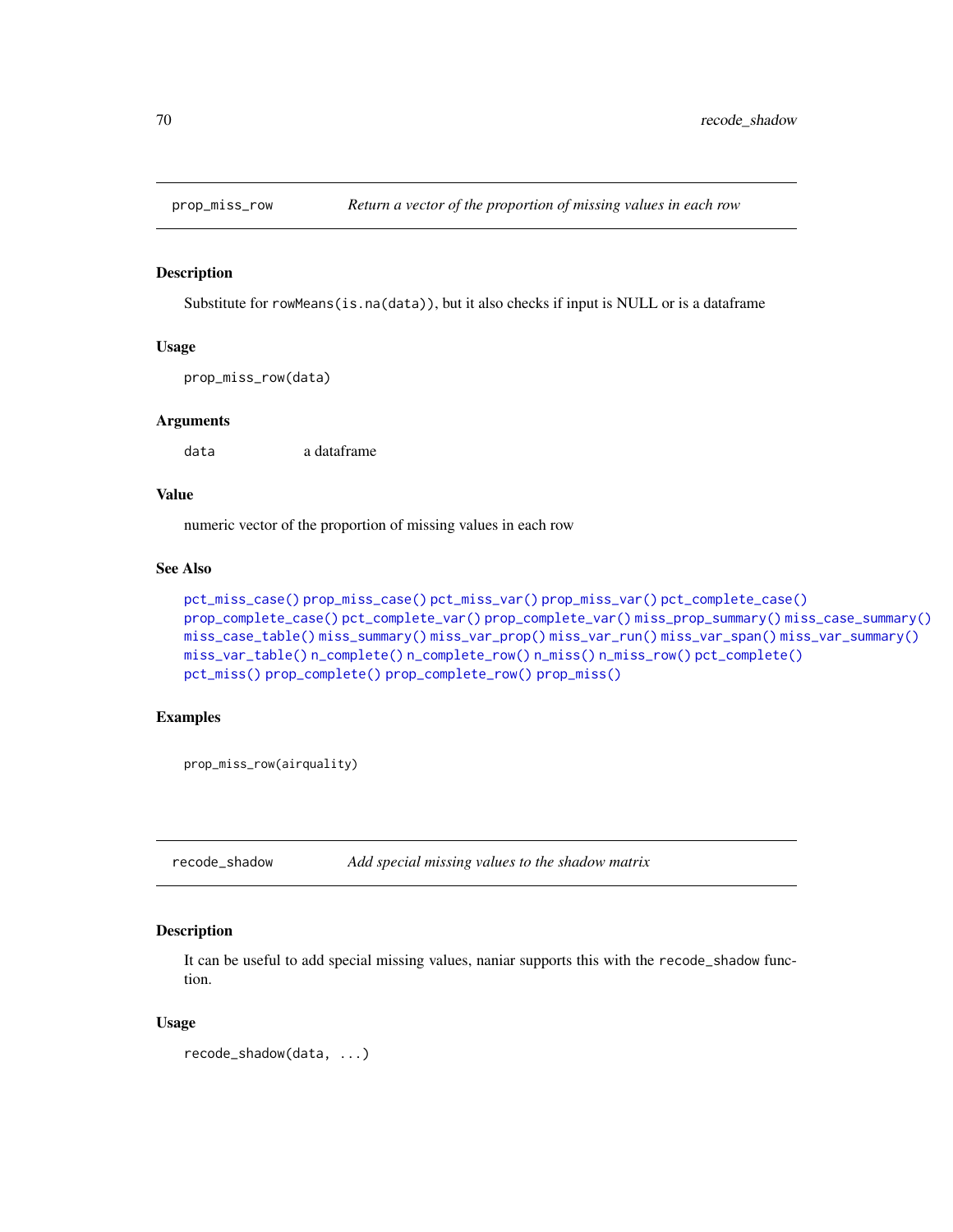# replace\_to\_na 71

## Arguments

| data                    | data.frame                                                                  |
|-------------------------|-----------------------------------------------------------------------------|
| $\cdot$ $\cdot$ $\cdot$ | A sequence of two-sided formulas as in dplyr::case_when, but when a wrapper |
|                         | function. where written around it.                                          |

## Value

a dataframe with altered shadows

# Examples

```
df <- tibble::tribble(
~wind, ~temp,
-99, 45,
68, NA,
72, 25
)
dfs <- bind_shadow(df)
dfs
recode_shadow(dfs, temp = .where(wind == -99 \sim "bananas"))
recode_shadow(dfs,
             temp = .where(wind == -99 \sim "bananas")) %>%
recode\_shadow(wind = .where(wind == -99 ~ "apples"))
```
<span id="page-70-0"></span>replace\_to\_na *Replace values with missings*

# Description

This function is Defunct, please see [replace\\_with\\_na\(\)](#page-71-0).

## Usage

```
replace_to_na(...)
```
## Arguments

... additional arguments for methods.

### Value

values replaced by NA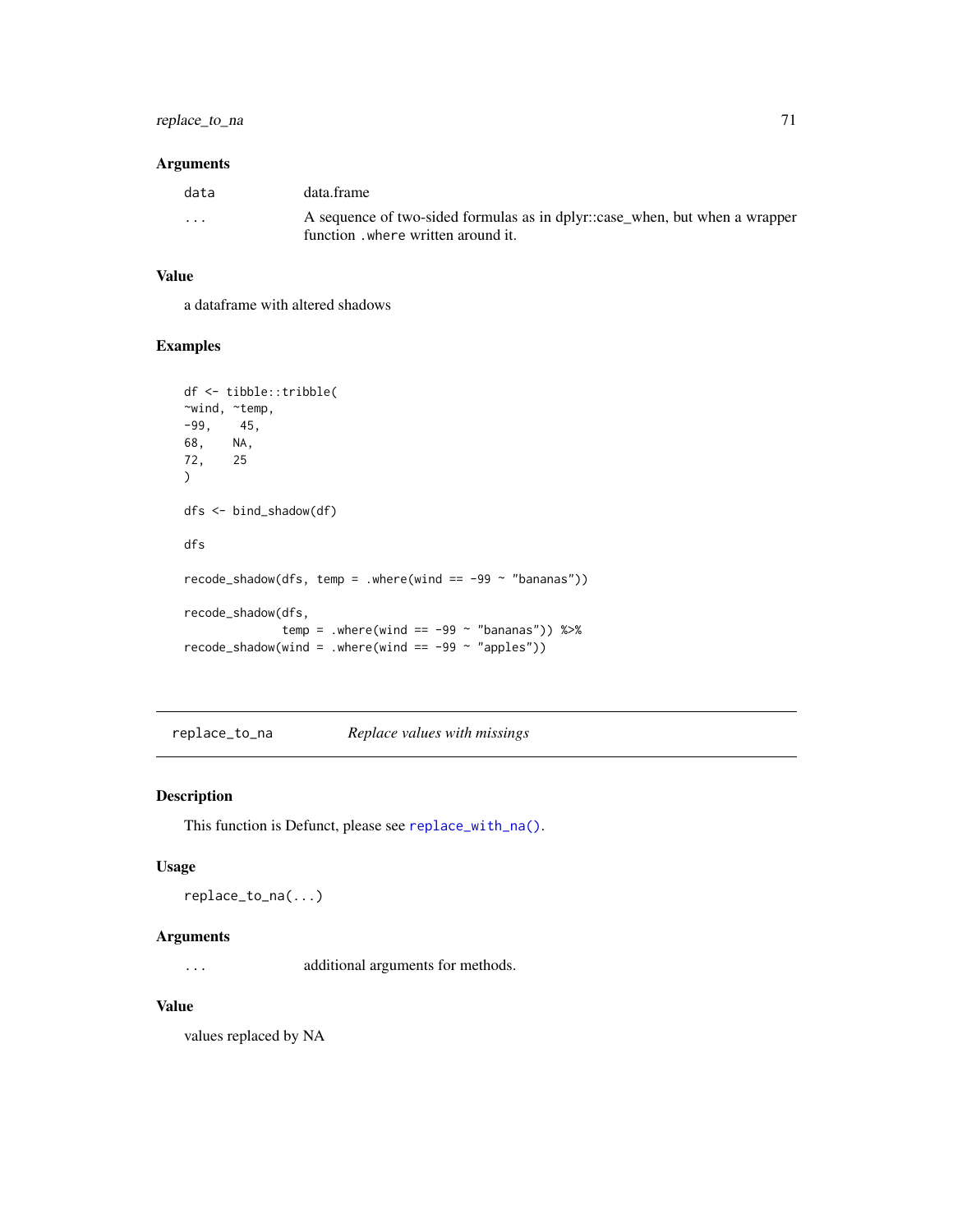<span id="page-71-0"></span>replace\_with\_na *Replace values with missings*

### Description

Specify variables and their values that you want to convert to missing values. This is a complement to tidyr::replace\_na.

### Usage

```
replace\_with\_na(data, replace = list(), ...)
```
# Arguments

| data                    | A data.frame                                                |
|-------------------------|-------------------------------------------------------------|
| replace                 | A named list given the NA to replace values for each column |
| $\cdot$ $\cdot$ $\cdot$ | additional arguments for methods. Currently unused          |

## Value

Dataframe with values replaced by NA.

# See Also

[replace\\_with\\_na\(\)](#page-71-0) [replace\\_with\\_na\\_all\(\)](#page-72-0) [replace\\_with\\_na\\_at\(\)](#page-73-0) [replace\\_with\\_na\\_if\(\)](#page-74-0)

## Examples

```
dat_ms <- tibble::tribble(~x, ~y, ~z,
                        1, "A", -100,3, "N/A", -99,
                        NA, NA, -98,<br>-99, "E", -101,
                        -99, "E",
                        -98, "F", -1)replace_with_na(dat_ms,
              replace = list(x = -99))replace_with_na(dat_ms,
            replace = list(x = c(-99, -98)))replace_with_na(dat_ms,
            replace = list(x = c(-99, -98),y = c("N/A"),
                         z = c(-101))
```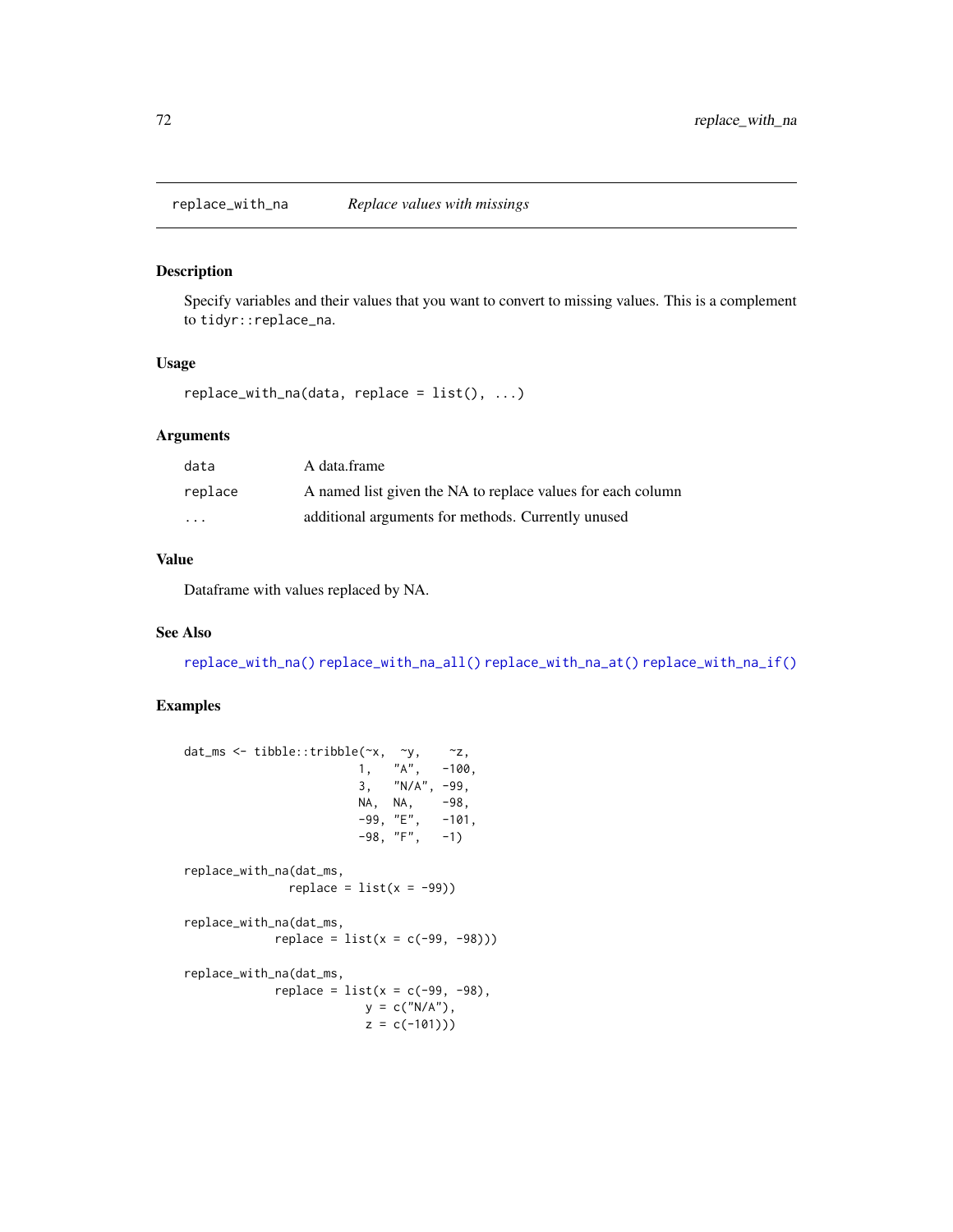<span id="page-72-0"></span>replace\_with\_na\_all *Replace all values with NA where a certain condition is met*

# Description

This function takes a dataframe and replaces all values that meet the condition specified as an NA value, following a special syntax.

#### Usage

replace\_with\_na\_all(data, condition)

#### Arguments

| data      | A dataframe                                                                                                                                                                |
|-----------|----------------------------------------------------------------------------------------------------------------------------------------------------------------------------|
| condition | A condition required to be TRUE to set NA. Here, the condition is specified with<br>a formula, following the syntax: $\sim x$ {condition}. For example, writing $\sim x$ < |
|           | 20 would mean "where a variable value is less than 20, replace with NA".                                                                                                   |

```
dat_ms <- tibble::tribble(~x, ~y, ~z,
                         1, "A", -100,3, "N/A", -99,
                         NA, NA, -98,
                         -99, "E", -101,-98, "F", -1)dat_ms
#replace all instances of -99 with NA
replace_with_na_all(data = dat_ms,
                   condition = \sim. x == -99)
# replace all instances of -99 or -98, or "N/A" with NA
replace_with_na_all(dat_ms,
                   condition = \sim.x %in% c(-99, -98, "N/A"))
# replace all instances of common na strings
replace_with_na_all(dat_ms,
                   condition = -x %in% common_na_strings)
# where works with functions
replace_with_na_all(airquality, \sim sqrt(.x) < 5)
```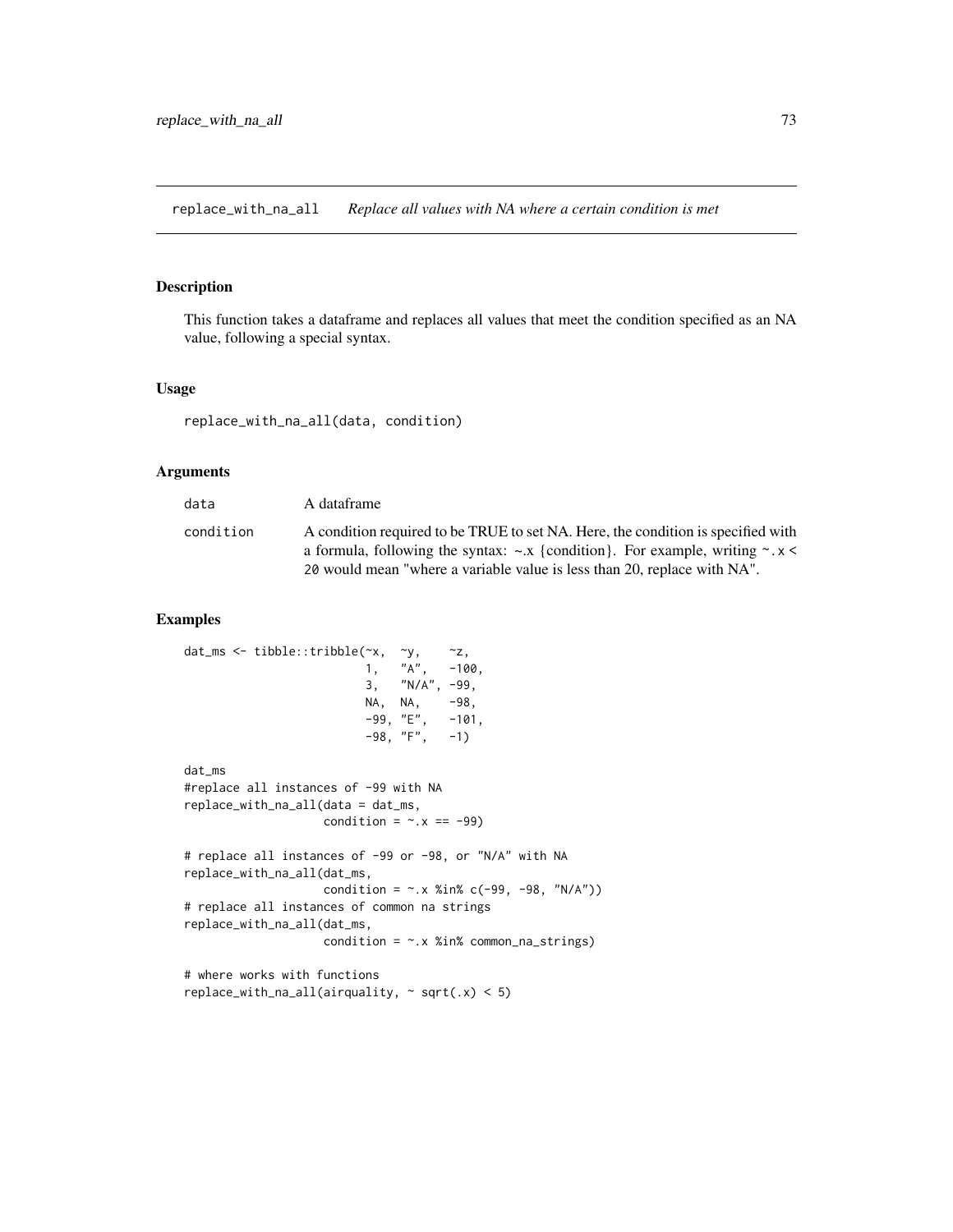<span id="page-73-0"></span>replace\_with\_na\_at *Replace specified variables with NA where a certain condition is met*

## Description

Replace specified variables with NA where a certain condition is met

#### Usage

replace\_with\_na\_at(data, .vars, condition)

# Arguments

| data      | dataframe                                                                                                                                                                                                                                              |
|-----------|--------------------------------------------------------------------------------------------------------------------------------------------------------------------------------------------------------------------------------------------------------|
| vars .    | A character string of variables to replace with NA values                                                                                                                                                                                              |
| condition | A condition required to be TRUE to set NA. Here, the condition is specified with<br>a formula, following the syntax: $\sim x$ {condition}. For example, writing $\sim x$ <<br>20 would mean "where a variable value is less than 20, replace with NA". |

#### Value

a dataframe

```
dat_ms <- tibble::tribble(\alpha x, \alpha y, \alpha z, \alpha, \alpha, \alpha, \alpha, \alpha, \alpha, \alpha, \alpha, \alpha, \alpha, \alpha, \alpha, \alpha, \alpha, \alpha, \alpha, \alpha, \alpha, \alpha, \alpha, \alpha, \alpha, \alpha, \alpha, \alpha, \alpha, \alpha, \alpha, \alpha, 
                                         1, \quad "A",3, "N/A", -99,
                                         NA, NA, -98,
                                         -99, "E", -101,-98, "F", -1)dat_ms
replace_with_na_at(data = dat_ms,
                           .vars = "x",condition = \sim. x == -99)
replace_with_na_at(data = dat_ms,
                           .vars = c("x", "z"),
                           condition = \sim.x == -99)
# replace using values in common_na_strings
replace_with_na_at(data = dat_ms,
                           vars = c("x", "z"),
                           condition = \sim.x %in% common_na_strings)
```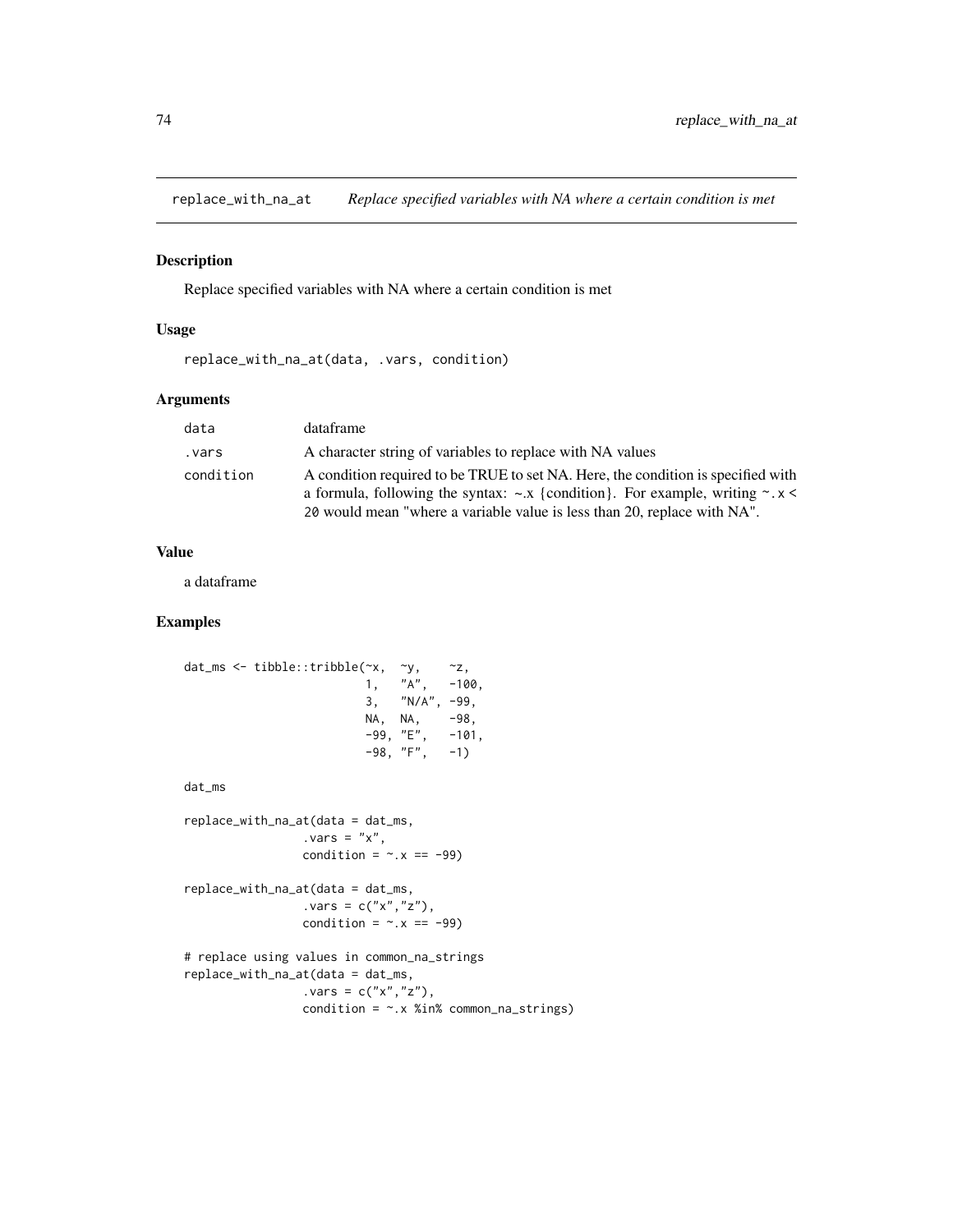<span id="page-74-0"></span>replace\_with\_na\_if *Replace values with NA based on some condition, for variables that meet some predicate*

#### Description

Replace values with NA based on some condition, for variables that meet some predicate

# Usage

replace\_with\_na\_if(data, .predicate, condition)

#### Arguments

| data       | Dataframe                                                                                                                                                                                                                                              |
|------------|--------------------------------------------------------------------------------------------------------------------------------------------------------------------------------------------------------------------------------------------------------|
| .predicate | A predicate function to be applied to the columns or a logical vector.                                                                                                                                                                                 |
| condition  | A condition required to be TRUE to set NA. Here, the condition is specified with<br>a formula, following the syntax: $\sim x$ {condition}. For example, writing $\sim x$ <<br>20 would mean "where a variable value is less than 20, replace with NA". |

# Value

Dataframe

## Examples

```
dat_ms <- tibble::tribble(\alphax, \gamma, \alphaz, \alpha, \alpha, \alpha, \alpha, \alpha, \alpha, \alpha, \alpha, \alpha, \alpha, \alpha, \alpha, \alpha, \alpha, \alpha, \alpha, \alpha, \alpha, \alpha, \alpha, \alpha, \alpha, \alpha, \alpha, \alpha, \alpha, \alpha, \alpha, \alpha, 1, "A", -100,3, "N/A", -99,
                                          NA, NA, -98,<br>-99, "E", -101,
                                           -99, "E",-98, "F", -1)dat_ms
replace_with_na_if(data = dat_ms,
                            .predicate = is.character,
                            condition = \sim. x == "N/A")
replace_with_na_if(data = dat_ms,
                               .predicate = is.character,
                               condition = -x %in% common_na_strings)
replace_with_na(dat_ms,
                       to_n = 1ist(x = c(-99, -98),y = c("N/A"),
```
 $z = c(-101))$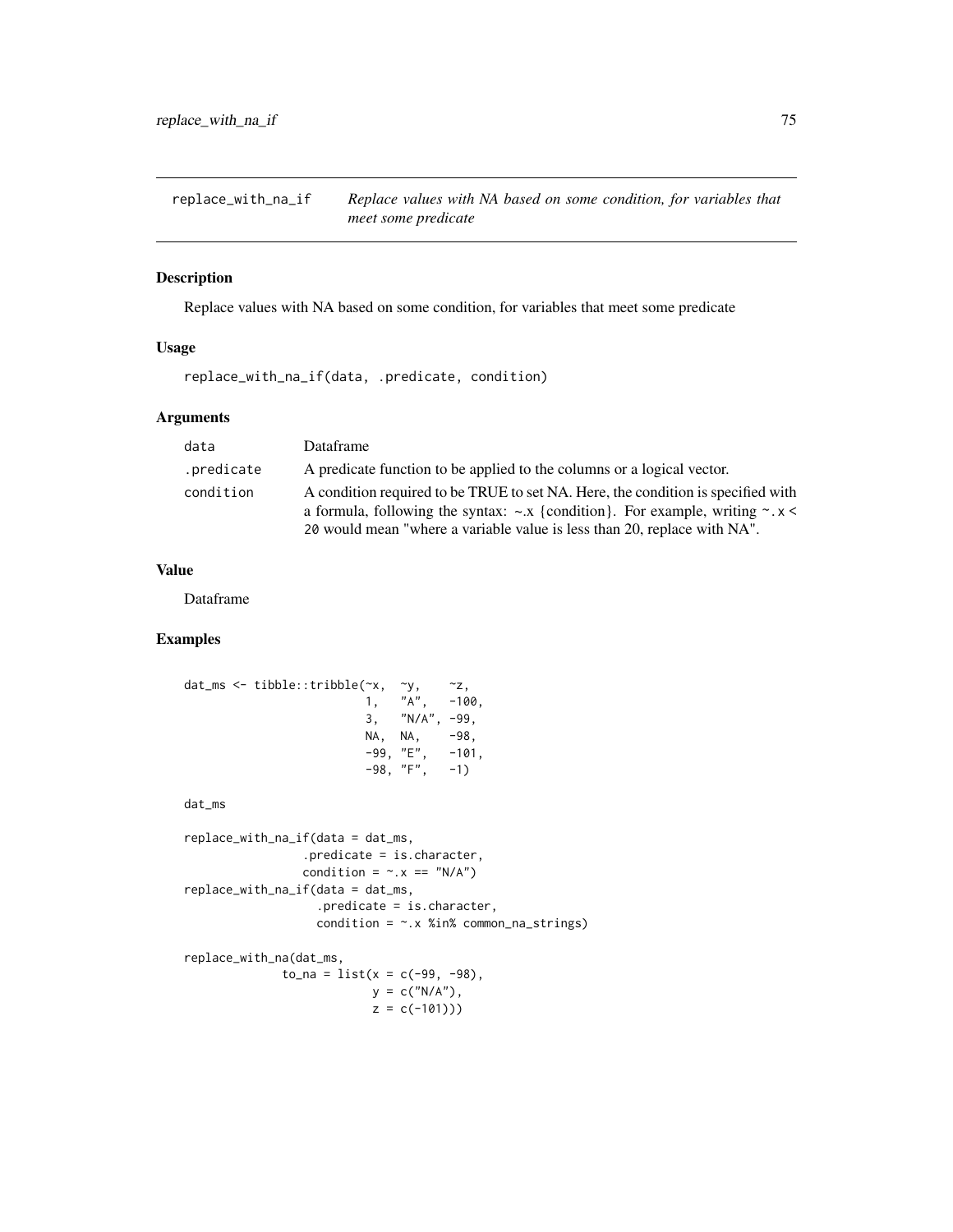<span id="page-75-0"></span>

The data is a subset of the 2009 survey from BRFSS, an ongoing data collection program designed to measure behavioral risk factors for the adult population (18 years of age or older) living in households.

# Usage

data(riskfactors)

#### Format

An object of class tbl\_df (inherits from tbl, data.frame) with 245 rows and 34 columns.

#### Source

[https://www.cdc.gov/brfss/annual\\_data/annual\\_2009.htm](https://www.cdc.gov/brfss/annual_data/annual_2009.htm)

## See Also

the codebook: [https://www.cdc.gov/brfss/annual\\_data/annual\\_2009.htm](https://www.cdc.gov/brfss/annual_data/annual_2009.htm)

Format: a data frame with 245 observations on the following 34 variables.

- state A factor with 52 levels. The labels and states corresponding to the labels are as follows: 1:Alabama, 2:Alaska, 4:Arizona, 5:Arkansas, 6:California,8:Colorado, 9:Connecticut, 10:Delaware, 11:District of Columbia,12:Florida, 13:Georgia, 15:Hawaii, 16:Idaho, 1 :Illinois,18:Indiana, 19:Iowa, 20:Kansas, 21:Kentucky, 22:Louisiana,23:Maine, 24:Maryland, 25:Massachusetts, 26:Michigan,27:Minnesota, 28:Mississippi, 2:Missouri, 30:Montana,31:Nebraska, 32:Nevada, 33:New Hampshire, 34:New Jersey, 35:NewMexico, 36:New York, 37:North Carolina, 38:North Dakota, 39:Ohio,40:Oklahoma, 41:Oregon, 42:Pennsylvania, 44:Rhode Island, 45:SouthCarolina, 46:South Dakota, 47:Tennessee, 48:Texas, 49:Utah, 50:Vermont, 51:Virginia, 53:Washington, 54:West Virginia,55:Wisconsin, 56:Wyoming, 66:Guam, 72:Puerto Rico, 78:Virgin Islands
- sex A factor with levels Male Female.
- age A numeric vector from 7 to 97.

weight\_lbs The weight without shoes in pounds.

height\_inch The weight without shoes in inches.

- bmi Body Mass Index (BMI). Computed by weight in Kilogram /(height in Meters \* height in Meters). Missing if any of weight or height is missing.
- marital A factor with levels Married Divorced Widowed Separated NeverMarried UnmarriedCouple.

pregnant Whether pregnant now with two levels Yes and No.

children A numeric vector giving the number of children less than 18 years of age in household.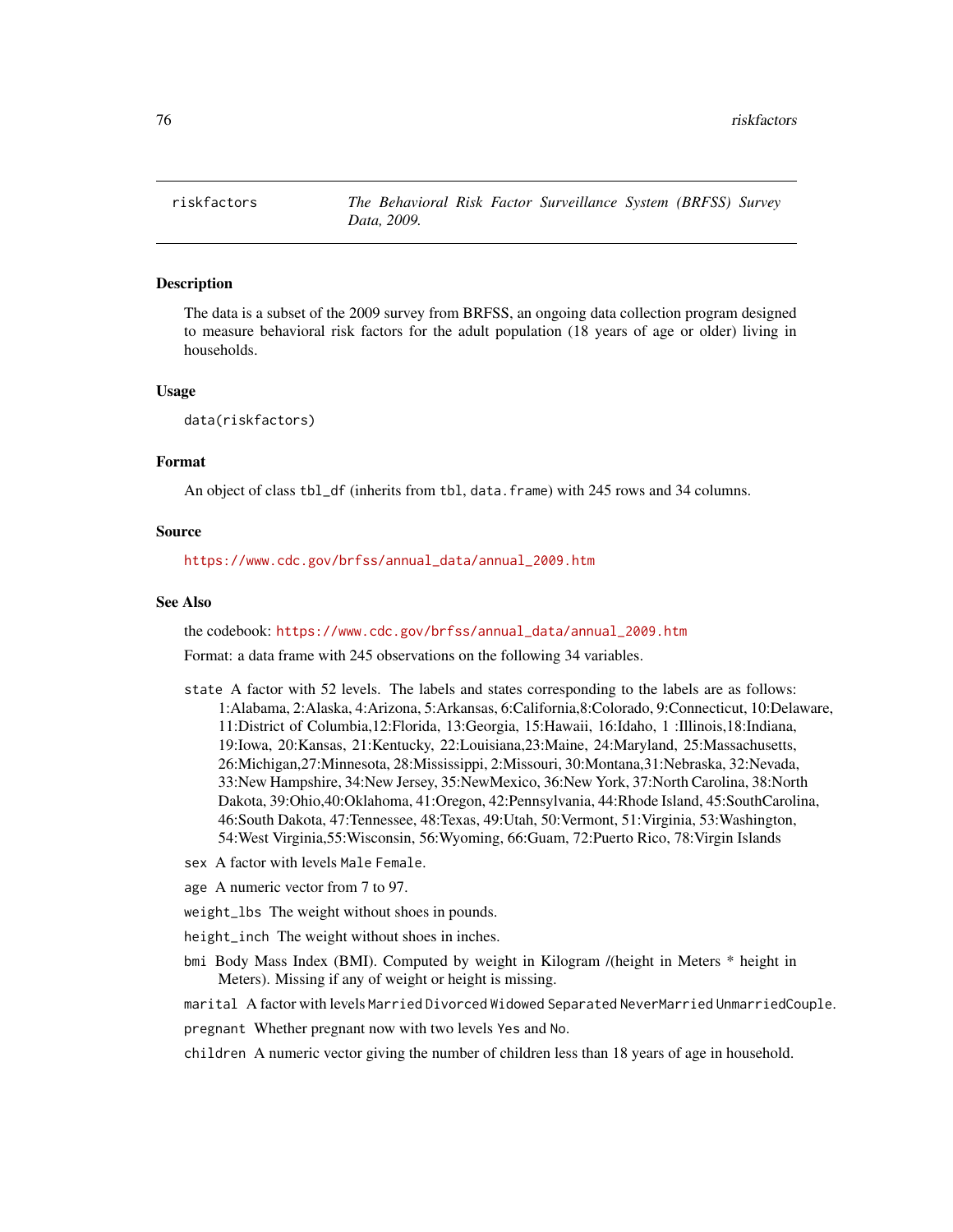- education A factor with the education levels 1 2 3 4 5 6 as 1: Never attended school or only kindergarten; 2: Grades 1 through 8 (Elementary); 3: Grades 9 through 11 (Some high school); 4: Grade 12 or GED (High school graduate); 5: College 1 year to 3 years (Some college or technical school); 6: College 4 years or more (College graduate).
- employment A factor showing the employment status with levels 1 2 3 4 5 7 8. The labels mean – 1: Employed for wages; 2: Self-employed; 3: Out of work for more than 1 year; 4: Out of work for less that 1 year; 5: A homemaker; 6: A student; 7:Retired; 8: Unable to work.
- income The annual household income from all sources with levels <10k 10-15k 15-20k 20-25k 25-35k 35-50k 50-75k >75k Dontknow Refused.
- veteran A factor with levels 1 2 3 4 5. The question for this variable is: Have you ever served on active duty in the United States Armed Forces, either in the regular military or in a National Guard or military reserve unit? Active duty does not include training for the Reserves or National Guard, but DOES include activation, for example, for the Persian Gulf War. And the labels are meaning: 1: Yes, now on active duty; 2: Yes, on active duty during the last 12 months, but not now; 3: Yes, on active duty in the past, but not during the last 12 months; 4: No, training for Reserves or National Guard only; 5: No, never served in the military.
- hispanic A factor with levels Yes No corresponding to the question: are you Hispanic or Latino?
- health\_general Answer to question "in general your health is" with levels Excellent VeryGood Good Fair Poor Refused.
- health\_physical The number of days during the last 30 days that the respondent's physical health was not good. -7 is for "Don't know/Not sure", and -9 is for "Refused".
- health\_mental The number of days during the last 30 days that the respondent's mental health was not good. -7 is for "Don't know/Not sure", and -9 is for "Refused".
- health\_poor The number of days during the last 30 days that poor physical or mental health keep the respondent from doing usual activities, such as self-care, work, or recreation. -7 is for "Don't know/Not sure", and -9 is for "Refused".
- health\_cover Whether having any kind of health care coverage, including health insurance, prepaid plans such as HMOs, or government plans such as Medicare. The answer has two levels: Yes and No.
- provide\_care Whether providing any such care or assistance to a friend or family member during the past month, with levels Yes and No.
- activity\_limited Whether being limited in any way in any activities because of physical, mental, or emotional problems, with levels Yes and No.
- drink\_any Whether having had at least one drink of any alcoholic beverage such as beer, wine, a malt beverage or liquor during the past 30 days, with levels Yes and No.
- drink\_days The number of days during the past 30 days that the respondent had at least one drink of any alcoholic beverage. -7 is for "Don't know/Not sure", and -9 is for "Refused".
- drink\_avg The number of drinks on the average the respondent had on the days when he/she drank, during the past 30 days. -7 is for "Don't know/Not sure", and -9 is for "Refused".
- smoke\_100 Whether having smoked at least 100 cigarettes in the entire life, with levels Yes and No.
- smoke\_days The frequency of days now smoking, with levels Everyday Somedays and NotAtAll(not at all).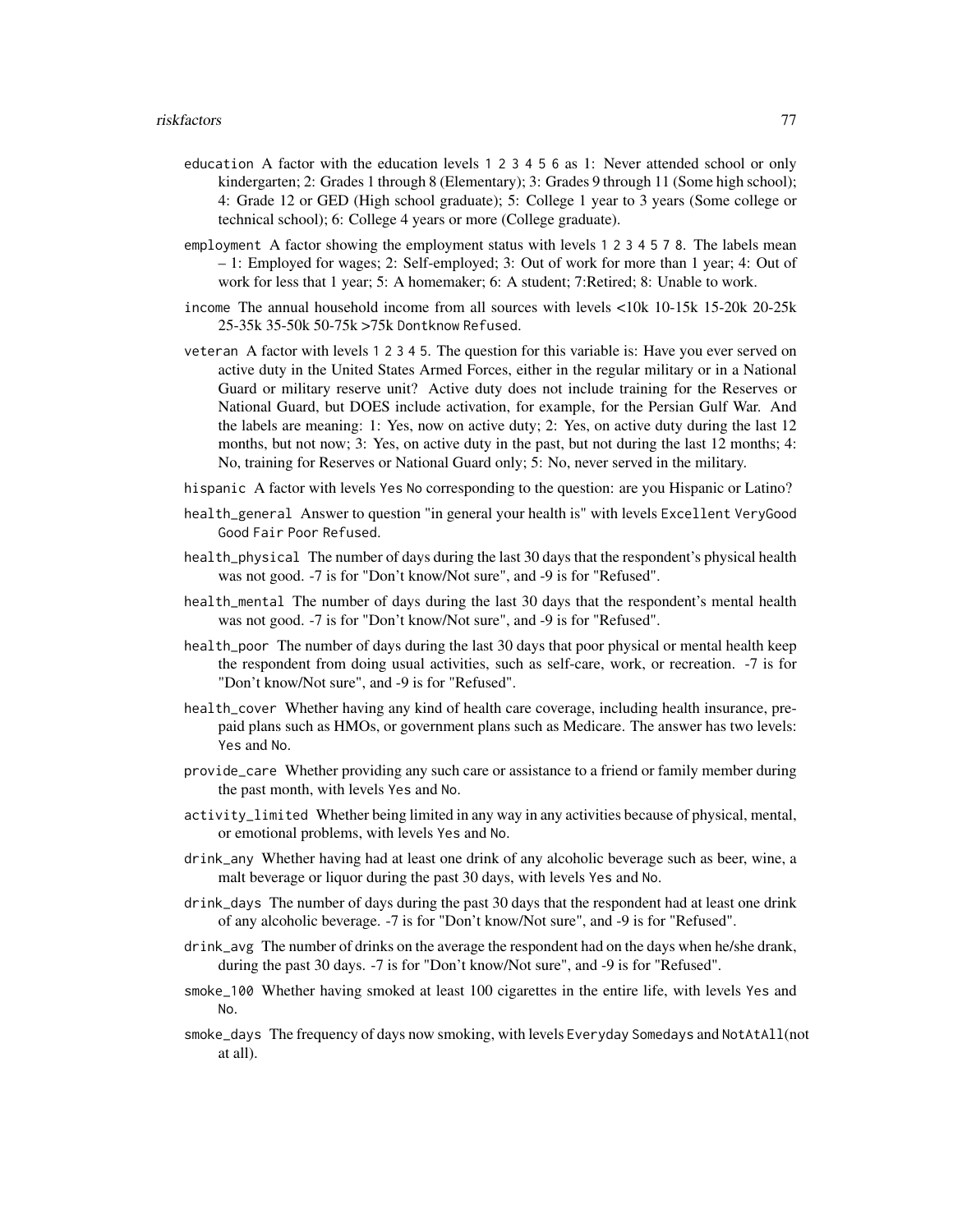- smoke\_stop Whether having stopped smoking for one day or longer during the past 12 months because the respondent was trying to quit smoking, with levels Yes and No.
- smoke\_last A factor with levels 3 4 5 6 7 8 corresponding to the question: how long has it been since last smoking cigarettes regularly? The labels mean: 3: Within the past 6 months (3 months but less than 6 months ago); 4: Within the past year (6 months but less than 1 year ago); 5: Within the past 5 years (1 year but less than 5 years ago); 6: Within the past 10 years (5 years but less than 10 years ago); 7: 10 years or more; 8: Never smoked regularly.
- diet\_fruit The number of fruit the respondent eat every year, not counting juice. -7 is for "Don't know/Not sure", and -9 is for "Refused".
- diet\_salad The number of servings of green salad the respondent eat every year. -7 is for "Don't know/Not sure", and -9 is for "Refused".
- diet\_potato The number of servings of potatoes, not including french fries, fried potatoes, or potato chips, that the respondent eat every year. -7 is for "Don't know/Not sure", and -9 is for "Refused".
- diet\_carrot The number of carrots the respondent eat every year. -7 is for "Don't know/Not sure", and -9 is for "Refused".
- diet\_vegetable The number of servings of vegetables the respondent eat every year, not counting carrots, potatoes, or salad. -7 is for "Don't know/Not sure", and -9 is for "Refused".
- diet\_juice The number of fruit juices such as orange, grapefruit, or tomato that the respondent drink every year. -7 is for "Don't know/Not sure", and -9 is for "Refused".

library(MissingDataGUI) (named brfss)

```
vis_miss(riskfactors)
# Look at the missingness in the variables
miss_var_summary(riskfactors)
# and now as a plot
gg_miss_var(riskfactors)
## Not run:
# Look at the missingness in bmi and poor health
library(ggplot2)
p \leq -
```

```
ggplot(riskfactors,
      aes(x = health\_poor,y = bmi) +
     geom_miss_point()
```

```
p
```

```
# for each sex?
p + facet_wrap(~sex)
# for each education bracket?
p + facet_wrap(~education)
```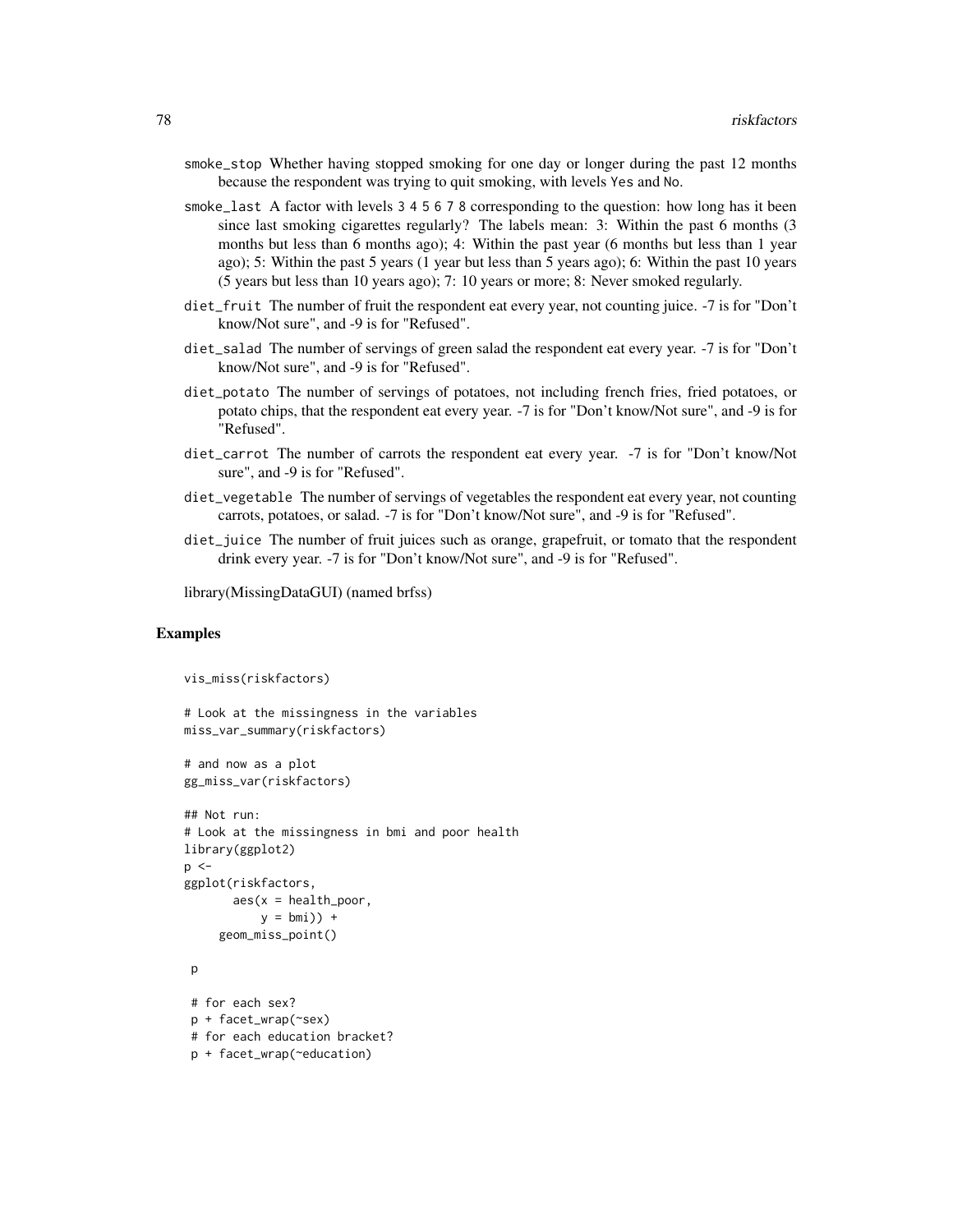<span id="page-78-0"></span>## End(Not run)

scoped-impute\_mean *Scoped variants of* impute\_mean

# Description

impute\_mean imputes the mean for a vector. To get it to work on all variables, use impute\_mean\_all. To only impute variables that satisfy a specific condition, use the scoped variants, impute\_below\_at, and impute\_below\_if. To use \_at effectively, you must know that \_at`` affects variables selected with a character vector, or with vars()'.

#### Usage

```
impute_mean_all(.tbl)
impute_mean_at(.tbl, .vars)
```
impute\_mean\_if(.tbl, .predicate)

#### Arguments

| .tbl       | a data.frame        |
|------------|---------------------|
| vars.      | variables to impute |
| .predicate | variables to impute |

#### Value

an dataset with values imputed

# Examples

```
# select variables starting with a particular string.
impute_mean_all(airquality)
```

```
impute_mean_at(airquality,
              .vars = c("Ozone", "Solar.R"))
```

```
## Not run:
library(dplyr)
impute_mean_at(airquality,
                .vars = vars(Ozone))
impute_mean_if(airquality,
                .predicate = is.numeric)
```
library(ggplot2)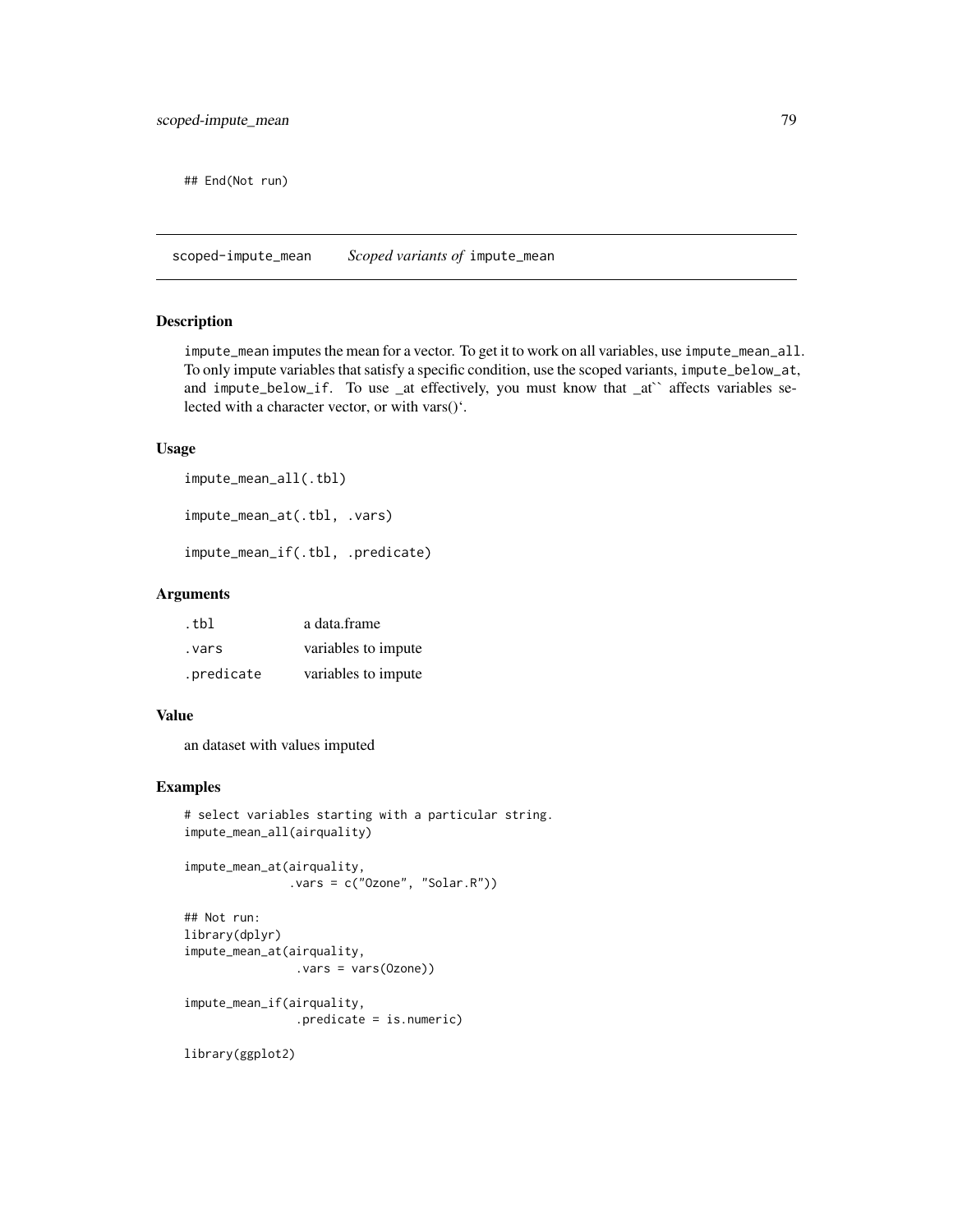```
airquality %>%
 bind_shadow() %>%
 impute_mean_all() %>%
 add_label_shadow() %>%
 ggplot(aes(x = 0zone,y = Solar.R,
            colour = any_missing)) +
        geom_point()
## End(Not run)
```
scoped-impute\_median *Scoped variants of* impute\_median

#### Description

impute\_median imputes the median for a vector. To get it to work on all variables, use impute\_median\_all. To only impute variables that satisfy a specific condition, use the scoped variants, impute\_below\_at, and impute\_below\_if. To use \_at effectively, you must know that \_at'` affects variables selected with a character vector, or with vars()'.

# Usage

```
impute_median_all(.tbl)
impute_median_at(.tbl, .vars)
impute_median_if(.tbl, .predicate)
```
#### Arguments

| .tbl       | a data.frame        |
|------------|---------------------|
| vars .     | variables to impute |
| .predicate | variables to impute |

# Value

an dataset with values imputed

```
# select variables starting with a particular string.
impute_median_all(airquality)
impute_median_at(airquality,
              .vars = c("Ozone", "Solar.R"))
## Not run:
```
<span id="page-79-0"></span>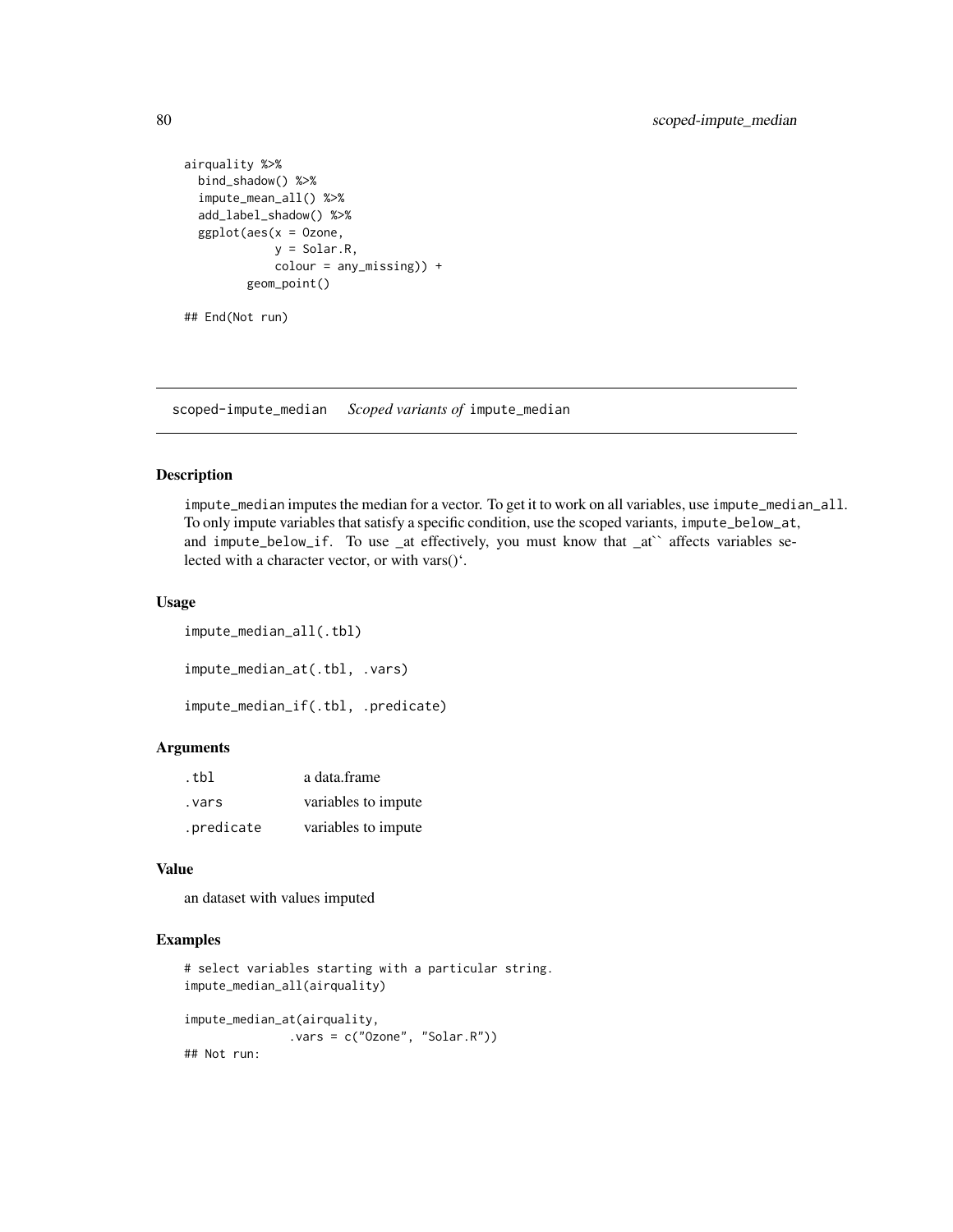<span id="page-80-0"></span>shade 81

```
library(dplyr)
impute_median_at(airquality,
                .vars = vars(Ozone))
impute_median_if(airquality,
                .predicate = is.numeric)
library(ggplot2)
airquality %>%
 bind_shadow() %>%
 impute_median_all() %>%
 add_label_shadow() %>%
 ggplot(aes(x = 0zone,y = Solar.R,
            colour = any_missing)) +
        geom_point()
```
## End(Not run)

shade *Create new levels of missing*

# Description

Returns (at least) factors of !NA and NA, where !NA indicates a datum that is not missing, and NA indicates missingness. It also allows you to specify some new missings, if you like. This function is what powers the factor levels in as\_shadow().

#### Usage

 $shade(x, ..., extra\_levels = NULL)$ 

# Arguments

| $\mathsf{x}$            | a vector                                          |
|-------------------------|---------------------------------------------------|
| $\cdot$ $\cdot$ $\cdot$ | additional levels of missing to add               |
| extra_levels            | extra levels you might to specify for the factor. |

# Examples

df <- tibble::tribble( ~wind, ~temp, -99, 45, 68, NA, 72, 25 )

shade(df\$wind)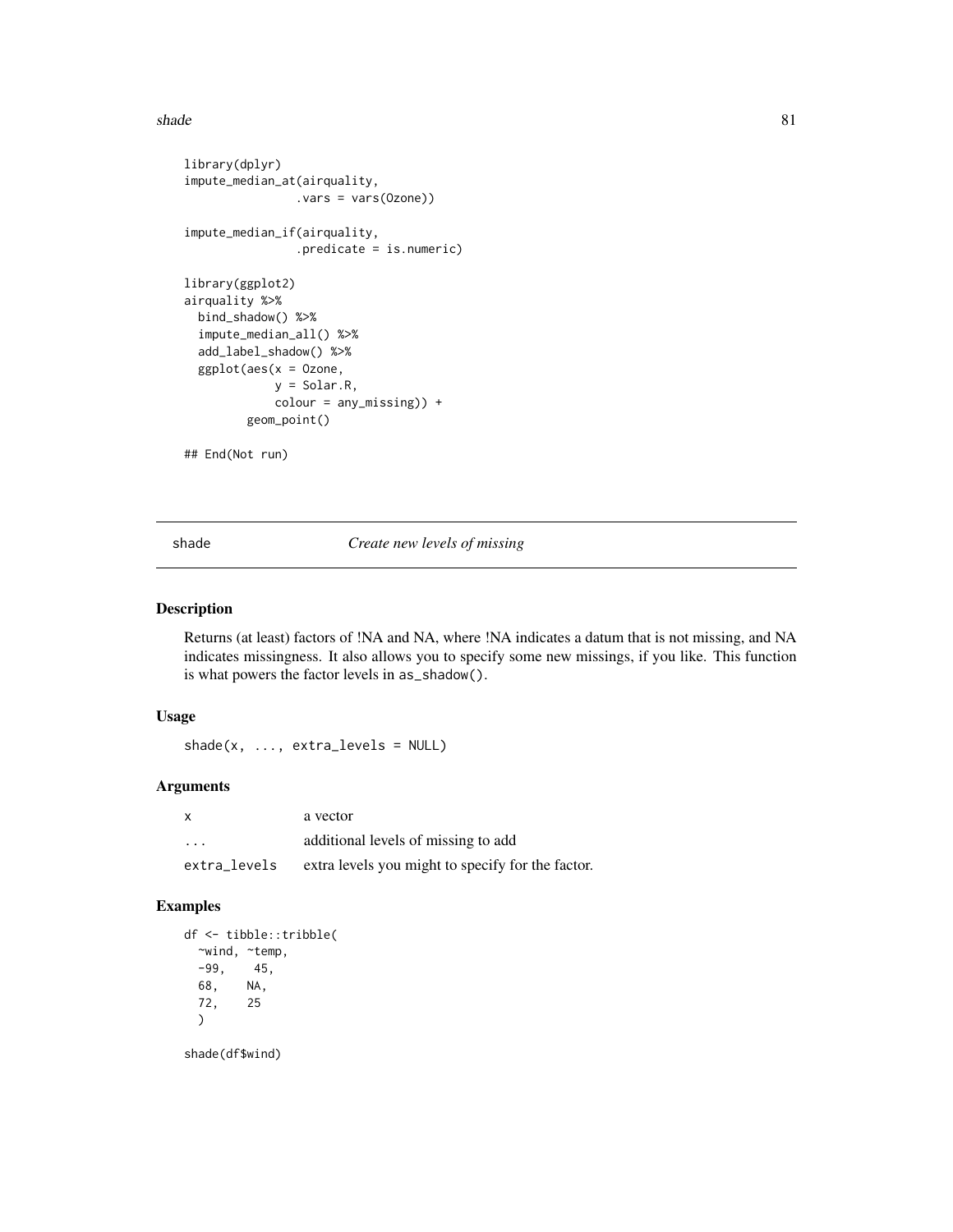shade(df\$wind, inst\_fail = -99)

shadow\_expand\_relevel *Expand and relevel a shadow column with a new suffix*

#### Description

Internal function to handle appropriate expansion and releveling of shadow variables.

#### Usage

```
shadow_expand_relevel(.var, suffix)
```
# Arguments

| .var   | a variable in a data.frame          |
|--------|-------------------------------------|
| suffix | a character suffix to add to NA, e. |

# Value

a factor with expanded levels

```
df <- tibble::tribble(
 ~wind, ~temp,
 -99, 45,
 68, NA,
 72, 25
)
dfs <- bind_shadow(df)
test_shade <- dfs$wind_NA
# shadow_expand_relevel(test_shade, "weee")
# dfs %>%
# mutate(temp_NA = shadow_expand_relevel(temp_NA, "weee"))
# test that this breaks
```

```
# shadow_expand_relevel(airquality, "weee")
```
<span id="page-81-0"></span>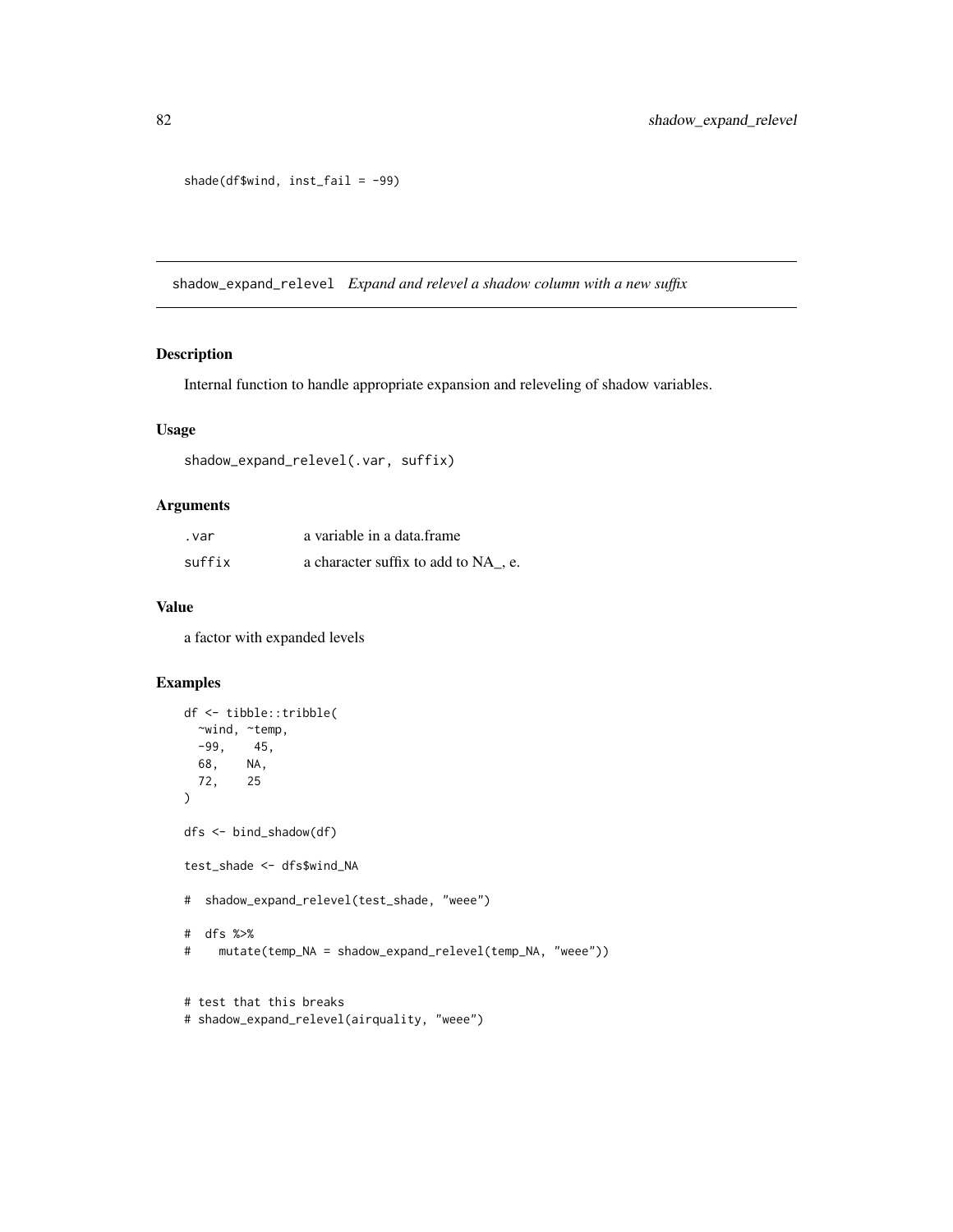<span id="page-82-0"></span>

Once data is in nabular form, where the shadow is bound to the data, it can be useful to reshape it into a long format with the columns

#### Usage

shadow\_long(shadow\_data, ..., only\_main\_vars = TRUE)

## Arguments

| shadow data             | a data.frame                                                           |
|-------------------------|------------------------------------------------------------------------|
| $\cdot$ $\cdot$ $\cdot$ | bare name of variables that you want to focus on                       |
|                         | only_main_vars logical - do you want to filter down to main variables? |

#### Value

data in long format, with columns variable, value, variable\_NA, and value\_NA.

#### Examples

aq\_shadow <- bind\_shadow(airquality) shadow\_long(aq\_shadow) # then filter only on Ozone shadow\_long(aq\_shadow, Ozone)

shadow\_long(aq\_shadow, Ozone, Solar.R)

shadow\_shift *Shift missing values to facilitate missing data exploration/visualisation*

#### Description

shadow\_shift transforms missing values to facilitate visualisation, and has different behaviour for different types of variables. For numeric variables, the values are shifted to 10% below the minimum value for a given variable plus some jittered noise, to separate repeated values, so that missing values can be visualised along with the rest of the data.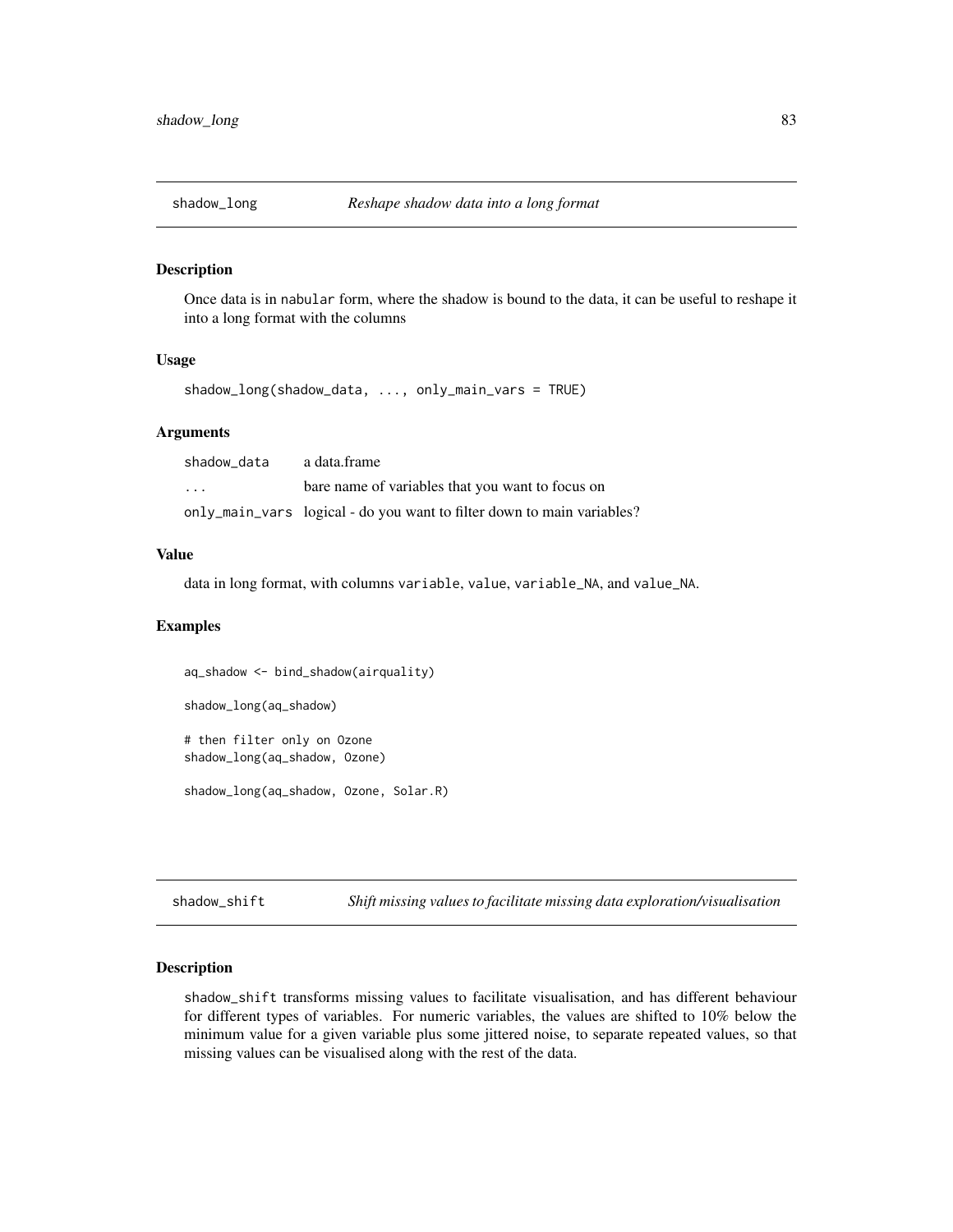## Usage

shadow\_shift(x, ...)

#### Arguments

| x        | a variable of interest to shift |
|----------|---------------------------------|
| $\cdots$ | extra arguments to pass         |

# See Also

[add\\_shadow\\_shift\(\)](#page-10-0) [cast\\_shadow\\_shift\(\)](#page-17-0) [cast\\_shadow\\_shift\\_label\(\)](#page-17-1)

# Examples

```
airquality$Ozone
shadow_shift(airquality$Ozone)
## Not run:
library(dplyr)
airquality %>%
    mutate(Ozone_shift = shadow_shift(Ozone))
```
## End(Not run)

shadow\_shift.numeric *Shift (impute) numeric values for graphical exploration*

# Description

Shift (impute) numeric values for graphical exploration

# Usage

```
## S3 method for class 'numeric'
shadow_shift(
  x,
  prop\_below = 0.1,
  jitter = 0.05,seed\_shift = 2017 - 7 - 1 - 1850,...
\mathcal{L}
```
# Arguments

| $\mathsf{x}$ | a variable of interest to shift              |
|--------------|----------------------------------------------|
| prop_below   | the degree to shift the values. default is   |
| jitter       | the amount of jitter to add. default is 0.05 |
| seed_shift   | a random seed to set, if you like            |
|              | extra arguments to pass                      |

<span id="page-83-0"></span>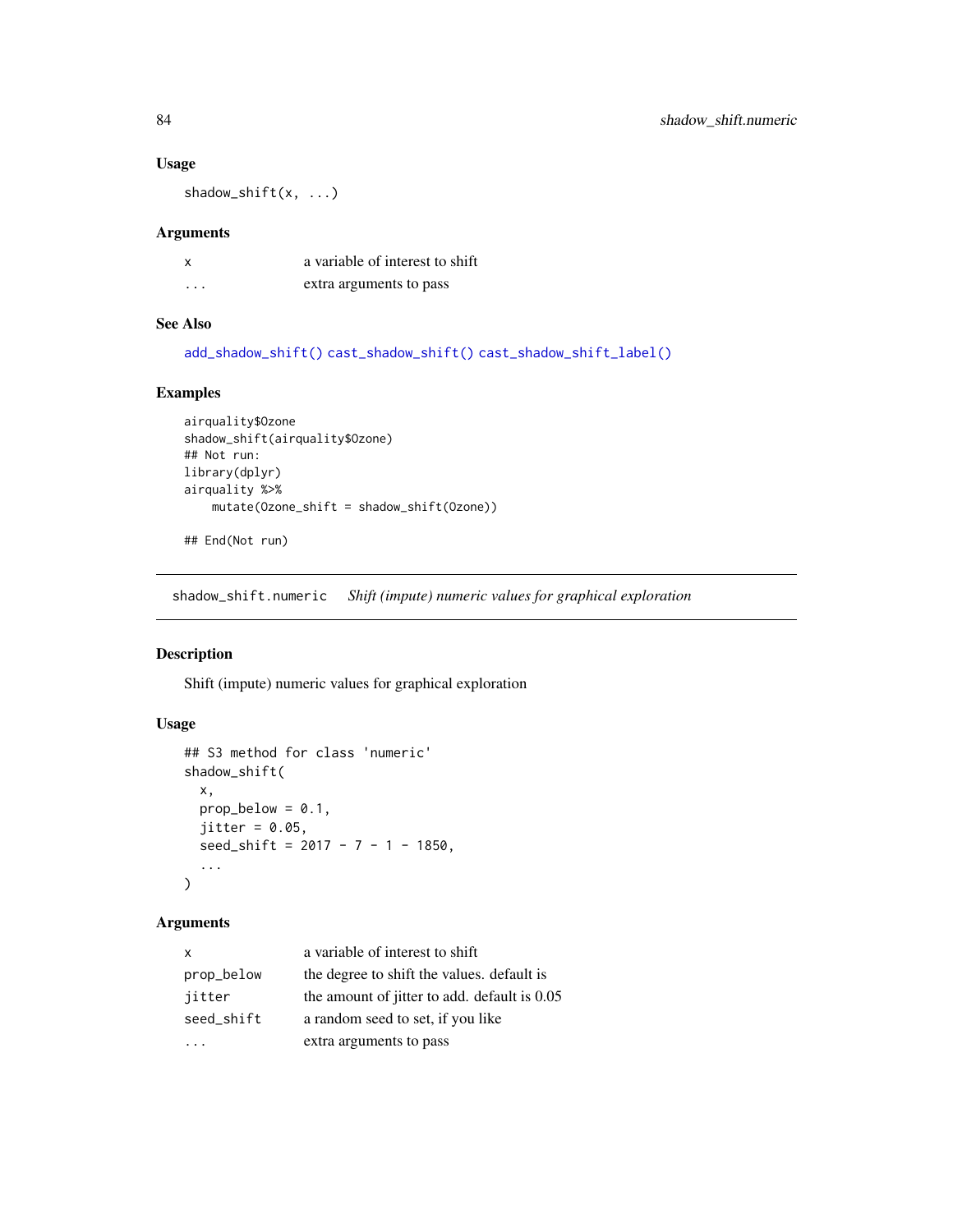<span id="page-84-0"></span>stat\_miss\_point adds a geometry for displaying missingness to geom\_point

# Usage

```
stat_miss_point(
 mapping = NULL,
 data = NULL,prop\_below = 0.1,jitter = 0.05,
 geom = "point",
 position = "identity",
 na.rm = FALSE,
  show.legend = NA,
  inherit.aes = TRUE,
  ...
)
```
# Arguments

| mapping      | Set of aesthetic mappings created by ggplot2::aes() or ggplot2::aes_(). If<br>specified and inherit.aes = TRUE (the default), is combined with the default<br>mapping at the top level of the plot. You only need to supply mapping if there<br>isn't a mapping defined for the plot. |
|--------------|---------------------------------------------------------------------------------------------------------------------------------------------------------------------------------------------------------------------------------------------------------------------------------------|
| data         | A data frame. If specified, overrides the default data frame defined at the top<br>level of the plot.                                                                                                                                                                                 |
| prop_below   | the degree to shift the values. The default is 0.1                                                                                                                                                                                                                                    |
| jitter       | the amount of jitter to add. The default is 0.05                                                                                                                                                                                                                                      |
| geom,        | stat Override the default connection between geom_point and stat_point.                                                                                                                                                                                                               |
| position     | Position adjustment, either as a string, or the result of a call to a position adjust-<br>ment function                                                                                                                                                                               |
| $na$ . $rm$  | If FALSE (the default), removes missing values with a warning. If TRUE silently<br>removes missing values.                                                                                                                                                                            |
| show. legend | logical. Should this layer be included in the legends? NA, the default, includes if<br>any aesthetics are mapped. FALSE never includes, and TRUE always includes.                                                                                                                     |
| inherit.aes  | If FALSE, overrides the default aesthetics, rather than combining with them.<br>This is most useful for helper functions that define both data and aesthetics and<br>shouldn't inherit behaviour from the default plot specification, e.g. borders.                                   |
|              | other arguments passed on to ggplot2::layer(). There are three types of ar-<br>guments you can use here:                                                                                                                                                                              |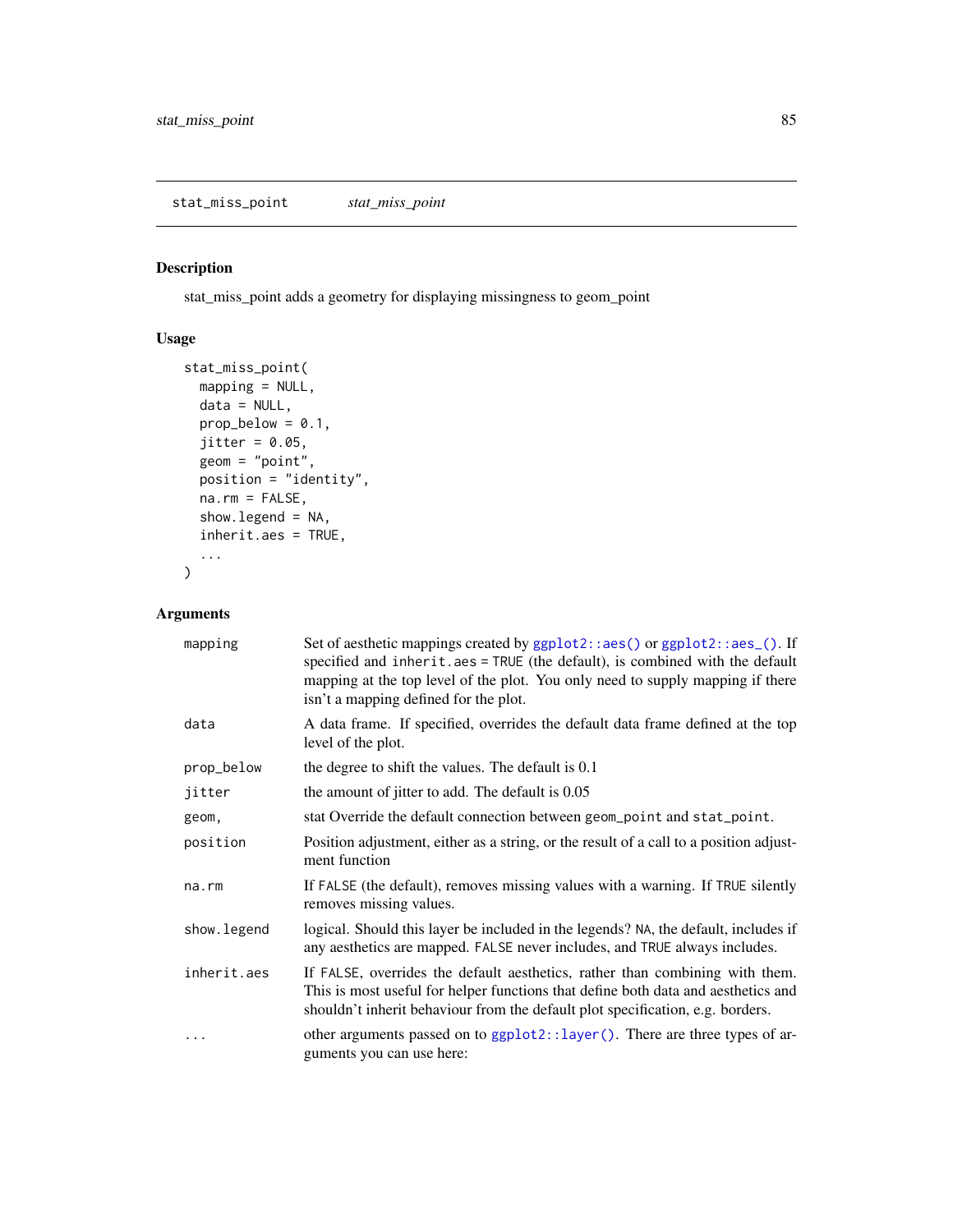- <span id="page-85-0"></span>• Aesthetics: to set an aesthetic to a fixed value, like color = "red" or size  $= 3.$
- Other arguments to the layer, for example you override the default stat associated with the layer.
- Other arguments passed on to the stat.

test\_if\_dataframe *Test if input is a data.frame*

# Description

Test if input is a data.frame

# Usage

test\_if\_dataframe(x)

#### Arguments

x object

# Value

an error if input  $(x)$  is a data.frame

#### Examples

```
## Not run:
# success
test_if_dataframe(airquality)
#fail
my_test <- matrix(10)
test_if_dataframe(my_test)
```
## End(Not run)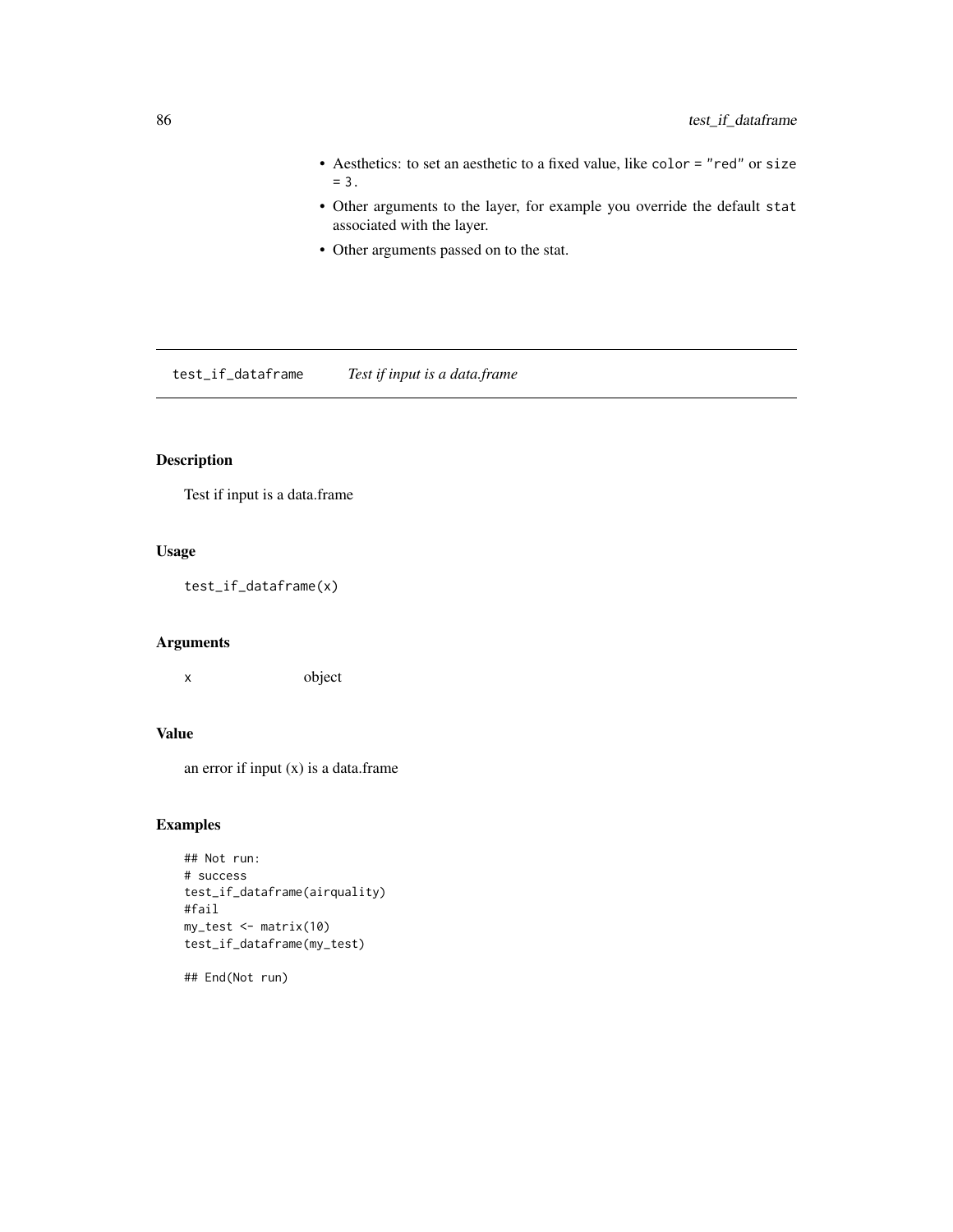<span id="page-86-0"></span>test\_if\_missing *Test if the input is Missing*

# Description

Test if the input is Missing

#### Usage

test\_if\_missing(x)

# Arguments

x object

## Value

an error if input (x) is not specified

# Examples

```
## Not run:
# success
my_test <- x
test_if_null(my_test)
#fail
test_if_missing()
## End(Not run)
```
test\_if\_null *Test if the input is NULL*

# Description

Test if the input is NULL

# Usage

test\_if\_null(x)

# Arguments

x object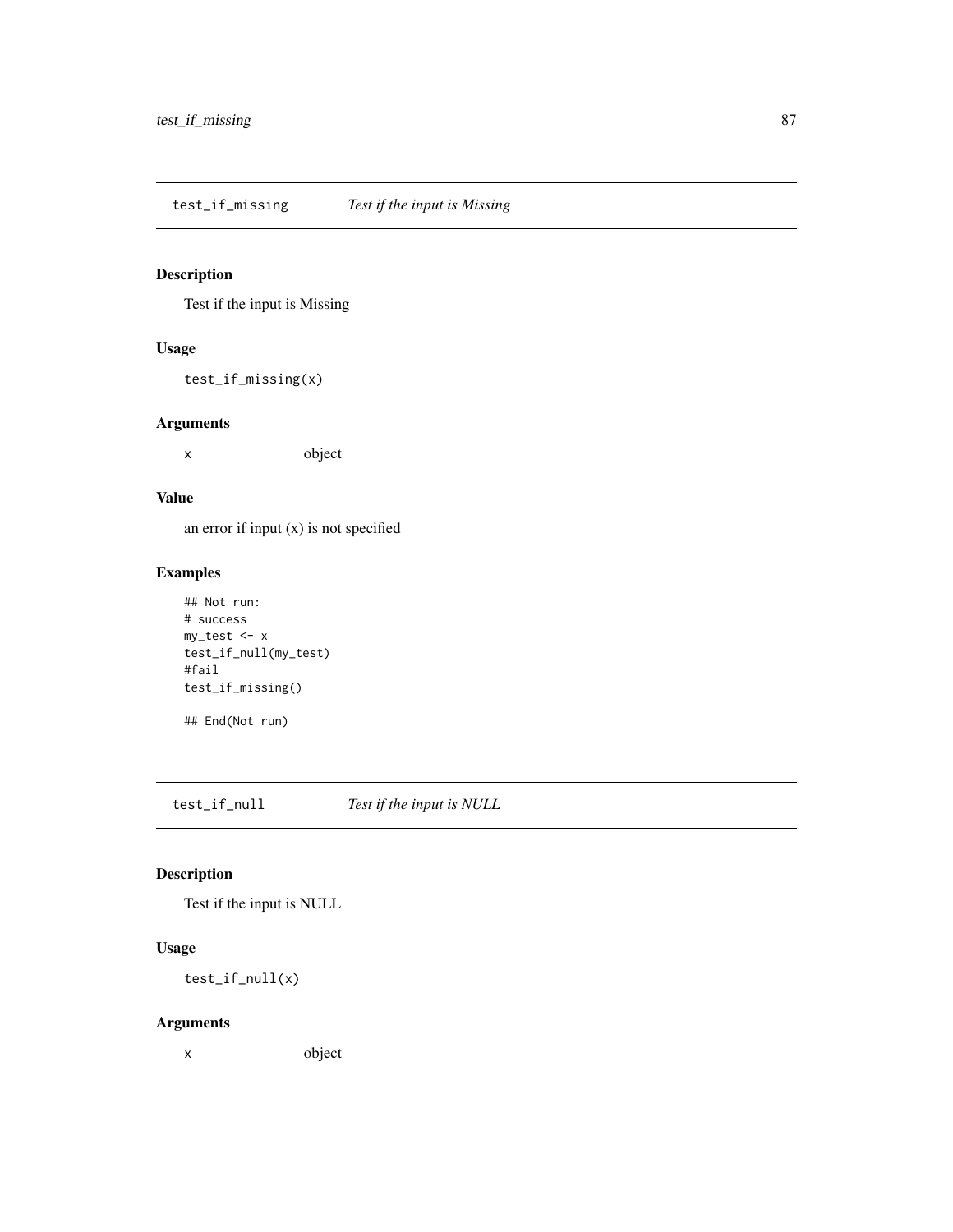## Value

an error if input (x) is NULL

#### Examples

```
## Not run:
# success
test_if_null(airquality)
#fail
my_test <- NULL
test_if_null(my_test)
```
## End(Not run)

unbinders *Unbind (remove) shadow from data, and vice versa*

# <span id="page-87-0"></span>Description

Remove the shadow variables (which end in \_NA) from the data, or vice versa. This will also remove the nabular class from the data.

## Usage

```
unbind_shadow(data)
```
unbind\_data(data)

#### Arguments

data data.frame containing shadow columns (created by [bind\\_shadow\(\)](#page-15-0))

#### Value

data.frame without shadow columns if using [unbind\\_shadow\(\)](#page-87-0), or without the original data, if using [unbind\\_data\(\)](#page-87-0).

# Examples

```
# bind shadow columns
aq_sh <- bind_shadow(airquality)
# print data
```
aq\_sh

```
# remove shadow columns
unbind_shadow(aq_sh)
```
<span id="page-87-1"></span>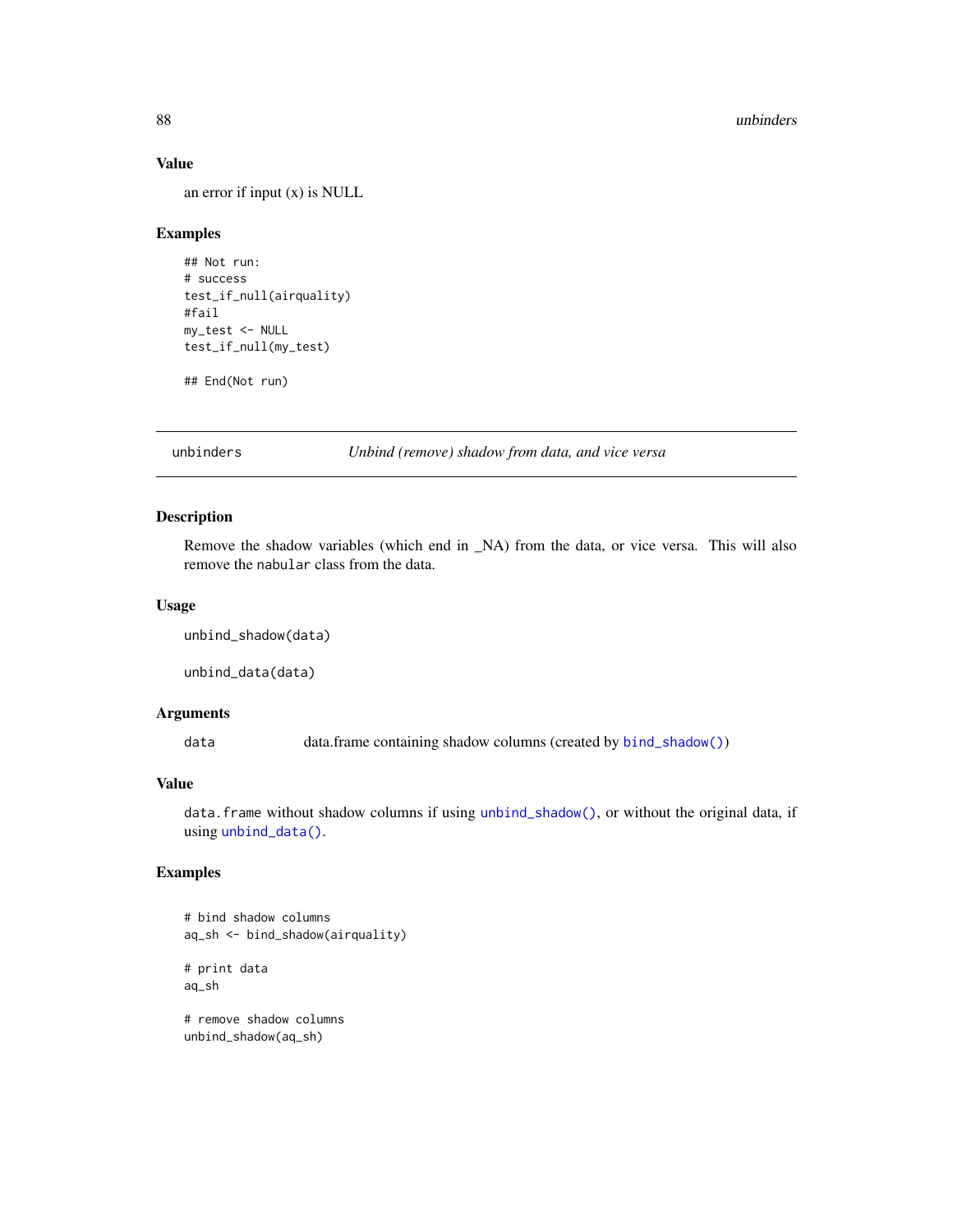# <span id="page-88-0"></span>update\_shadow 89

```
# remove data
unbind_data(aq_sh)
# errors when you don't use data with shadows
## Not run:
 unbind_data(airquality)
 unbind_shadow(airquality)
```
## End(Not run)

update\_shadow *Expand all shadow levels*

#### Description

Internal function to appropriately expand and relevel all shadow variables to include a new suffix

# Usage

```
update_shadow(data, suffix)
```
# Arguments

| data   | data.frame       |
|--------|------------------|
| suffix | character vector |

# Value

data.frame with adjusted levels

```
## Not run:
df <- tibble::tribble(
~wind, ~temp,
-99, 45,
68, NA,
72, 25
\mathcal{L}dfs <- bind_shadow(df)
# update_shadow(dfs, "weee")
# update_shadow(dfs, "weee") %>% what_levels()
## End(Not run)
```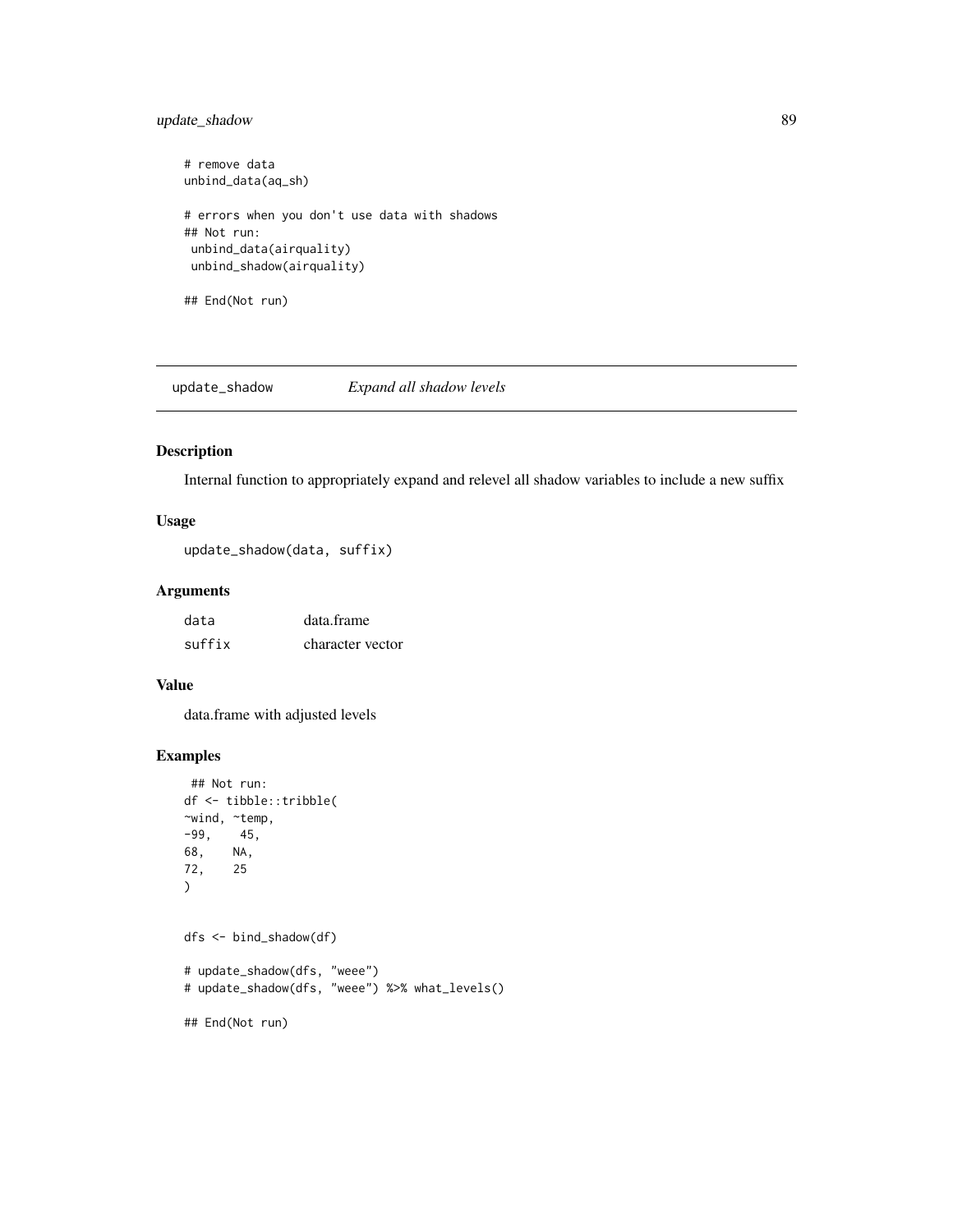<span id="page-89-0"></span>

this function is used internally to check what the levels are of the dataframe.

#### Usage

what\_levels(x)

# Arguments

x data.frame, usually

#### Value

a list containing the levels of everything

where *Split a call into two components with a useful verb name*

# Description

This function is used inside recode\_shadow to help evaluate the formula call effectively. .where is a special function designed for use in recode\_shadow, and you shouldn't use it outside of it

# Usage

```
.where(..)
```
# Arguments

... case\_when style formula

# Value

a list of "condition" and "suffix" arguments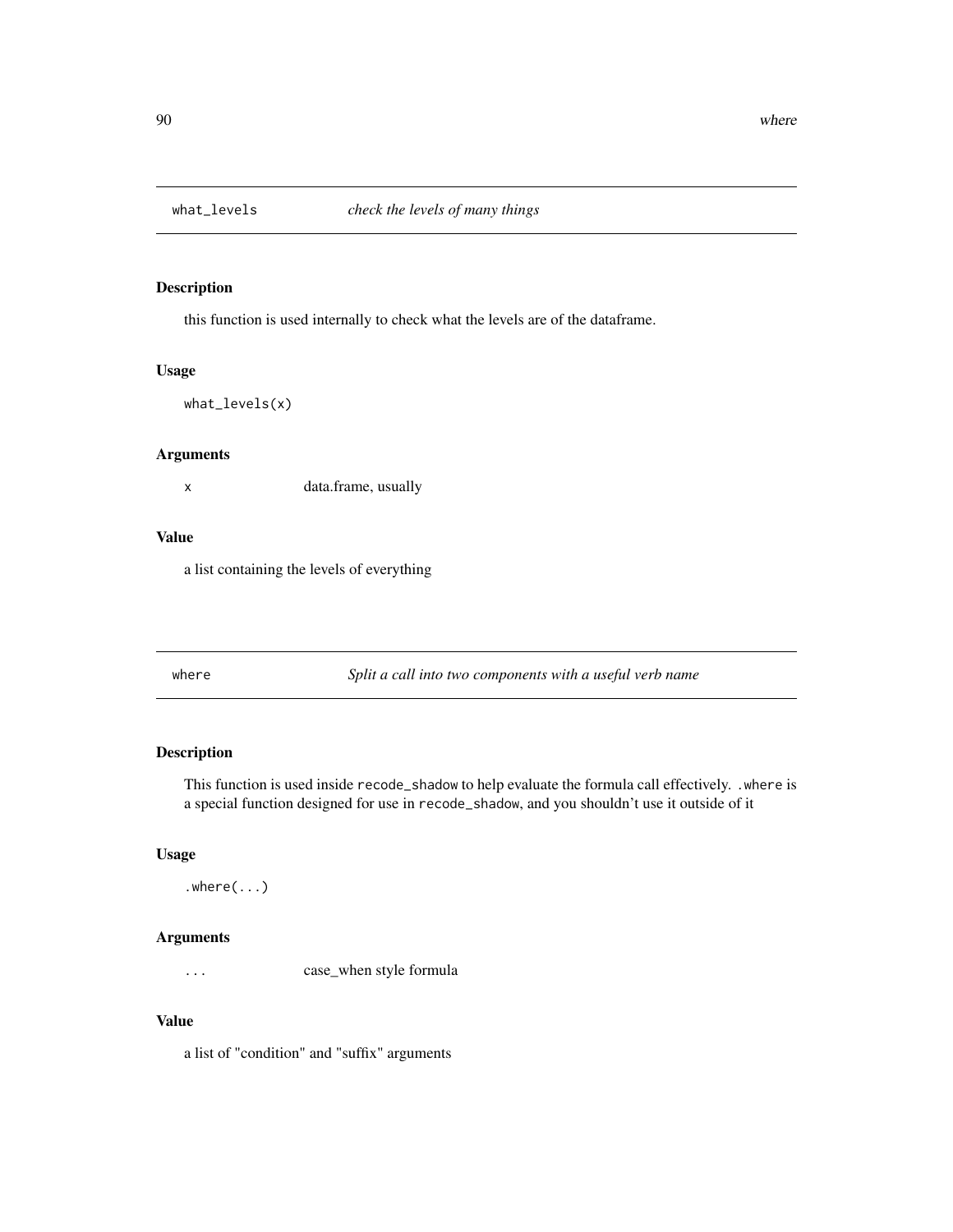#### <span id="page-90-1"></span>where\_na 91

# Examples

```
## Not run:
df <- tibble::tribble(
~wind, ~temp,
-99, 45,
68, NA,
72, 25
\lambdadfs <- bind_shadow(df)
recode_shadow(dfs,
              temp = .where(wind == -99 ~ "bananas"))
```
## End(Not run)

<span id="page-90-0"></span>where\_na *Which rows and cols contain missings?*

# Description

Internal function that is short for which(is.na(x),arr.ind = TRUE). Creates array index locations of missing values in a dataframe.

#### Usage

where\_na(x)

# Arguments

x a dataframe

#### Value

a matrix with columns "row" and "col", which refer to the row and column that identify the position of a missing value in a dataframe

#### See Also

[which\\_na\(\)](#page-91-0)

```
where_na(airquality)
where_na(oceanbuoys$sea_temp_c)
```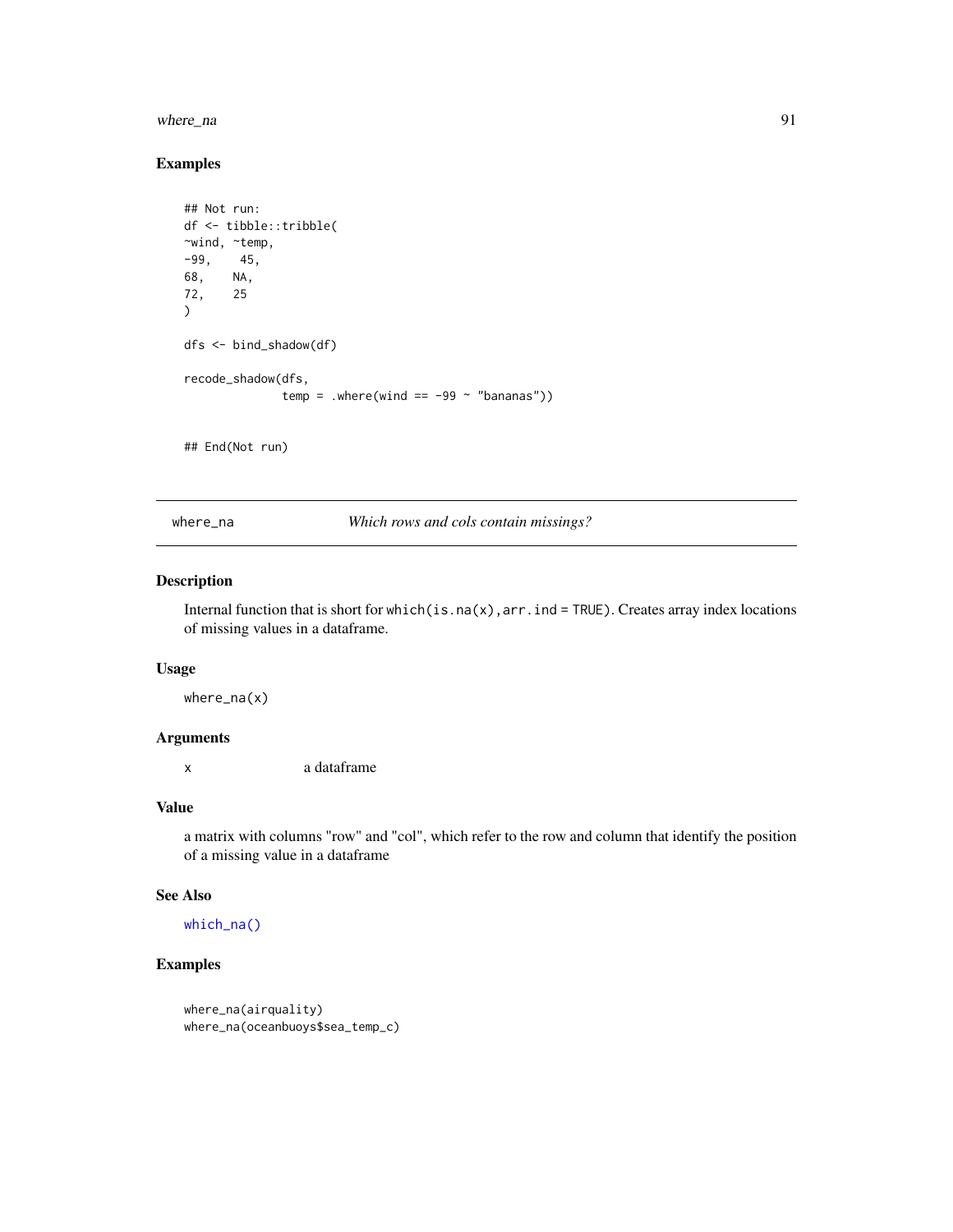<span id="page-91-1"></span>

This function tells us which variables contain shade information

# Usage

which\_are\_shade(.tbl)

## Arguments

.tbl a data.frame or tbl

## Value

numeric - which column numbers contain shade information

# Examples

df\_shadow <- bind\_shadow(airquality)

which\_are\_shade(df\_shadow)

<span id="page-91-0"></span>which\_na *Which elements contain missings?*

#### Description

Equivalent to which(is.na()) - returns integer locations of missing values.

#### Usage

which\_na(x)

# Arguments

x a dataframe

# Value

integer locations of missing values.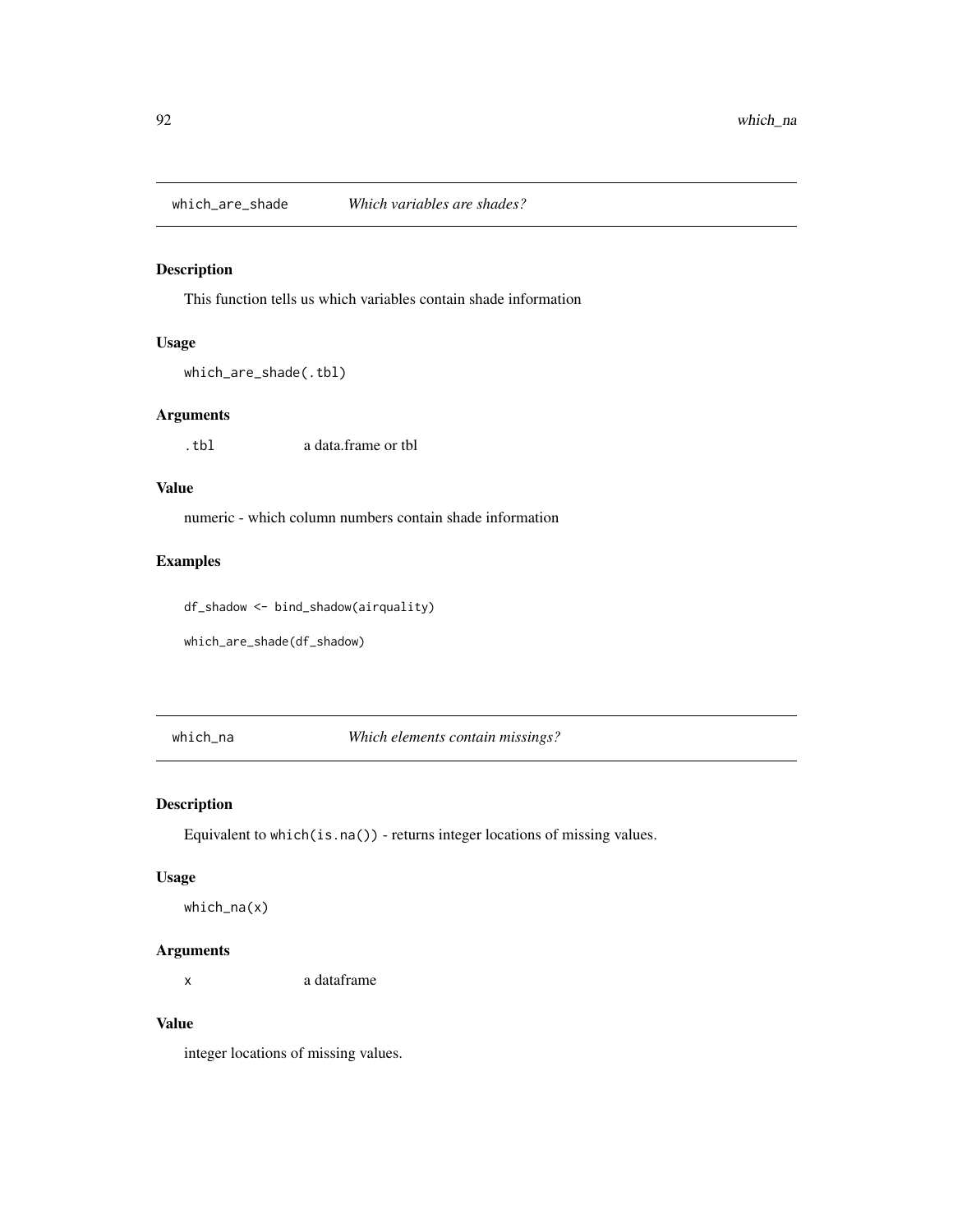<span id="page-92-0"></span>which\_na 93

# See Also

[where\\_na\(\)](#page-90-0)

# Examples

which\_na(airquality)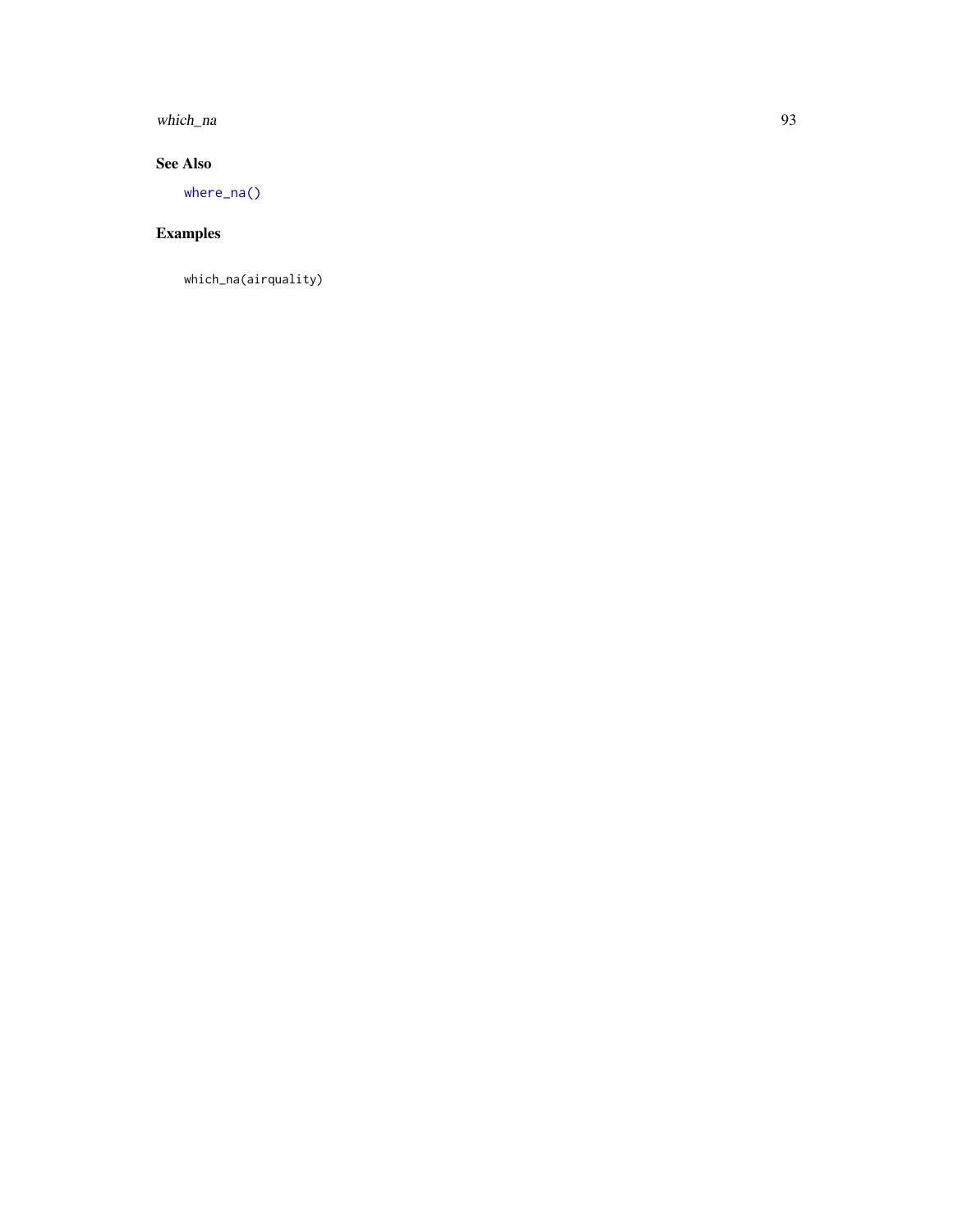# **Index**

∗ datasets common\_na\_numbers, [19](#page-18-0) common\_na\_strings, [20](#page-19-0) GeomMissPoint, [22](#page-21-0) oceanbuoys, [60](#page-59-0) pedestrian, [65](#page-64-0) riskfactors, [76](#page-75-0) .where *(*where*)*, [90](#page-89-0) add\_any\_miss, [4](#page-3-0) add\_any\_miss(), *[5](#page-4-0)[–11](#page-10-1)*, *[17–](#page-16-0)[19](#page-18-0)*, *[38,](#page-37-0) [39](#page-38-0)*, *[57](#page-56-0)* add\_label\_missings, [6](#page-5-0) add\_label\_missings(), *[5–](#page-4-0)[11](#page-10-1)*, *[17–](#page-16-0)[19](#page-18-0)*, *[38,](#page-37-0) [39](#page-38-0)*, *[57](#page-56-0)* add\_label\_shadow, [7](#page-6-0) add\_label\_shadow(), *[5–](#page-4-0)[11](#page-10-1)*, *[17–](#page-16-0)[19](#page-18-0)*, *[38,](#page-37-0) [39](#page-38-0)*, *[57](#page-56-0)* add\_miss\_cluster, [8](#page-7-0) add\_miss\_cluster(), *[5–](#page-4-0)[11](#page-10-1)*, *[17–](#page-16-0)[19](#page-18-0)*, *[38](#page-37-0)*, *[57](#page-56-0)* add\_n\_miss, [8](#page-7-0) add\_n\_miss(), *[5](#page-4-0)[–8](#page-7-0)*, *[11](#page-10-1)*, *[38](#page-37-0)*, *[57](#page-56-0)* add\_prop\_miss, [9](#page-8-0) add\_prop\_miss(), *[5](#page-4-0)[–11](#page-10-1)*, *[17–](#page-16-0)[19](#page-18-0)*, *[38](#page-37-0)*, *[57](#page-56-0)* add\_shadow, [10](#page-9-0) add\_shadow(), *[57](#page-56-0)* add\_shadow\_shift, [11](#page-10-1) add\_shadow\_shift(), *[5–](#page-4-0)[11](#page-10-1)*, *[17–](#page-16-0)[19](#page-18-0)*, *[38](#page-37-0)*, *[57](#page-56-0)*, *[84](#page-83-0)* add\_span\_counter, [12](#page-11-0) all-is-miss-complete, [12](#page-11-0) all\_complete, *[13](#page-12-0)* all\_complete *(*all-is-miss-complete*)*, [12](#page-11-0) all\_miss *(*all-is-miss-complete*)*, [12](#page-11-0) all\_miss(), *[13](#page-12-0)* all\_na *(*all-is-miss-complete*)*, [12](#page-11-0) any-na, [13](#page-12-0) any\_complete *(*any-na*)*, [13](#page-12-0) any\_miss *(*any-na*)*, [13](#page-12-0) any\_na *(*any-na*)*, [13](#page-12-0) any\_row\_miss, [14](#page-13-0)

any\_shade *(*is\_shade*)*, [37](#page-36-0) are\_shade *(*is\_shade*)*, [37](#page-36-0) as\_shadow, [14](#page-13-0) as\_shadow(), *[57](#page-56-0)* as\_shadow\_upset, [15](#page-14-0) bind\_shadow, [16](#page-15-1) bind\_shadow(), *[5](#page-4-0)[–11](#page-10-1)*, *[17](#page-16-0)[–19](#page-18-0)*, *[38](#page-37-0)*, *[56,](#page-55-0) [57](#page-56-0)*, *[88](#page-87-1)* cast\_shadow, [17](#page-16-0) cast\_shadow(), *[5](#page-4-0)[–11](#page-10-1)*, *[38](#page-37-0)*, *[57](#page-56-0)* cast\_shadow\_shift, [18](#page-17-2) cast\_shadow\_shift(), *[17](#page-16-0)[–19](#page-18-0)*, *[57](#page-56-0)*, *[84](#page-83-0)* cast\_shadow\_shift\_label, [18](#page-17-2) cast\_shadow\_shift\_label(), *[17](#page-16-0)[–19](#page-18-0)*, *[57](#page-56-0)*, *[84](#page-83-0)* common\_na\_numbers, [19](#page-18-0) common\_na\_strings, [20](#page-19-0) complete\_case\_pct *(*miss-pct-prop-defunct*)*, [42](#page-41-0) complete\_case\_prop *(*miss-pct-prop-defunct*)*, [42](#page-41-0) complete\_var\_pct *(*miss-pct-prop-defunct*)*, [42](#page-41-0) complete\_var\_prop *(*miss-pct-prop-defunct*)*, [42](#page-41-0) draw\_key\_missing\_point(), *[57](#page-56-0)* gather\_shadow, [21](#page-20-0) gather\_shadow(), *[57](#page-56-0)* geom\_miss\_point, [22](#page-21-0) geom\_miss\_point(), *[24](#page-23-0)[–27](#page-26-0)*, *[29](#page-28-0)[–31](#page-30-0)*, *[57](#page-56-0)*

GeomMissPoint, [22](#page-21-0) gg\_miss\_case, [24](#page-23-0) gg\_miss\_case(), *[25](#page-24-0)[–27](#page-26-0)*, *[29](#page-28-0)[–31](#page-30-0)*, *[57](#page-56-0)* gg\_miss\_case\_cumsum, *[24](#page-23-0)*, [25,](#page-24-0) *[26,](#page-25-0) [27](#page-26-0)*, *[29](#page-28-0)[–31](#page-30-0)* gg\_miss\_case\_cumsum(), *[57](#page-56-0)* gg\_miss\_fct, [26](#page-25-0) gg\_miss\_fct(), *[24,](#page-23-0) [25](#page-24-0)*, *[27](#page-26-0)*, *[29](#page-28-0)[–31](#page-30-0)*, *[57](#page-56-0)* gg\_miss\_span, [27](#page-26-0)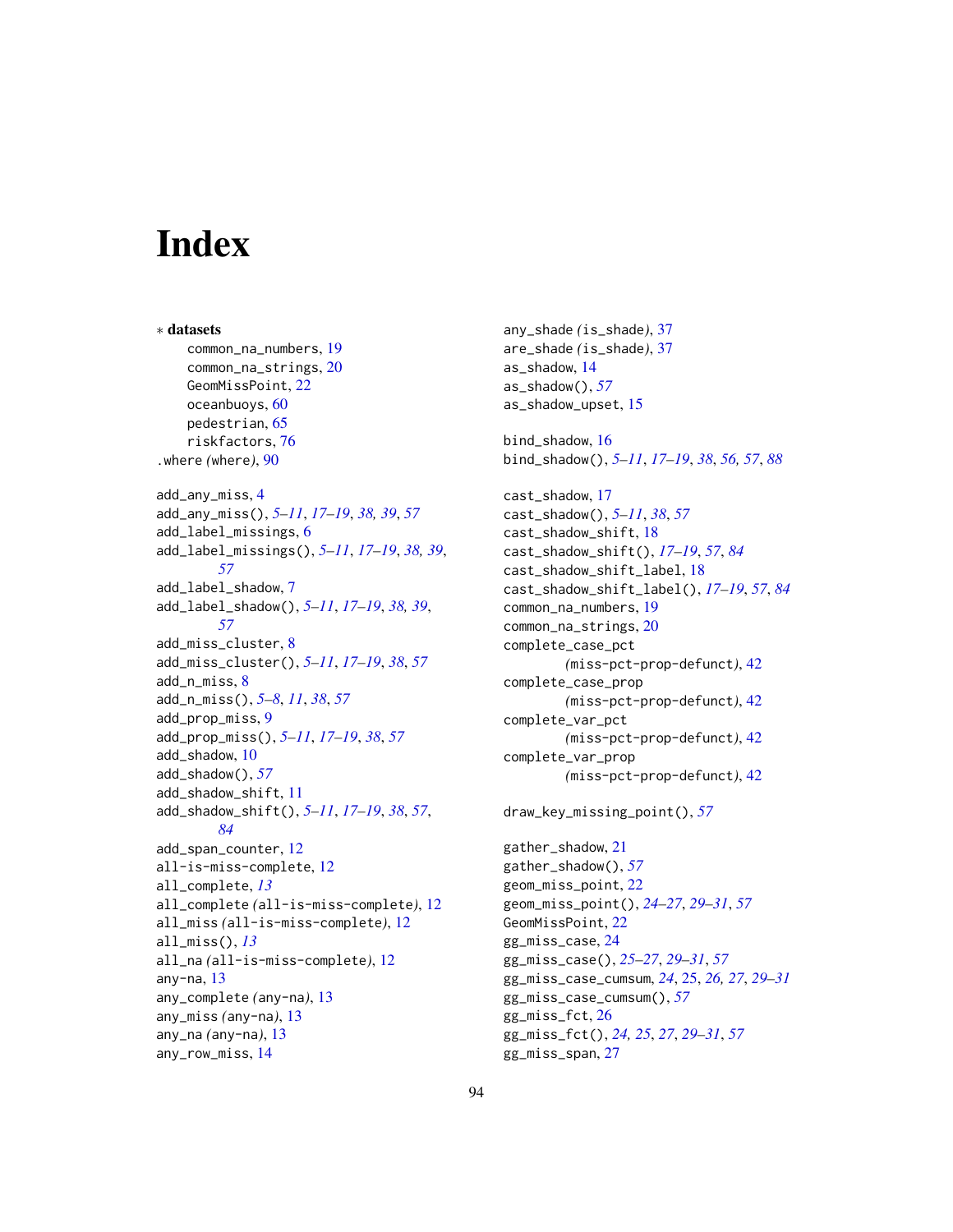#### INDEX 95

```
gg_miss_span(), 24–26, 29–31, 57
gg_miss_upset, 28
gg_miss_var, 29
gg_miss_var(), 24–27, 29–31, 57
gg_miss_var_cumsum, 30
gg_miss_var_cumsum(), 24–27, 29, 31, 57
gg_miss_which, 30
gg_miss_which(), 24–27, 29–31, 57
ggplot2::aes(), 22, 85
ggplot2::aes_(), 22, 85
ggplot2::layer(), 23, 85
group_by_fun, 31
impute_below, 32
impute_below_all, 32
impute_below_at, 33
impute_below_if, 34
impute_mean, 35
impute_mean_all (scoped-impute_mean), 79
impute_mean_at (scoped-impute_mean), 79
impute_mean_if (scoped-impute_mean), 79
impute_median, 36
impute_median_all
        (scoped-impute_median), 80
impute_median_at
        (scoped-impute_median), 80
impute_median_if
        (scoped-impute_median), 80
is_shade, 37
label_miss_1d, 39
label_miss_1d(), 57
label_miss_2d, 39
label_miss_2d(), 57
label_missings, 38
label_missings(), 57
label_shadow, 40
mcar_test, 41
miss-pct-prop-defunct, 42
miss_case_cumsum, 43
miss_case_pct (miss-pct-prop-defunct),
        42
miss_case_prop (miss-pct-prop-defunct),
        42
miss_case_summary, 43
miss_case_summary(), 44–49, 51–53, 57, 59,
        60, 62, 63, 67, 69, 70
miss_case_table, 44
```
miss\_case\_table(), *[44](#page-43-0)[–49](#page-48-0)*, *[51](#page-50-0)[–53](#page-52-0)*, *[57](#page-56-0)*, *[59,](#page-58-0) [60](#page-59-0)*, *[62,](#page-61-0) [63](#page-62-0)*, *[67](#page-66-0)*, *[69,](#page-68-0) [70](#page-69-0)* miss\_prop\_summary, [45](#page-44-0) miss\_prop\_summary(), *[44](#page-43-0)[–49](#page-48-0)*, *[51](#page-50-0)[–53](#page-52-0)*, *[57](#page-56-0)*, *[59,](#page-58-0) [60](#page-59-0)*, *[62,](#page-61-0) [63](#page-62-0)*, *[67](#page-66-0)*, *[69,](#page-68-0) [70](#page-69-0)* miss\_scan\_count, [46](#page-45-0) miss\_scan\_count(), *[19,](#page-18-0) [20](#page-19-0)* miss\_summary, [47](#page-46-0) miss\_summary(), *[44](#page-43-0)[–49](#page-48-0)*, *[51](#page-50-0)[–53](#page-52-0)*, *[57](#page-56-0)*, *[59,](#page-58-0) [60](#page-59-0)*, *[62,](#page-61-0) [63](#page-62-0)*, *[67](#page-66-0)*, *[69,](#page-68-0) [70](#page-69-0)* miss\_var\_cumsum, [48](#page-47-0) miss\_var\_pct *(*miss-pct-prop-defunct*)*, [42](#page-41-0) miss\_var\_prop *(*miss-pct-prop-defunct*)*, [42](#page-41-0) miss\_var\_prop(), *[44](#page-43-0)[–49](#page-48-0)*, *[51](#page-50-0)[–53](#page-52-0)*, *[57](#page-56-0)*, *[59,](#page-58-0) [60](#page-59-0)*, *[62,](#page-61-0) [63](#page-62-0)*, *[67](#page-66-0)*, *[69,](#page-68-0) [70](#page-69-0)* miss\_var\_run, [49](#page-48-0) miss\_var\_run(), *[44](#page-43-0)[–49](#page-48-0)*, *[51](#page-50-0)[–53](#page-52-0)*, *[57](#page-56-0)*, *[59,](#page-58-0) [60](#page-59-0)*, *[62,](#page-61-0) [63](#page-62-0)*, *[67](#page-66-0)*, *[69,](#page-68-0) [70](#page-69-0)* miss\_var\_span, [50](#page-49-0) miss\_var\_span(), *[44](#page-43-0)[–49](#page-48-0)*, *[51](#page-50-0)[–53](#page-52-0)*, *[57](#page-56-0)*, *[59,](#page-58-0) [60](#page-59-0)*, *[62,](#page-61-0) [63](#page-62-0)*, *[67](#page-66-0)*, *[69,](#page-68-0) [70](#page-69-0)* miss\_var\_summary, [51](#page-50-0) miss\_var\_summary(), *[44](#page-43-0)[–49](#page-48-0)*, *[51](#page-50-0)[–53](#page-52-0)*, *[57](#page-56-0)*, *[59,](#page-58-0) [60](#page-59-0)*, *[62,](#page-61-0) [63](#page-62-0)*, *[67](#page-66-0)*, *[69,](#page-68-0) [70](#page-69-0)* miss\_var\_table, [53](#page-52-0) miss\_var\_table(), *[44](#page-43-0)[–49](#page-48-0)*, *[51](#page-50-0)[–53](#page-52-0)*, *[57](#page-56-0)*, *[59,](#page-58-0) [60](#page-59-0)*, *[62,](#page-61-0) [63](#page-62-0)*, *[67](#page-66-0)*, *[69,](#page-68-0) [70](#page-69-0)* miss\_var\_which, [54](#page-53-0) n-var-case-complete, [54](#page-53-0) n-var-case-miss, [55](#page-54-0) n\_case\_complete *(*n-var-case-complete*)*, [54](#page-53-0) n\_case\_miss *(*n-var-case-miss*)*, [55](#page-54-0) n\_complete, [58](#page-57-0) n\_complete(), *[44,](#page-43-0) [45](#page-44-0)*, *[47](#page-46-0)*, *[49](#page-48-0)*, *[52,](#page-51-0) [53](#page-52-0)*, *[57](#page-56-0)*, *[59,](#page-58-0) [60](#page-59-0)*, *[69,](#page-68-0) [70](#page-69-0)* n\_complete\_row, [58](#page-57-0) n\_complete\_row(), *[44,](#page-43-0) [45](#page-44-0)*, *[47](#page-46-0)*, *[49](#page-48-0)*, *[52,](#page-51-0) [53](#page-52-0)*, *[57](#page-56-0)*, *[59,](#page-58-0) [60](#page-59-0)*, *[69,](#page-68-0) [70](#page-69-0)* n\_miss, [59](#page-58-0) n\_miss(), *[44,](#page-43-0) [45](#page-44-0)*, *[47](#page-46-0)*, *[49](#page-48-0)*, *[52,](#page-51-0) [53](#page-52-0)*, *[57](#page-56-0)*, *[59,](#page-58-0) [60](#page-59-0)*, *[69,](#page-68-0) [70](#page-69-0)* n\_miss\_row, [60](#page-59-0) n\_miss\_row(), *[44,](#page-43-0) [45](#page-44-0)*, *[47](#page-46-0)*, *[49](#page-48-0)*, *[52,](#page-51-0) [53](#page-52-0)*, *[57](#page-56-0)*, *[59,](#page-58-0) [60](#page-59-0)*, *[69,](#page-68-0) [70](#page-69-0)* n\_var\_complete *(*n-var-case-complete*)*, [54](#page-53-0) n\_var\_complete(), *[55](#page-54-0)*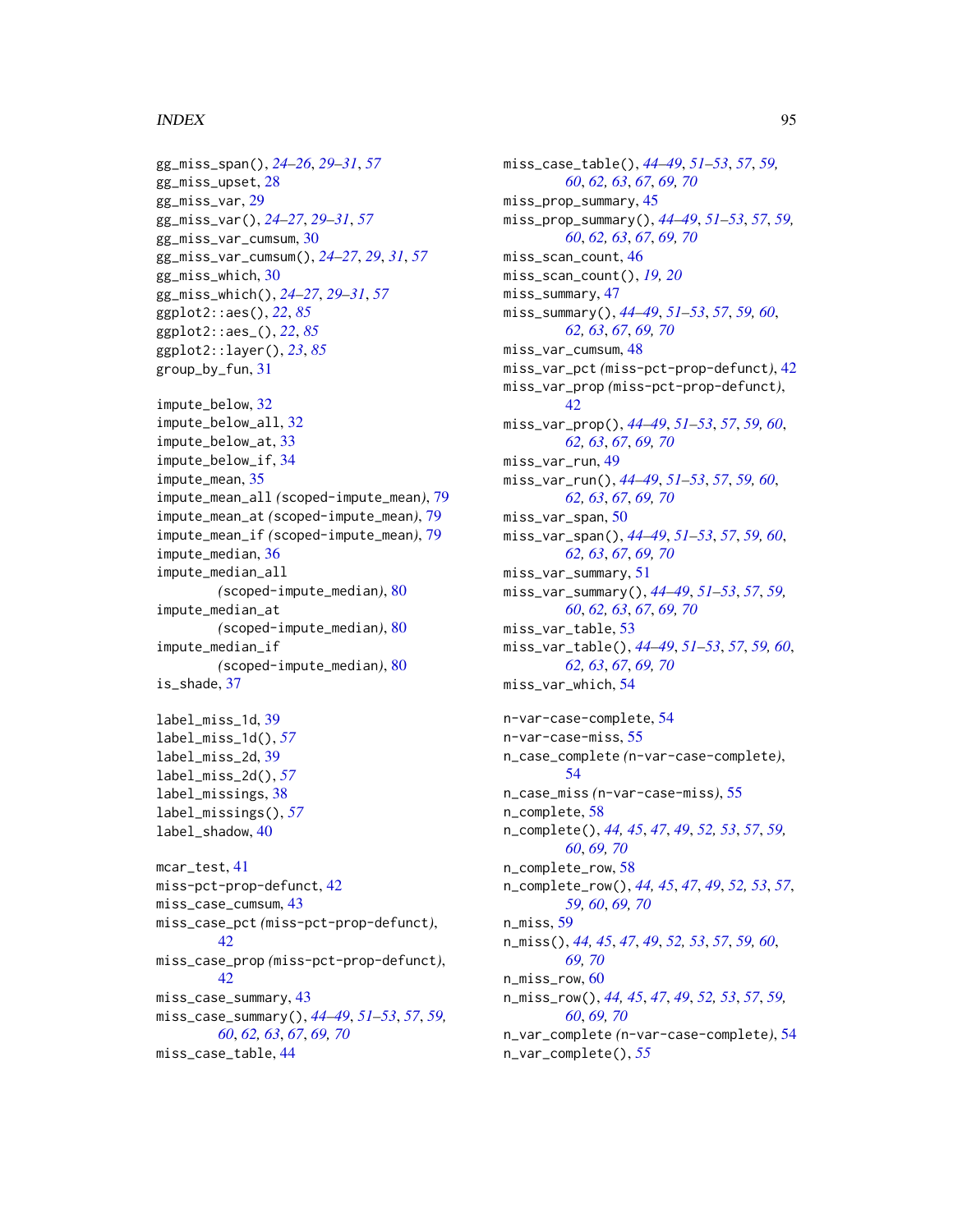## 96 **INDEX**

```
n_var_miss (n-var-case-miss), 55
n_var_miss(), 55
nabular, 56
naniar, 57
naniar-ggproto (GeomMissPoint), 22
new_shade, 57
```
oceanbuoys, [60](#page-59-0)

```
pct-miss-complete-case, 62
pct-miss-complete-var, 63
pct_complete, 63
pct_complete(), 44, 45, 47, 49, 52, 53, 57,
         59, 60, 69, 70
pct_complete_case
        (pct-miss-complete-case), 62
pct_complete_case(), 42, 44–49, 51–53, 57,
        59, 60, 62, 63, 67, 69, 70
pct_complete_var
        (pct-miss-complete-var), 63
pct_complete_var(), 42, 44–49, 51–53, 57,
        59, 60, 62, 63, 67, 69, 70
pct_miss, 64
pct_miss(), 44, 45, 47, 49, 52, 53, 57, 59, 60,
        69, 70
pct_miss_case (pct-miss-complete-case),
        62
pct_miss_case(), 42, 44–49, 51–53, 57, 59,
        60, 62, 63, 67, 69, 70
pct_miss_var (pct-miss-complete-var), 63
pct_miss_var(), 42, 44–49, 51–53, 57, 59,
        60, 62, 63, 67, 69, 70
pedestrian, 65
plotly_helpers, 66
prop-miss-complete-case, 66
prop-miss-complete-var, 67
prop_complete, 68
prop_complete(), 44, 45, 47, 49, 52, 53, 57,
        59, 60, 69, 70
prop_complete_case
        (prop-miss-complete-case), 66
prop_complete_case(), 42, 44–49, 51–53,
        57, 59, 60, 62, 63, 67, 69, 70
prop_complete_row, 68
prop_complete_row(), 44, 45, 47, 49, 52, 53,
        57, 59, 60, 69, 70
prop_complete_var
        (prop-miss-complete-var), 67
```
prop\_complete\_var(), *[42](#page-41-0)*, *[44](#page-43-0)[–49](#page-48-0)*, *[51](#page-50-0)[–53](#page-52-0)*, *[57](#page-56-0)*, *[59,](#page-58-0) [60](#page-59-0)*, *[62,](#page-61-0) [63](#page-62-0)*, *[67](#page-66-0)*, *[69,](#page-68-0) [70](#page-69-0)* prop\_miss, [69](#page-68-0) prop\_miss(), *[44,](#page-43-0) [45](#page-44-0)*, *[47](#page-46-0)*, *[49](#page-48-0)*, *[52,](#page-51-0) [53](#page-52-0)*, *[57](#page-56-0)*, *[59,](#page-58-0) [60](#page-59-0)*, *[69,](#page-68-0) [70](#page-69-0)* prop\_miss\_case *(*prop-miss-complete-case*)*, [66](#page-65-0) prop\_miss\_case(), *[42](#page-41-0)*, *[44](#page-43-0)[–49](#page-48-0)*, *[51](#page-50-0)[–53](#page-52-0)*, *[57](#page-56-0)*, *[59,](#page-58-0) [60](#page-59-0)*, *[62,](#page-61-0) [63](#page-62-0)*, *[67](#page-66-0)*, *[69,](#page-68-0) [70](#page-69-0)* prop\_miss\_row, [70](#page-69-0) prop\_miss\_row(), *[57](#page-56-0)* prop\_miss\_var *(*prop-miss-complete-var*)*, [67](#page-66-0) prop\_miss\_var(), *[42](#page-41-0)*, *[44](#page-43-0)[–49](#page-48-0)*, *[51](#page-50-0)[–53](#page-52-0)*, *[57](#page-56-0)*, *[59,](#page-58-0) [60](#page-59-0)*, *[62,](#page-61-0) [63](#page-62-0)*, *[67](#page-66-0)*, *[69,](#page-68-0) [70](#page-69-0)* recode\_shadow, [70](#page-69-0) recode\_shadow(), *[16](#page-15-1)*, *[56](#page-55-0)* replace\_to\_na, [71](#page-70-0) replace\_to\_na(), *[57](#page-56-0)* replace\_with\_na, [72](#page-71-0) replace\_with\_na(), *[19,](#page-18-0) [20](#page-19-0)*, *[57](#page-56-0)*, *[71,](#page-70-0) [72](#page-71-0)* replace\_with\_na\_all, [73](#page-72-0) replace\_with\_na\_all(), *[57](#page-56-0)*, *[72](#page-71-0)* replace\_with\_na\_at, [74](#page-73-0) replace\_with\_na\_at(), *[57](#page-56-0)*, *[72](#page-71-0)* replace\_with\_na\_if, [75](#page-74-0) replace\_with\_na\_if(), *[57](#page-56-0)*, *[72](#page-71-0)* riskfactors, [76](#page-75-0) scoped-impute\_mean, [79](#page-78-0) scoped-impute\_median, [80](#page-79-0) shade, [81](#page-80-0) shadow\_expand\_relevel, [82](#page-81-0) shadow\_long, [83](#page-82-0) shadow\_shift, [83](#page-82-0) shadow\_shift(), *[32](#page-31-0)*, *[57](#page-56-0)* shadow\_shift.numeric, [84](#page-83-0) stat\_miss\_point, [85](#page-84-0) stat\_miss\_point(), *[57](#page-56-0)* StatMissPoint *(*GeomMissPoint*)*, [22](#page-21-0) test\_if\_dataframe, [86](#page-85-0) test\_if\_missing, [87](#page-86-0) test\_if\_null, [87](#page-86-0) tibble::tibble(), *[41](#page-40-0)* to\_basic.GeomMissPoint *(*plotly\_helpers*)*, [66](#page-65-0)

unbind\_data *(*unbinders*)*, [88](#page-87-1)